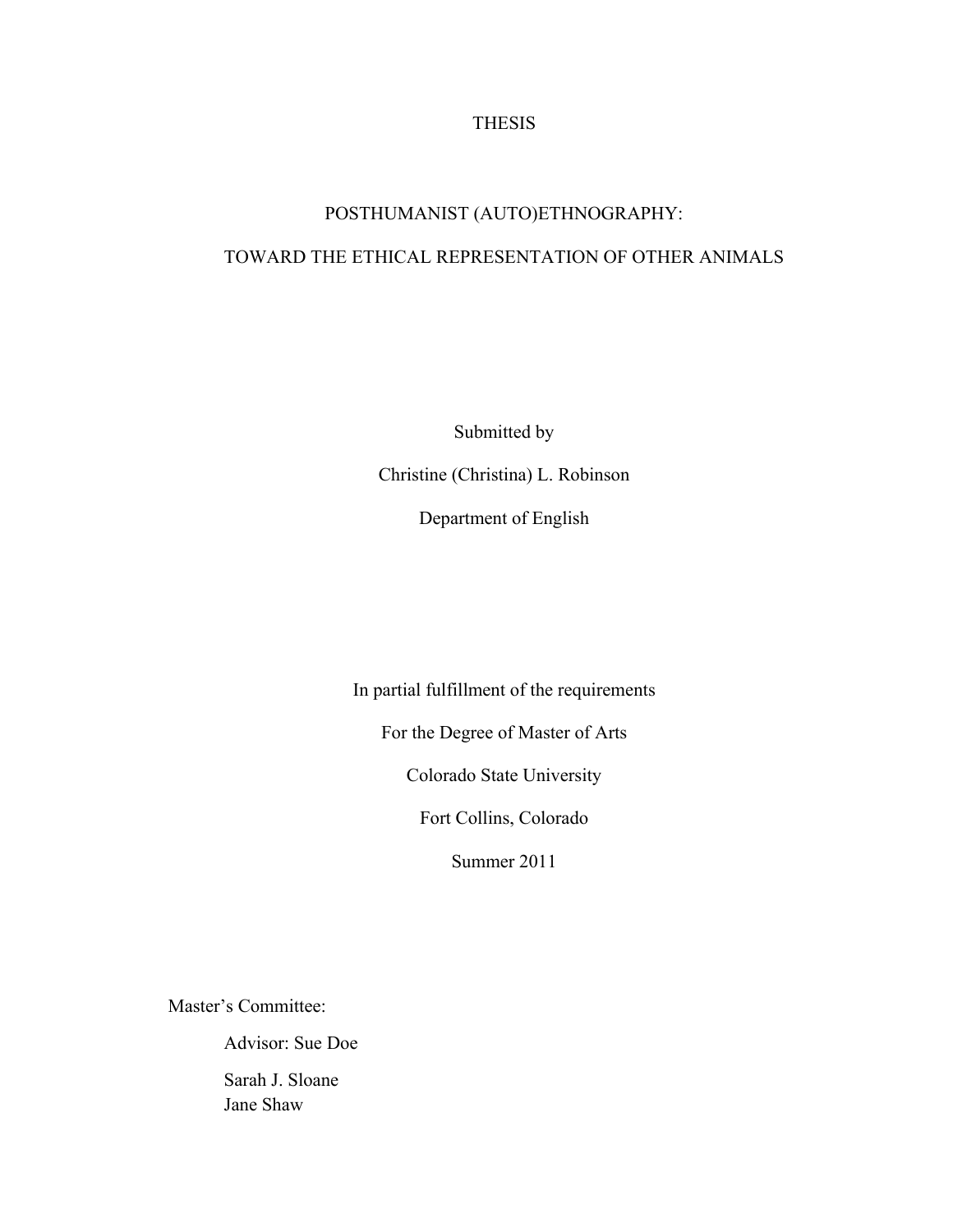Copyright by Christine L. Robinson 2011

All Rights Reserved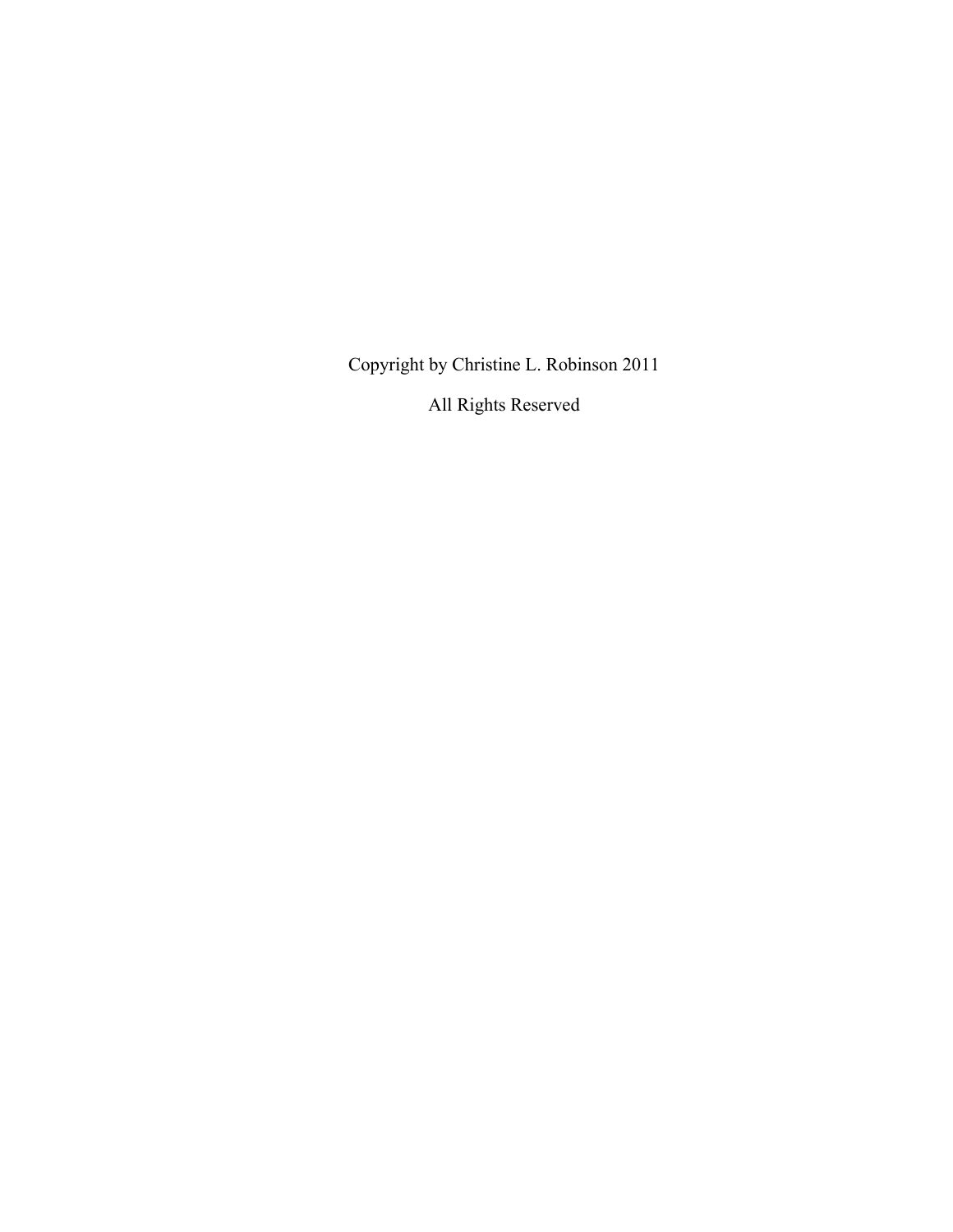### ABSTRACT

## POSTHUMANIST (AUTO)ETHNOGRAPHY: TOWARD THE ETHICAL REPRESENTATION OF OTHER ANIMALS

This thesis project maps the theoretical reasoning for the extension of ethical considerations about representations of Others to Animal Others, and then offers ethical guidelines for the practical application of such considerations. More specifically, I point to autoethnography as a means of responsibly studying the animal Other in relation to and alliance with the human animal. As such, my project reflects a cross-disciplinary thread of interest seen in English studies, sociology, and anthropology. Notably, I use a selection of mainstream texts to illustrate each of the guidelines and, in the process, demonstrate how autoethnography might enable writers to confront ethical questions, inherently attest to the value of doing so, and thereby begin to actualize the ideological change envisioned by many postcolonial and animal studies scholars. I argue that this kind of change requires writers to fully embrace insights of certain scholars, such as Édouard Glissant's notion of Opacity. I reveal why and how this powerful notion combined with Cary Wolfe's tenets of posthumanist theory should guide the inquiries and written representations of animal Others. In totality, I demonstrate how posthumanist (auto)ethnography performed with opacity is a genre that potentially allows for the most ethical representation of alliances with other animals, why this matters, and to whom. Therefore, this project relates broadly to discussions in animal studies and uses research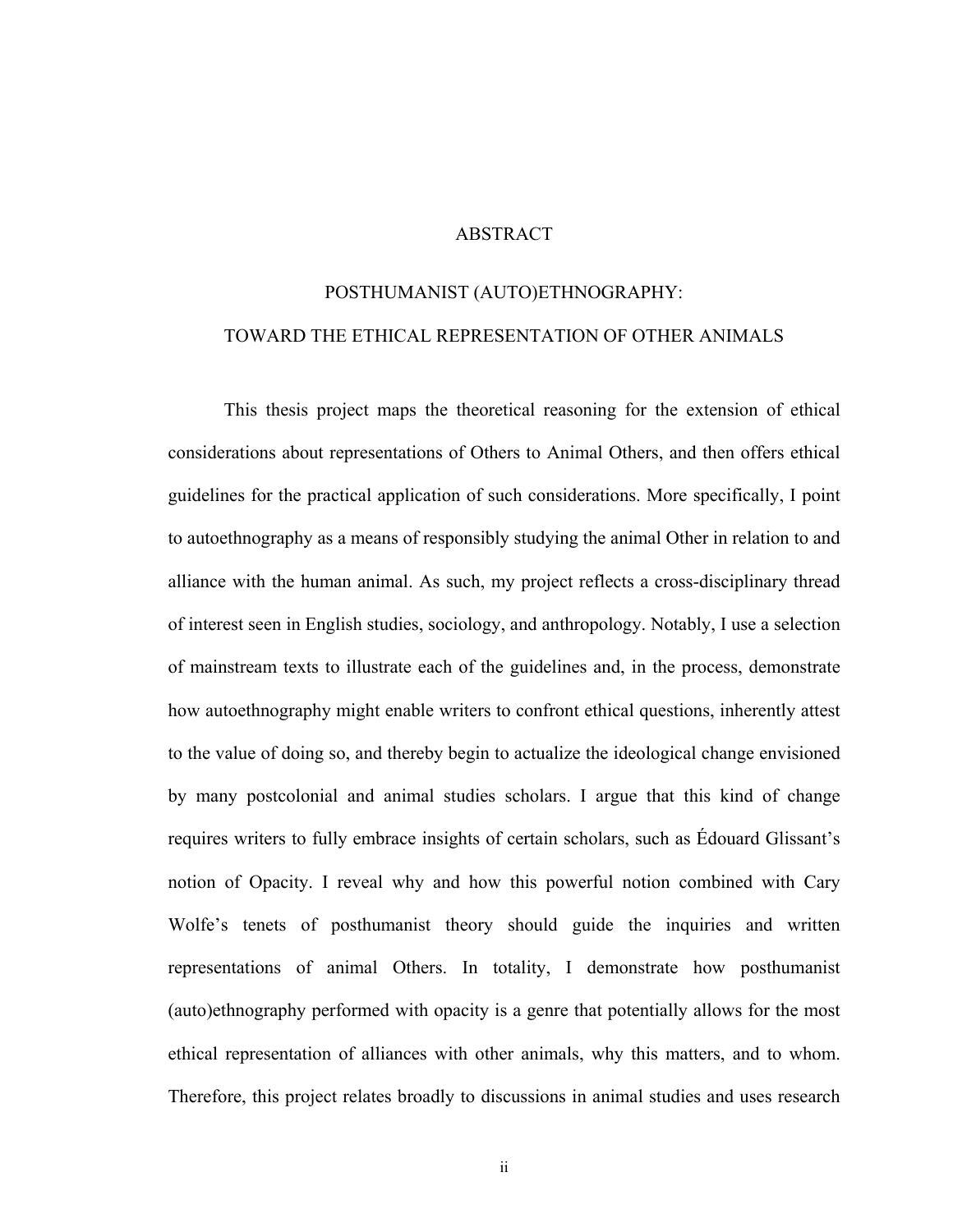methodology drawn from the field of rhetoric and composition, as well as sociology and anthropology.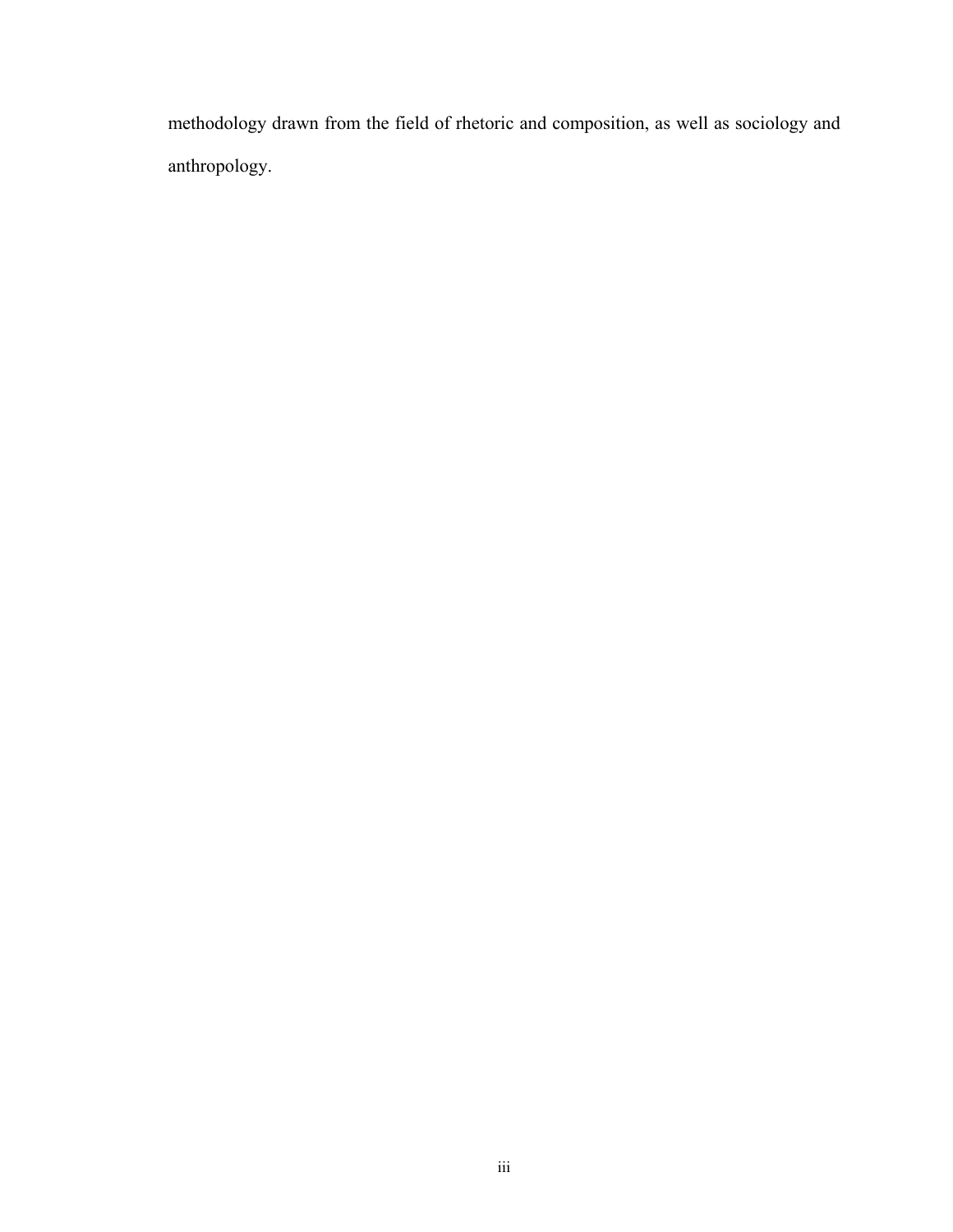### ACKNOWLEDGEMENTS

 I would like to acknowledge and express my deep gratitude to the following individuals:

First and foremost, my mother, Linda Galyean Robinson. While this project would not exist without her for many reasons, her infallible support and faith in me has meant everything.

My father, Walt Robinson, who believed his "wild child" would make her own path, and has been ready to help me through the brambles along the way.

Dr. Sue Doe, who never shied away from my attempt to carve out a niche in our field. This thesis is largely the result of our many conversations over the last year about autoethnography, animals, and social justice for others. I appreciate every minute of her personal time.

My sister Kelly Robinson Bernado who lovingly fulfills the bonds of obligation with all members of her multispecies family.

John Robinson, my supportive brother, who I know will champion my next step.

To the other committee members, Dr. Sarah Sloane and Dr. Jane Shaw, for graciously agreeing to lend their names and their time to this work. I am honored and I am grateful.

Dr. Lynn Worsham, for her encouragement and contribution to this project.

To dear family and friends whose enthusiasm lifted my wings more than once during this process, with special thanks to Stacey Johnson and Summer Whisman—they know why.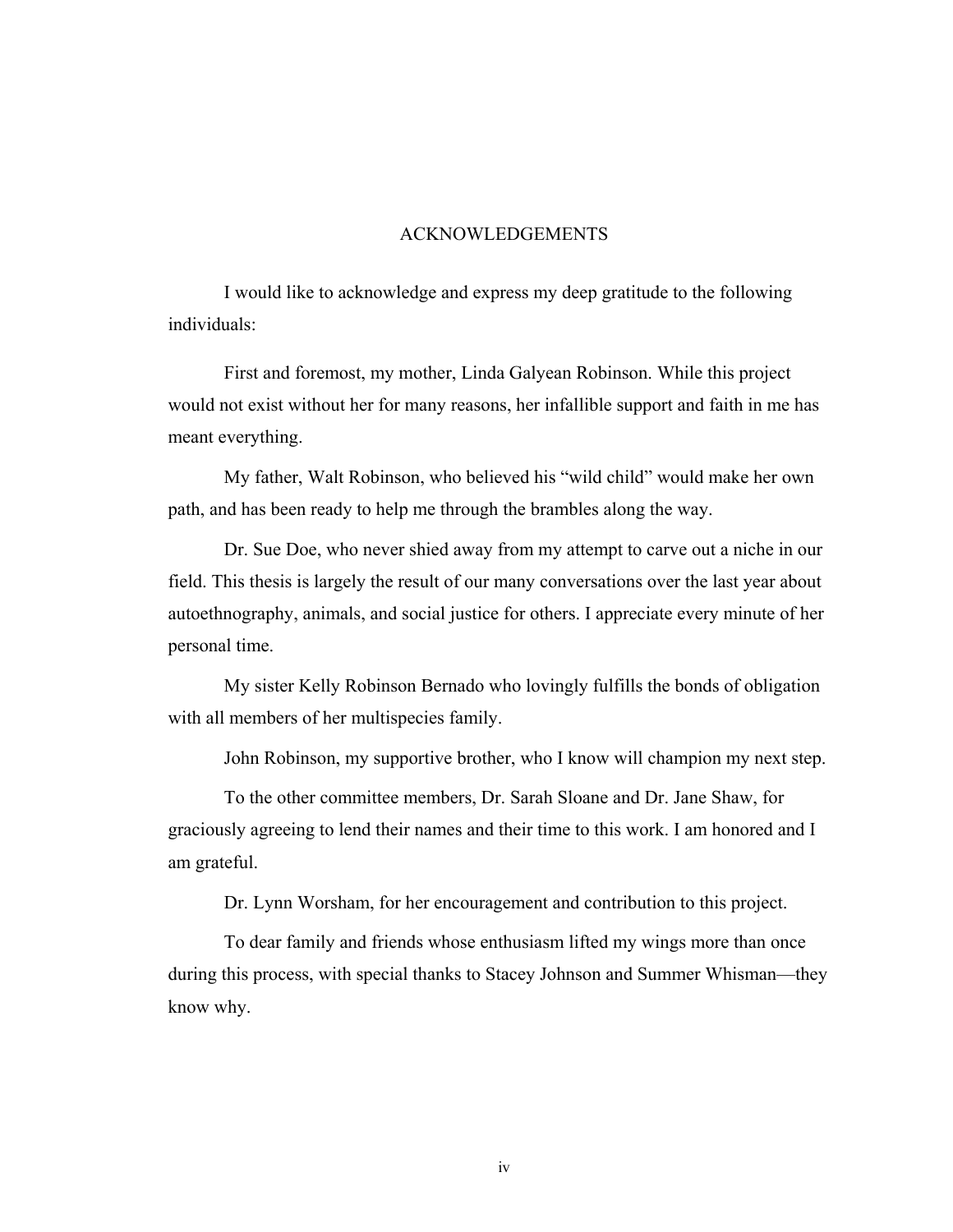### PREFACE

*Two front paws press into my thigh, bringing me back into my loft office and out of the world of my paper, one I entered by way of the computer screen-door. I look down to see Bleu's eyes wide-open, staring intently, a soft begging. Not the kind of pleading I see when he wants yet another Cheerio or more peanut butter (two of his favorite foods), but one that is driven by a need to relate and touch. This is a more emotional request, one meant to satisfy a deeper appetite—an appetite for interaction, love. But whose story am I telling here? Mine? Ours? How do I know I have represented my little dog well?* 

*Entanglements*. That is the nature of the bonds I share with two dogs—Bleu and Jaxon. Bleu is a Silky Terrier and a philosopher who has a cape and isn't afraid to don it. Jaxon is a Corgi-Bichon mix (we think), an outdoor enthusiast, runner, and social butterfly. I am a Caucasian mix and a lover of dogs, a dreamer really. Confusing, amazing, and sometimes downright messy, our characters, our "selves," compose what Eduardo Kohn calls an "ecology of selves." We beings live together, respond to one another, and thus shape each other in a co-constitutive process called life. But how does one represent this life or these lives responsibly? Can we?

When I was first introduced to autoethnography, I was struck by how postcolonial scholars interested in representing the generally silenced voices of Others have appropriated the genre for these purposes. Drawing from this, I began to consider *who* could be represented in this genre. I wondered if one might represent animal cultures and thus provide a voice for nonhuman beings. How would this work, I wondered, considering the central task of autoethnography would be impossible—the voice of the Other speaking for him or herself in resistance to portrayals of him or her\_because the nonhuman is largely incapable of constructing the language that would do the representing and provide the insider perspective and lived experience? So I went looking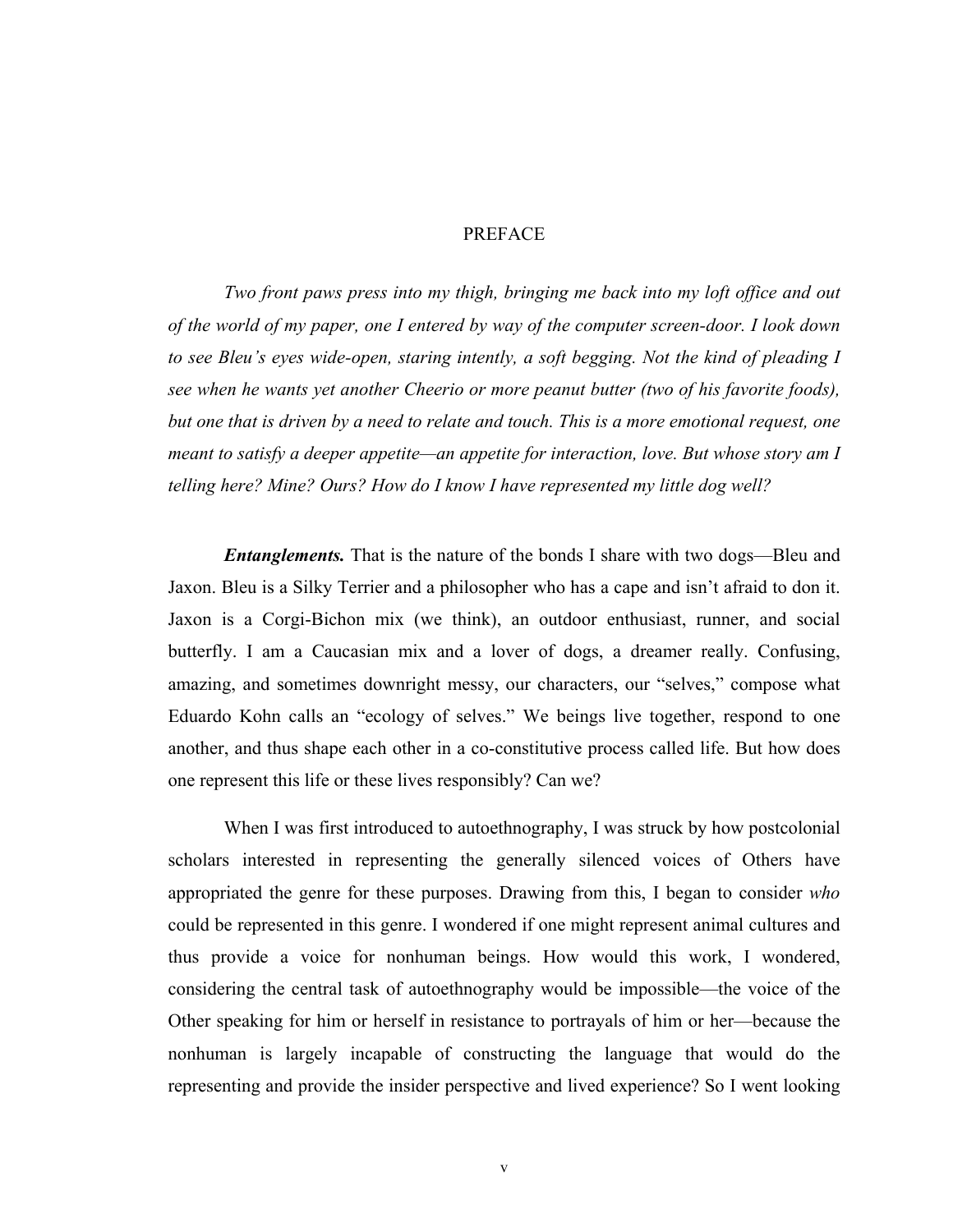for representations of animals that seemed intent upon approaching fairer forms of representation of the nonhuman experience. While I found a relatively small collection of ethnographic studies involving autoethnographic methods, it soon occurred to me that entire shelves of my personal bookcases were dedicated to memoirs about animals. Everyday people authored these personal accounts in an attempt to integrate a fair rendering of the experience of their companions—essentially these texts were autoethnographic in nature. Since I had been planning to write about my life with Jaxon and Bleu, I originally bought these texts because I was interested in seeing how these people represented their bonds with animals in hope they might serve as a model for me. Yet, as much as I enjoyed them, there was something troubling me about these texts, something that kept me from writing about my animals.

Together, my companions and I are a pack. Our trio knows that response is required in spaces that society has paradoxically constructed as spaces that both separate and bond: human-canine. Entanglements often occur in these hyphens—these liminal spaces—when beings are open to them and each Other. I wanted to represent this space and each of my animal companions as respectfully and ethically as possible, and I wasn't sure these texts were the best models for doing that. What I really wanted were clear guidelines for representing animals ethically, guidelines I had not found. This thesis is the result of my search for methods that might begin to attend to the ethical concerns that representations of animal Others inspire, require, and wholly deserve. Thus, the bonds of obligation are my imperative.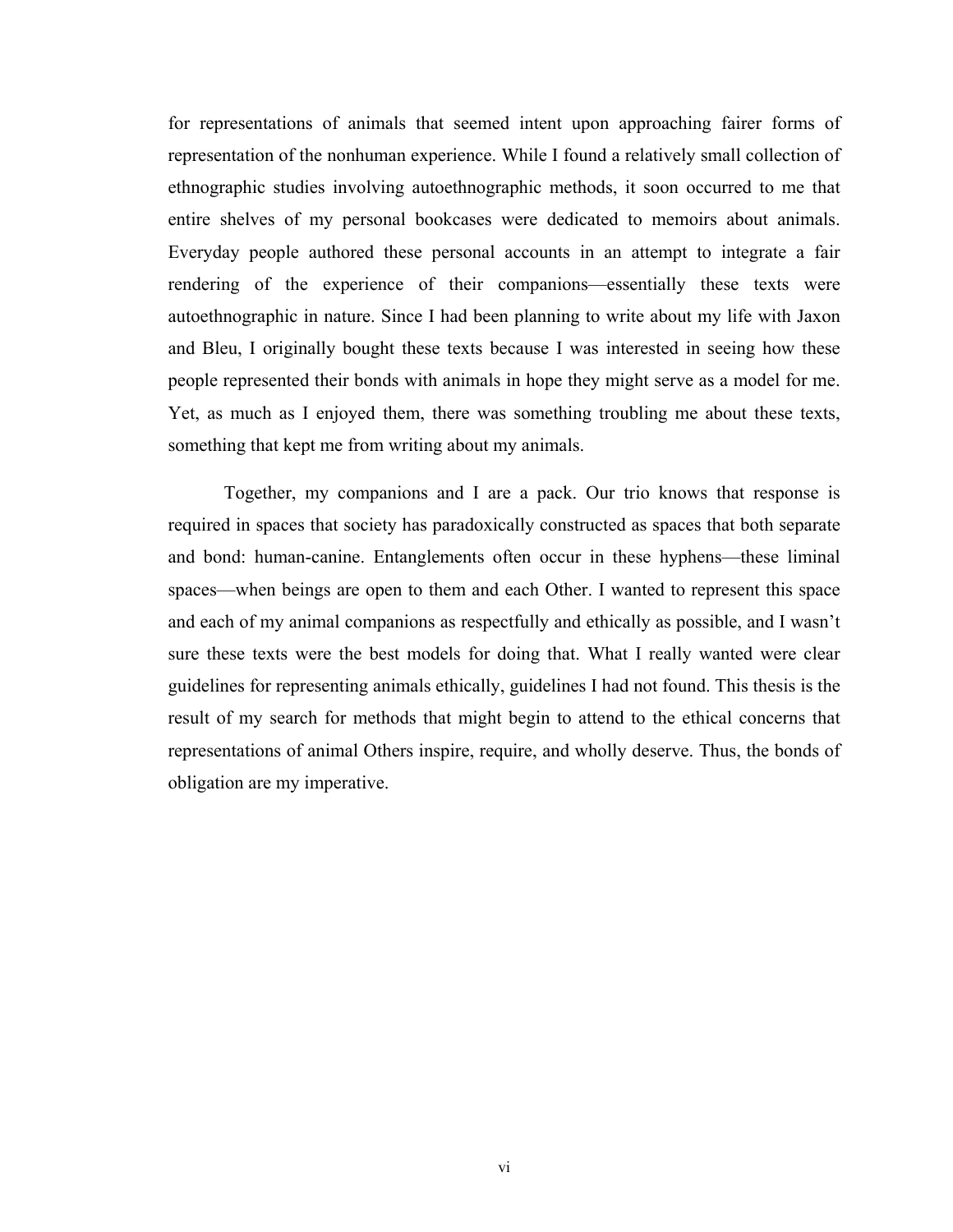### DEDICATION



For my beloved companions, Jaxon and Bleu, who remained by my side on many a night into the twilight hours as this thesis took shape. My love for you is imbued in every word.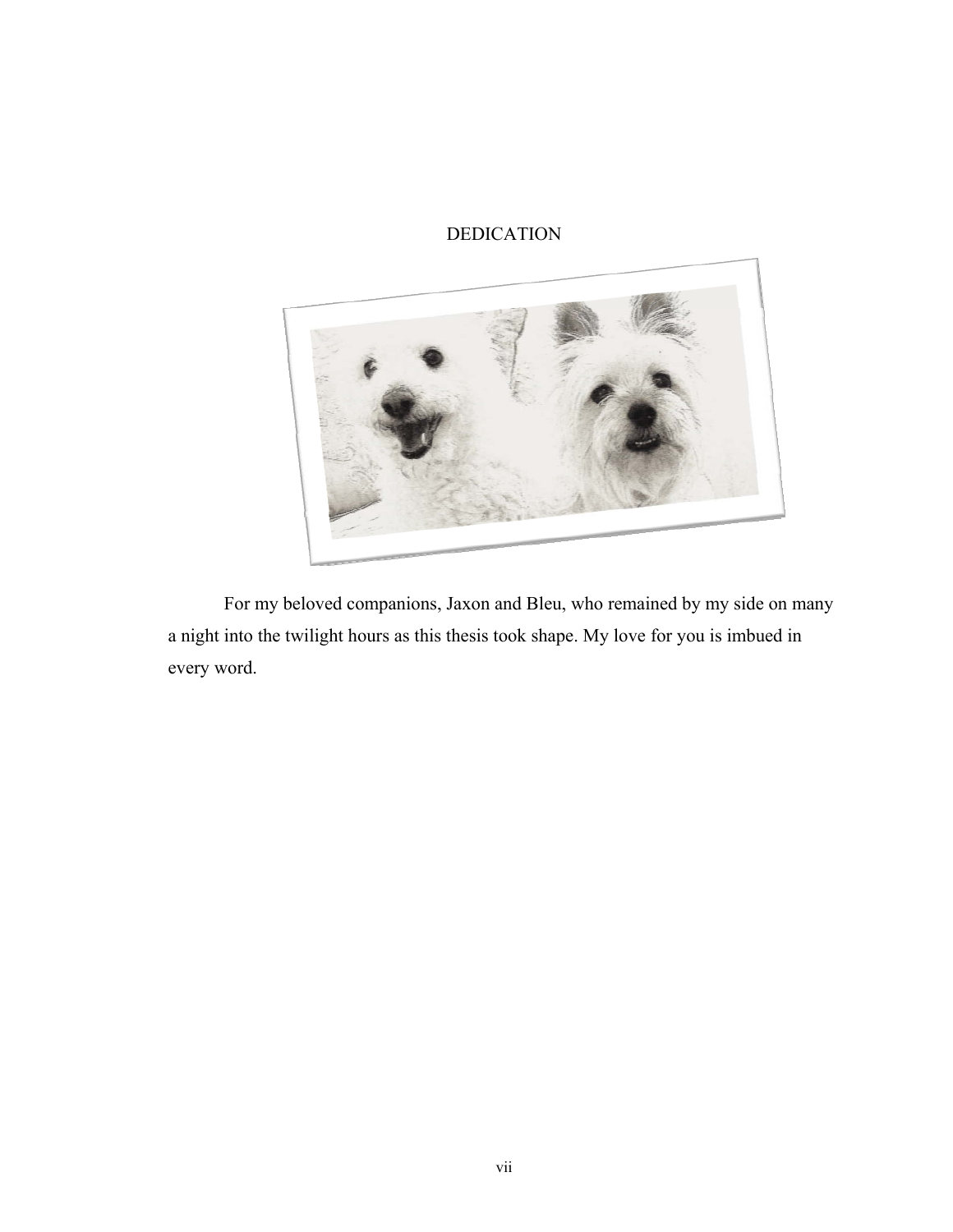## TABLE OF CONTENTS

| Posthumanist Communication, Response, and Exchange with Others40 |     |
|------------------------------------------------------------------|-----|
|                                                                  |     |
|                                                                  |     |
|                                                                  |     |
|                                                                  |     |
|                                                                  | .52 |
|                                                                  |     |
|                                                                  |     |
|                                                                  |     |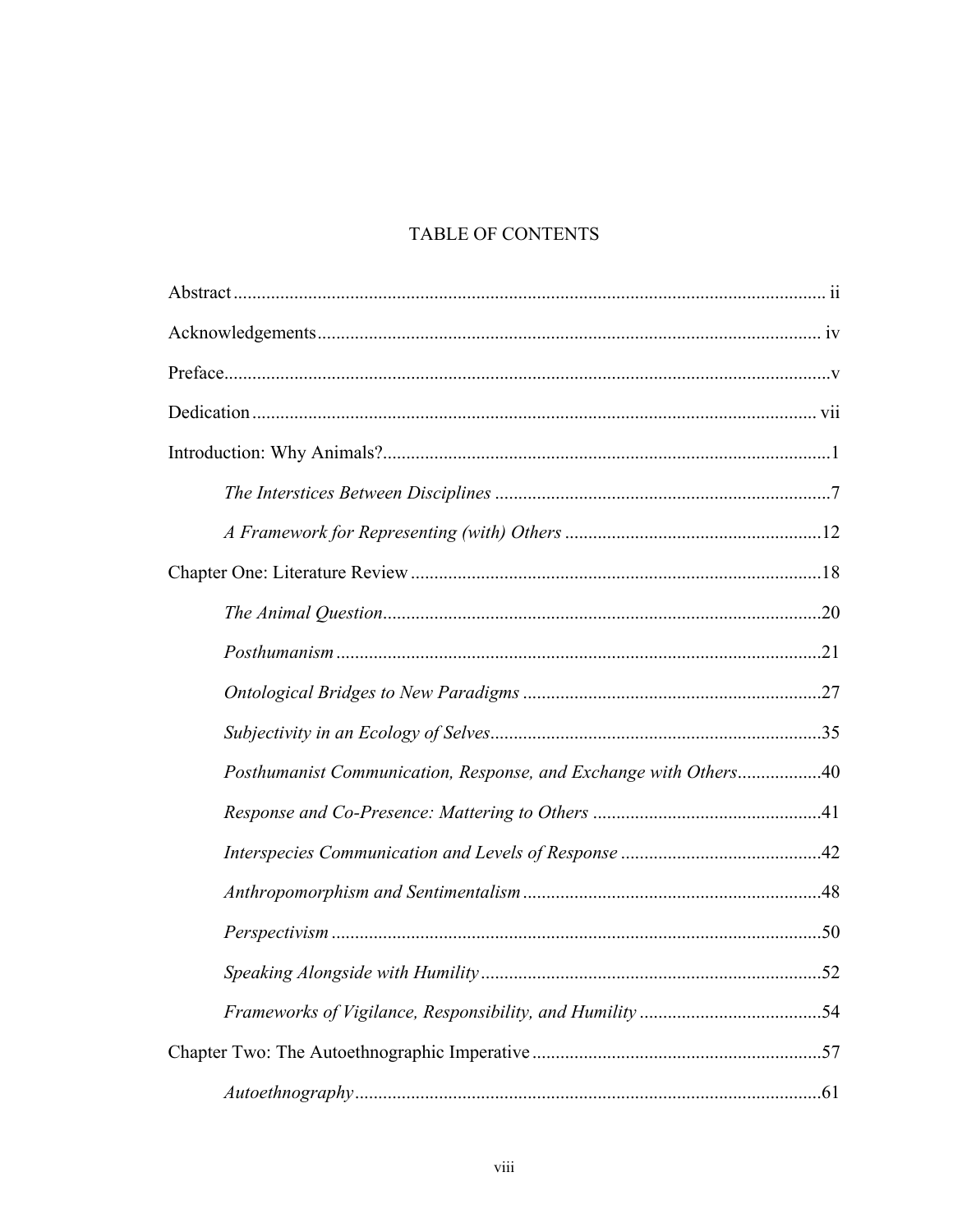| Complete Member Researcher Status: Relation to the Animal 91 |  |
|--------------------------------------------------------------|--|
|                                                              |  |
|                                                              |  |
|                                                              |  |
|                                                              |  |
|                                                              |  |
|                                                              |  |
|                                                              |  |
|                                                              |  |
|                                                              |  |
|                                                              |  |
|                                                              |  |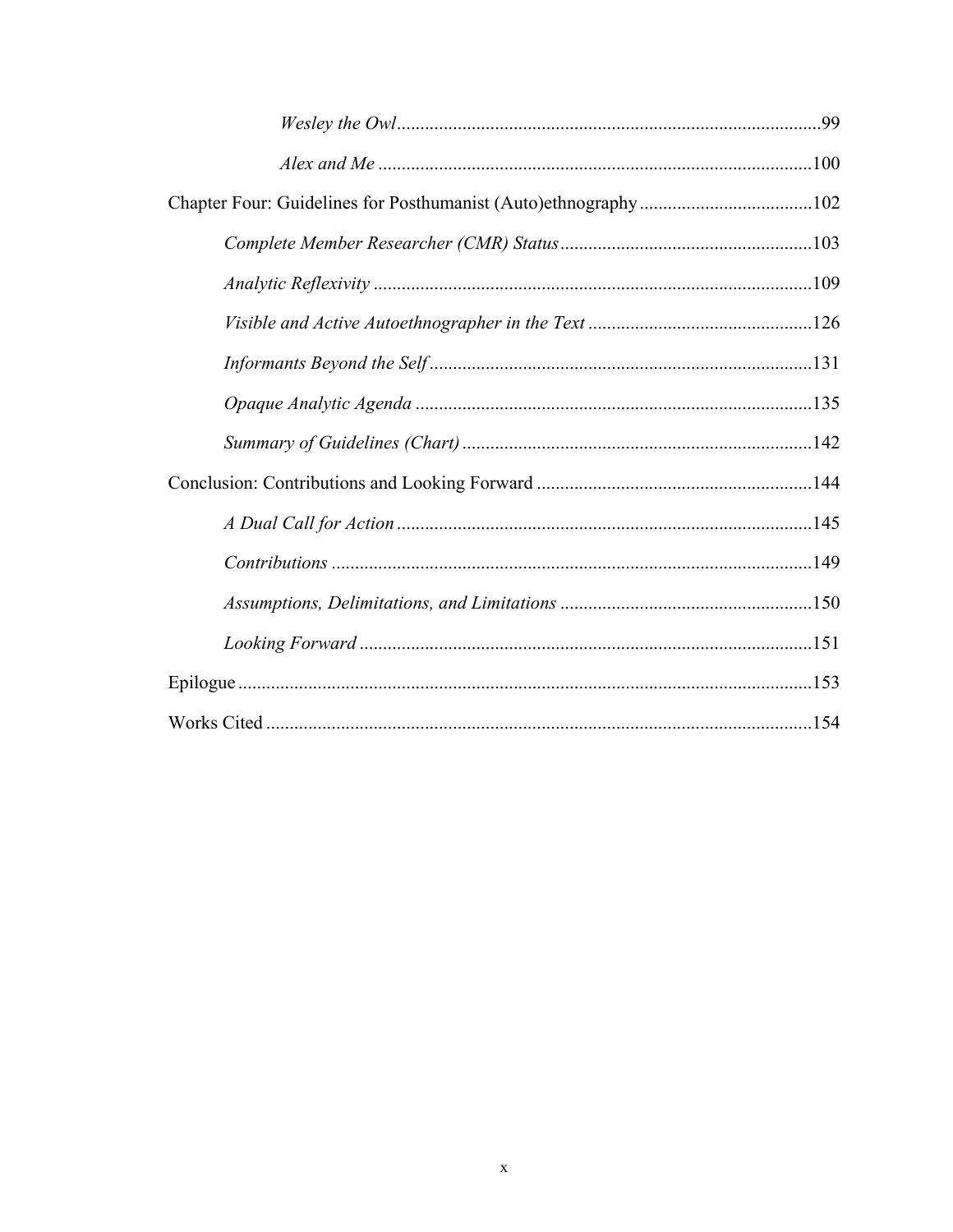#### **Introduction: Why Animals?**

<u>.</u>

*"Today, through our ideologically loaded narratives of their lives, animals 'hail' us to account for the regimes in which they and we must live. We "hail" them into our constructs of nature and culture, with major consequences of life and death, health and illness, longevity and extinction. We also live with each other in the flesh in ways not exhausted by our ideologies. Stories are much bigger than ideologies. In that is our hope."* 

~ Donna Haraway

Back in 1992 a renowned classical rhetorician dared to suggest that animals belong in our ken. In "A Hoot in the Dark: The Evolution of General Rhetoric," George Kennedy broadly defines rhetoric as energy used by social animals to communicate. In doing so, this rhetorician sought to broaden the research of rhetorical studies—both in terms of the definition of rhetoric as well as who employs rhetorical practices. In short, Kennedy sought to include nonhuman animals as part of the "who" by positing that rhetoric is prior to speech and therefore employable by many species. Kennedy insists "we share a 'deep' universal rhetoric" with other social animals; meaning, humans "can learn to understand animal rhetoric and many animals can understand some features of human rhetoric that they share with us, such as gestures or sounds that express anger or friendliness or commands" ("Hoot" 6). Kennedy's animal rhetoric appears six years later in his book, *Comparative Rhetoric: An Historical and Cross-Cultural Introduction*.<sup>1</sup> The first part of his book is dedicated to rhetoric in societies without writing and opens with a

<sup>1.</sup> The stated goals of Kennedy's comparative study are to identify universals and distinctions in rhetorical practices across a wide variety of cultures; formulate a "general theory of rhetoric" that is innately shared by these societies; and develop terminology to describe these cross-cultural rhetorical practices (*Comparative* 1).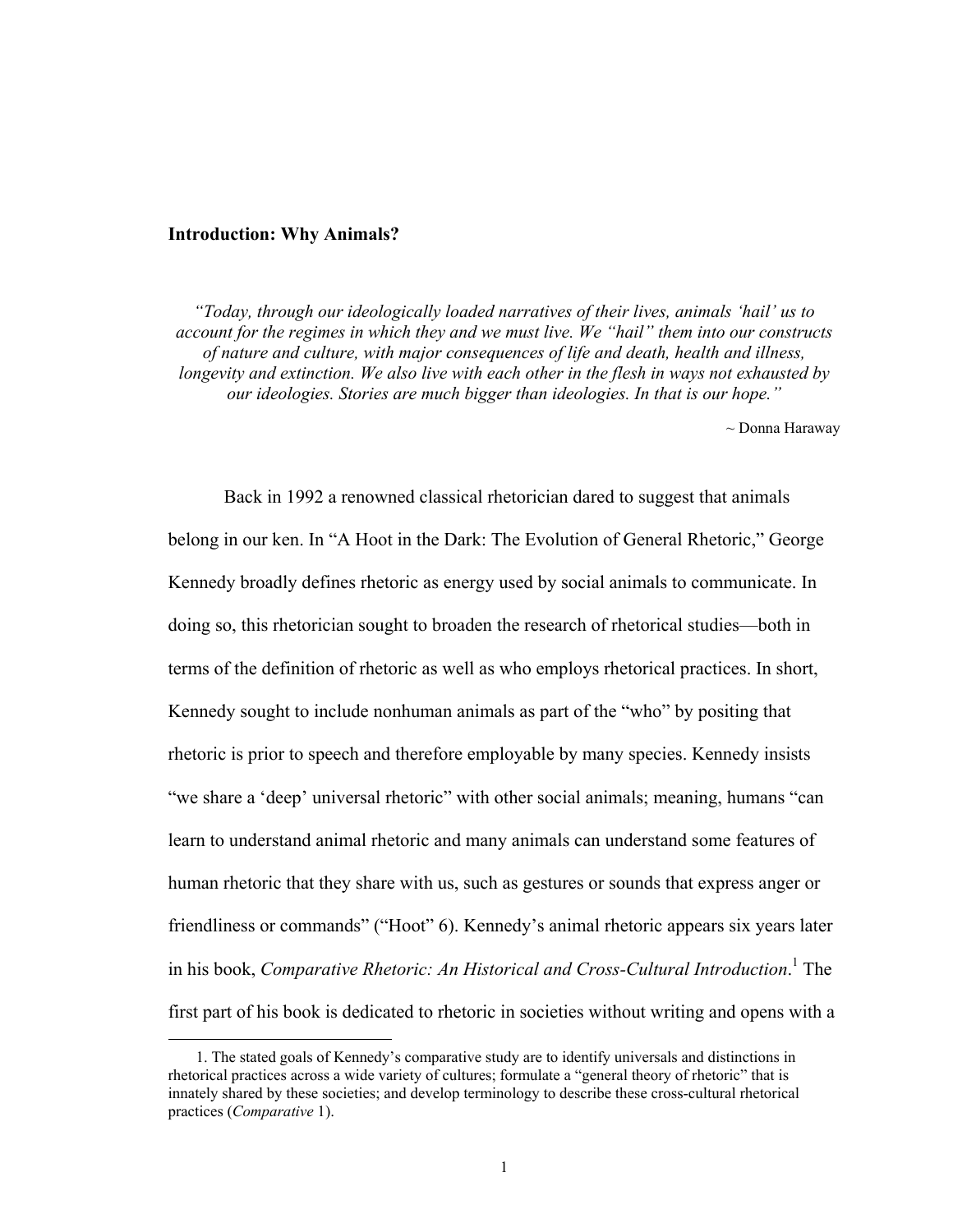chapter provocatively titled, "The Rhetoric of Social Animals." Here, Kennedy expands on the ideas introduced in his "Hoot" article. Then, curiously, Kennedy completely drops this line of inquiry.

Recently, I discovered why: Kennedy's animal rhetoric was not well received at the time. Rhetorical historian Debra Hawhee describes what happened when Kennedy spoke about rhetorical energy and animals at an "interdisciplinary symposium on rhetoric" in 1993 ("Toward" 81). After Kennedy's presentation "there were whispers, sidelong glances, and muttering, all of which bespoke a slight panic about his—and the field's—direction" (Hawhee, "Toward" 81). Hawhee quotes rhetorician Victor Vitanza who "attests to the shockwaves" as Kennedy's animal rhetoric surged through our field ("Toward" 81). In *Writing Histories of Rhetoric*, Vitanza describes Kennedy's article as remarkable (with remarkable in scare quotes) "because of its undecidability"—meaning, Vitanza remains undecided about the article because he's unsure whether or not "Kennedy (or 'energy') wrote it seriously" (ix). Most notably, Vitanza refers to the article as "wild" and "perhaps savage" (ix; Vitanza qtd. in Hawhee, "Toward" 81). In other words, Vitanza—and our field at large—took neither Kennedy nor animals<sup>2</sup> seriously.

Fast forward eighteen years. Hawhee claims that now is the time to pick up where Kennedy left off and be open to "the question of animals in the worlds of rhetoric" ("Toward" 85). Actually, she says, "now is a good time to *reconsider* Kennedy's untimely meditations on animals" (Hawhee, "Toward" 83; emphasis mine). But why did it take so long? Especially considering how Kennedy drew inspiration from Aristotle and

<sup>2.</sup> Here, and throughout this project, I use the word "animals" to mean nonhuman animals, with an implicit understanding that humans are animals and that not all animals are the same species.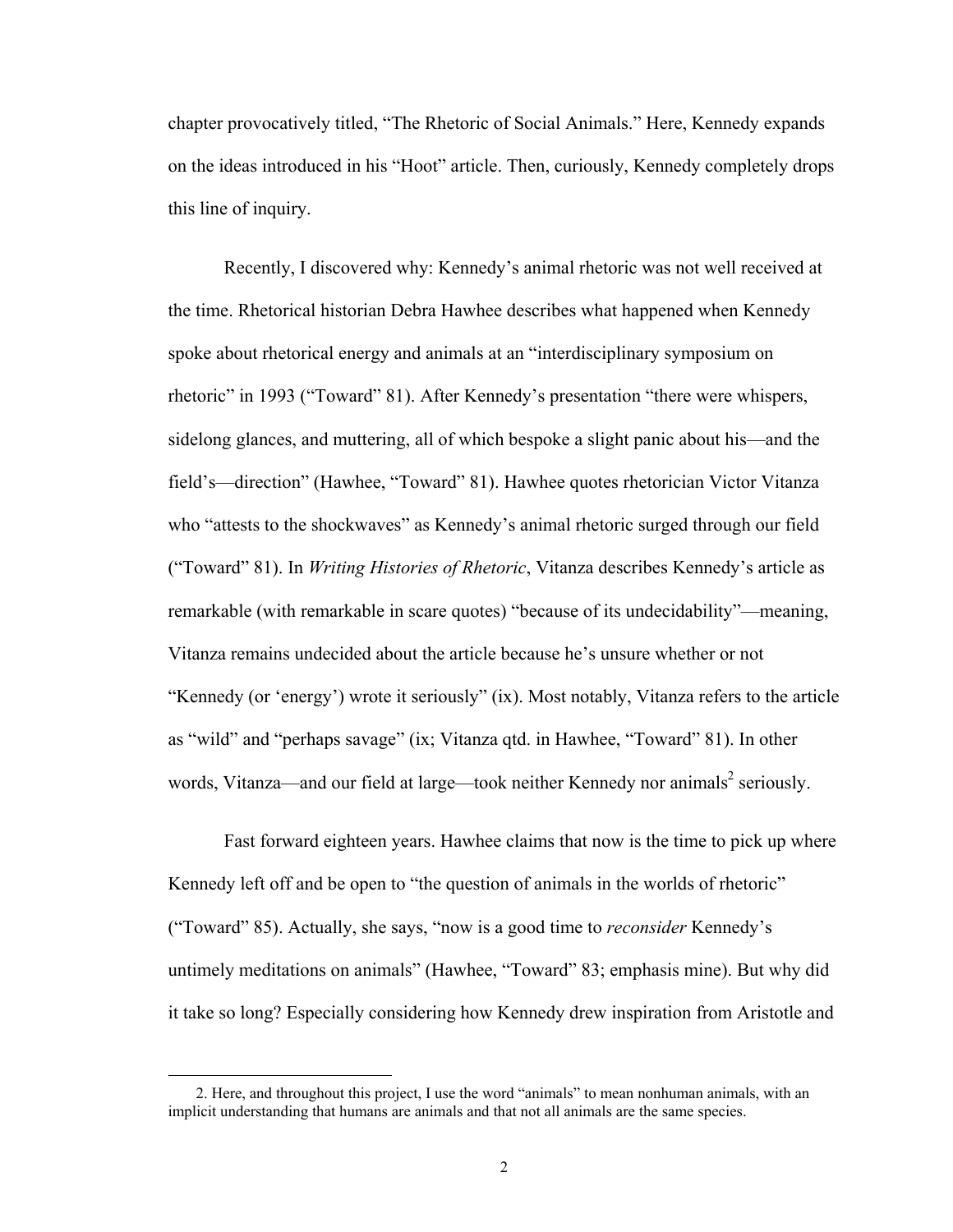his "zoological writings [that] shaped knowledge of bestial bodies, lives and activities for subsequent generations," and how the venerable Kenneth Burke "intuited decades prior: that nonhuman animals invite those of us (human ones) interested in the question of rhetoric and communication to suspend habituated emphasis on verbal language and consciousness" (Hawhee, "Toward" 83)? Why has our field been so resistant to animals and our own animality?

The reality is that animals have found similar resistance in many disciplinary camps. Their exclusion (and the scorn for scholars trying to include them) is not unique to rhetoric and composition. In fact, anthropocentric<sup>3</sup> histories inscribe fields within the humanities and the sciences. This is largely due to a Cartesian legacy dating back to the seventeenth century when René Descartes likened animals to machines that do not think or feel (Mitchell ix; Arluke and Sanders ix). Sociology, for example, ignored animals "based on the linguacentric assumption that because animals lack the ability to employ spoken language, they consequently lack the ability to think" (Arluke and Sanders ix). Not until 1979, when Clifton Bryant "issued a call for sociologists to focus serious attention on ... the 'zoological connection," did social scientists begin to focus on how animals influence human understanding and behavior under the rubric of "human-animal" sociology" (Arluke and Sanders ix).

As a result, sociologists such as Arnold Arluke, Clinton Sanders, and Janet and Steven Alger are "[giving] systematic attention  $\ldots$  [to] everyday interactions between people and their companion animals" (Arluke and Sanders xii). Working "within a

 <sup>3.</sup> Anthropocentric refers to the proclivity for viewing humans as the most important beings in the universe and "interpreting everything in terms of human experience and values" ("anthropocentric" n.p.).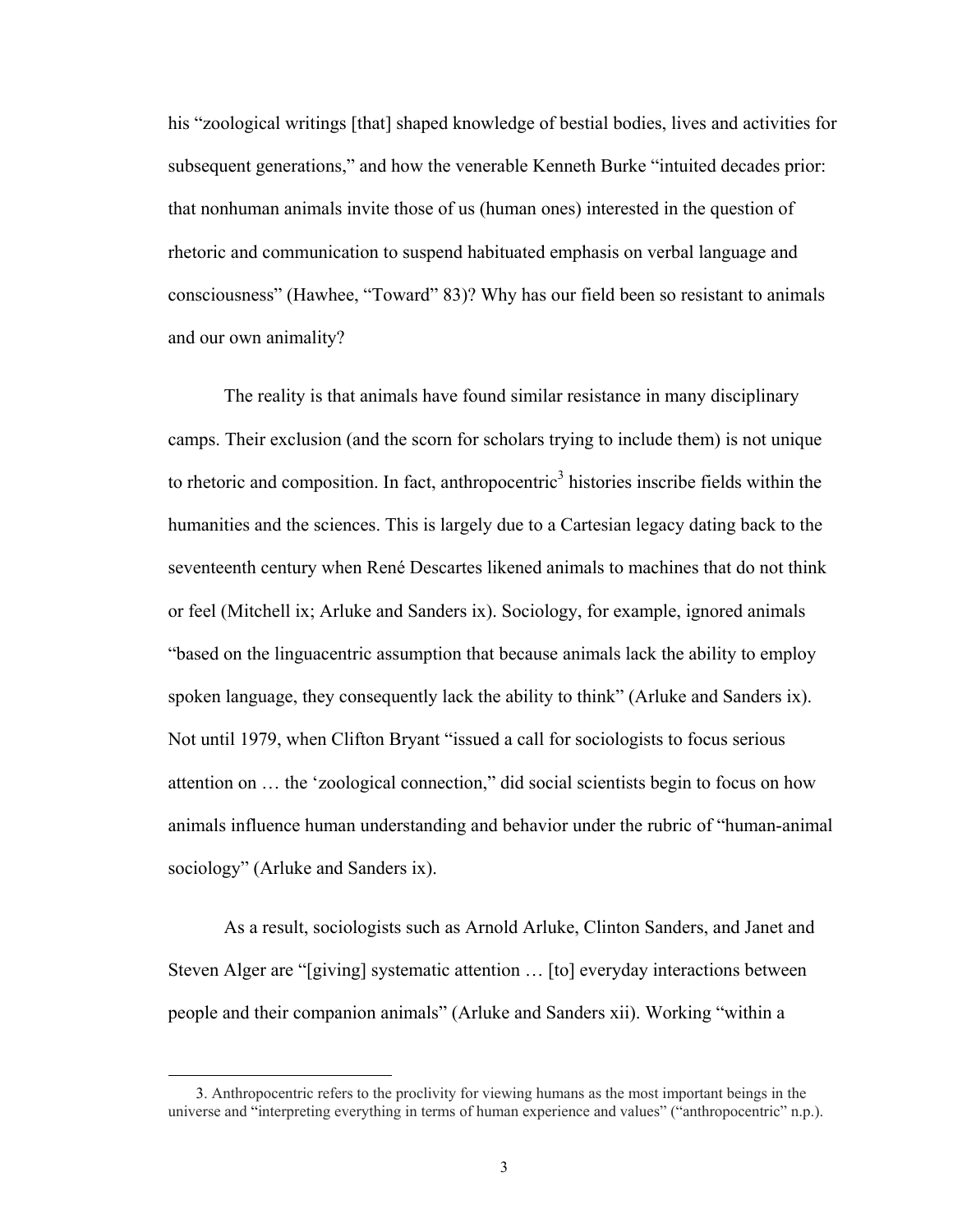perspective of symbolic interactionism," these scholars "examine the intersubjectivity that emerges when people routinely interact with animals^ (Arluke and Sanders xii). While their work "has already had an impact on social psychological conceptions of mind" (Arluke and Sanders xii), these scholars have had to make the case for animal subjectivity by "[establishing] an orientation toward mind that de-emphasizes [the] view of mindedness as a linguistic phenomenon and returns to an understanding of mind as the outcome of social interaction and social experience^ (Arluke and Sanders xii). The animal Other is finding its way past other scientific canons, as well.

In 2007, anthropologist Eduardo Kohn called for an end to the anthropocentrism and ethnocentrism<sup>4</sup> in his field, claiming anthropologists must "look beyond the uniquely human" in order to fully understand "what it means to be human in all of its contingent complexity"  $(6)$ . In place of anthropology, Kohn boldly proposes "an anthropology of life"—a field of study that includes all of the life forms, or other "selves"  $(4, 6)$ , entangled with humans. Clearly, Kohn shares the belief that other animals have a sense of self with human-animal sociologists. Also sharing this view of animal subjectivity is anthropologist and psychologist Barbara Smuts.<sup>5</sup> Based on her interactions "with baboons, dogs and other animals," she identifies "the presence of something resembling a human 'self" and thus "emphasizes the importance of recognizing and honoring this presence in other animals as well as in humans" (Smuts, "Encounters" 293). Smuts

 <sup>4.</sup> In a general sense, ethnocentrism refers to the tendency to view other human cultures or ethnic groups from "the belief that one's own culture is superior to all others and is the standard by which all other cultures should be measured" ("Ethnocentrism" n.p.). The term has also been extended to denote the view of human cultures as superior to nonhuman cultures and therefore justifying the exclusion of other cultures from consideration. I use the term from this extended standpoint.

 <sup>5.</sup> Notably, Smuts was schooled in anthropology at Harvard University and psychology (more specifically, "neurological and biological behavioral science") at Stanford University School of Medicine ("Barbara" n.p.).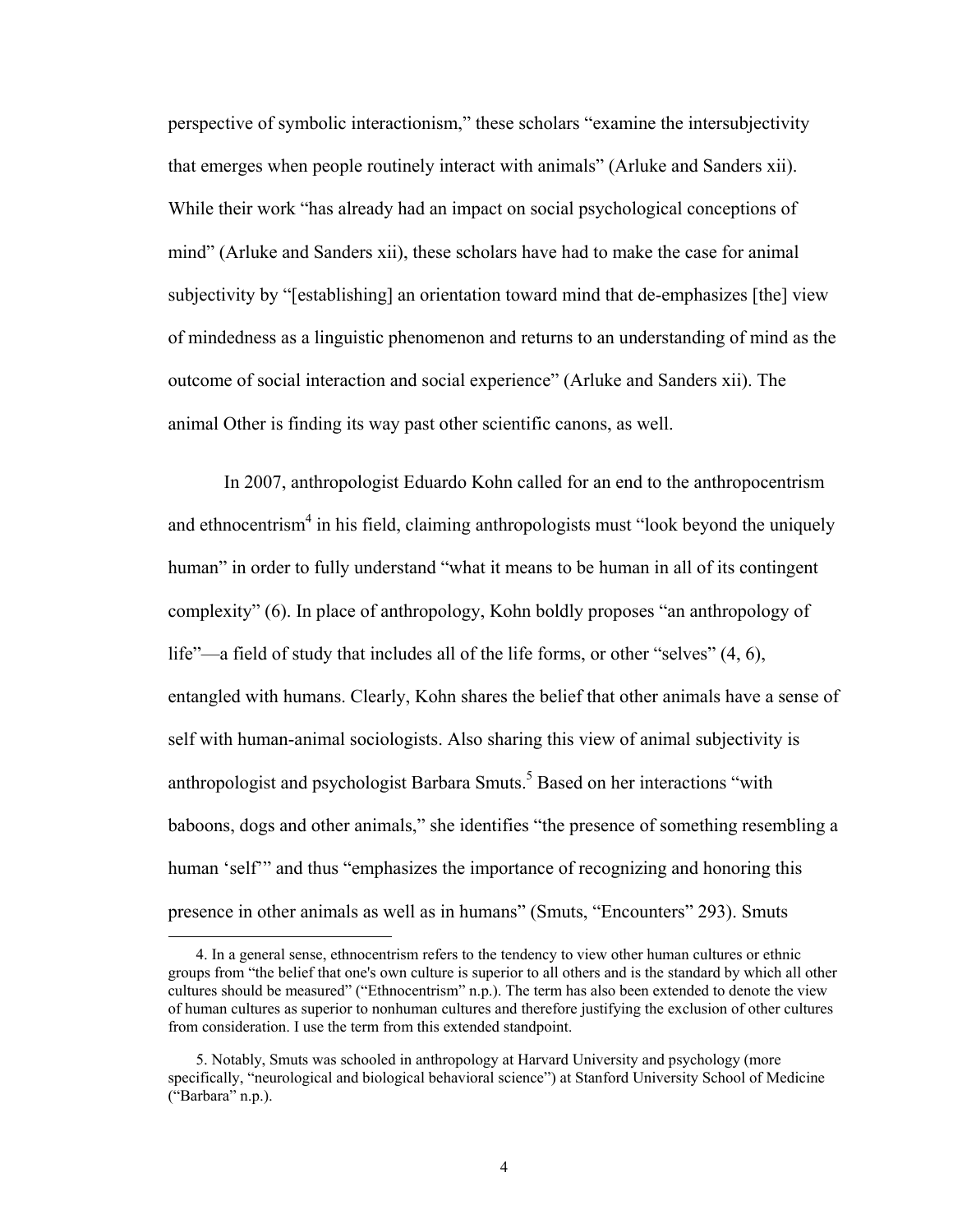focuses on how social beings of different species "co-create systems of communication and emotional expression that permit deep 'intersubjectivity,' despite our very different biological natures" ("Encounters" 293). Pointedly, this scientist's work takes the anthropocentric positionality of her field to task, as does the prolific work of Donna Haraway.

Haraway, a scientist and philosopher known for crossing disciplinary borders and weaving the ideas of those who inspire her, includes among her most recent theoreticalbraids a study of living and learning with dogs. This work draws heavily from Smuts' theories of intersubjectivity. In *When Species Meet*, Haraway insists that different species learn to communicate with one another through a co-productive process, which involves careful and respectful interaction with (versus mere observation of) animals. Following Smuts, Haraway says that what emerges from this process is a kind of embodied communication (*When* 26). This concept of knowledge as being co-constructed and coshaped due to constitutive encounterings with others animals is a thread running through Haraway's book—"becoming with" (*When* 3). While Haraway is formally trained in zoology, philosophy, and biology, in truth she is an epistemological artisan of interdisciplinary and cultural conversation. In effect, she pushes back on anthropocentric notions and axioms in both academic and mainstream cultural spheres.

According to Hawhee, there are signs that the field of rhetoric and composition may also be unclenching its humanist fist from an anthropocentric mast.<sup>6</sup> Currently, fellow English studies scholars are already engaging with the question of the animal as

<sup>6.</sup> Hawhee claims Kennedy's "rhetoric-as-energy" is finding new life "in both the rising interest in material and bodily rhetorics  $\dots$  and the refiguring of topoi as social energy" ("Toward" 82).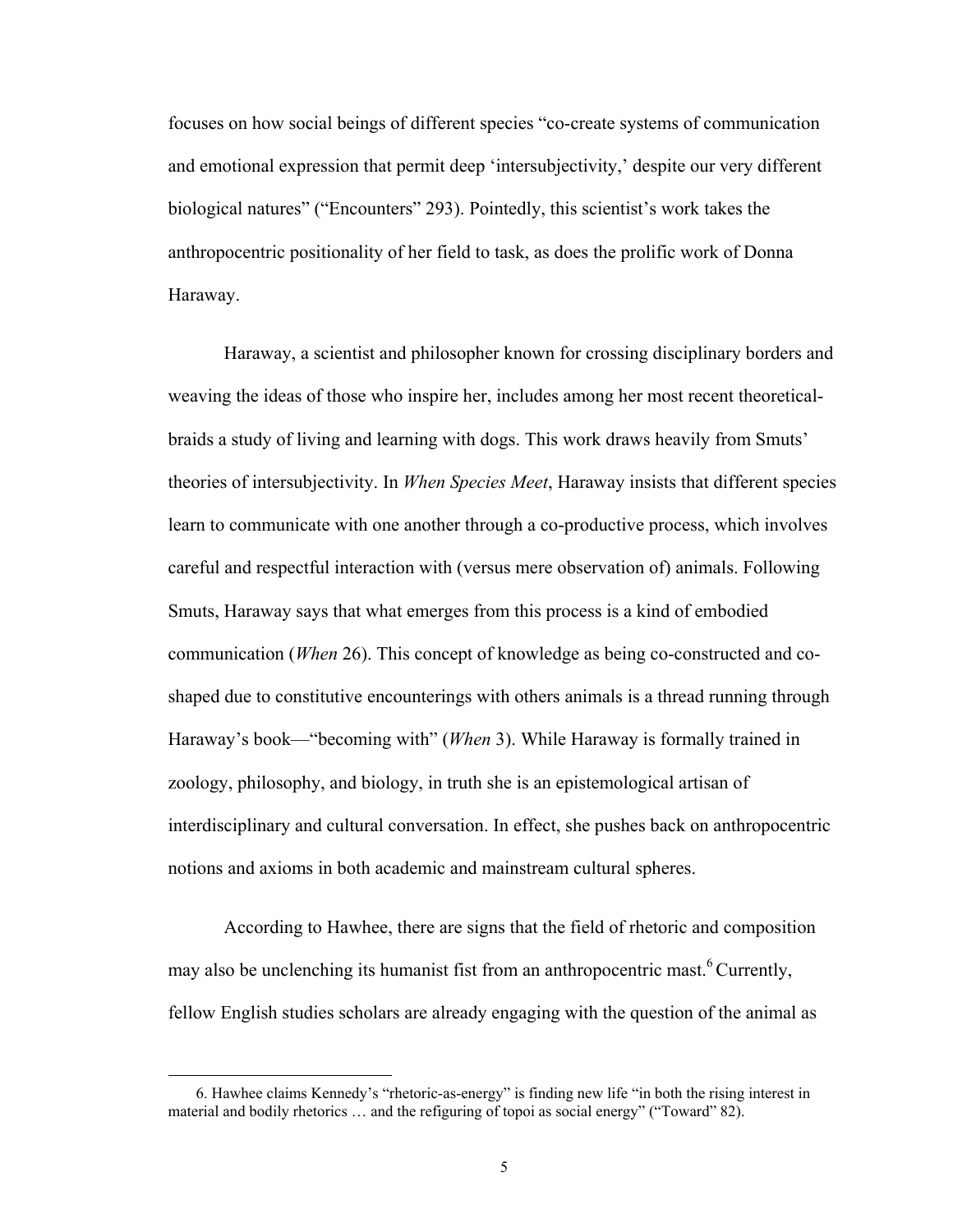evidenced by the most recent issues of *JAC: Rhetoric, Writing, Culture, Politics* (volume 30 and 31). These essays about "the rhetoric of human-animal relation" (Worsham, ]Introduction^ 406) are an invitation to expand our circle of concern to include nonhuman animals, an invitation largely from the editor Lynn Worsham who says this "is a thread [she intends] to sponsor from now on" ("Re: Fw: JAC" n.p.). Of course, these scholars add momentum to "the recent meteoric rise of the question of the animal in literary studies and philosophy"—otherwise known as animal studies (Hawhee, "Toward" 82). This field "explores representations of animality and related discourses ... [for the purposes of] prompting fundamental reconsiderations of nonhuman and human difference, otherness and subjectivity^ (Lundblad 496). Within this realm, the posthumanists—largely spearheaded by Cary Wolfe and Donna Haraway—are currently doing the kind of rhetorical analysis admired in our field.

When I first read Kennedy's "Hoot" article about animal rhetoric, I was perplexed as to why he dropped this line of inquiry. Due to my lived understanding that animals can shape our lives and identities, I did not understand why our field was not talking about these Others. My meaningful interaction with animals is one of many common threads binding me with the scholars who are insisting animals be addressed in their fields. Therefore, I concur with Hawhee: the time is right for our field to revisit Kennedy's "rhetoric in the world of animals" ("Toward" 85). We *should* suspend our "habituated emphasis on verbal language and consciousness^ and broaden what counts as rhetoric and who employs it. After all, rhetoric and composition is a field that "repeatedly reinvents" itself; its always-emerging ways of treating [rhetoric and] writing are made visible in [scholarship] that simultaneously evokes both history and foresight^ (Miller xxxii).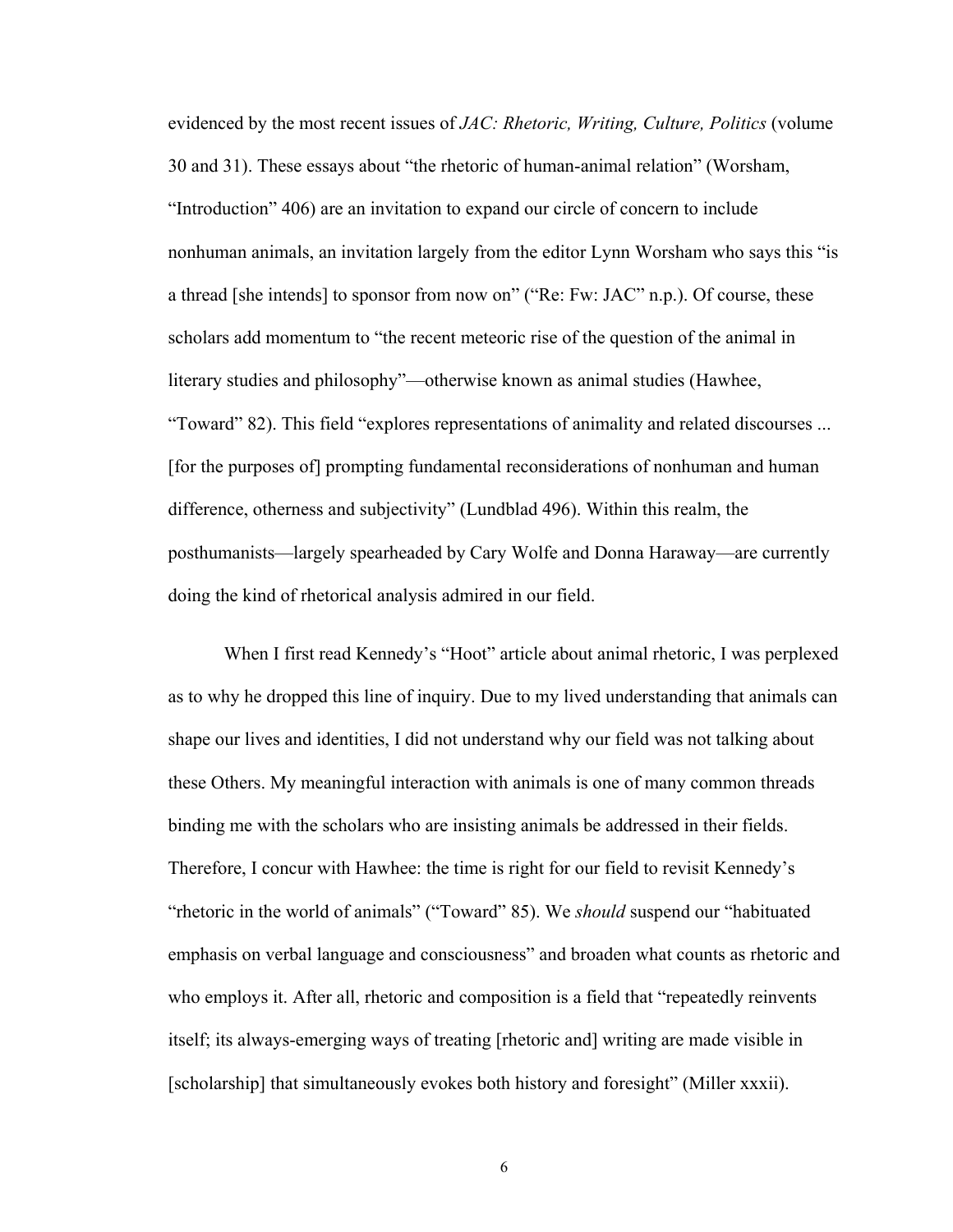My visions for future manifestations of Kennedy's theoretical inquiry are in agreement with visions largely outside our field, however. Hawhee, for example, seems to share Kennedy's and Aristotle's perspective that animals are good to think with; whereas, Kohn and I align our-"selves" with Haraway who also finds animals (dogs in particular) good to *live* with (Haraway, *Manifesto* 5; Kohn 4). We do not just want to think about animals or interact with them; we want to form respectful, responsive alliances with them in order to come to new understandings that are mutually beneficial. According to Haraway, to say you live in alliance with an animal is to say you respectfully listen and respond to that animal. In a broader sense, it means that while we socially construct animals, they socially construct us, too. The work of animal studies scholars and those in related disciplines,<sup>7</sup> coupled with my lived experience with dogs, have convinced me our field can longer ignore or avoid the world of beings we construct and how and why we construct them the way we do—and, most importantly, who benefits and who suffers due to those constructions. Thus, I hold that animal Others warrant (serious) consideration in our field.

### *The Interstices Between Disciplines*

 $\overline{a}$ 

We are in the midst of a dawning awareness of the myriad ways our relations with Others matter. These relations shape us. They inform the ways we view the world in relation to others, and it follows that these views determine how we treat others (Stibbe 147). In light of this, certain ethical considerations are taken into account and addressed when approaching and representing historically oppressed and thereby often silenced

 <sup>7.</sup> Including, but not limited to, ethology, anthropology, human-animal sociology, and behavioral psychology.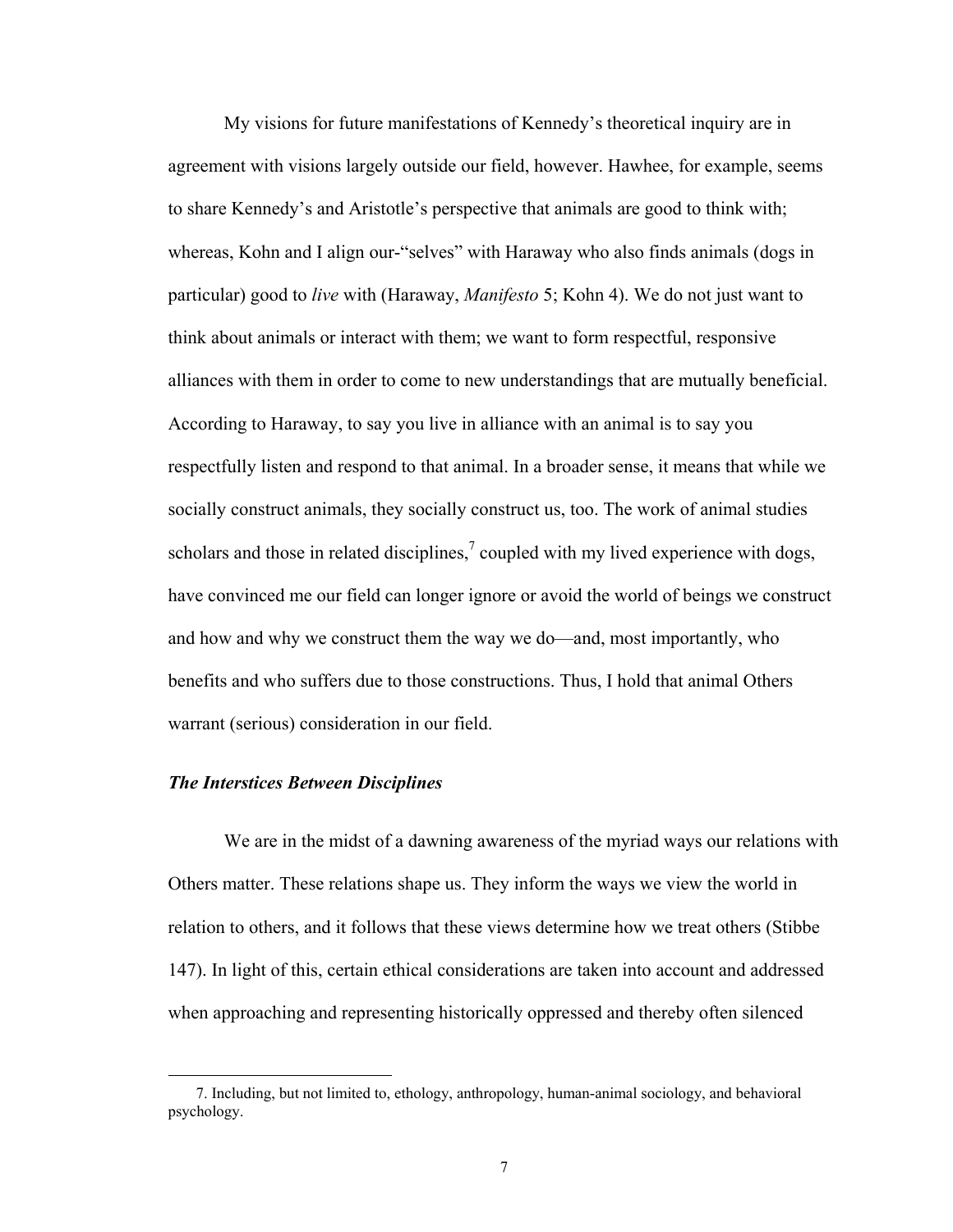human Others. This is prominently due to the work of postcolonial scholars and their interrogations of representations of Others. Recently, animal studies scholars have extended these same ethical considerations to animals, for they view concern for the animal Other as an extension of concern for the colonized Other.<sup>8</sup> Postcolonial scholars Glen Elder, Jennifer Welch and Jody Emel,<sup>9</sup> for instance, elucidate and scrutinize the historically innate connection between the racialization and animalization of people, and how these body politics continue to afflict humans and animals today. This relates to an overarching goal of animal studies scholars: to deconstruct and examine the humananimal binary\_more specifically, the nature and implications of it on both humans *and* animals within specific contexts. From a postcolonial perspective, the human-animal binary has been used by dominant Western society as a kind of sliding continuum\_with the white heterosexual male on one end and the most uncivilized "beast" on the other on which humans and animals are slid into positions that serve to either empower or oppress them (Elder, Welch, and Emel, "Bounds" 192).

Historically, colonizers often animalized people as justification for oppressing them\_a process largely accomplished through an abusive use of language that serves to dehumanize peoples. In fact, racialization is achieved by drawing similarities between humans and animals (Elder, Welch, and Emel, "Bounds" 194). For example, colored bodies were said to be "more primitive and uncivilized and closer to animals in their

<sup>8.</sup> Worsham recently taught a course "on the neo-slave narrative ... on the topic of American slavery. Since slaves were 'animalized' by slaveholders, these novels contain lots of opportunities to discuss with students our use of animals in the subjection of other humans, which [leads] to ... discussion of our subjection of animals" ("Re: Comp" n.p.).

 <sup>9.</sup> These scholars illustrate how postcolonial (and animal studies) writing crosses disciplinary borders, with Wolch and Emel as political geographers, and Elder a social psychologist.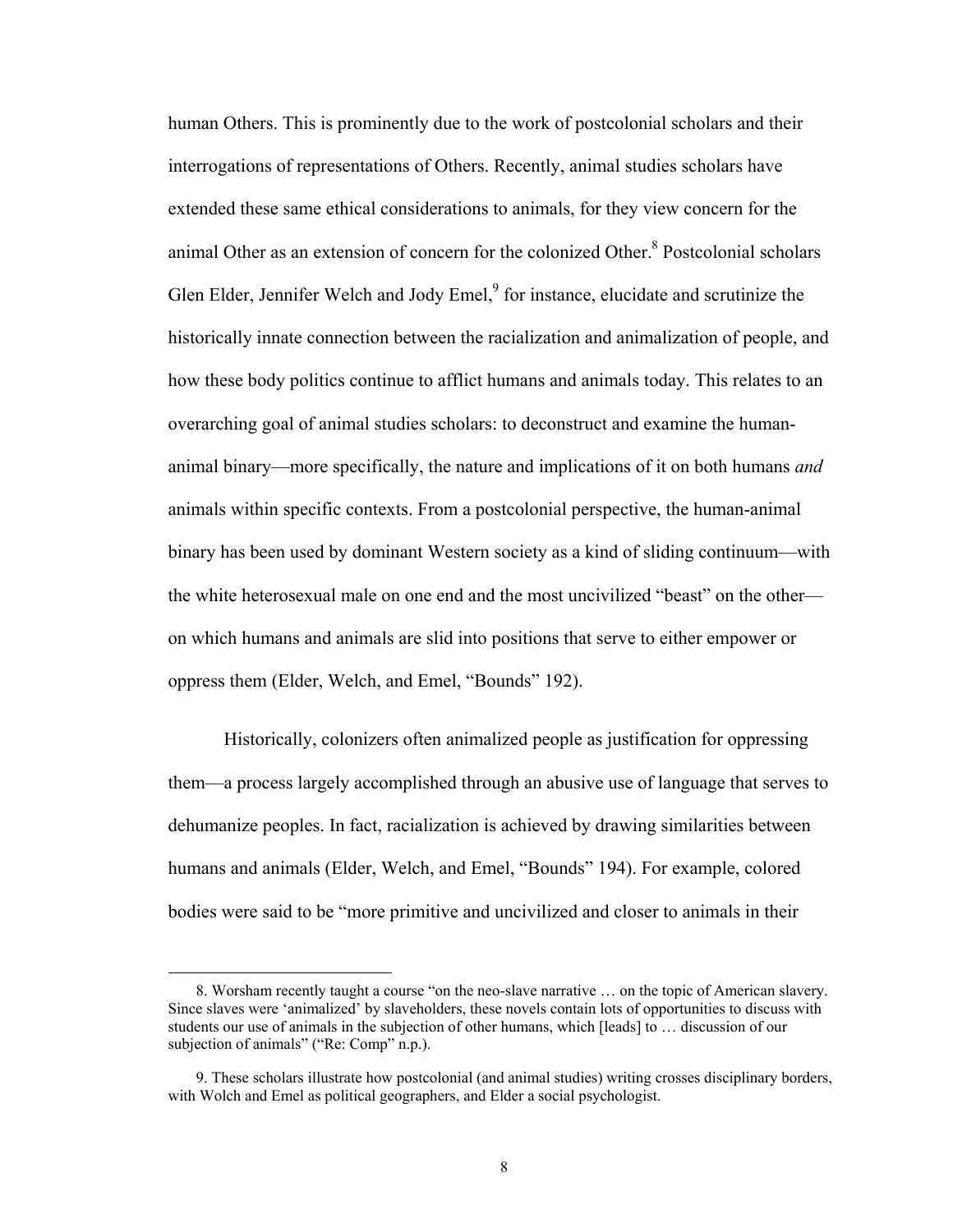unbridled biological urges and passions" (Elder, Wolch, and Emel, "Human" 28). In other words, people with darker colored skin were positioned closer "in proximity to nonhuman animals" on the human-animal continuum (Elder, Wolch, and Emel, "Bounds" 195), thereby dehumanizing people in likening them to animals. Armed with this concept, we can unpack Vitanza's language use in describing Kennedy's article as "savage" and "wild." These terms have historically been used (and continue to be used) to justify the oppression and abuse of both humans and animals. In fact, they belong to an oppressive nomenclature with a long and violent history.<sup>10</sup> Savages, barbarians, heathens, primitives, uncivilized creatures, half-breeds, natives (Elder, Wolch, and Emel, "Human" 27) postcolonialists have repeatedly, and quite rightly, drawn our attention to these epithets used to oppress and "other" people.

As a result, oppressed peoples have understandably pushed back and often sought to (re)establish a position on the human side of the continuum and all the "power" that comes with that positioning. While my intentions are neither to minimize nor attenuate the voices of these peoples, I must point out the dual nature of this kind of oppression. The victims of animalization are both human *and* animal. To fully comprehend this, we must first understand why this is such an effective strategy. Animalization is effective because few question our right to dominate animals—"we take for granted the prior assumption that violence against the animal is ethically permissible" (Wolfe, "Human" 567). In fact, this kind of assumption reflects how ]ideology often manifests itself more effectively by being implicit," assumed as if it were "common sense" (Stibbe 148).

 <sup>10.</sup> Historically, animalization has been used to justify the oppression of numerous groups and cultures, including the persecution of wiccans "in Medieval Europe ... [when] women who owned cats were often regarded as witches" (Elder, Wolch and Emel 195) and thereby heathens, and the relocation of "native" peoples from their lands in the continental United States with the passing of the Indian Removal Act. Feminist and queer theory also have a stake in the rhetorics of animalization.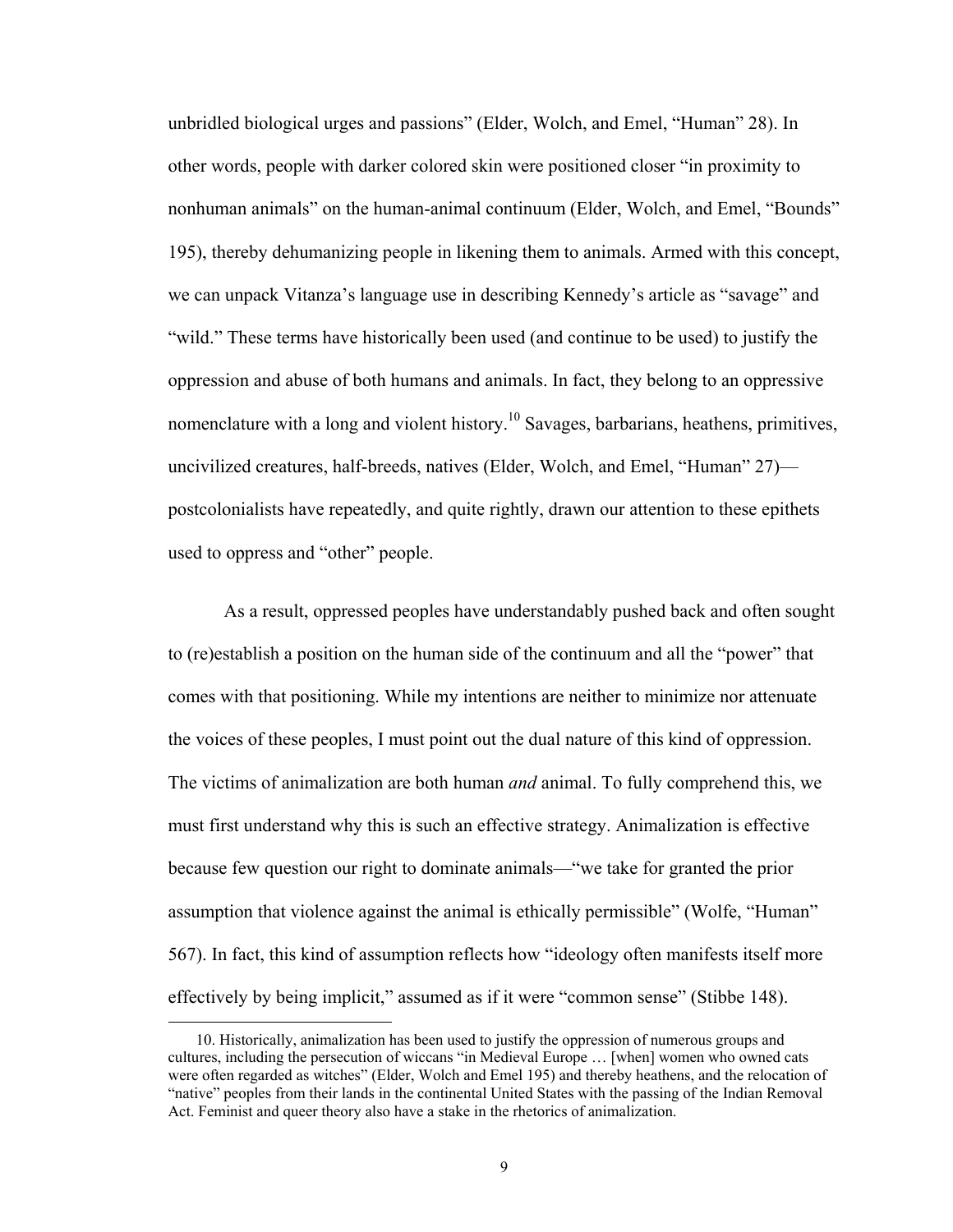Drawing from Gayatri Chakravorty Spivak's<sup>11</sup> *"pratique sauvage*, or wild practice, in which heterogeneous others [with colored bodies] use their marginality as a position from which to pursue radically open, anarchic, and inclusive politics,^ Elder, Wolch, and Emel call for a "profound rethinking of all savage practices toward animals" ("Bounds"  $185$ ; original emphasis). These practices involve the way we use language to "savage" Others. The field of rhetoric and composition must engage in this profound rethinking because there is much at risk here. Our language use often reinscribes (at times unintentionally) the human-animal continuum, and thereby savage practices which add to body politics at large. These savage discursive practices, in turn, limit our potential growth (as humans and as a field) because they allow for the continued exploitation and suffering of Others—Others of many kind. Considering the history of oppression shared by humans and animals, postcolonial and posthumanist scholars have a shared interest in examining the "historical logic of animalization" (Ahuja 558) and representational rhetorics.

Therefore, aligning myself with posthumanist scholars who are challenging notions of human exceptionalism, I argue that the ethical considerations applied to written representations of human Others also apply to animal Others. As postcolonialists well know, there are consequences when Others are misrepresented and their subjectivity assumed. The stakes are high—particularly when we consider "the extent to which human understanding of animals is shaped by representations rather than direct experience of them<sup>"</sup> (Baker 190). This is worth repeating: Representations of animals determine how people think about animals, and in turn how people treat animals (Stibbe

 <sup>11.</sup> Spivak is a postcolonial literary critic and theorist well known in rhetoric and composition.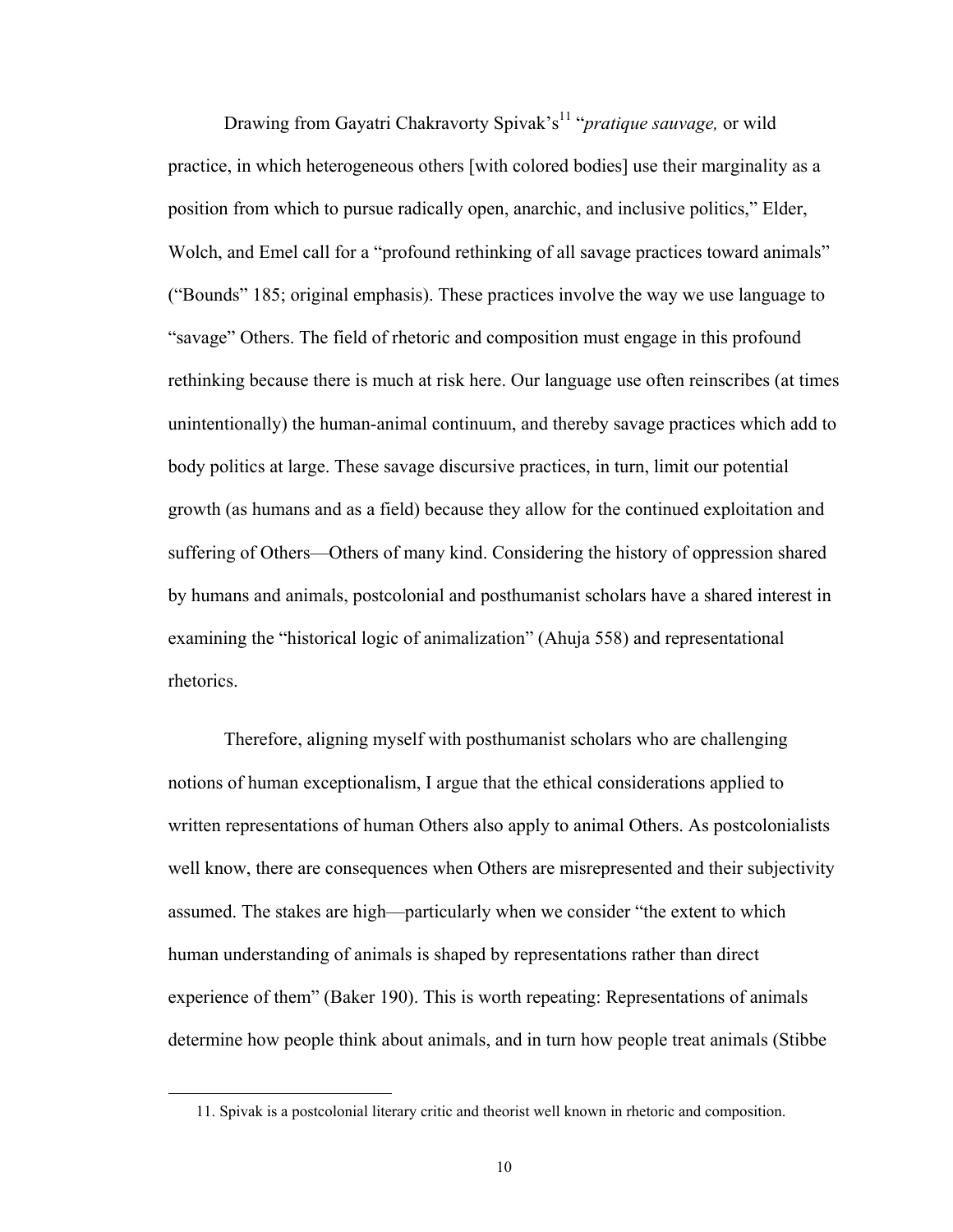147). Just as representations of people have consequences for the people represented, representations of animals "have consequences for living animals" (Baker 197). Since language has been the colonial tool of choice to subjugate Others, human and nonhuman, we must attend to how we represent these Others. Our representations of animals matter.

Currently, there is no shortage of animal representations, especially in popular culture. Animals pervade new media in the form of cable networks completely dedicated to animals (i.e. Animal Planet and Nat Geo Wild), long running television programs (i.e. *Meerkat Manor* and *The Dog Whisperer*), and major motion pictures (i.e. *The Bear* and *March of the Penguins*). Popular literature is also teeming with animals. Entire sections of bookstores are dedicated to them, with shelves filled with stories about animals. Many of these narratives recount meaningful encounters with animals, while others are meant to commemorate the life of an animal. In fact, pet memoir (especially about dogs) has "grown into a major literary genre" (Sanders 109). This trend is indicative of the many ways animals shape what we are becoming as a society. As of 2006, there was "an estimated 65 million dogs and 77.6 million cats inhabiting [our] homes^ (Anderson and Anderson 6). Our pets receive more advanced veterinary care today, including orthopedic and oncological; some even receive "alternative and holistic" medicine, such as acupuncture (Anderson and Anderson 6). Clearly, our representations of animals shape our ideologies about them and, in turn, our values and ethics in their regard.

While all representations of animals matter, for the purposes of limiting the scope of my thesis, I focus specifically on written representations of animals living in alliance with the writer. Due to this limited scope, I want to explicitly acknowledge how our culture has pulled companion animals closer to the human side of the human-animal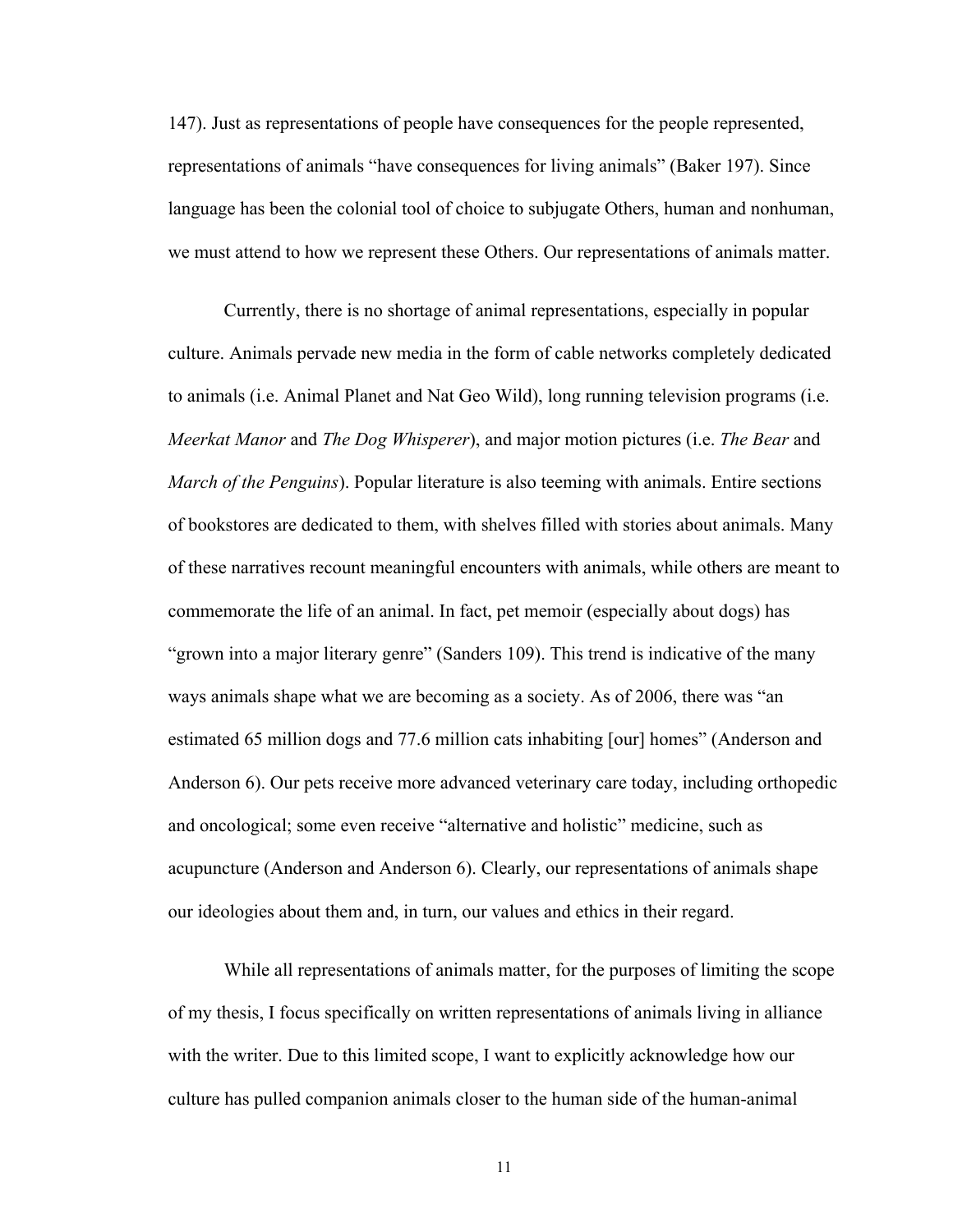continuum. Animals that have inherited more animalized positions on the continuumsuch as utilitarian, industrial farm, laboratory, zoo, and wild animals—as determined by the culture constructing (positioning) them, deserve no less attention. Undoubtedly, there is more work to be done beyond this project, work that is no less pressing. That work is beyond the scope of this project.

For those of us who have embraced a new, more complex level of relationship with animals, an alliance that requires particularly conscious kinds of stewardship because of animals' vulnerability to human interaction, how might we attend to this work? In particular, how might the field of rhetoric and composition approach and represent animal Others more respectfully? How might our field make representation a rhetorical argument? What frameworks might allow for a "profound rethinking" and in turn enable us to approach difference with humility and respect? My work suggests that the answers to these questions might be found within the interstices between disciplines—expressly English studies, sociology, and anthropology. Here, there are parallel calls for profound paradigm shifts as well as for frameworks that provide for humility and respect in the approach and representation of other animals. Notably, there is also a common research methodology: ethnography.

### *A Framework for Representing (with) Others*

Ethnography is a qualitative research methodology used most prevalently in the social sciences in the study and representation of cultures. As a subgenre, autoethnography examines the situatedness of an individual researcher within a larger cultural context. The particular contribution autoethnography makes to more traditional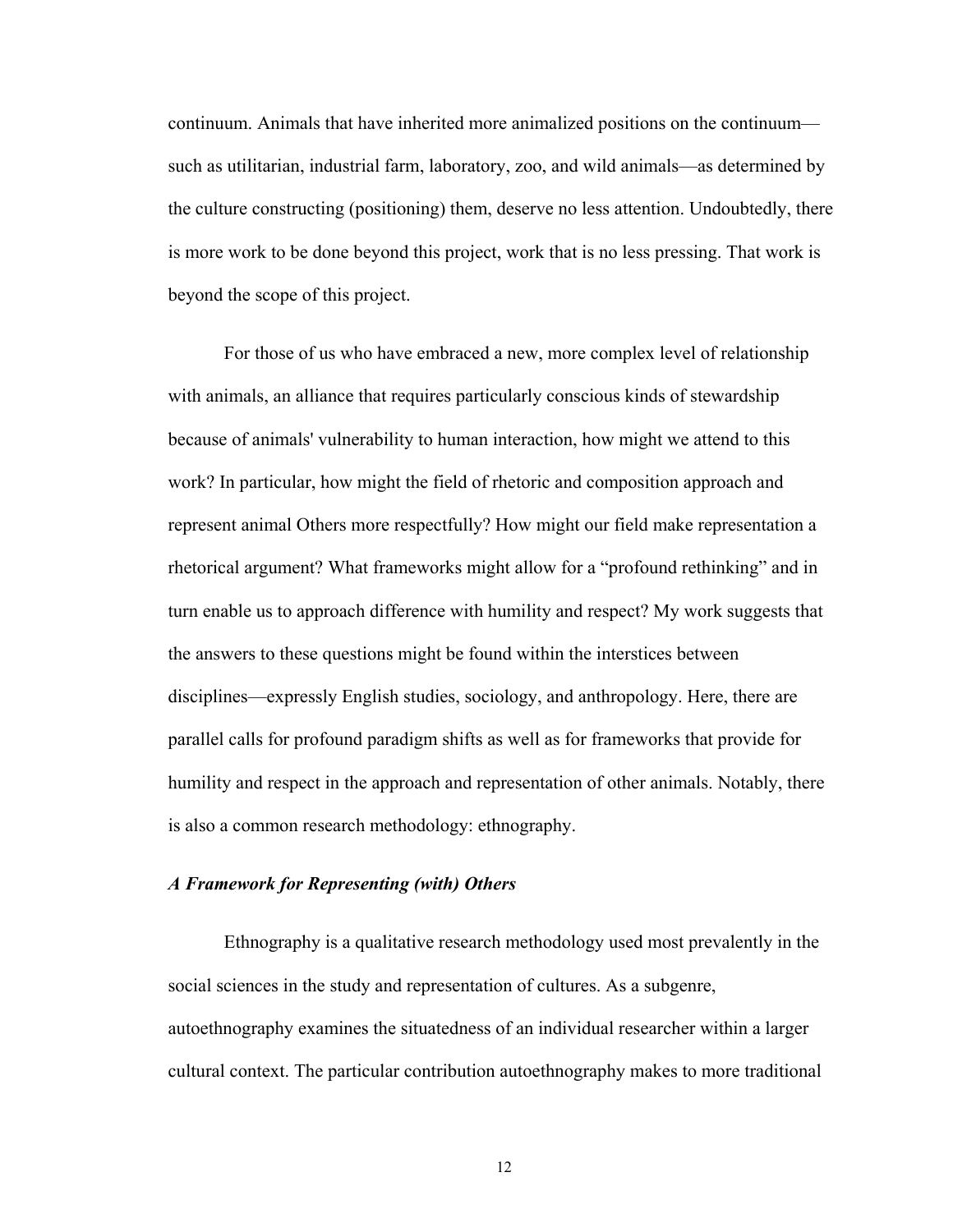ethnography is therefore a privileged insider perspective. In short, the "auto" requires the researcher represent how the "self" affects and is affected by the cultural setting through significant self-reflection and deep engagement. Scholarship in the field of rhetoric and composition, including feminist, pedagogy, and community literacy, has appropriated and currently employs this research method. However, postcolonialists in particular use autoethnography to present the voices of marginalized Others—meaning those outside of dominant Western culture. Scholars, such as Gloria Anzaldúa and Mary Louise Pratt, find autoethnography a useful genre for marginalized Others to re-present themselves in resistance to and defiance of how they have been misrepresented. Others scholars have used autoethnography to bridge gaps and build understanding between cultures. Sometimes the purpose is to achieve both goals. Notably, either use of this genre potentially serves to complicate binaries or culturally constructed divisions.

Sociologist and autoethnographic theorist Leon Anderson provides guidelines for the ethical study and representation of Others (and Self-as-Other) within the autoethnographic frame. However, these guidelines were designed for the specific application of studies involving human cultures. They do not fully attend to posthumanist concerns with regard to the study of, interactions with, and representations of other animals or of the human animal within and across multiple species of the animal world. Therefore, in their current state, Anderson's guidelines are not directly transferable to cultures of other or multiple species. Kohn also "calls for an analytical framework that goes beyond a focus on how humans represent animals to an appreciation of our everyday interactions with these creatures and the new spaces of possibility such interactions can create^ (4). He too finds existing ethnographic frameworks inadequate. Recognizing a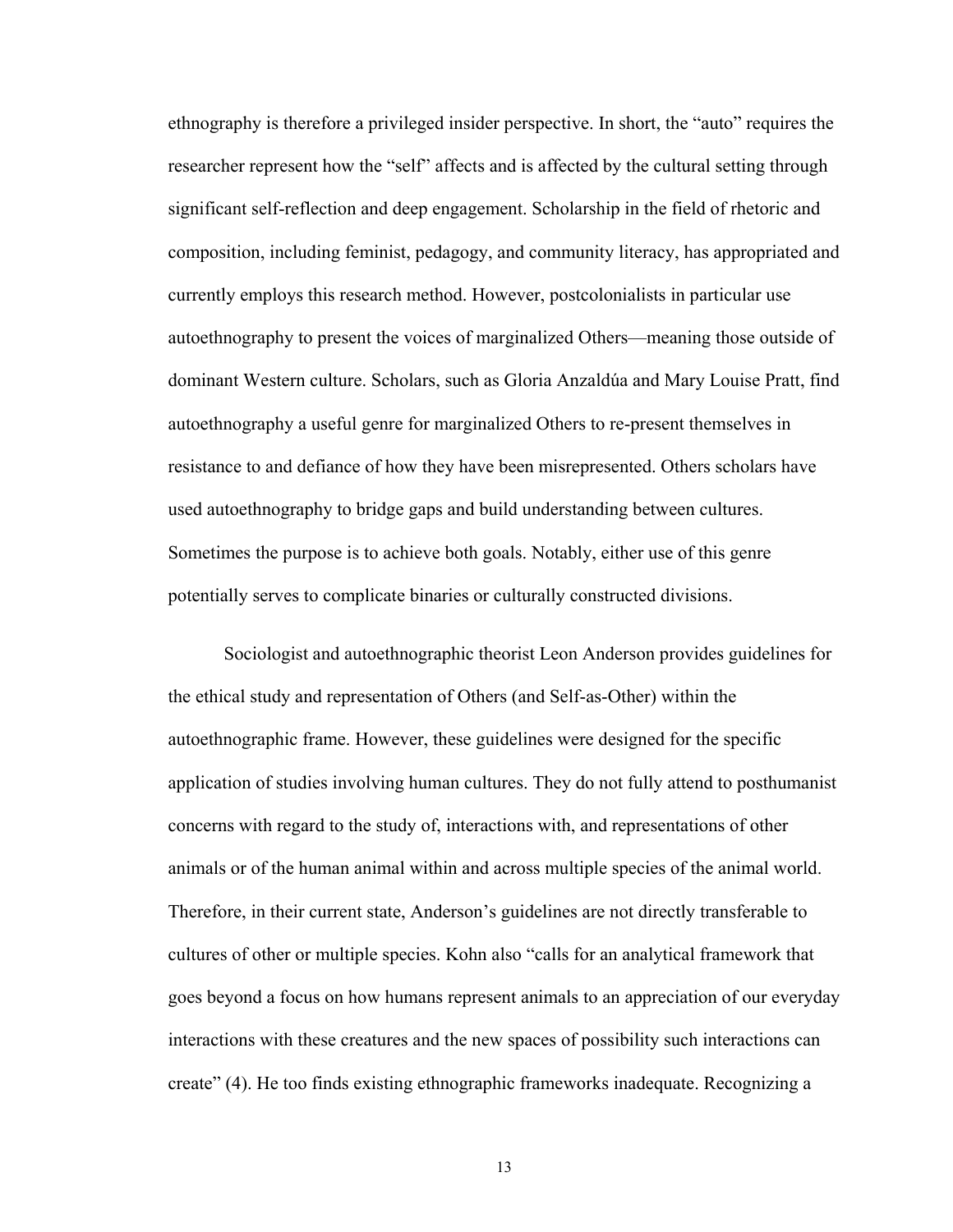lack in the scholarship, I offer a new framework that might allow us to attend to this work with other species more ethically.

More specifically, my contribution to the scholarship is a set of guidelines for posthumanist autoethnography. These guidelines reflect the insights of animal studies and postcolonial scholars, including Édouard Glissant's notion of opacity. Glissant, a poet, novelist, and ethnographic theorist, is perhaps best known for his postcolonial theory (Lindner and Stetson 41). Political scientists Keith Lindner and George Stetson translate Glissant's notion of opacity as "that which can not be reduced"—meaning, Others remains irreducible in our representations of them (41). Recognizing the importance of "ethical engagement with difference" (Lindner and Stetson 41), these scholars argue that the concept of opacity insists on a stance of "working to write with, rather than about" others, thereby providing for "an ethical mode of relation between scholars and the Others they study" (Lindner and Stetson 45). Since Glissant defines the "non-human" world" as nature, Lindner and Stetson extend the notion of opacity to this all encompassing "nature" (Lindner and Stetson 43). I, in turn, extend the notion of opacity more specifically to representations of animal Others.

Of primary concern to opaque autoethnography is that the researcher represents new knowledge formed through the respectful alliance with the Other. In other words, knowledge is created and represented jointly as an act of Glissant's "giving-on-and-with." Notably, Glissant's giving-on-and-with is not unlike feminist scholar Susan Jarratt's "speaking alongside" (128), and both are consistent with Haraway's "becoming with." I want to argue that we take a more ethical stance by speaking alongside an animal rather than *about* an animal and thereby represent a "multiplicity of voices" (Jarratt 119)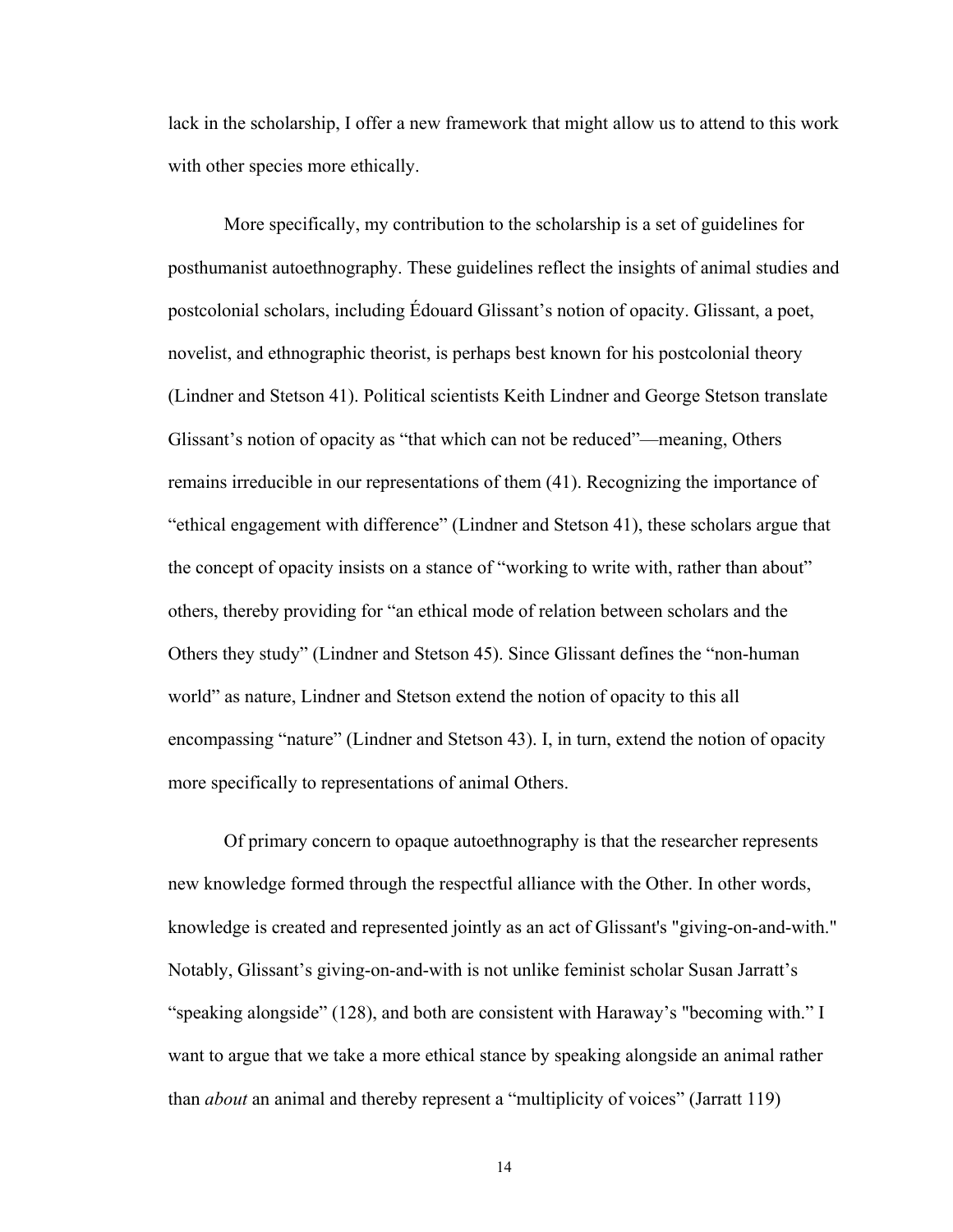through opaque alliances and the use of posthumanist frameworks. Informed by the notion of opacity and posthumanist values, the guidelines I propose begin to attend to the particular considerations required for the ethical approach and representation of other animals. I offer these guidelines as a heuristic, a place to start. Further, I invite the interrogation of these principles in the hope that more ethical relations and representations of the animal Other will derive from multiple efforts and increasingly critical analysis.

To fully articulate the guidelines I propose, and how they insist on an ethical approach to the animal Other, I point to features and language use within a selection of mainstream texts that claim to represent an animal's perspective. My focus here is not the texts themselves, as much as the guidelines. My intention here is to provide the most complete picture possible of these guidelines; therefore, I use the texts to provide concrete examples of the principles comprising each guideline. Toward this end, I draw upon a modified form of critical discourse analysis in offering a concentrated and pragmatic critique of specific features of these texts in relation to one or more of the guidelines. I do so with the understanding that, while I have identified autoethnographic features in them, the authors had no explicit intentions of performing autoethnography or representing the genre. Many of them set out to write memoirs or other personal narratives rather than autoethnography. As such, I certainly do not hold them to a standard that may not have seemed relevant to their genre of choice. However, we can take measure of these texts against some standards since these standards suggest the problems and potentials of representing animal Others. Doing so will help us imagine how the guidelines I propose might be used to evaluate the representation of animals—a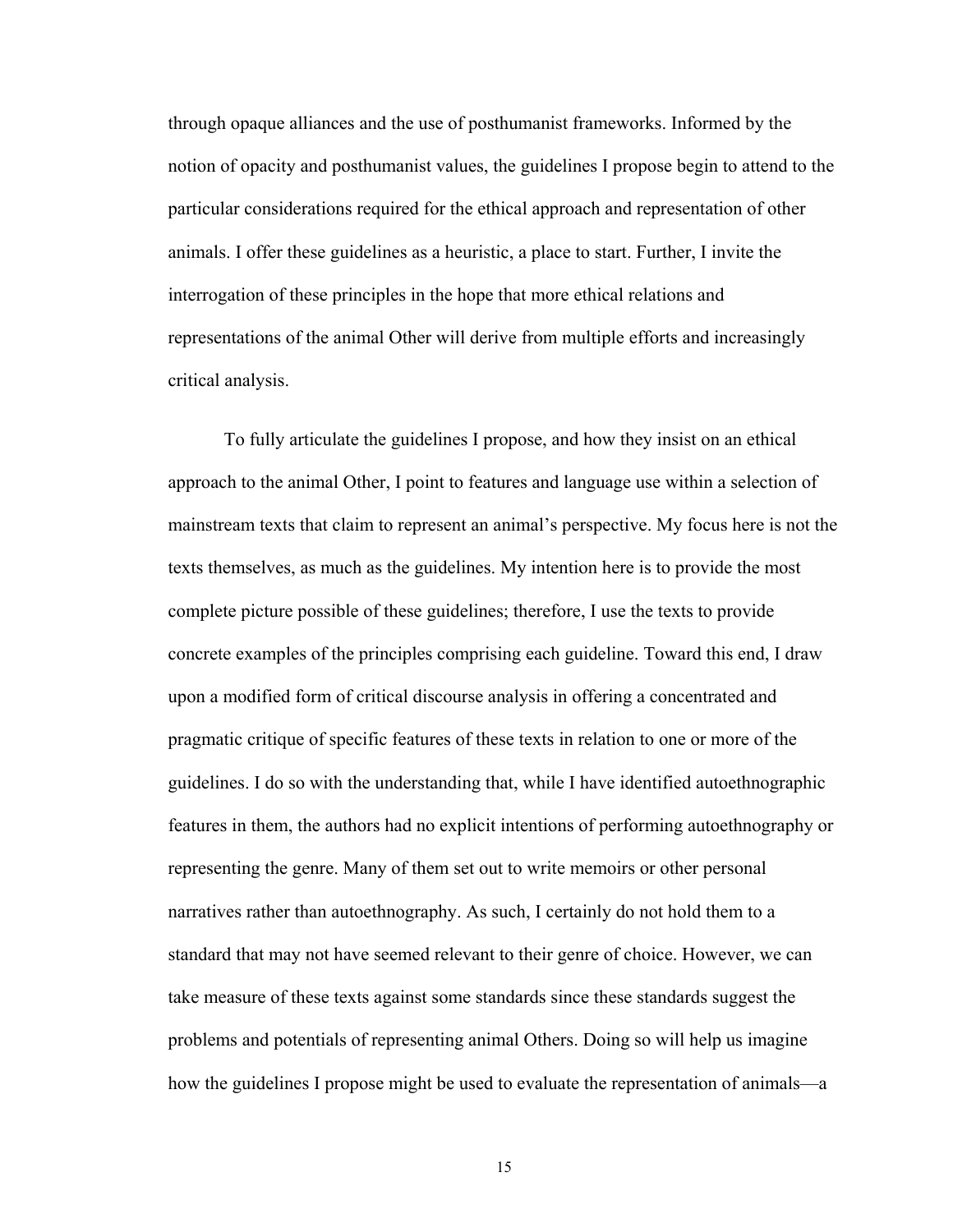set of standards called "a multispecies representation ethic" that demonstrates awareness of posthumanist autoethnographic criteria. We can also call for the use of these standards in future texts, including our own.

My literature review appears in the following chapter, where I expand on the interdisciplinary theories visited in this introduction and how they specifically inform the theoretical underpinnings supporting my thesis. Most notably, I provide Wolfe's definition of posthumanism, differentiating his extraordinary vision from other critical theory labeled "posthumanist" by pointing to why he might pull them like weeds from their humanist grounds. Chapter two defines autoethnography more fully as a methodological genre and illustrates how scholars have used this genre to re-present marginalized Others. I delineate my process in revising Anderson's framework in chapter three, where I also introduce the selection of mainstream texts and explain my methods and rationale for choosing them. The central focus of my thesis appears in chapter four the set of guidelines for posthumanist autoethnography. Here, I use excerpts from one or more of the mainstreams texts to exemplify the stipulations of each guideline in a more concrete way, often drawing upon a modified form of critical discourse analysis. Finally, I conclude by pointing to the implications of my work and the work that still calls on us.

In a broader sense, then, my thesis suggests the ways autoethnography might excavate and complicate assumptions "about who the knowing subject can be," in order to examine "the question of what knowledge is" and how it is often limited by "overdeterminations and partialities of our" species (Wolfe, "Human" 571). In doing so, I hope to reveal how our research and writing might embody our animality and reframe itself "in a larger universe of communication" with other species (Wolfe, "Human" 571).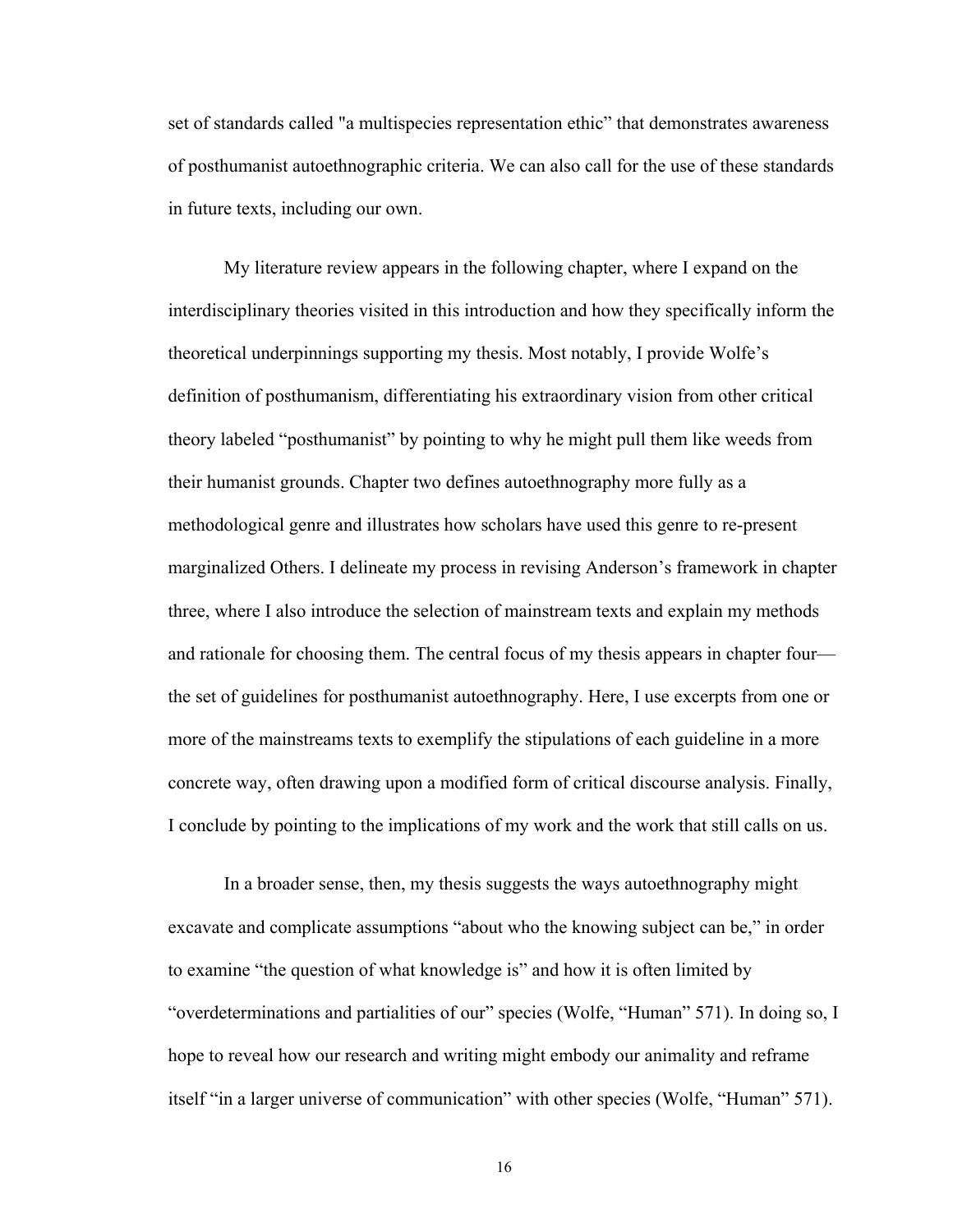My overarching hope is that the autoethnographic guidelines I propose might begin to attend to the ethical considerations required for the respectful study and representation of animal Others. I have designed them to insist on opaque alliances and reflect posthumanist values. Our discursive practices, narratives, and stories, all constitute representations of animals that matter, that have consequences, that construct Others and often reinscribe ideologies based in "common sense" assumptions. If Haraway is right, then our ideologies do not eclipse the stories of our lived experience. This thesis denotes my hope in the power of stories—stories of becoming with. Stories told with Others.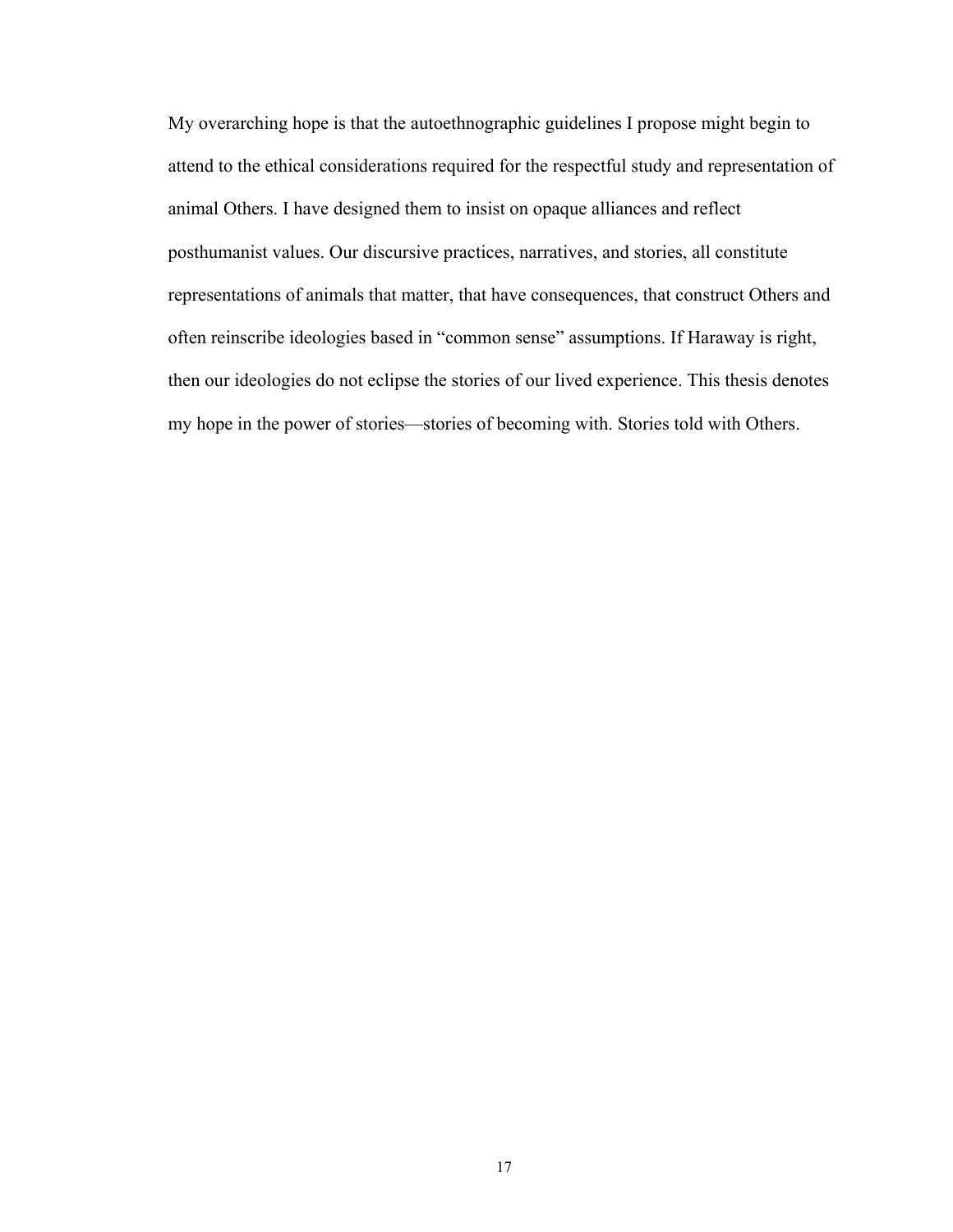#### **Chapter One: Literature Review**

*"We can never hope to know the material opacities of cultures, identities and things, yet we can imagine the totality of their never-ending relation."* 

~ Keith Lindner and George Stetson

 *"We do not obtain knowledge by standing outside of the world; we know because 'we' are* of *the world. We are part of the world in its differential becoming."*

~ Karen Barad

The field of rhetoric and composition welcomes a breadth of "research and scholarship" making it "a benchmark for interdisciplinary thinking that requires realistic interest and a measure of expertise across professional boundaries^ (Miller xxxi). In this spirit, my theoretical framework is a synthesis of complex and multifaceted scholarship, drawing from anthropology, sociology, and English studies at large. With varying degree and purpose, an enclave of scholarship in each of these disciplines seeks to interrogate epistemological and ontological questions\_questions about our evolution as a species, including all of the complex systems shaping, and shaped by, our evolution, such as language, culture, and environment. This is important and decisive work, for the answers to these questions (as much as the questions we ask) indicate who we humans (think we) are as a species, and who we might become (with) in the future. Notably, the reasons for the parenthetical additions in this statement will become clear as I define the imperative of the field from which I draw most prevalently, animal studies. What follows is a sketch of this field and a comprehensive look at the critical theory that provides a frame of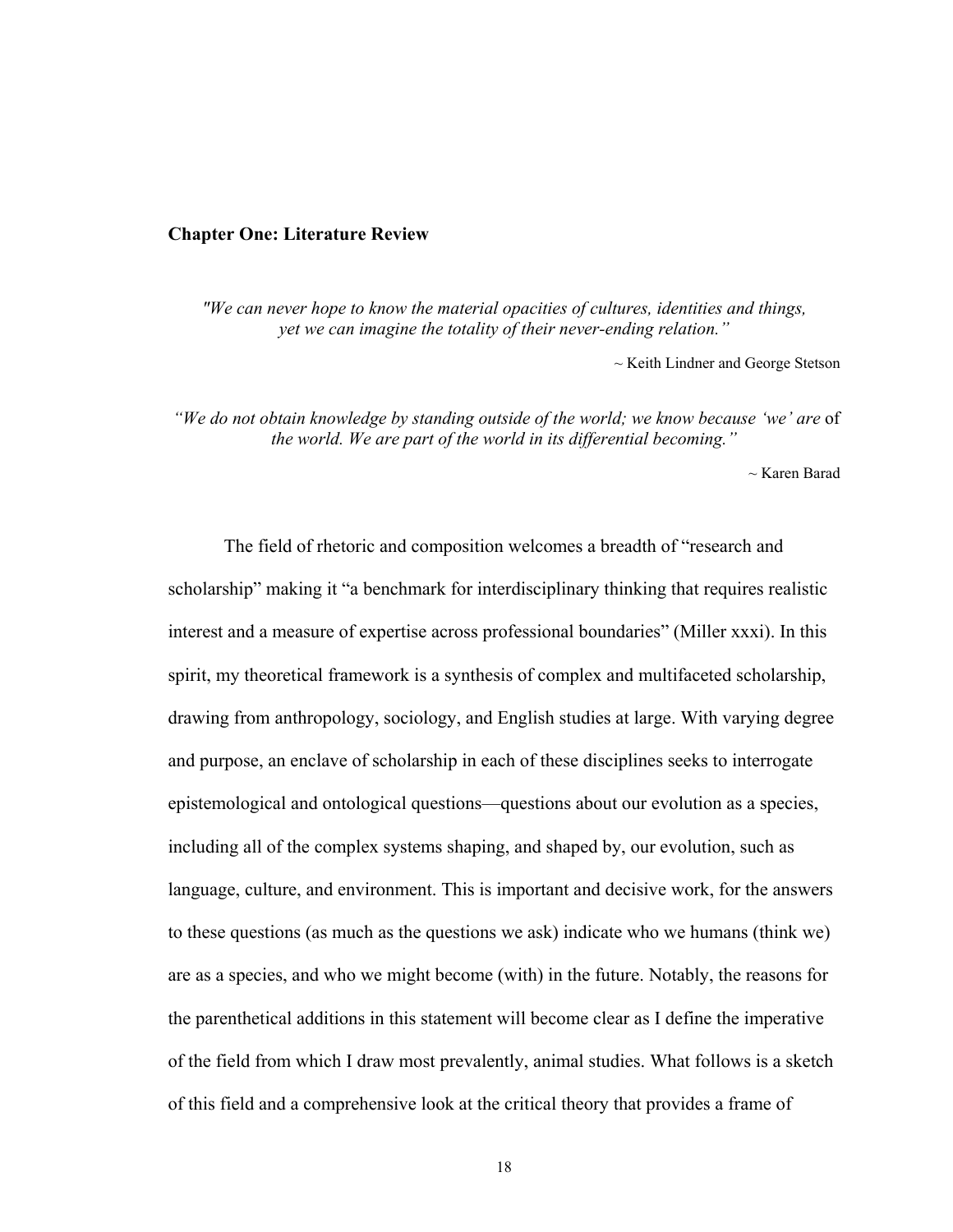reference for my thesis. In essence, I will speak to current ontological and epistemological ideologies with regard to the human-animal dyad, subjectivity, interspecies communication, and alterity.

Animal studies, or human-animal studies, a field finding roots in the humanities since the early 1990s (Wolfe, *Posthumanism* 99), appears to be living up to our benchmark. With a broad range of disciplinary voices, this field "explores representations" of animality and related discourses ... [for the purposes of] prompting fundamental reconsiderations of nonhuman and human difference, otherness and subjectivity" (Lundblad 496). However, Cary Wolfe, one of the field's most prominent scholars, cites serious concerns about "internal disciplinary practices" ("Human" 572) that, in his view, risk undermining the basic tenets of animal studies. More pointedly, Wolfe finds the current rubrics of animal studies and human-animal studies subpar for this work because they are highly "problematic in light of the broader context in which [it] must be confronted—the context of posthumanism" (*Posthumanism* 99). Within this context, the "questions that occupy (human-) animal studies can be addressed adequately only if they are confronted on" two levels: "the animal" that the field studies, as well as *how* the field thinks about "the animal" (Wolfe, *Posthumanism* 99). On this second level lies Wolfe's chief concern. In his most recent work, *What is Posthumamism?*, Wolfe explains that the "theoretical and methodological approach" of well-intentioned scholars in his field is often "humanist—and therefore, by definition anthropocentric" (*Posthumanism* 99).

Concerns of anthropocentrism are voiced in much of the scholarship informing this thesis. Yet, regardless of disciplinary roots, scholars engaging with "the question of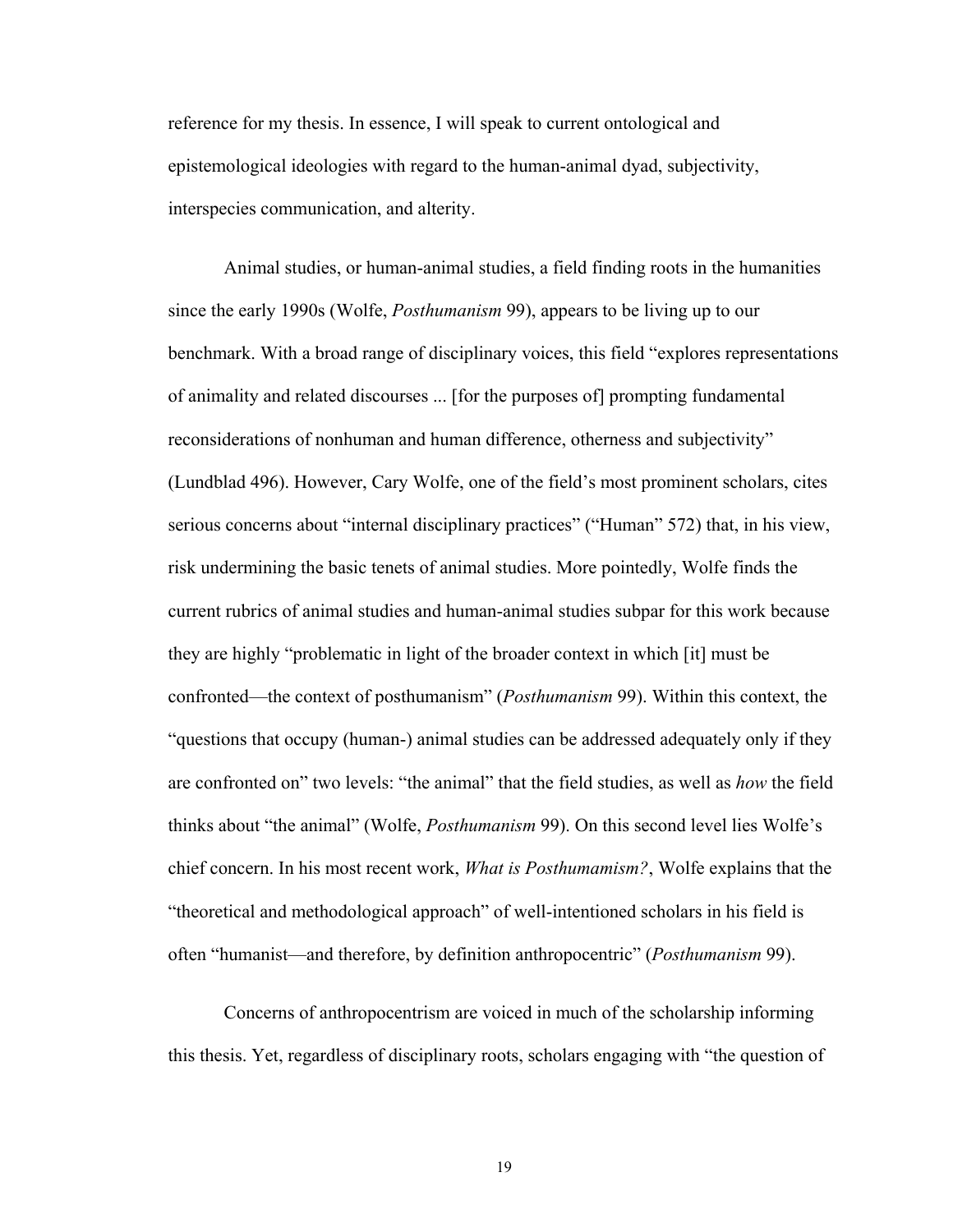the animal $v<sup>12</sup>$  need to adopt the kind of metacognitive awareness Wolfe necessitates. Cohesively, the theoretical concepts I outline here inform how we might represent animal Others more ethically. Posthumanist theory provides an ideological paradigm to guide this work. This is supported by theories found in human-animal sociology and anthropology (of life), some providing a more pragmatic view of respectful interactions with animal Others. Finally, postcolonial theory informs the ethical stance required in both the approach and representation of the animal Other. All of these theories—that I attempt to do justice\_have rich strands alive with posthumanist overtures. Woven together, these strands form a bridge suspended across an ontological divide between us and the Other we call animal. A bridge that might allow us to leave our current paradigm behind and, perhaps, if we are open to it, find ourselves face-to-face $13$  with the Other: animal-to-animal.

### *The Animal Question*

 $\overline{a}$ 

From Wolfe's perspective, in comparison to other cultural studies, animal studies should be most

invested ... in fundamentally rethinking the questions of what knowledge is, how it is limited by the overdeterminations and partialities of our [species]; in excavating and examining our assumptions about who the knowing subject can be; and in embodying that confrontation in its own disciplinary practices and protocols (so that, for example, [the work] is

 <sup>12.</sup> The philosopher Jacques Derrida is known in many disciplinary circles for using this phrasing when he first began to insist on this motif in his field (Mallet ix). Currently, this phrase is used in several variations (i.e. the animal question) with an implicit nod to Derrida, and is accepted as vernacular in many fields. Thus, I will use these popular idioms without citation, with all due respect to Derrida.

<sup>13.</sup> With this reference I push back on Emmanuel Levinas' claim that "only human beings have a face in the ethical sense" (Atterton 58).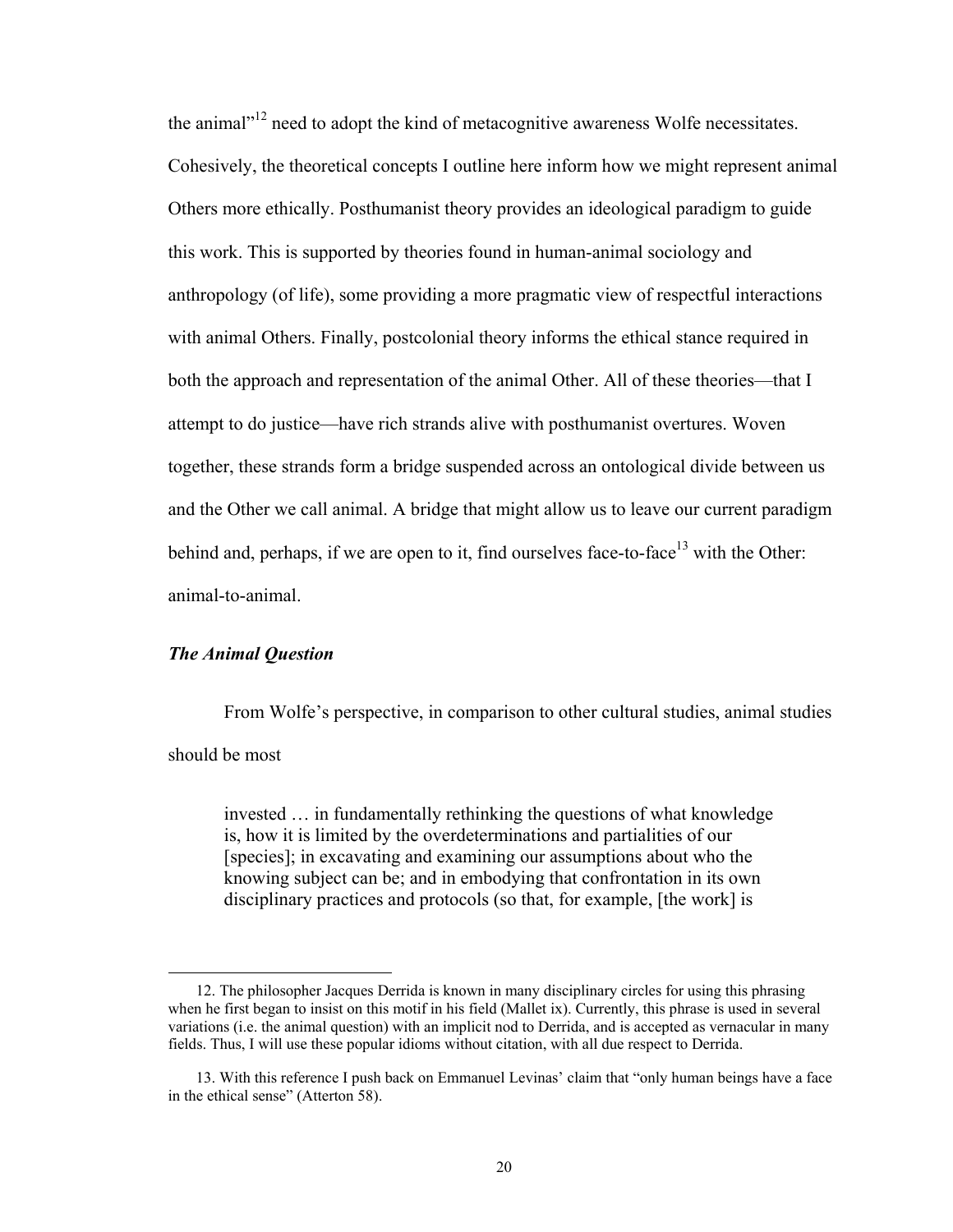radically reframed in a larger universe of communication, response, and exchange, which now includes manifold other species). (Wolfe, "Human" 571)

Wolfe places a tall order here. Rethinking these ontological and epistemological questions will require highly complex investigations. In order to illustrate the complexity of the task Wolfe poses, I will parse out these entangled lines of inquiry. Since Wolfe emphasizes the importance of interrogating the frameworks scholars are using to engage with the question of the animal, I will begin with this part of his call to action: "embodying that confrontation in [their] own disciplinary practices and protocols." As previously stated, Wolfe insists that more robust investigations into the animal question, including questions about knowledge and subjectivity, require a new context\_namely, posthumanism.

### *Posthumanism*

Posthumanism is not easily defined in Wolfean terms despite the title of his book that directly poses the question (*What is Posthumanism?*). Curiously, Wolfe often defines posthumanism by defining what is *not* posthumanism. First and foremost, Wolfe clearly differentiates his vision from other "posthumanisms" that embrace "the philosophical ideas of transhumanism [as they] are quite identifiably humanist^ in that they are primarily "invested in the ideals of human perfectibility, rationality, autonomy, and agency" and in the "dream of transcending the life of the body and our 'animal' origins" ("Discovering" n.p.). In fact, Wolfe identifies many of these strands as "transhumanist" (and thereby humanist) due to their focus on technologies that "enable us to transcend our physical and biological limitations as embodied beings" ("Discovering" n.p.). This track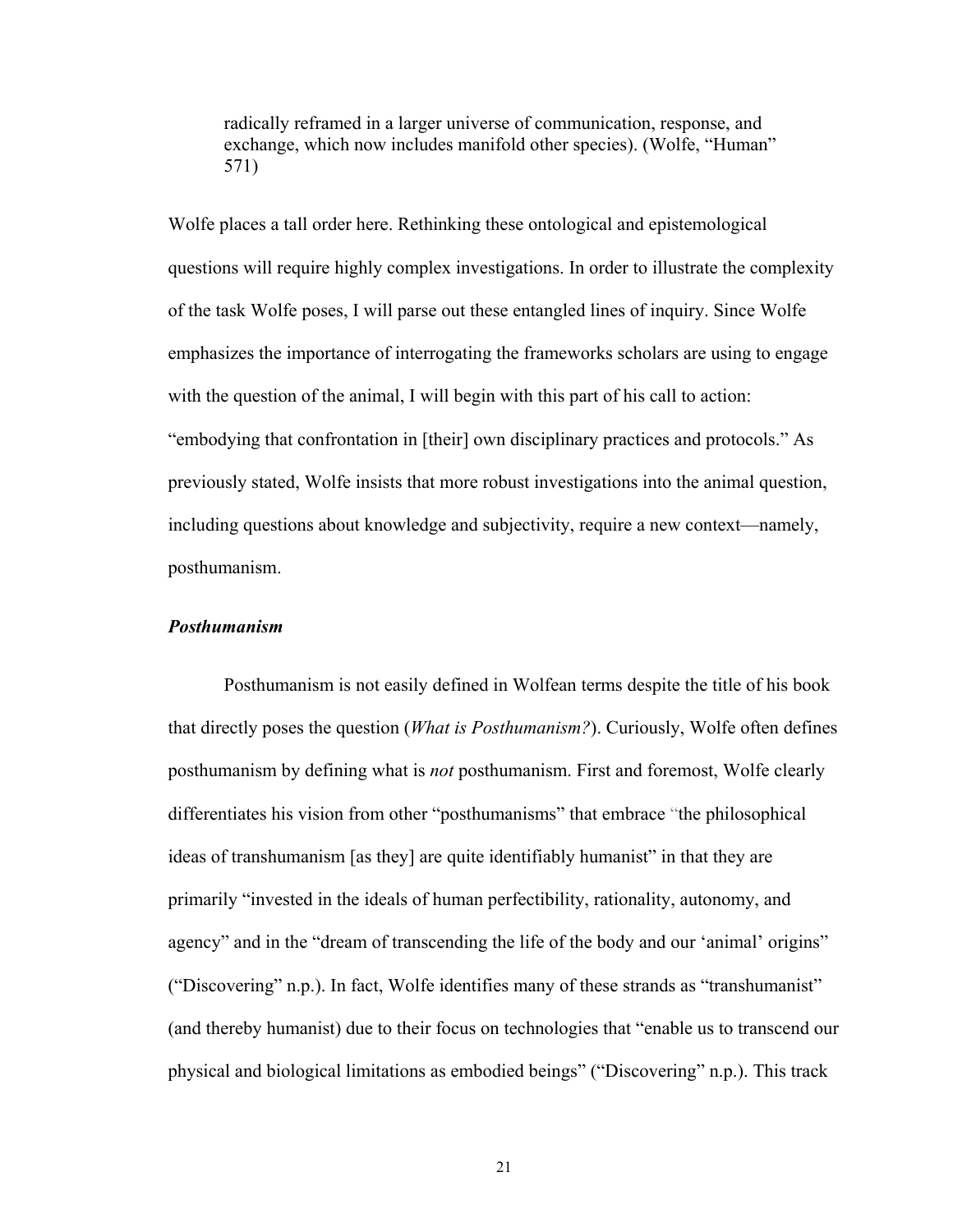of thinking is clearly humanist because it leads to becoming ]post*human*^; whereas Wolfe's track leads to becoming "posthumanist" ("Discovering" n.p.). "Posthumanism," then, in Wolfe's words, "isn't posthuman at all—in the sense of being 'after' our embodiment has been transcended" (*Posthumanism* xv). Contrary to this, posthumanism insists that we face, even embrace, that we are a species of animal and thereby share a finitude with other animals—and here Wolfe draws from Derrida's "finitude of life" meaning, like other animal species, we suffer, feel pain, and eventually will die (Wolfe, "Human" 570). In other words, posthumanism asks us to embody our animality instead of denying our mortality and, in doing so, our connectedness to the other beings who remind us of our (unavoidable) immortality.

Thus, whereas humanism involves human-centered views, interests, and conceptions, posthumanism involves exploration beyond human interests. Yet, Wolfe is clear about his critique not being "a wholesale rejection or surpassing of humanism and its values" ("Discovering" n.p.). In fact, he embraces many of its "values and aspirations"—such as treating people "with respect and equality" (Wolfe, "Discovering" n.p.). The problem, in Wolfe's view, is that "humanism's often admirable aspirations are undercut by the conceptual and philosophical tools it uses to conceptualize them^ ("Discovering" n.p.) Thus, Wolfe resists the anthropocentrism resulting from the ontological division inherent in humanist frameworks and the consequences for animals that follow "in the wake" of that division ("Discovering" n.p.). In Wolfe's words, and the closest he comes to articulating a definition,

Posthumanism can be defined  $\dots$  as the necessity for any discourse or critical procedure to take account of the constitutive (*and* constitutively paradoxical) nature of its own distinctions, forms, and procedures—and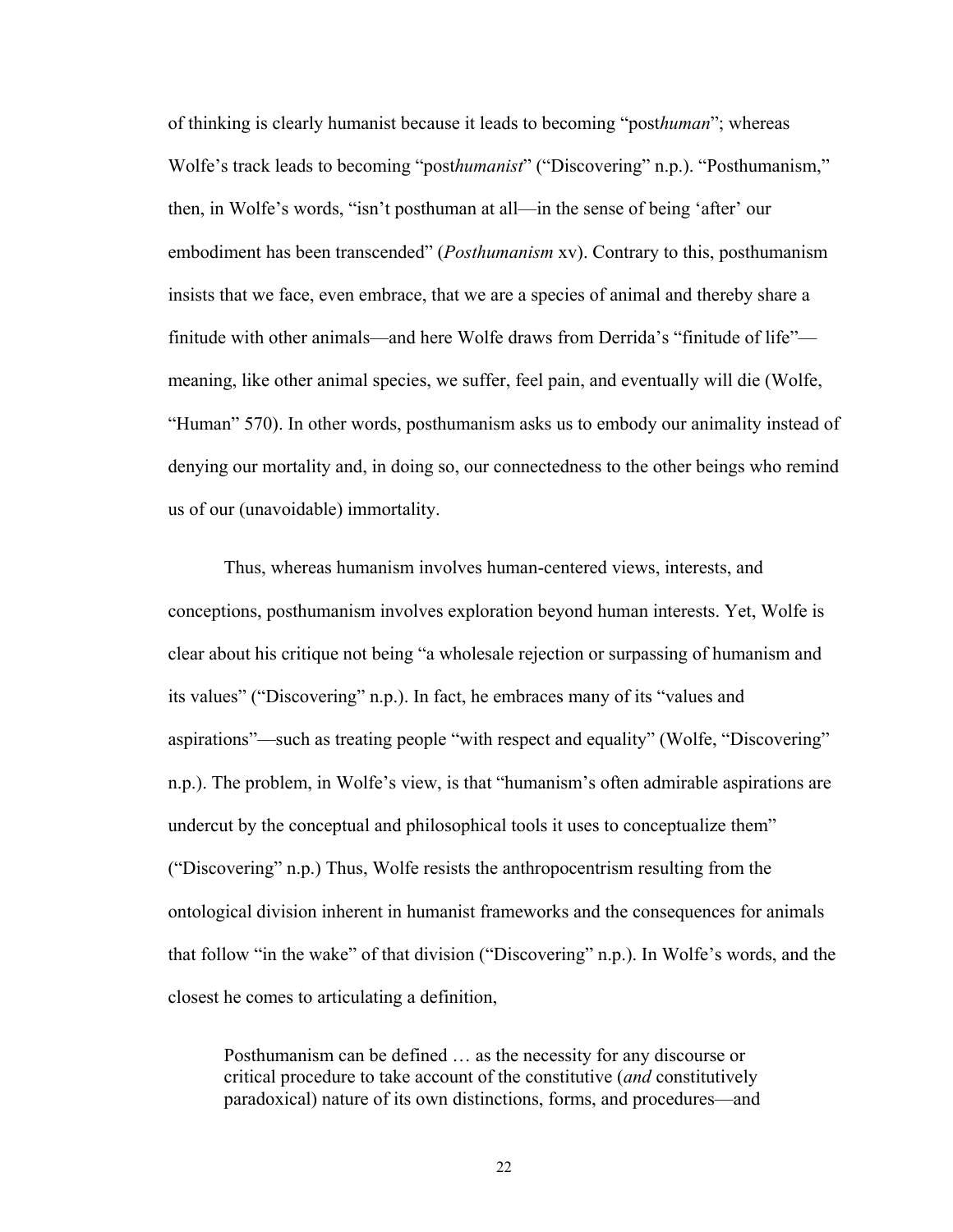take account of them in ways that may be distinguished from the reflection and introspection associated with the critical subject of humanism. (*Posthumanism* 122; original emphasis)

The bottom line: humanist frameworks (re)produce humanist ideologies—more of the "same" de facto discriminatory logic. Put simply, frameworks with a discriminating frame of reference can never fully liberate. Wolfe delineates this point by disarticulating the liberal humanism embedded in animal rights rhetorics and how the underlying frameworks suffer from paradoxical logic. In short, the rhetorical arguments for extending ethical concerns to animals are normatively based on comparisons to humans.

A prime example is the "Great Ape Project" passed by the Spanish parliament in June 2008. This legislation served to "extend fundamental human rights to great apes, protecting them from painful experimentation and other forms of exploitation^ (Wolfe, "Human"  $567$ ). For those of us concerned about nonhuman animals and the suffering we often cause them, there is much to celebrate here. However (though well-intentioned) the logic is flawed: this measure is built on a humanist foundation in that ethical considerations were extended to other beings specifically based on similarities to humans. "Great primates," it was argued, "share important characteristics, like social organization, communications and strong affectionate bonds ... which demonstrates that they are intelligent" ("History" n.p.). In short, these beings were deemed worthy of "similar rights to ours,^ because they have emotional lives and physical attributes similar to ours ("History"  $n.p.$ ).

This begs the question, are we prepared to draw this kind of line in the sand, dividing animals that are like us (and thereby deserving of protection from exploitation)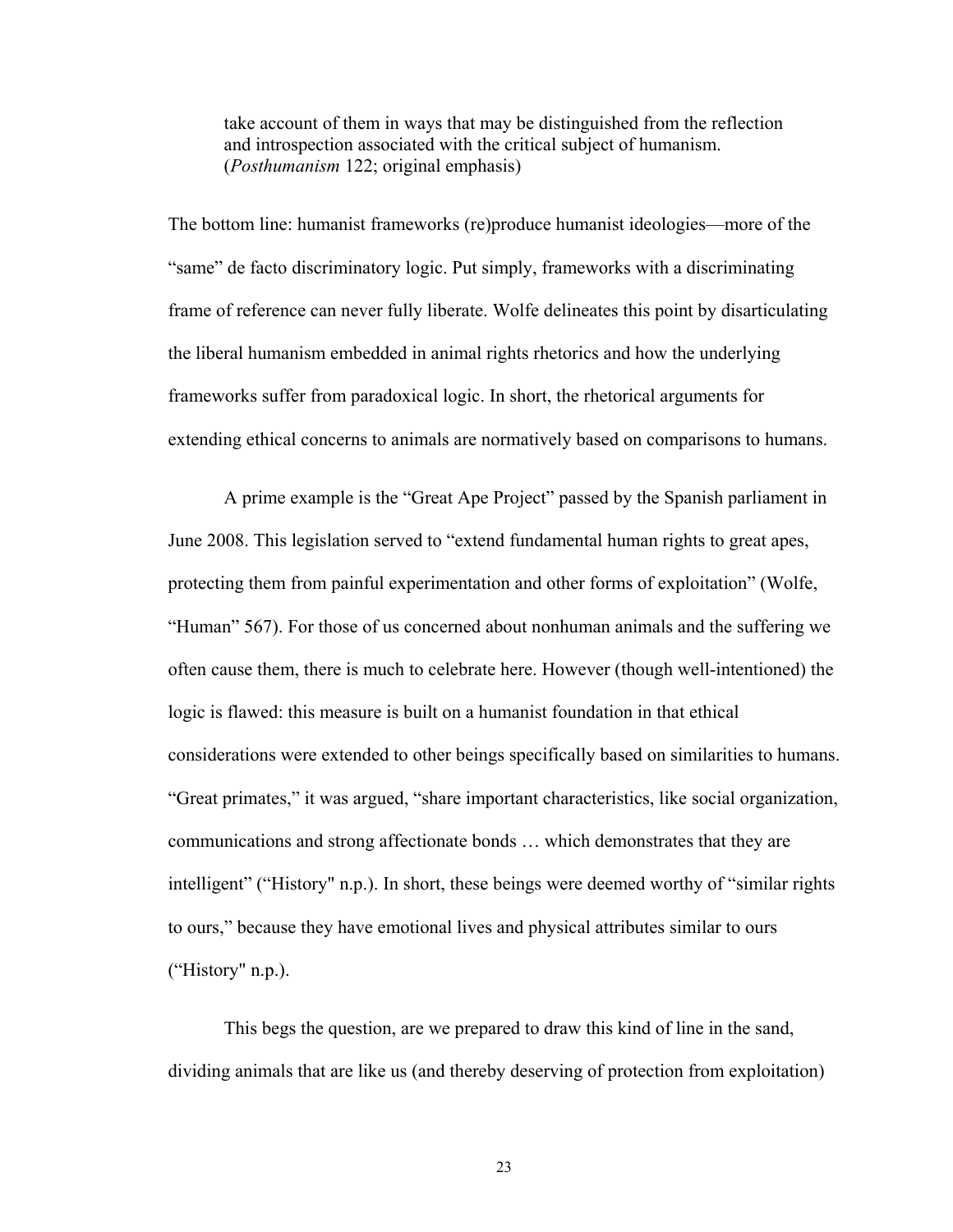from those that are not (and thereby may suffer)? Thus, posthumanism prompts the reconsideration of how we differentiate ourselves from others and why. Toward this end, Wolfe asks,

Shouldn't we instead endeavor for a mode of thought that values the heterogeneity of ways of being in the world for their difference, their uniqueness, their non-generic nature, rather than their ability to reproduce or approximate, however imperfectly, a normative picture of "us"? ("Discovering"  $n.p.$ )

In essence, when we extend ethical considerations to other animals strictly based on their similarity to us—meaning, to those we have slid closer to us on the human-animal continuum\_we reify a hierarchal and oppressive ontological tool and sanctify notions of human exceptionalism.

Incidentally, Wolfe refers to what I call the human-animal continuum as a "grid" (*Rites* 101). Like the continuum, Wolfe's grid signifies how the "law of culture" positions groups in a hegemonic order, from the most powerful to the least: humanized humans, animalized humans, humanized animals, and animalized animals (*Rites* 101). Viewed through a posthumanist lens, this entire spectrum calls on us to question the purpose it serves (humanize/value/purify/deify or animalize/negate/defile/demonize) and for whom. Humanist frameworks are intrinsically invested in keeping such structures in tact (Wolfe, *Rites* 102). A posthumanist framework, on the other hand, asks us to deconstruct such continuums and spectrums. Further, it insists that we begin to appreciate difference versus using it as a reason to oppress or withhold ethical considerations or the "rights" to not suffer.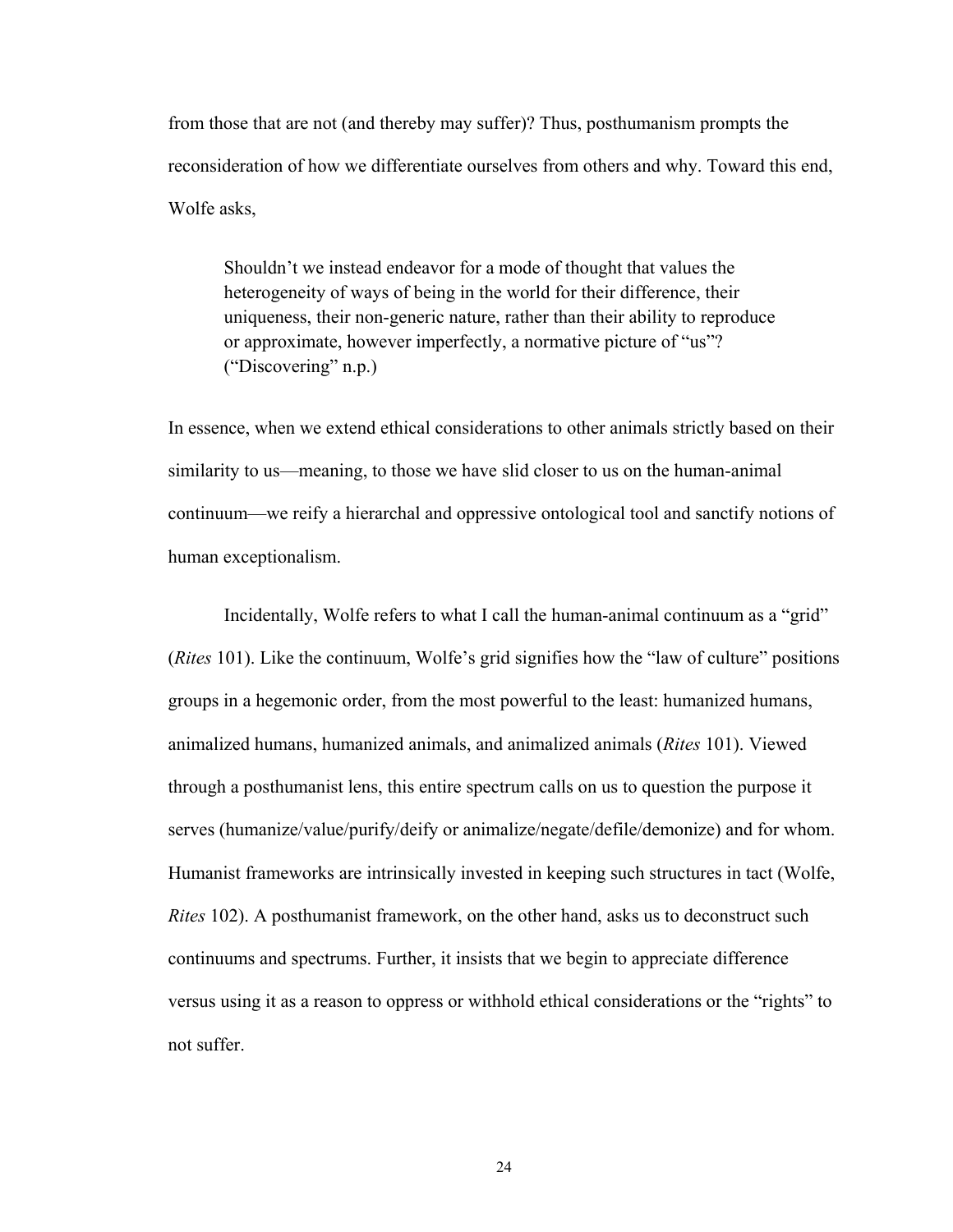However, posthumanism equally insists that we not oppress or reduce others on the basis of similarity. While it has been observed that as animals we share traits and behaviors with other animals, there is a difference between drawing similarities between humans and animals, and *only* valuing certain species based on these similarities. In our culture, this is primarily evident with animals we call pets. Humanizing animals that seem more like us is a "symbolic sacrificial substitution" of "the animal" (Wolfe, *Rites* 104). "The logic of the pet," as Wolfe refers to it, is highly problematic as it is often to the detriment of both humans and animals (*Rites* 104). Humanizing companion animals can lead to behavioral issues in the animal (often with fatal consequences such as euthanasia); animals living lives that are unsatisfying to their particular species or breed; and the affirmation of a humanist ideology that dictates that specific animals are more deserving of ethical treatment and consideration due to the way we construct them to be more "like us." Both the continuum and the grid are models of power used in the game of body politics: depowering through animalization or empowering through humanization. They were construed and are sustained via humanist schema.

Notably, the notion of Western subjectivity relies on "the tacit agreement that the full transcendence of the 'human' requires the sacrifice of the 'animal' and the animalistic" (Wolfe, *Rites* 6)—which leads to all sorts of discrimination: racial, sexual, class and *species*. This underscores the importance of scrutinizing the conceptual frameworks of our normative order. While it may be impossible to fully eradicate "savage practice" and anthropocentric discourse from society, Wolfe's definition of posthumanism dictates that we must "take account of the constitutive (*and* constitutively paradoxical) nature of" our discourse, including its "distinctions, forms, and procedures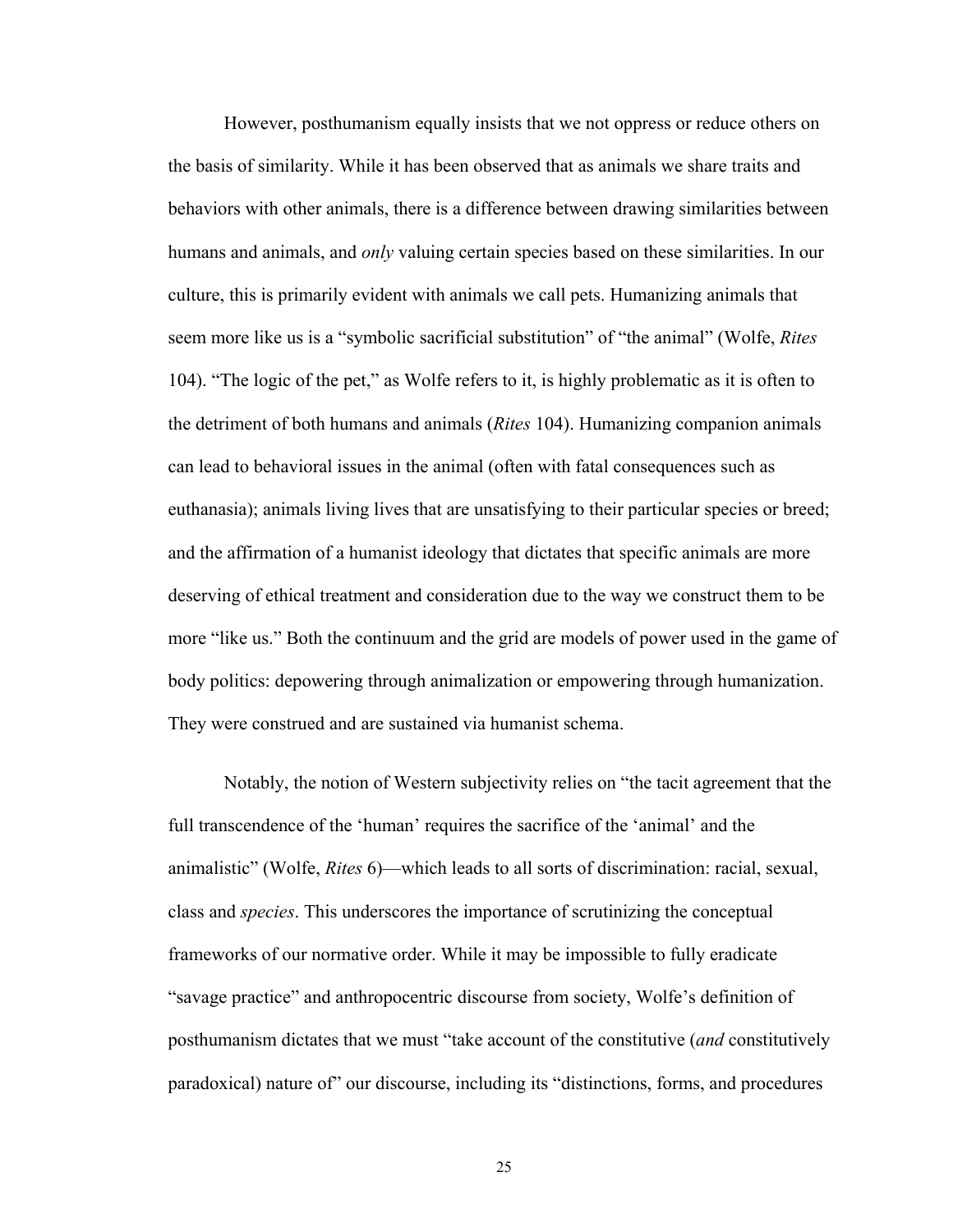... in ways that may be distinguished from ... humanism" (*Posthumanism* 122; Cecchetto  $31-2$ ). Thus, for "a genuinely posthumanist approach to the question of the animal," Wolfe insists that fields of study "take this problem as its starting point" (Calarco, "Question" n.p.). Scholars must examine their own conceptual frameworks for this kind of "exclusionary logic," by examining how their theories might "[produce] its own set of exclusions" (Calarco, "Question" n.p.) and thereby reinscribe humanist paradigms despite posthumanist intentions.

Consequently, the issue of problematic frameworks due to inherent ideologies was the impetus for including the parentheticals in the last statement of my opening paragraph. The answers to the questions about our evolution as a species, and the complex systems shaping and shaped by our evolution *are* important and decisive. Restated without the parentheticals, it reads more posthumanistly: *the answers, as much as the questions we ask, indicate who we humans think we are as a species, and who we might become with in the future*. Simply put, we must examine the ideologies underlying our inquiries and our answers to them. This is a crucial step because, as Wolfe points out, "it is perfectly possible 'to do' posthumanism in a thoroughly humanist way" ("Discovering" n.p.).

This is important because it suggests that how we construct animals in relation to ourselves shapes our sense of fair representation. If our ideologies are drawing from a flawed conceptual apparatus, our representations will be (often unknowingly) flawed because our representations reveal our ideologies. More precisely, our representations of animals reveal our ideological constructs of humans *in relation* to animals. Again, when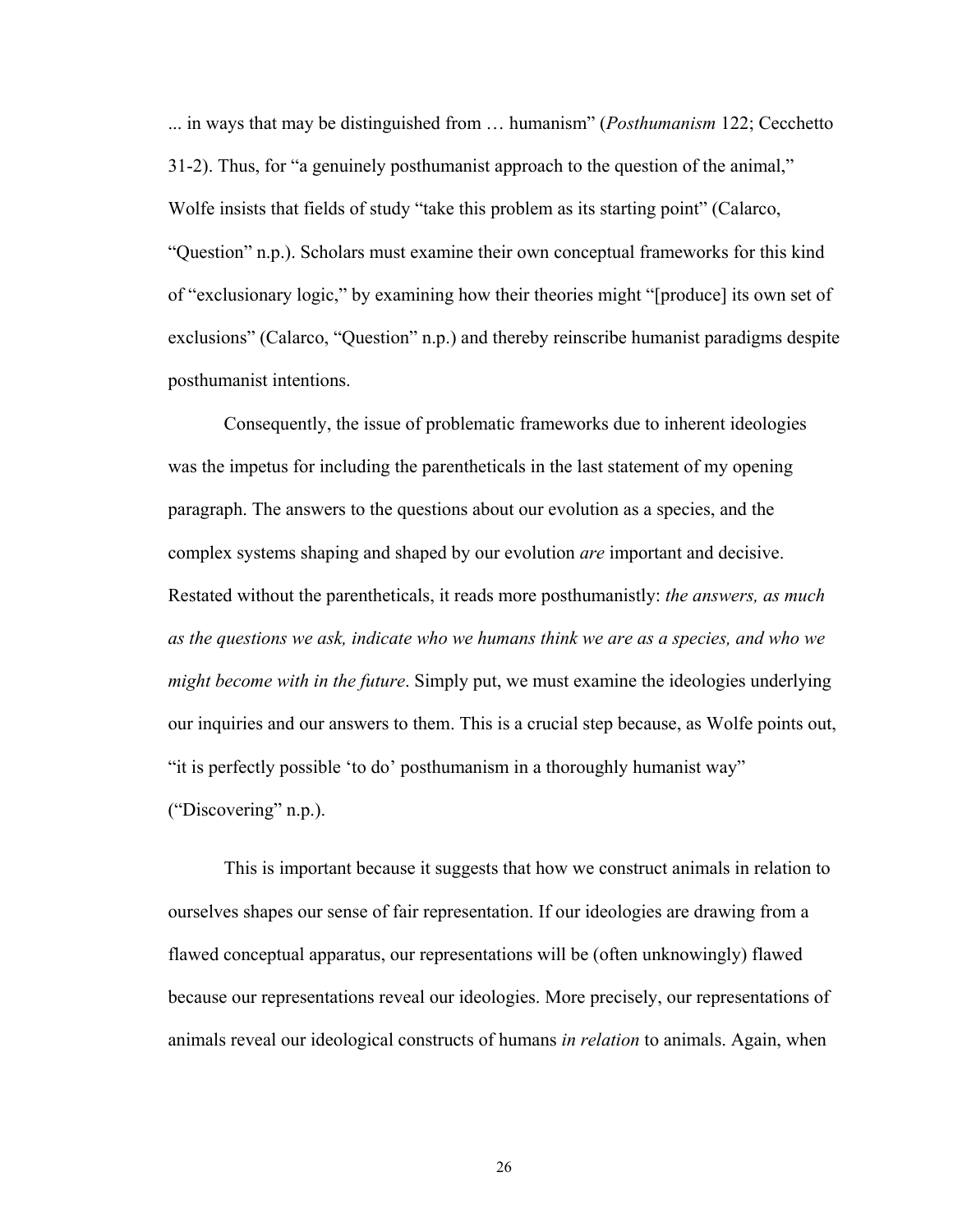engaging with the question of the animal, the apparatus we use is critical for achieving new insights about the animal, including (and especially) the human animal.

# *Ontological Bridges to New Paradigms*

Shifts toward a posthumanist paradigm require we consider our "ecological" embeddedness as creatures of evolution in a web of life not of our making^ as well as how "our 'animal' biological inheritance ... shapes our emotions, our behavior, our needs and wants" (Wolfe, "Discovering" n.p.). In a Wolfean sense, posthumanism necessitates

moving beyond the philosophical simplifications of humanism ... to arrive at a much thicker, more complex and layered description of this thing we call "human" and how it is bound up with all sorts of forces and factors that aren't "human" at all. (Wolfe, "Discovering" n.p.)

This is a complicated task. It involves being willing to traverse the tangled philosophicalweb we have weaved—the story of who "we" are. More specifically, it means rethinking this thing we call "self" and "Other." In this vein, a posthumanist framework "forces us to attend to the paradox that we can 'become who we are' only by virtue of being constituted by  $[things]$ ... that we are not" (Wolfe, "Discovering" n.p.). And, "chief among these" things *that we are not*—but nonetheless use to define ourselves—"is language" (Wolfe, "Discovering" n.p.). This brings us to Wolfe's "question of what knowledge is, [and] how it is limited by the overdeterminations and partialities of our [species].^ Here, Wolfe points to how humans have historically constructed the capacity for human language as a measurement of intelligence\_placing humans, naturally, well above other "intelligent" beings.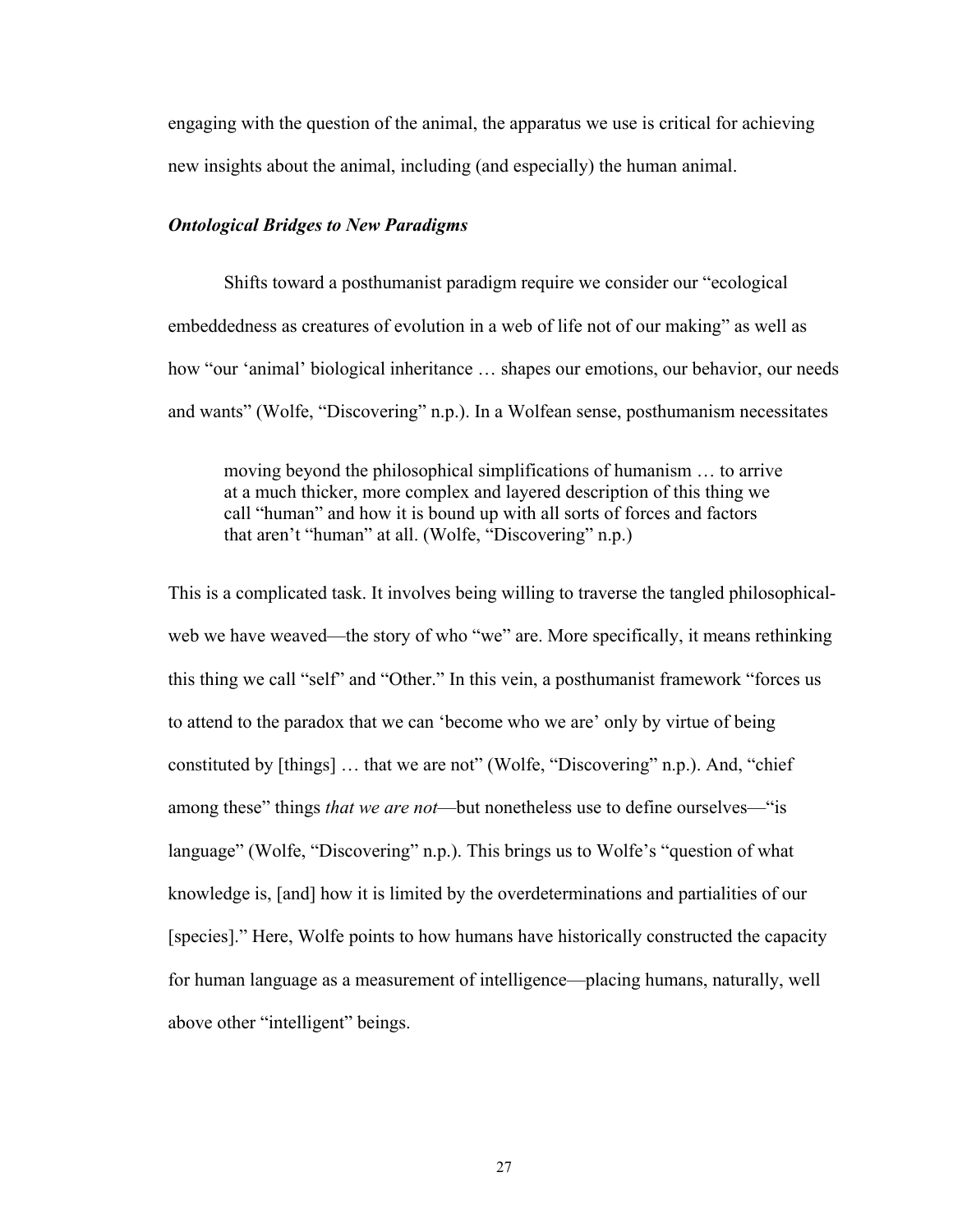Over the past seven decades, primate studies have aimed to discover if these animals could acquire human language (Jannedy et al. 27). As our "nearest relatives," great apes are considered "very intelligent creatures" and biologically similar to humans (Jannedy et al. 27). In the 1950s, it was claimed that a female chimp named Viki vocalized three words (Jannedy et al. 27-28). About a decade later another female chimp, Washoe was taught American Sign Language (ASL), followed by the infamous Koko the gorilla, who is also believed to have learned ASL to some degree (Jannedy et al. 28). In the end, the results of these projects remain controversial (Jannedy et al. 27). While the natural communication systems of great apes are deemed highly complex, the logic goes, they still "lack displacement and productivity" unique to human language (Jannedy et al. 27). Thus, language use remains uniquely human—it takes more than a sign system or three words "to prove human language capability" or lingual continuity (Jannedy et al. 27-28). This ideology has deep Cartesian roots. Wolfe wants us to interrogate these roots at a deeper level than we currently are. From a posthumanist perspective, we remain partial to age-old ontological and epistemological conceptions of ourselves, what amount to "essentialist determinations of the human" (Calarco, "Zoontologies" n.p.). As animal studies philosopher Matthew Calarco explains,

Throughout much of the history of metaphysics—e.g., from Aristotle to Aquinas, from Descartes to Kant, and from Hegel to Husserl—the essence of the human has been repeatedly determined in opposition to the animal, where the former is understood to be in possession of a certain capacity or trait (logos, ratio,  $\ldots$  spirit, subjectivity, etc.) the latter lacks.  $("Zoontologies" n.p.)$ 

This concept of human beings has had dire consequences for alingual beings in the form of the human-animal binary, the consequences of which will soon become clear.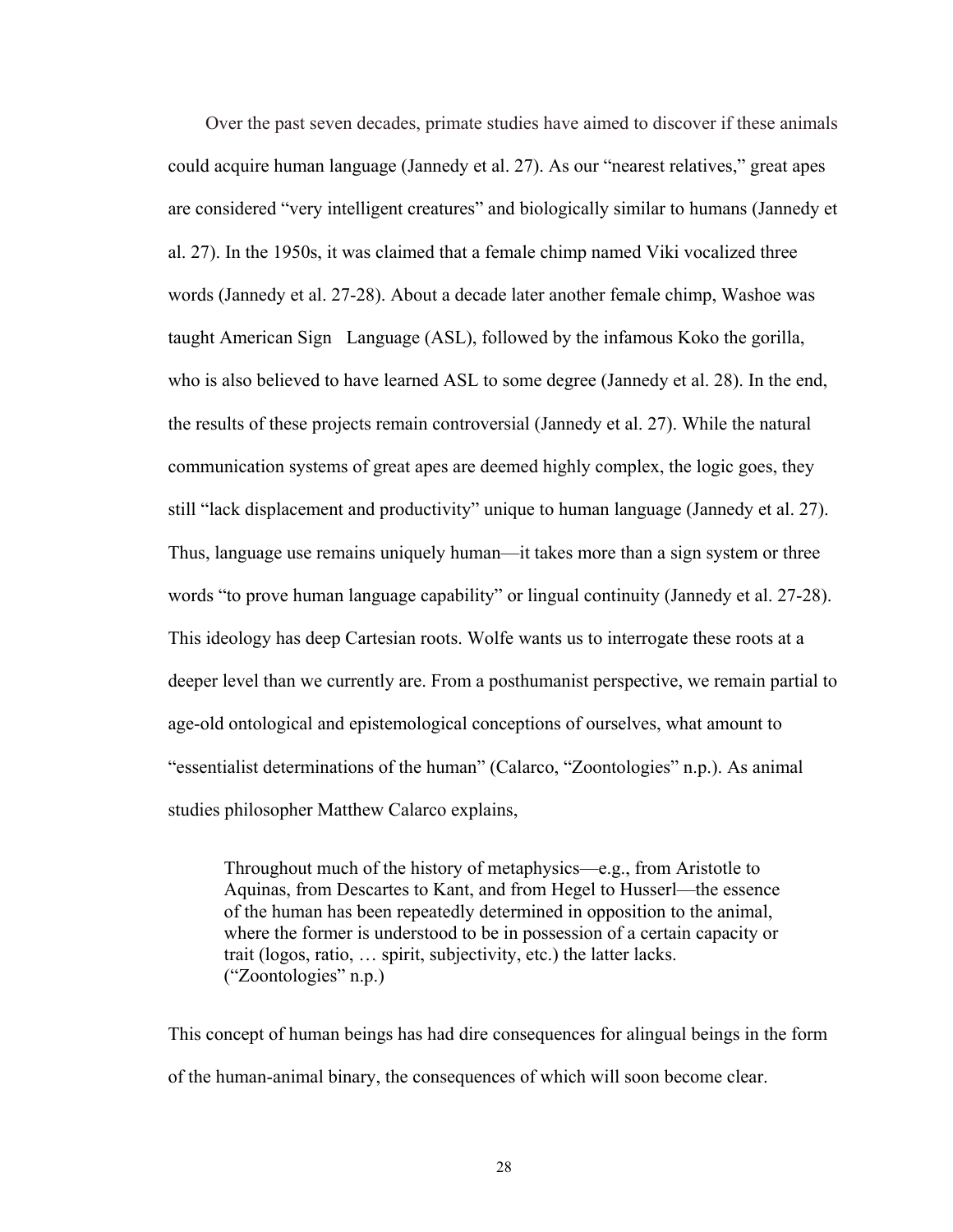First, we need to recognize that this binary does not make sense because humans *are* animals (Calarco, *Zoographies* 143). There is a problematic and grandiose distinction being made here: this binary distinguishes one species of animal from *all* of the others. When using the binary to represent bonds or interactions between species, which social scientists in particular often do, it would be more proper (arguably) to position "human" across from another species of animal (i.e. human-canine). While this may first appear trivial, it is not. Ontological binaries, including human-animal and nature-culture, require major paradigm shifts in order to deconstruct conceptions of what we are in relation to other organisms and beings. Again, ontological and epistemological dichotomies are largely drawn due to the human capacity for language. Or, more accurately, due to our *partialities* for own capacities. From a humanist standpoint, language is "something that institutes not just a phenomenological difference but an ontological difference between 'normal' human beings and the rest of universe" (Wolfe, "Discovering" n.p.). In other words, there are "ontological and ethical consequences" dependent on a society's normative values with regard to language. More precisely, the capacity for language (and language difference) has been used as a measure of intelligence and worth, and a determining factor in terms of placement on the human-animal continuum.

According to social psychologist George Herbert Mead "languageless animals" were mindless, selfless, and emotionless" (Arluke and Sanders ix). The assumption that animals have limited intelligence based on their inability to employ human language is a bias known as linguacentrism in social science circles (Arluke and Sanders ix), the legacy of René Descartes. However, within the last two decades, scientists have begun to portray a different picture of language. Linguists, in particular, are complicating current notions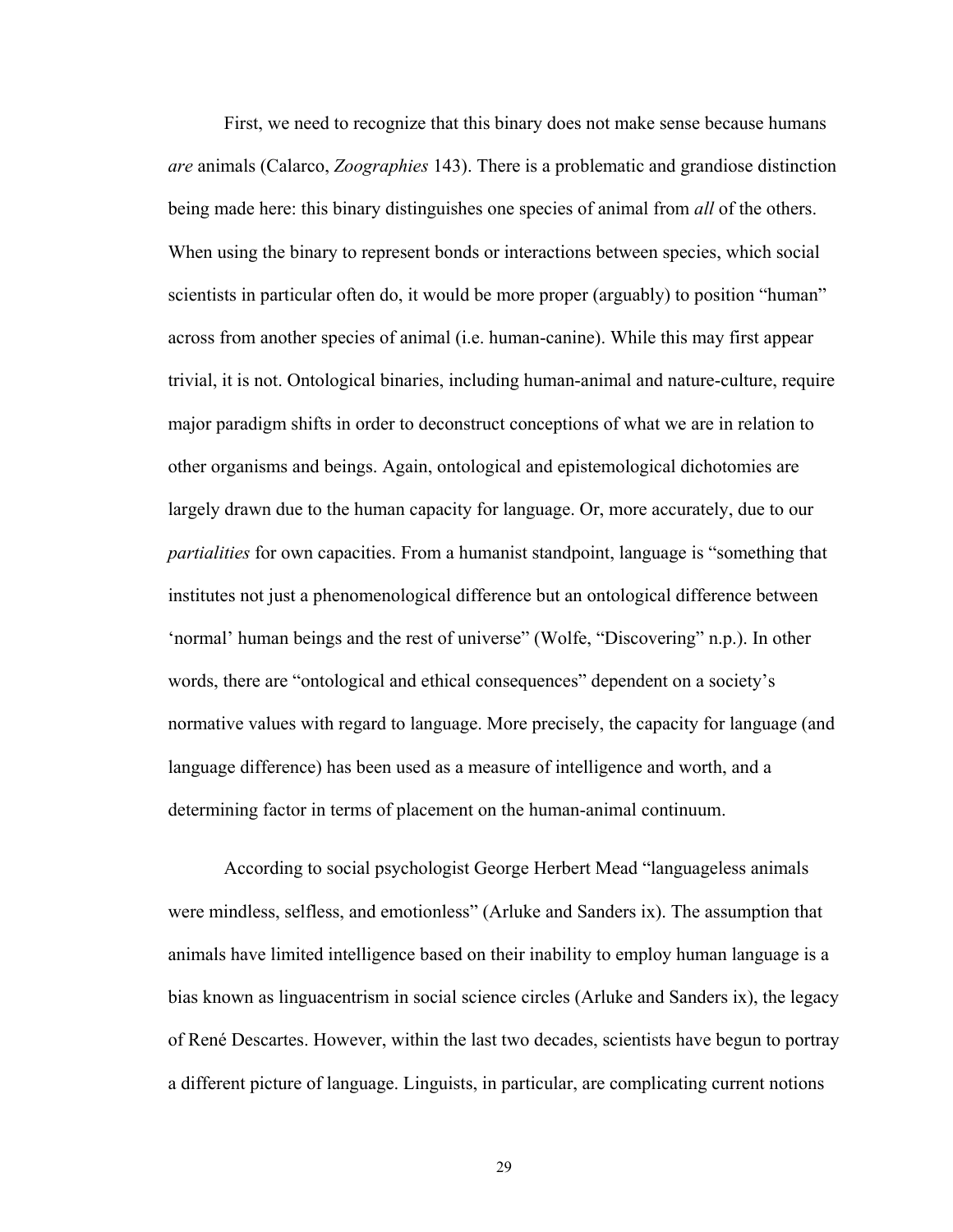about the nature, development, and uniqueness of human language. Recently, Harvard researchers working with linguist Norm Chomsky produced "data [that] suggests a much stronger continuity between animals and humans with respect to speech than previously believed," and thus concluded that "any claims of uniqueness" in terms of human speech must be researched further (Chomsky qtd. in Wolfe, *Posthumanism* 40-41). These scientists, as Donna Haraway explains,

argue that such powerful capacities might have evolved in domains other than communication (such as territory mapping, spatial navigation, and foraging) and then been hijacked for communication in ways uncoupled from tight constraints of function. (*When* 373n44)

This means that human language may have developed because humans found speech acts more and more useful as the reasons to interact with others and the need for more nuanced expression increased (Haraway, *When* 373n44). In scientific terms,

organisms possess heterogeneous sets of mental tools, complexly and dynamically put together from genetic, developmental, and *learning interactions* throughout lives, not unitary interiors that one either has or does not have. (Haraway, When 374n47; emphasis mine)

This research clearly challenges notions of human exceptionalism based on the nature of language. Pointedly, Chomsky and the other scientists qualify future claims, saying they should not be based merely on an "assumption rooted in premises of human exceptionalism," that they must be proven with a "testable hypothesis" (Haraway, *When* 373n44). Perhaps most notably, this work suggests that the mental tools required for language developed due to interaction *with* other (human and nonhuman) organisms, and not as an innate human ability.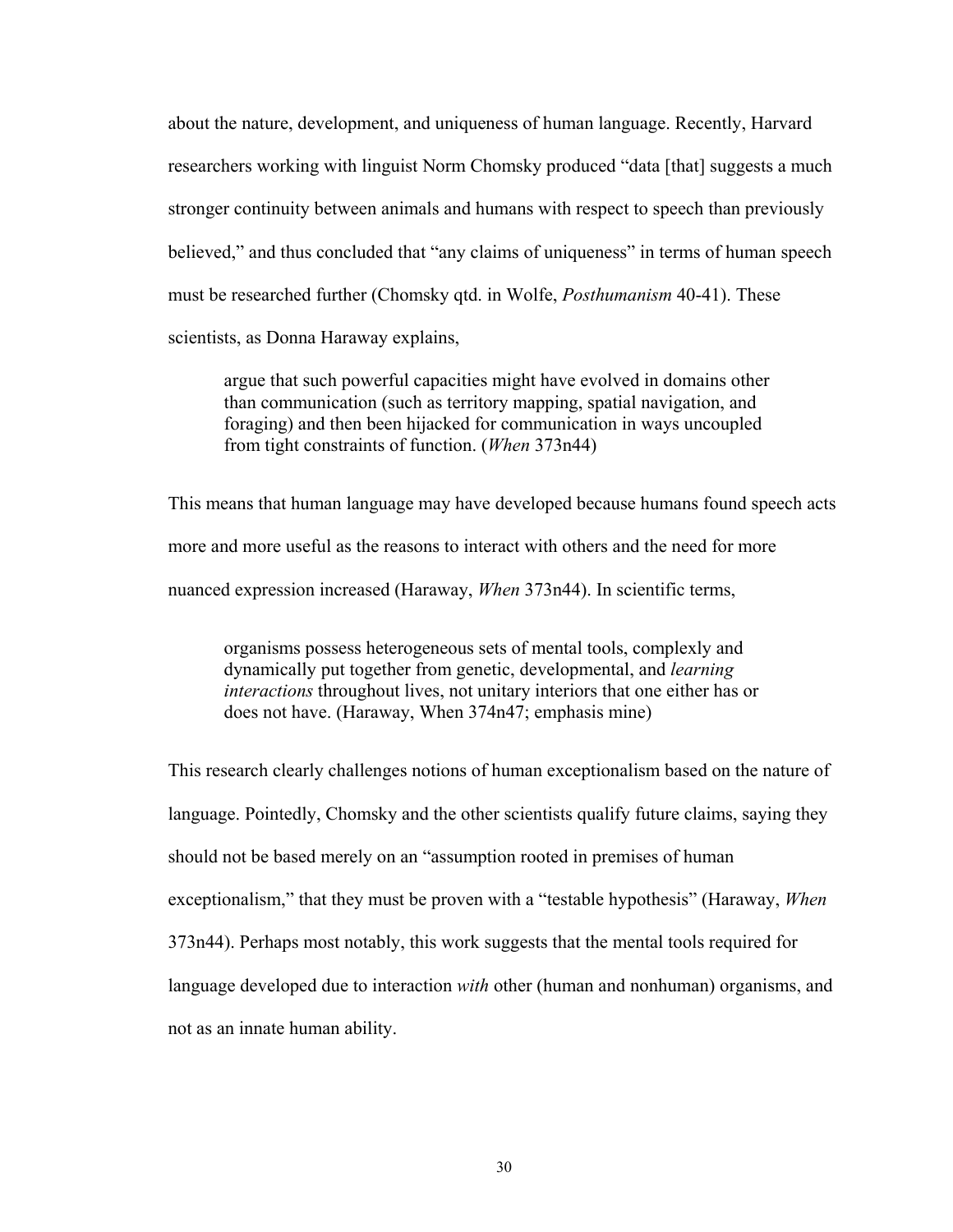Wolfe makes a similar case by synthesizing Niklas Luhmann's second order systems theory with Jacques Derrida's theory of deconstruction.<sup>14</sup> While Derrida contends that the "trace structure of writing/communication is not limited to the domain of the human and the linguistic alone," according to Wolfe, Luhmann's highly abstract "work allows us to situate [this contention] within a coevolutionary account of the relations between meaning, communication, language, and the forms of complexity they make possible in psychic and social systems^ (*Posthumanism* 24). This is important because "historically, the ontological divide between the animal and the human has been secured by grounding human personhood [or selfhood] in the use of language to create meaning" (Sacasas n.p.). Further, while deconstruction "seeks to release difference from reality  $\ldots$  systems theory explains how systems cope with that difference" (Sacasas n.p.). So, "while Derrida emphasizes the *final* undecidability of any signifying instance, Luhmann stresses that even so, systems *must* decide^ (*Posthumanism* 23). With that, Wolfe concludes that systems theory requires a kind of "reconstruction of deconstruction" thereby providing for the "rigorous articulate analysis [that] deconstruction only gestures [toward] philosophically^ (*Posthumanism* 26). What is critical here is that Wolfe's reconstruction of deconstruction confronts "the complexities" and paradoxes of self-referential autopoiesis^ (*Posthumanism* xxi).

In simplest terms, autopoiesis is a "reduction of complexity" (Wolfe, *Posthumanism* 122)—a kind of sifting through a complex world of communicative information by an organism for what is significant to that particular organism. In fact, "with ... systems theory meaning is disarticulated from language," explains theologian

 $\overline{a}$ 

<sup>14.</sup> Deconstruction was largely a response to what Derrida viewed as "the reduction of logic to grammar" (Zupko n.p.).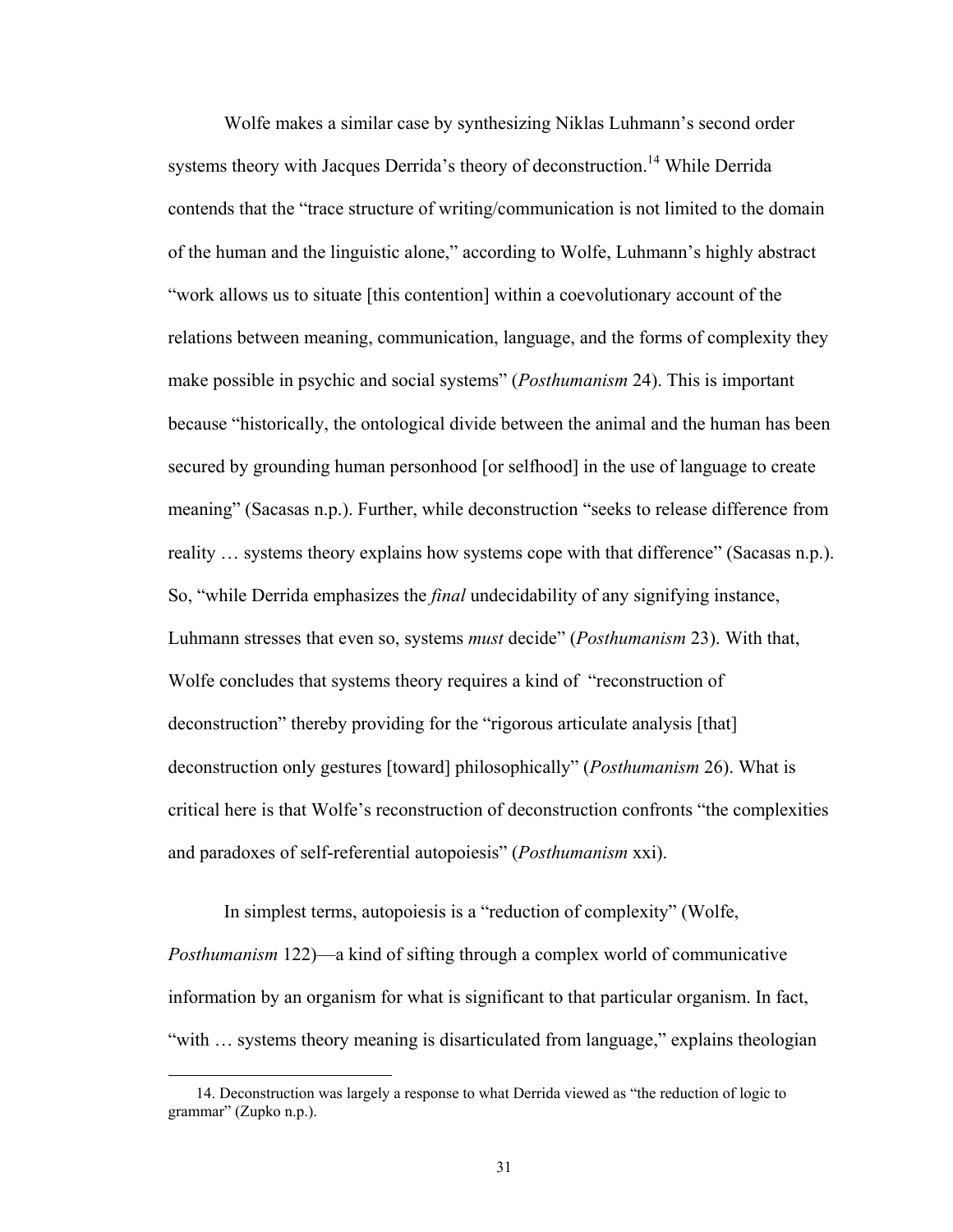L. Michael Sacasas,<sup>15</sup> "and stems rather from the preference of human and nonhuman (even non-biological) systems for reducing complexity or 'noise' which autopoietic systems must do if they are to survive"  $(n.p.)$ . Further, "meaning  $\ldots$  is produced by each system that constitutes itself within its environment through autopoietic closure" (Sacasas n.p.). While autopoiesis has typically been used to refer to a self-enclosed system embedded within a larger system, Wolfe's reworking of autopoiesis now confronts the paradox that "nothing 'self-organizes" (Haraway, *When* 317n46) because the "reconstruction" represents a constant recursivity—constant interaction with other systems as a semiotic process (or assignment of meaning). As Sacasas explains,

Human beings are just one of many autopoietic systems sharing their environment with a wide range of non-human animals, each "bringing" forth world" [as Wolfe puts it] in a meaningful, if not human, way.  $(n.p.)$ 

With this, autopoiesis can be more accurately defined as a self-referencing system embedded in a larger system in which it *recursively* communicates with other autopoietic (self-referencing) systems. Again, autopoiesis is a "reduction of complexity" (Wolfe, *Posthumanism* 122) within a complex system of interaction and communicative utterances. This means that humans are one of many beings that employ autopoietic processes in order to communicate within "a larger domain of meaning that includes all sorts of non-linguistic forms of communication not limited to the human domain<sup>"</sup> (Wolfe, "Discovering" n.p.).

From this vantage, then, human language is "an essentially ahuman prosthesis, a technique and a machine that itself is a subset and second-order phenomenon^ within a

 $\overline{a}$ 

 <sup>15.</sup> Sacasas is currently earning a doctoral degree in the Texts and Technology program at the University of Central Florida ("Michael Sacasas" n.p.).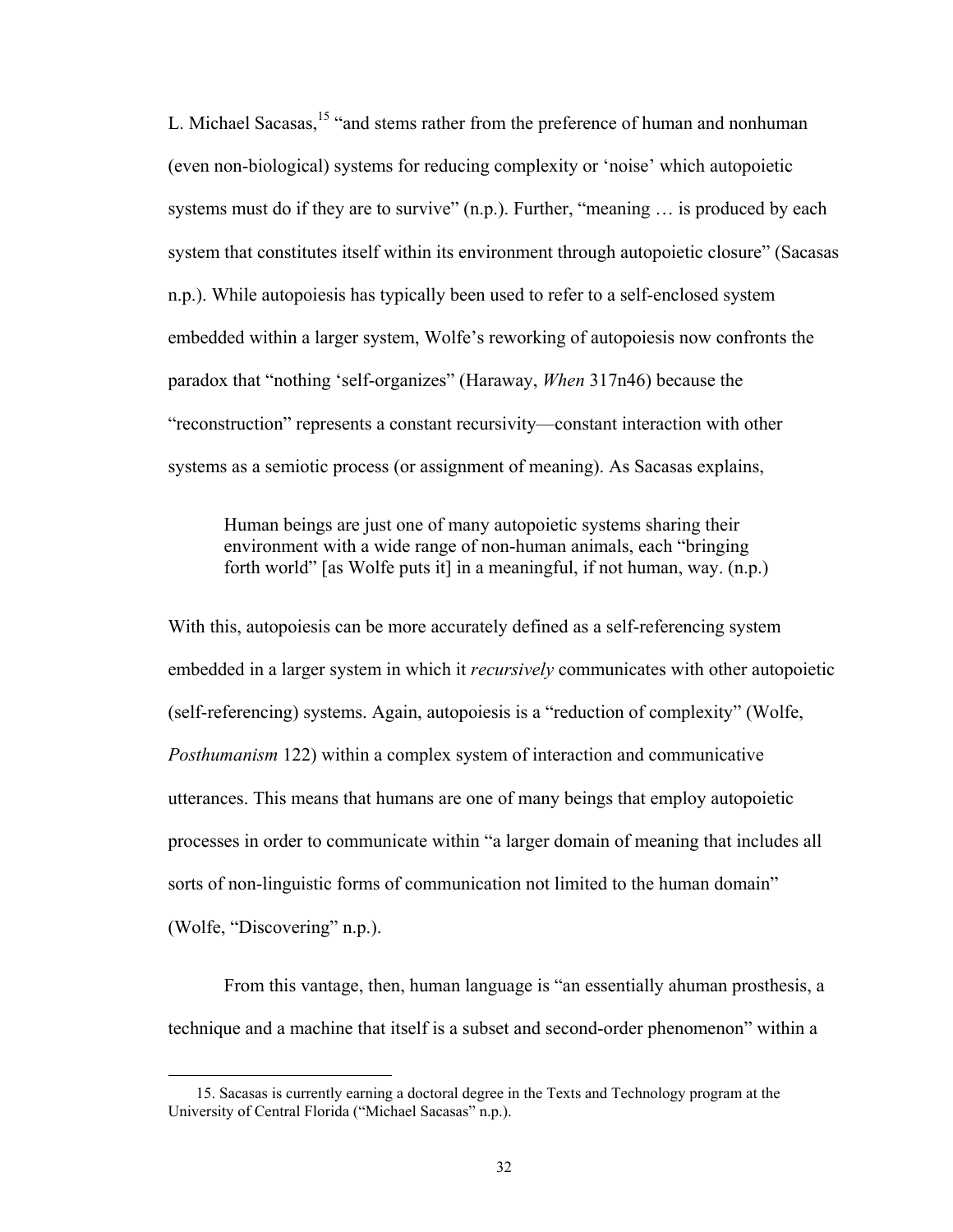larger system of meaning (Wolfe, "Discovering" n.p.). Further, Wolfe's notion of recursive semiosis provides a "more robust and nuanced picture of how language is (and is not) constitutive of human behavior" (Wolfe, "Discovering" n.p.). More importantly, because this notion paints a new picture of the "evolutionary and biological background out of which 'linguistic domains' ... emerged" (Wolfe, "Discovering" n.p.), it suggests how we might begin "to describe how meaning gets made in recursive exchanges across previously discreet ontological domains" (Wolfe, "Discovering" n.p.). Philosopher Karen Barad adds to this discussion about the continuity of language (or, more accurately, of rhetoric) with "a posthumanist account of discursive practices," in her article ]Posthumanist Performativity: Toward an Understanding of How Matter Comes to Matter." "Discursive practices," she explains, "are often confused with linguistic expression, and meaning is often thought to be a property of words" (Barad 818). According to Barad this is inaccurate because "meaning is not a property of individual words or groups of words," and neither is it "intralinguistically conferred nor extralinguistically referenced" (818). Instead, when we engage with other sentient beings, "materiality is discursive" (Barad 822).

In this sense, human language evolved, and continues to evolve, due to interaction with other sentient beings. This is because meaningful communication is a first-order phenomenon that does not require the use of language\_language is a second order phenomenon that uses the meaning created in the first-order autopoietic process (Wolfe, *Posthumanism* 22), a process used by many organisms. Therefore, these posthumanists redefine language as a communication system that has evolved (differently while not necessarily more complexly) *with* other communication systems. This not only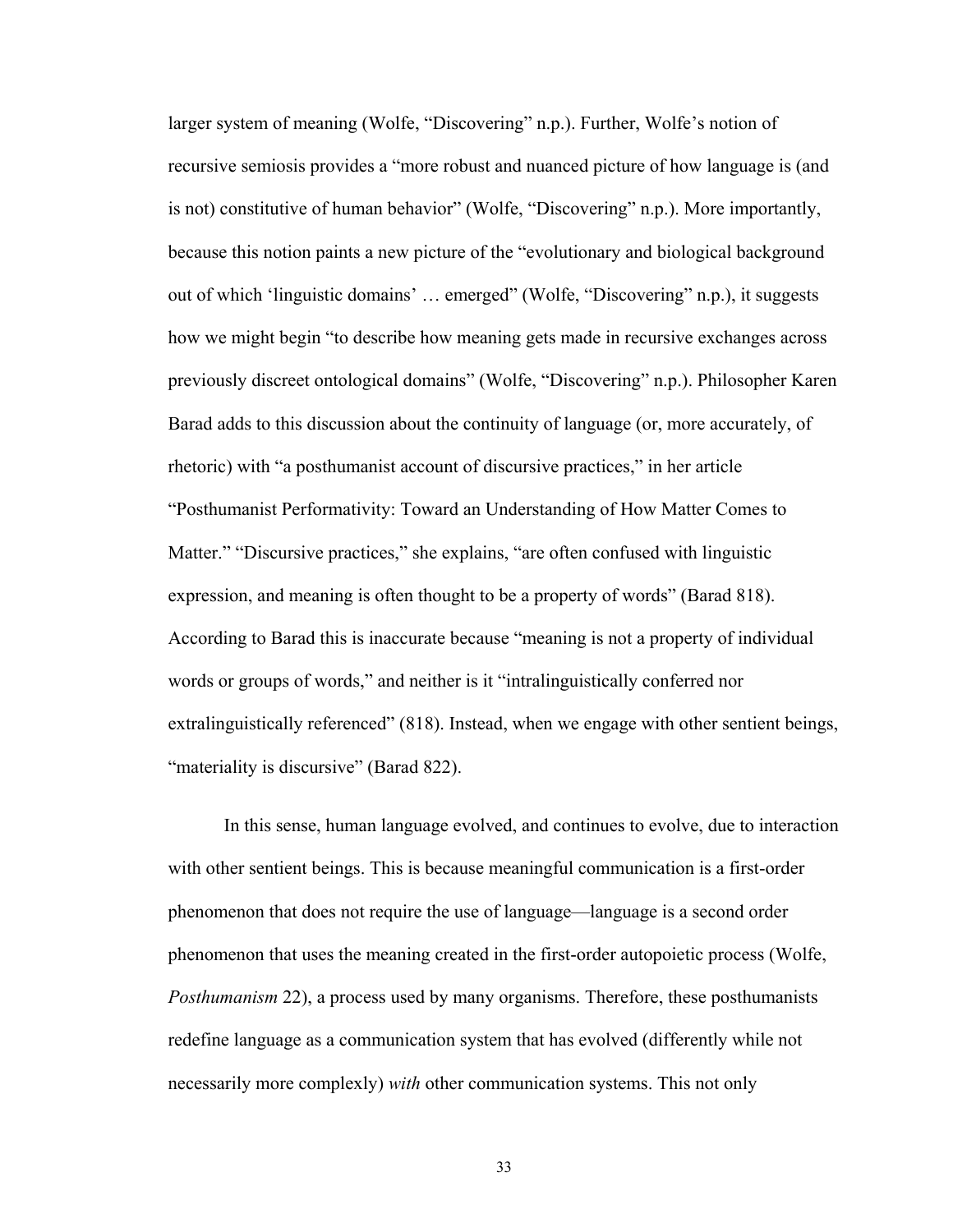challenges current conceptions about language, but the ways those concepts are used to ontologically distinguish (and elevate) human beings from alingual ones. If linguacentric biases about knowledge and language remain intact, not only do we limit our understanding of other beings and their ways of "knowing" the world, we limit our understanding of human beings. In this sense, representing animal Others ethically, at least in terms of a posthumanist perspective, hinges on one's "theory of language" (Wolfe, *Posthumanism* 47), and more specifically, I would add, rhetoric.

"What all of this suggests," Wolfe sums up very succinctly, "is that 'our' thoughts, 'our' concepts, are in an important sense not 'ours' at all, but rather they derive from our constitution by something radically *not* us" ("Discovering" n.p.; original emphasis). What makes us what we are as beings is meaningful activity with *other beings*. As humans, we are merely systems within a larger system. Crossing the ontological bridge (and understanding its existence) to the animal Other means accepting that "we" humans would not be who we are without the existence of, and interaction with, other nonhuman beings; and that beings interacting with us would not be what they are without those interactions with "us"—we constitute each other. In other words, we are not who we think we are, and we are not as extraordinary as we have "thought" ourselves to be. Thus, "the nature of thought itself must change if it is to be posthumanist^ (Wolfe, *Posthumanist* xvi). It would seem that the creature we need to transcend is a chimera, otherwise known as the "human."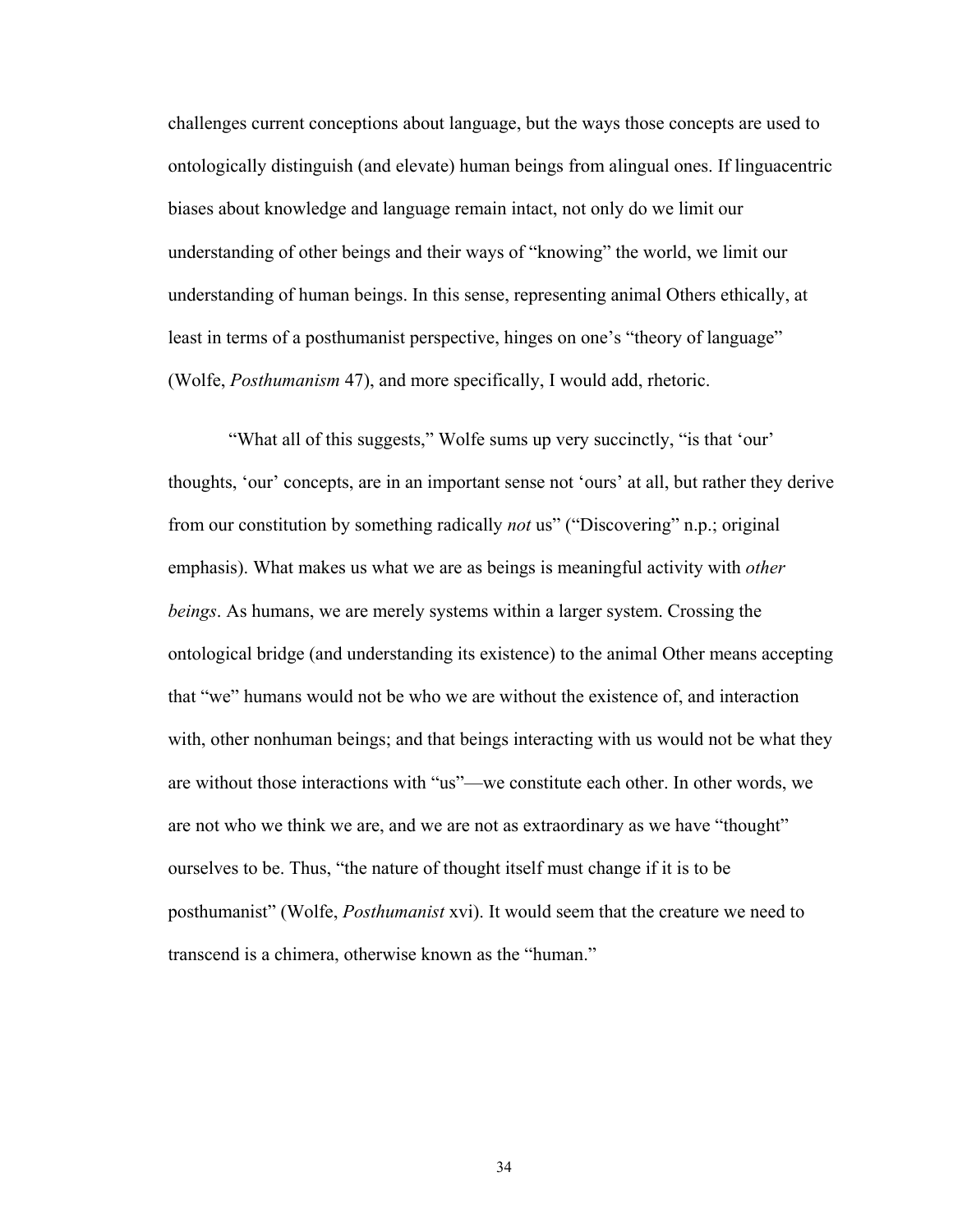# *Subjectivity in an Ecology of Selves*

1

Through both research and personal experience, many scholars already recognize a continuity of rhetoric among and *between* social animals, that lingual capability is not a prerequisite for knowledge and meaning-making. Moreover, they recognize other animals as "knowing" beings (Kohn 17). Anthropologist Eduardo Kohn, for instance, "[looks] beyond the uniquely human" in order to fully understand "what it means to be human in all of its contingent complexity"  $(6)$ . This is why Kohn, like others who work and live with animals, "questions the privileged ontological status of humans as knowers"  $(6)$ . For Barad, "knowing cannot be fully claimed as human practices ... because knowing is a matter of part of the world making itself intelligible to another part" (829). These scholars argue that "humans are not the only knowers" (Kohn 17) in a world full of semiotic life forms.

Scientists, such as Kohn and Haraway, study how "emergent entities" are shaped and thereby how knowledge is co-constructed due to interaction between humans and other nonhuman actors (Haraway, *When* 136; Kohn 5). In her book, *When Species Meet,* Haraway refers to this concept of knowledge or meaning being co-shaped during co-constitutive encounters as "becoming with." Notably, "becoming with" is a derivative of Gilles Deleuze and Felix Guattari's philosophical notion of "Becoming-Animal."<sup>16</sup> More specifically, Haraway draws inspiration from their "[emphasis] on transformations of energy central to ecosystems ... [and how] through these transformations, entities are

<sup>16.</sup> Deleuze and Guattari pose the notion of "Becoming-Animal" as only applicable to specific contexts, which Haraway takes offense with because they not only exclude relations with companion animals, they flat out mock them (*When* 29). Haraway thus adapts the notion by broadening the scope of permissible "becomings."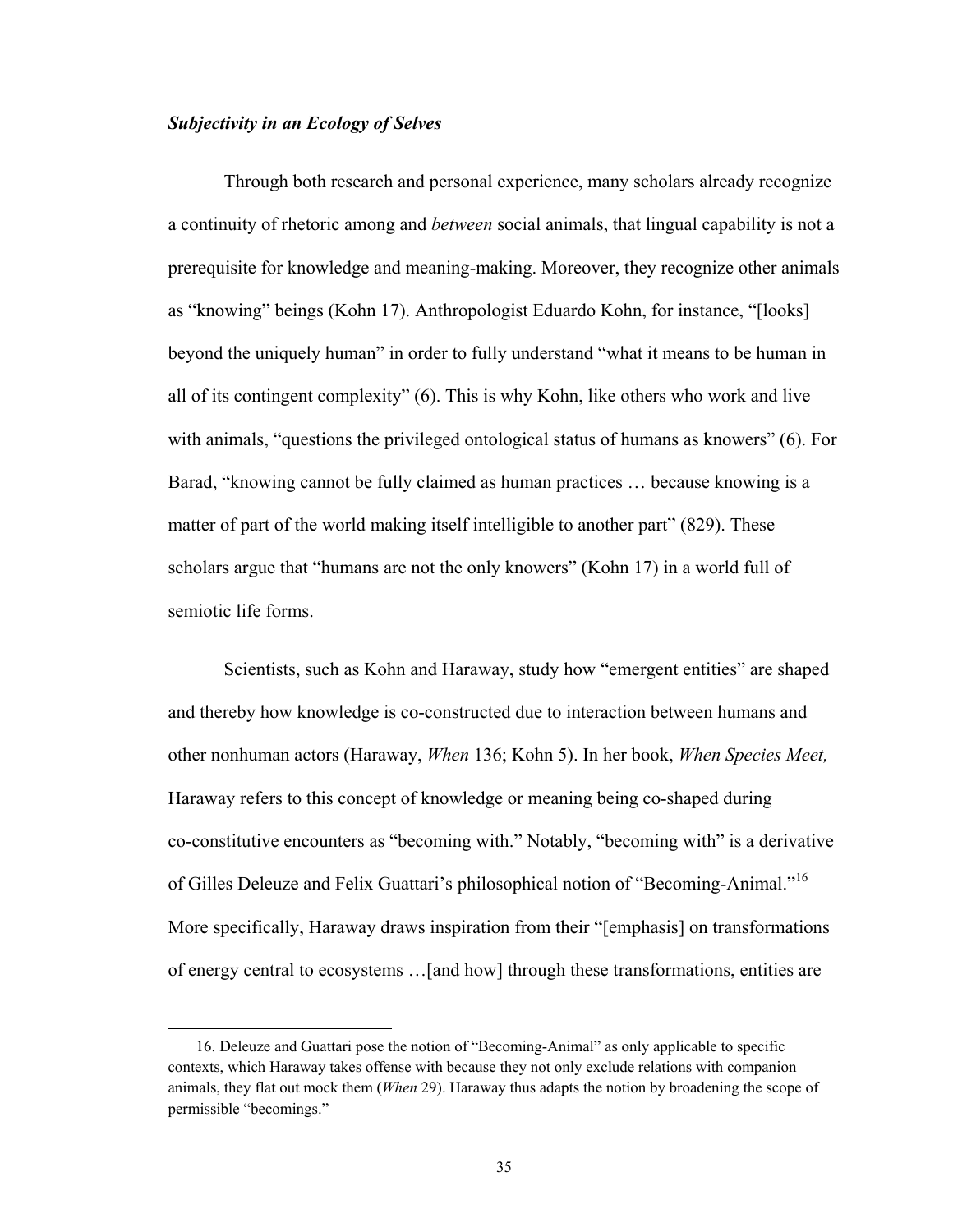continuously in states of becoming" (Birke and Parisi 65). However, Haraway's supplementary *with* stresses the reciprocal nature of semiosis. In semiotic-material worlds "to be one is always to *become with* many" (Haraway, *When* 4; original emphasis). Simply put, semiotic worlds are created in "constitutive encounterings" (Haraway, *When* 164). It is during these "world-making entanglements" that meaning-making occurs, where knowledge is co-constructed and co-shaped, even when the Other is another species (Haraway, *When* 4, 164).

For emerging entities, then, semiosis is a recursive process of making oneself "intelligible" or known to others (thereby making others knowing subjects) and thereby becoming "oneself" in relation to other selves (Barad 829; Kohn 7). Therefore, "transspecies interactions depend on the capacity to recognize subjectivity" (Kohn 9) in other animals. And subjectivity is dependent on having a sense of self. However, some scientific debate about the notion of a "self" in nonhuman animals still exists. In fact, in order to have an "impact on social psychological conceptions of mind" (Arluke and Sanders xii), social scientists and other scholars have had to make a case for animal subjectivity by "[establishing] an orientation toward mind that de-emphasizes [the] view of mindedness as a linguistic phenomenon and returns to an understanding of mind as the outcome of social interaction and social experience^ (Arluke and Sanders xii). This brings us to Wolfe's insistence on "excavating and examining our assumptions about who the knowing subject can be.^ By this, Wolfe is asking scholars to examine what underlies the reasons for deeming other species incapable of knowing us. Based on research and developments during the past two decades "in cognitive science, ethology," humananimal sociology, anthropology and other social sciences, scholars—such as Wolfe,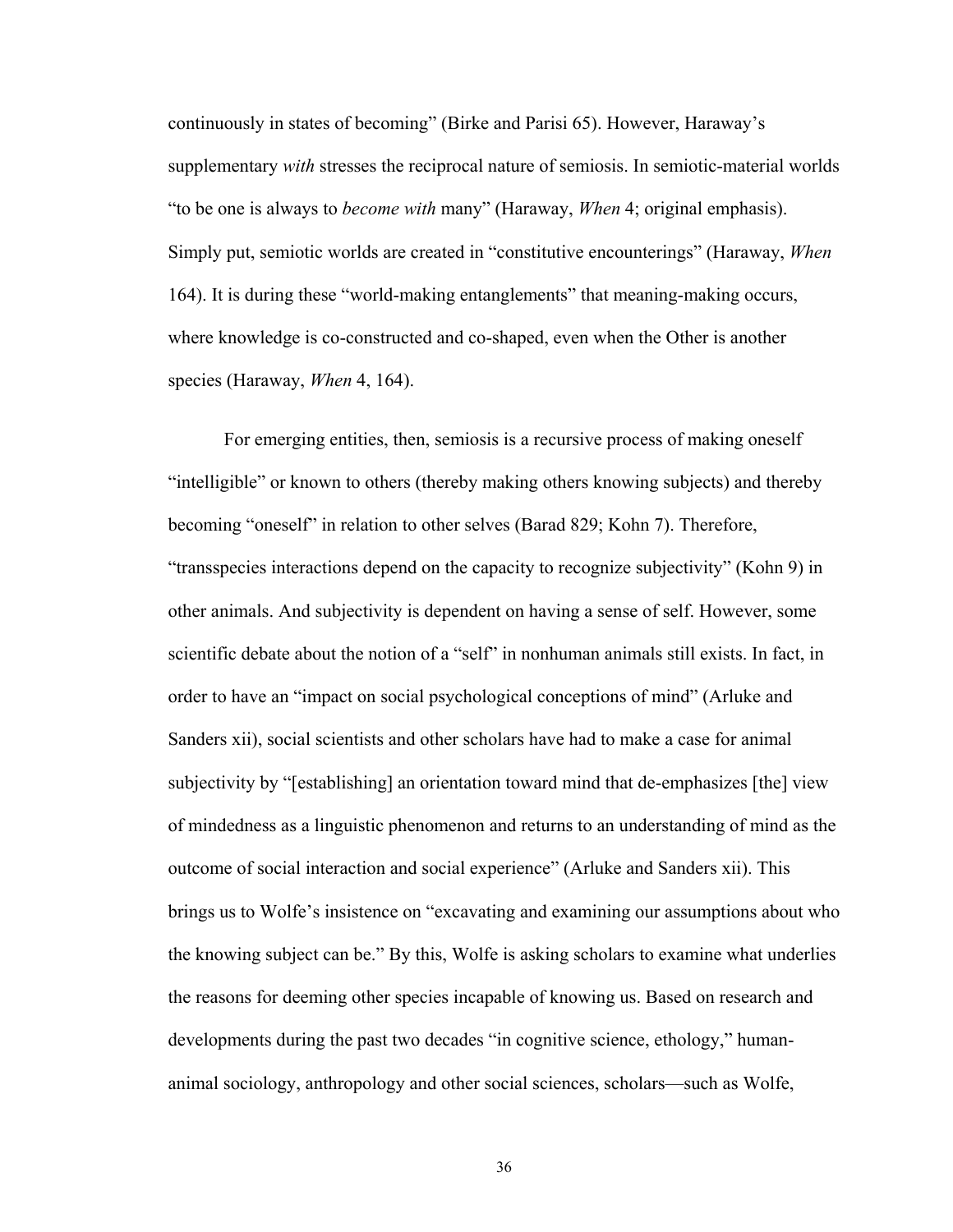Haraway, Kohn, the Algers, and many others—argue that there is little reason for "repressing the question of nonhuman subjectivity, [and] taking it for granted that the subject is always already human" (Wolfe, *Rites* 1; Kohn 17).

Currently, there are many research scholars looking at the influence of animals on human understanding and behavior, particularly the "everyday interactions between people and their companion animals^ (Arluke and Sanders ix, xii). More specifically, these scholars "examine the intersubjectivity that emerges when people routinely interact with animals" (Arluke and Sanders xii). By working "within a perspective of symbolic interactionism," they defy "Mead's perspective, [that] animals lacked the ability to employ significant symbols and were therefore unable to negotiate meaning and take the role of [social actors]^ (Arluke and Sanders ix). Symbolic interaction is a form of communication involving the ability to perceive "how others perceive [you] and how others might react to [your] choices^ (Alger and Alger 10). Mead theorized that animals lack certain cognitive skills necessary for role-playing (i.e. memory and projection of events), and a sense of self that is required for such ability, and therefore could not engage in symbolic interaction (Alger and Alger 11).

Mead was of course working within a humanist framework. His theory has largely been discredited by sociologists, including Janet and Steven Alger, who "[do] not see language as critical for symbolic interaction"  $(12)$ . According to the Algers, nonhuman animals engage in one type symbolic interaction. The two types are differentiated by outcome goals: practical goals and social goals (Alger and Alger 12). In the latter, which is the focus of the Algers' work, goals are co-developed by participants who share bonds of obligation during situated "natural interaction rituals" (Randall Collins qtd. in Alger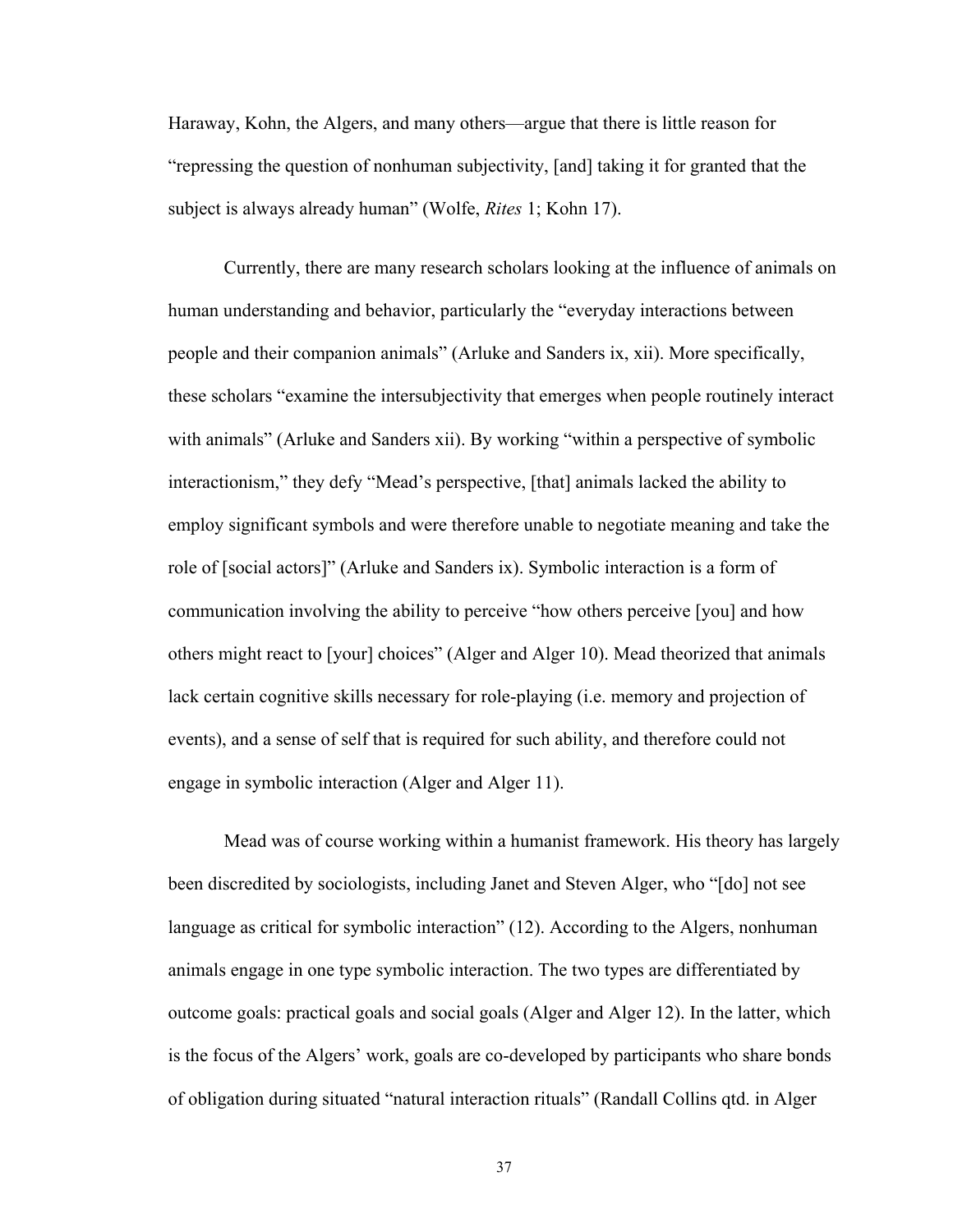and Alger 12). Because there is mutual focus and investment in interacting, meaning is created and attached to objects or activities. Thus, contrary to Mead, the Algers assert that linguistic communication is not required to create meaning during these interactions, and nonhuman animals often assume different roles in order to achieve the social goals and/or create new ones.

Of course, the debate about selfhood in animals relates to the humanist linking of language and intelligence. In other words, another binary is at work: episteme-ontogeny (or semiotic-material, or subject-object). Kohn suggests that we "critique our assumptions" about representation (and, hence episteme) through a semiotic framework that goes beyond the symbolic" (17). While "symbolic reference is a distinctly human form of representation," it is one "that is embedded in more fundamental and pervasive modes of representation" (Kohn 5)—a notion Wolfe's definition of language also supports— ]which are based on iconic and indexical modes of reference which are intrinsic to the biological world" (Kohn 5). In other words, as a first-order process, meaning-making (or semiosis) exceeds language as a second-order phenomenon (which relies in part on symbolic reference). Therefore, "symbolic reference is an 'emergent' phenomenon ... in that it grows out of more fundamental iconic and indexical modes of reference^ (Kohn 6)—humans make meaning using the *same modes* as other beings do. Since "the semiosis" of the nonhuman biotic world is iconic and indexical," this indicates that "even the simplest organisms are inherently semiotic" (Kohn 5-6).

It can also be said, "humans are not the only knowers, and knowing (i.e., intention and representation) exists in the world as an other than human, embodied phenomenon that has tangible effects" (Kohn 17). Clearly, Kohn's research supports the Algers' theory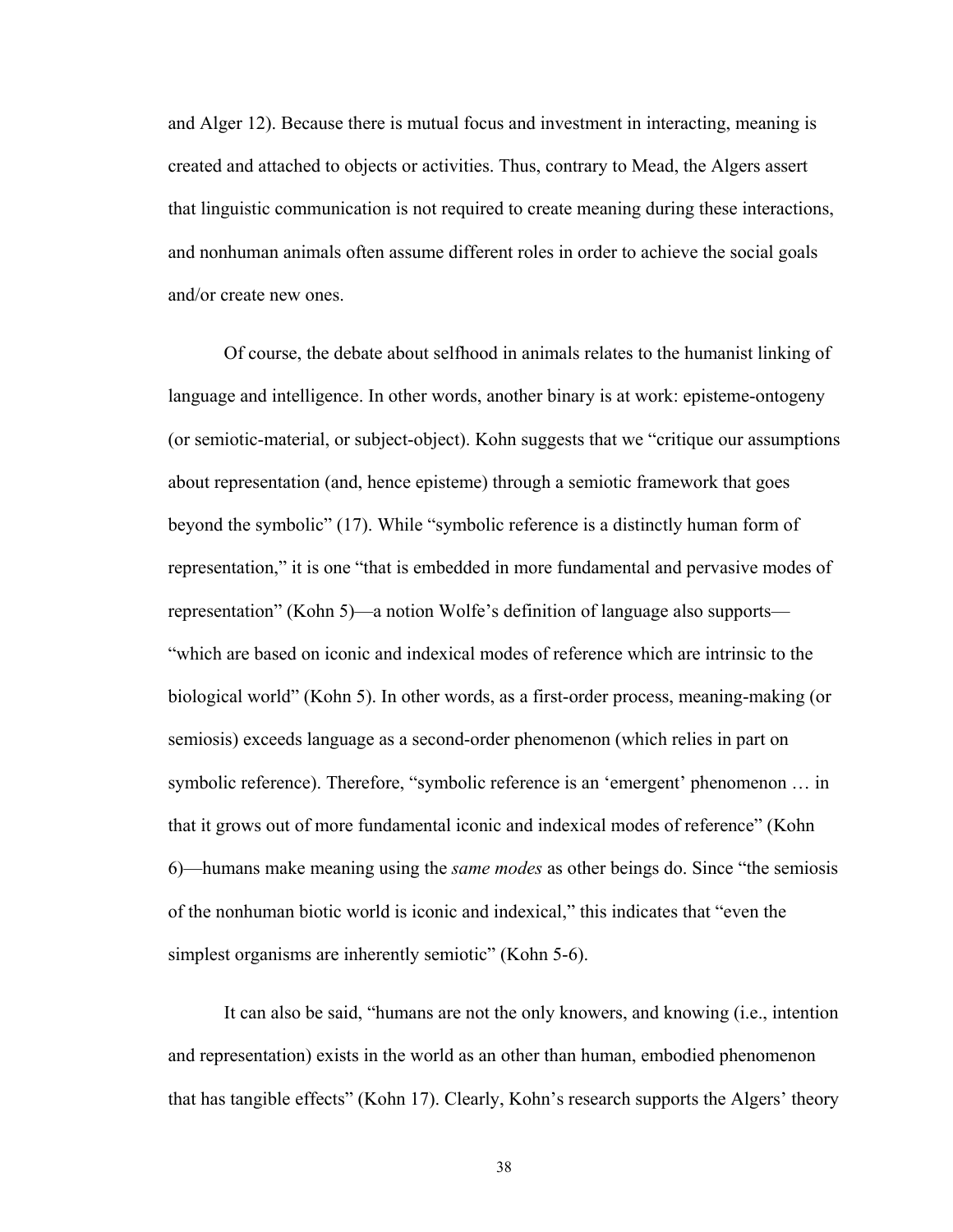that social animals can be knowing beings and have a sense of self. As Kohn explains,

[a] self does not stand outside this embodied dynamic as "nature," evolution, ... or (human) observer. Rather, it emerges within this dynamic as the outcome of an embodied process that produces a new sign, which interprets a prior one. For this reason, it is appropriate to consider nonhuman organisms as selves and biotic life as a sign process, albeit one that is often highly embodied and nonsymbolic. (6)

For Kohn, sentient beings are "selves"<sup>17</sup> that interact with other sentient beings comprising "an 'ecology of selves" (4). In this formulation of relations, Kohn draws on Jacob von Uexküll's notion of the "umwelt." According to Kohn, von Uexkhüll<sup>18</sup> claimed that

ecological relations ... are the product of the interaction of the phenomenal worlds—what he called "umwelt"—that are particular to the perceptual and bodily disposition, motivations, and intentions of different kinds of beings. (4-5)

Thus, humans, once present, are not the sole harbors of meaning in worlds of ecological relations. Significance, rather, emerges as "myriad beings"—umwelts—interact with and at times "blur" in becoming with others (Kohn  $5, 7$ ). When this happens, "attributes and dispositions become dislodged from the bodies that produce them and ontological boundaries become blurred"—what Kohn calls a "blurring of 'becoming" (7). This blurring is indicative of an intersubjectivity in which beings inhabit other umwelts (Kohn

 $\overline{a}$ 

<sup>17.</sup> Coincidentally, Kennedy purports that "the faculty of rhetoric, more than anything else in nature, is probably responsible for  $\ldots$  a sense of selfhood" ("Hoot" 10). However, he limits this to what he deems to be "the highest forms of life" ("Hoot" 10). Hence, with this exclusionary logic at work, it is not surprising that he never extended his "rhetoric of social animals" across species lines, or, rather, *down* to "lower" life forms as it were.

 <sup>18.</sup> Kohn notes his awareness of the controversial history of this scholarship, particularly in relation to other theories born of the Nazi regime. He uses it, however, as a "way to "begin to think about nonhuman living beings as selves" (Kohn 18). Since I support the notion of animal selfhood with other theory, I use it as well, with similar reservations and sensitivities noted by Kohn (18).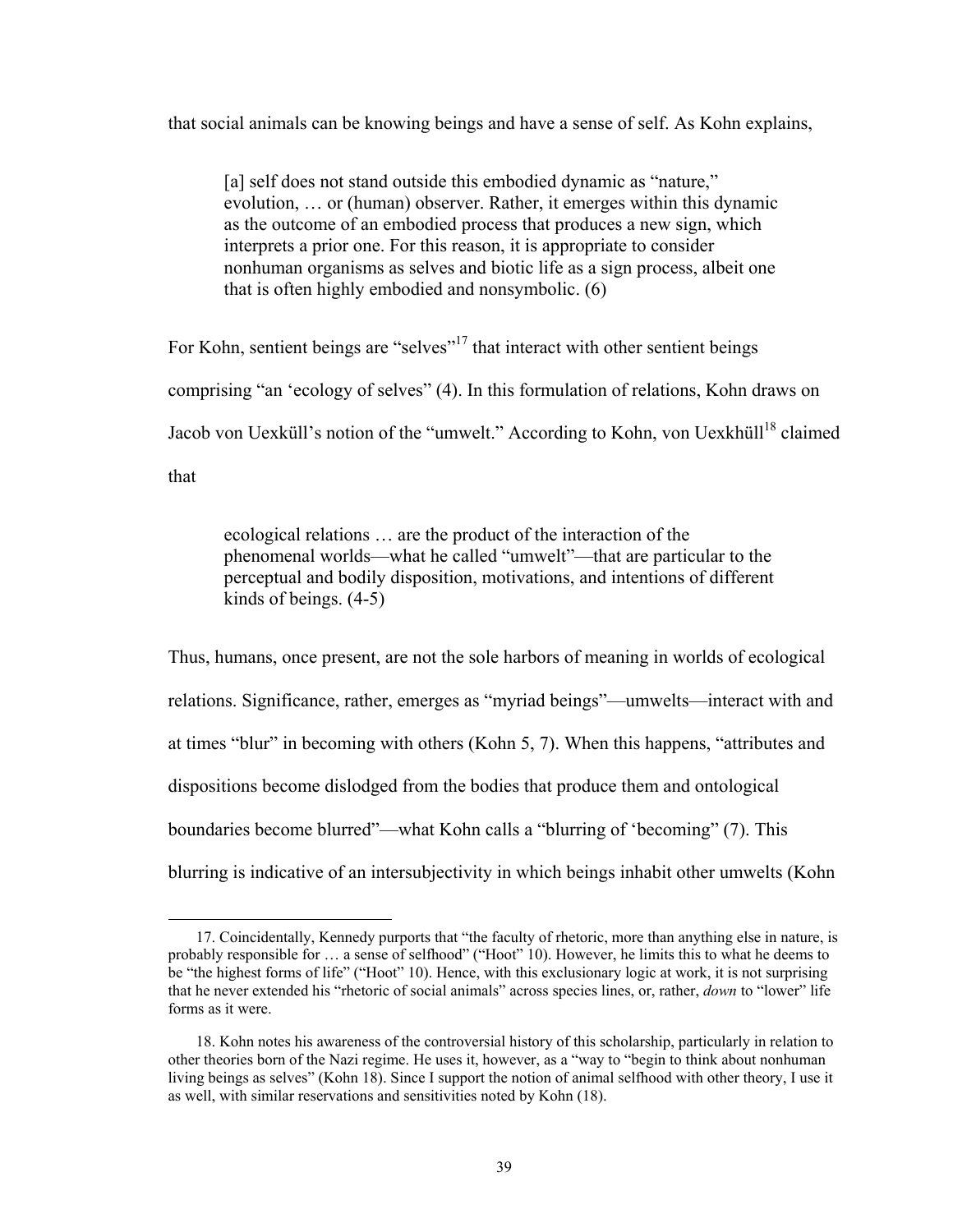7). In a broader sense, this means, while we socially construct animals (including ourselves) as knowing "selves," animals socially construct us, too.

#### *Posthumanist Communication, Response, and Exchange with Others*

Ecosystems are comprised of emerging beings related by "contingent complexity" (Kohn 6)—they depend on each other for existence within a shared spatial and temporal space. In this light, "the epistemology-ontology binary  $\ldots$  breaks down" (Kohn 17). This also complicates other binaries, such as nature-culture and human-animal, for when we begin to view semiosis as emergent and situated in materiality, we begin to realize that humans are part of larger ecologies living in semiotic-material worlds. In other words, we do not pre-exist these ecological relations (Haraway 6); we are semiotically entangled with them. This has important implications for how we represent other knowers and the ways they know us. In fact, these considerations provide segue into theories that inform how we might more fully understand, approach, and represent "a larger universe of communication, response, and exchange, which now includes manifold other species.<sup>"</sup> What follows are more insights from scholars not only engaging with *the question* of the animal, but engaging *with animals*\_nonhuman animals, that is. What these theories afford me in this thesis is a way to gauge the level of engagement an author has with the animal they claim to be representing. Since much of this theoretical discussion has been quite abstract thus far, the following theories are helpful in a more practical sense.

For example, they help us address questions such as, what does it actually look like to engage in reciprocal communication with another species? What does becoming with actually look like when it occurs? What does it mean to respond to another animal?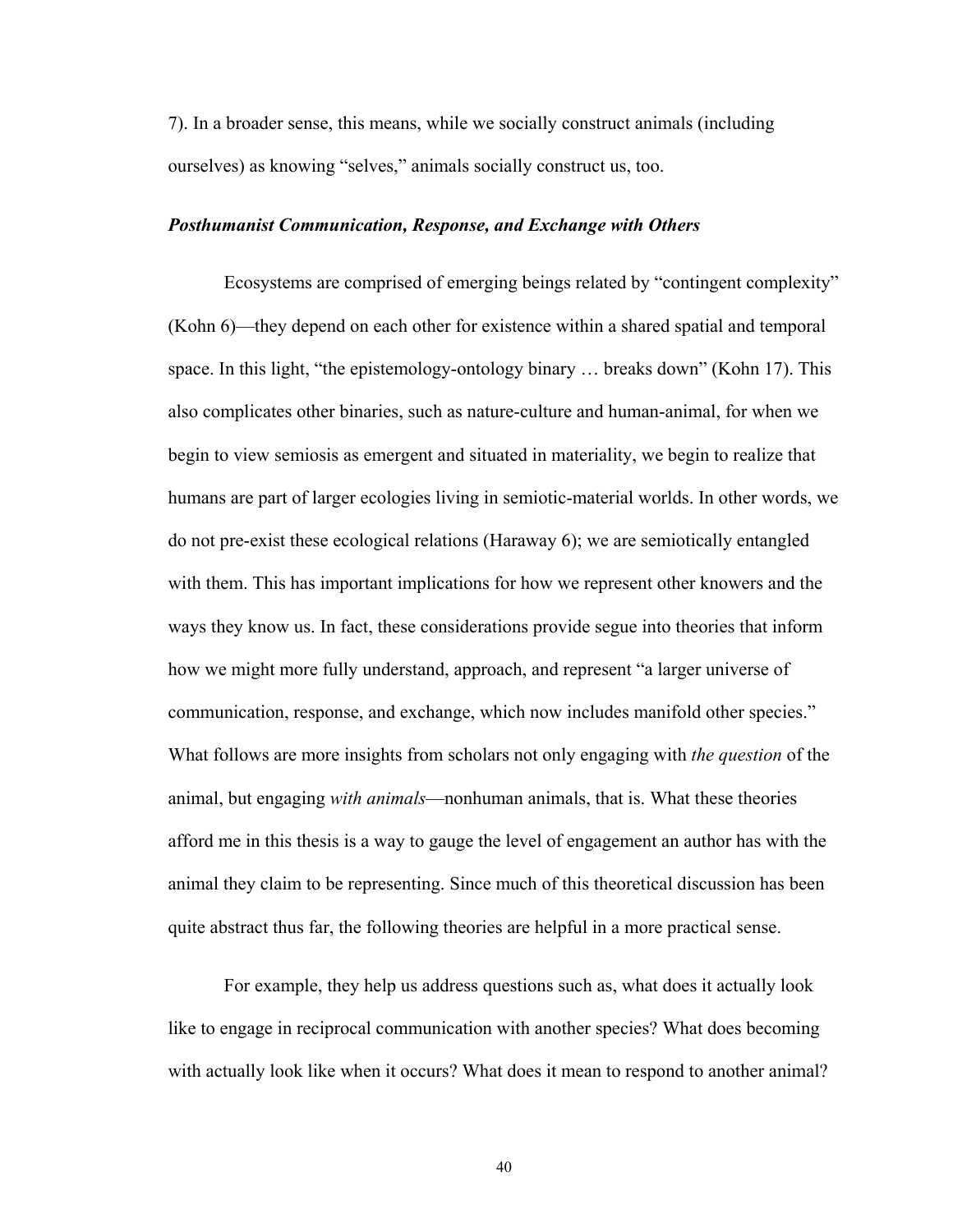How might we envision *bringing forth a world* with other animals? The answers to these questions will allow us to understand the guidelines I present in chapter four—guidelines for representing animals in a more posthumanist way, as well as critiquing animal representations with a posthumanist lens. Below, I present a more pragmatic look at how relations with animals influence human understandings, including what interspecies communication looks like, such as embodied communication and paralinguistics. First, however, I will explore what living in alliance with another species looks like and why communication, response, and exchange matter\_for all participants.

## *Response and Co-Presence: Mattering to Others*

Kohn and Haraway have a lived understanding that animals can shape our lives and identities, particularly companion animals. Haraway's most recent works, for example, provide insights into the powerful bonds humans can co-create with animals. Before *When Species Meet*, Haraway published a short but impassioned manifesto, *The Companion Species Manifesto: Dogs, People, and Significant Otherness*. In both she insists that different species learn to communicate with one another through a coproductive process, one that involves careful and respectful interaction with (versus mere observation of) the Other. While Haraway speaks to communication and exchange with animals, she emphasizes the importance of response. In fact, in her manifesto and *When Species Meet*, Haraway waxes poetic about how entangled and messy our relations often are with companion species, with response being a key thematic. Perhaps most interesting about these texts is how Haraway, a scientist, finds herself in a relationship with an animal so profoundly moving that the bond itself became the imperative behind these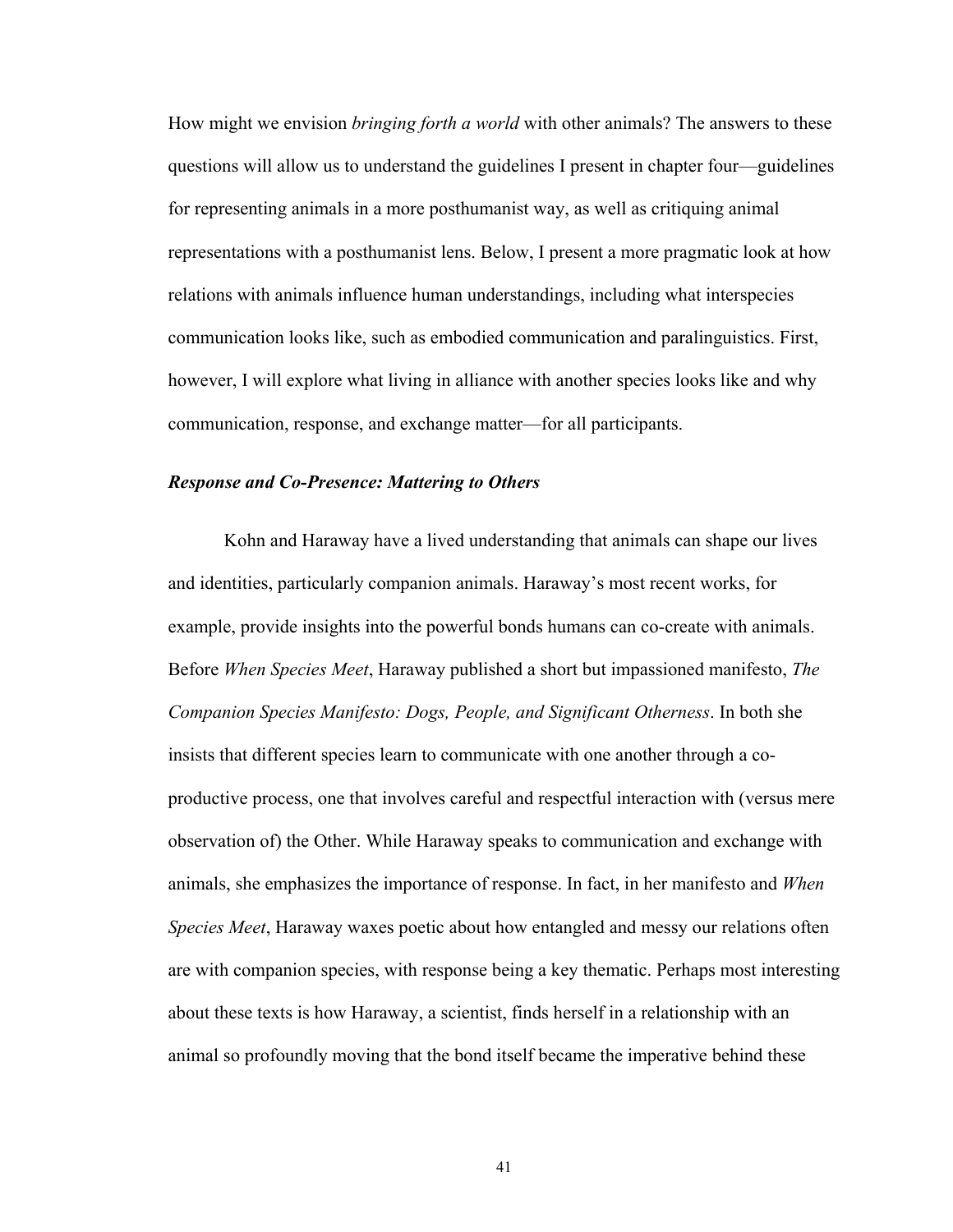works. Entire sections in both texts are dedicated to how she and her dog, Cheyenne, learn to compete in dog trials together.

In Haraway's view, to say you live in alliance with an animal is to say you respectfully listen and respond to that animal (*When* 71, 77). "In becoming with," she explains, "we are in a knot of species coshaping one another in layers of reciprocating complexity... response and respect are possible only in those knots, with actual animals and people looking back at each other" (Haraway, *When* 42). For Haraway, "there is an unnamable being/becoming with in copresence^ (*When* 310). Thus, when living in alliance with others animals, social worlds are co-created—"co-constitutive companion species and coevolution are the rule, not the exception^ (Haraway, *When* 220). Beings in these worlds shape one another through reciprocal communication and response—subject to subject\_an intersubjectivity. Further, becoming with an animal matters because "mattering is always inside connections that demand and enable response" (Haraway, *When* 70-71)—each participant attends to situated "response-abilities" (Haraway, *When* 418) that he or she interprets as necessary for achieving the goals for that specific interaction. As such, this kind of alliance in which beings matter to one another requires more response-able representation. This is the imperative behind my work here.

## *Interspecies Communication and Levels of Response*

Barbara Smuts provides insights into the materiality of communication between and *across* species based on her work and "relationships with baboons, dogs and other animals" ("Encounters" 293). Through a dual lens of anthropology and psychology, Smuts studies the "emergent properties that embodied communication produces and what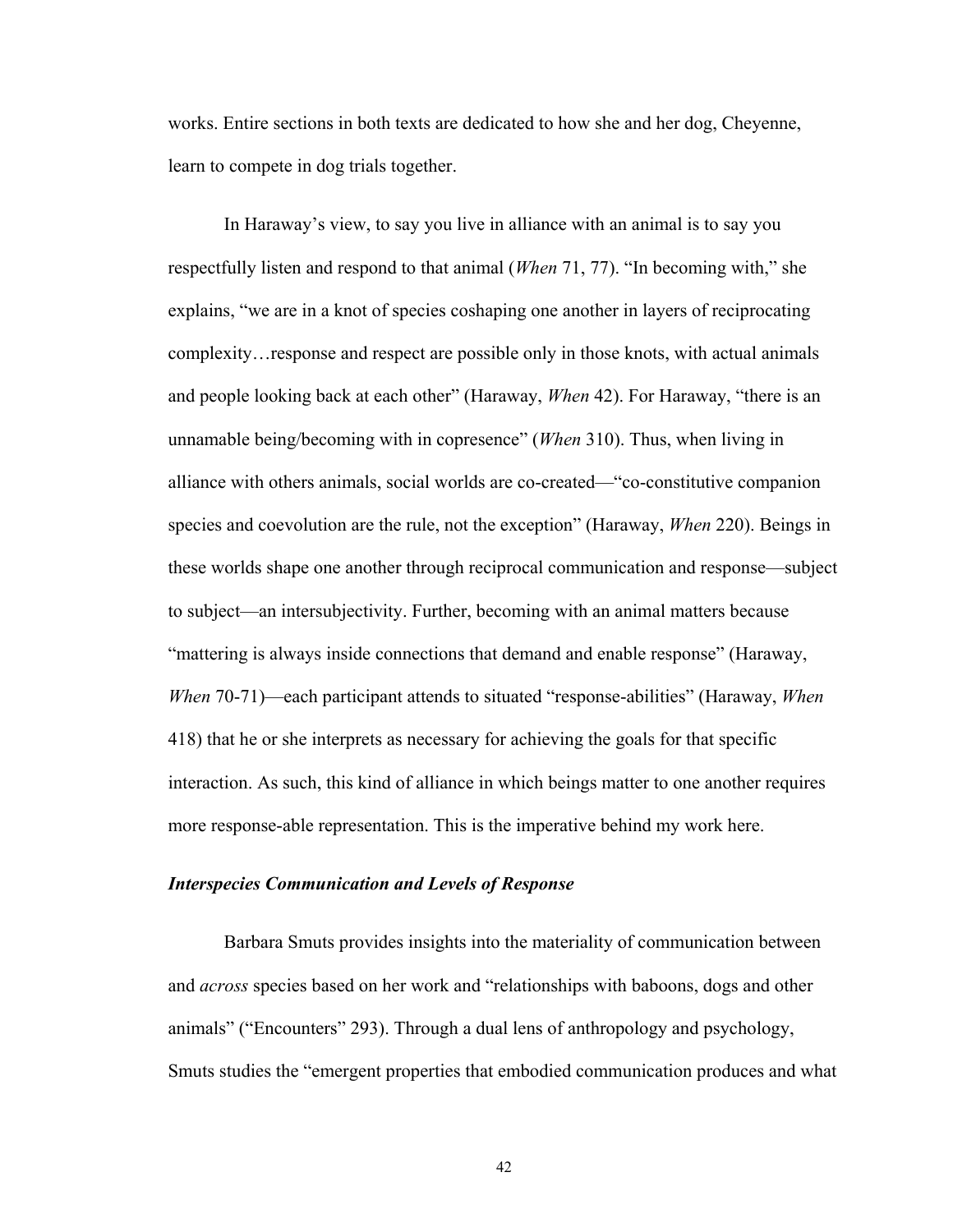these properties might mean in the context of a relationship" ("Embodied" 138). Smuts defines embodied communication as "the physical way beings communicate and express themselves" ("Embodied" 138). Mainstream society most commonly refers to it as body language. Wolfe also speaks of "the material contingency" of language. Meaning is often found in "its enunciation in and through the body, in its involuntary kinesics and paralinguistic significations^ (Wolfe, *Rites* 86). As an example, Wolfe points to Gregory Bateson's "work on language, communication, and species," and how this linguist "argues  $\ldots$  that [while] human languages have a few words for relationship functions," often these "words function poorly in the actual discussion" (*Rites* 86). The word "love" is a prime example: when one says I love you to another person, the individual on the receiving end is often more interested in *how* the word is said—in the accompanying gestures, and facial expressions (kinesics) as well as posture, tone, and style (paralanguage)\_than the word itself (Bateson qtd. in Wolfe, *Rites* 86). More meaning is found in the materiality of reciprocal communication than in words.

 According to Hawhee, Kenneth Burke often used animals as a way to ruminate on "the tangled relation between bodies and communication" ("Kenneth" 174), indicating that "animals ... function for Burke, as a way to reflect on bodily communication and bodily thought otherwise obscured by language in humans" ("Kenneth" 173). They seem to serve a similar function for Aristotle who claimed "nonhuman animals are expert in the bodily economies of perception and action" (Hawhee, "Toward" 85). However, due to the continuity of language, many scholars (including the Algers and Haraway) are taking the embodied communication of the nonhuman animal world at "face" value, and using their own bodies to respond. Smuts is one of them. She asserts that, in interspecies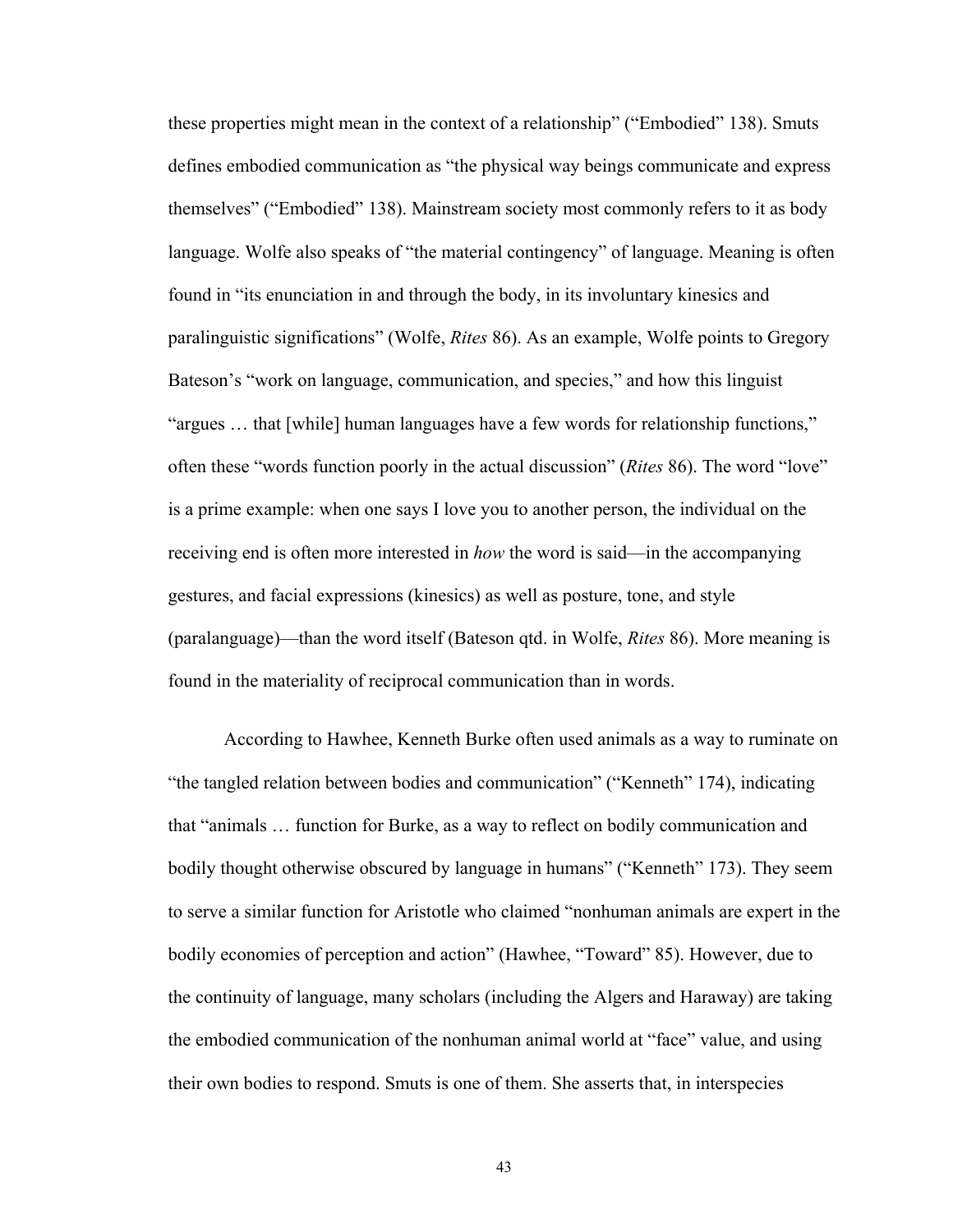communication, "meaning arises from the pattern of interaction rather than the behaviors shown by each individual" ("Embodied 140"), which seems in keeping with the Algers' "social goals" of interaction.

Similar to Kohn, Haraway, and the Algers, Smuts identified "the presence of something resembling a human 'self' in other species, and therefore "emphasizes the importance of recognizing and honoring this presence in other animals as well as in humans" ("Encounters" 293). With this in mind, she offers "a preliminary framework for conceptualizing the ways that humans and animals can relate to one another^ (Smuts, "Encounters" 294). This framework consists of seven levels of response and is based on the premise that social beings of different species "co-create systems of communication and emotional expression that permit deep 'intersubjectivity,' despite ... very different biological natures" (Smuts, "Encounters" 293). What follows is a synopsis of Smut's seven levels of response.

At the first and "most basic level, an animal responds [to a human] in an impersonal ... and reflexive way, based on 'instinct' and habitual responses," often fleeing the scene of encounter (Smuts, "Encounters" 306). At the second level, "an animal attempts to learn or detect something new about [the other]," but does so "from a safe distance," and at the third level the animal responds in a way that suggests he or she recognizes the individuality of the human (Smuts, "Encounters" 306). A "turning point" in relations between social beings is seen at the fourth level, where reciprocal communication first becomes possible due to the added "challenge of learning to interpret each other's signals" (Smuts, "Encounters" 306). Typically, the need for communication at the fourth level is driven by what is construed by each participant as being in his or her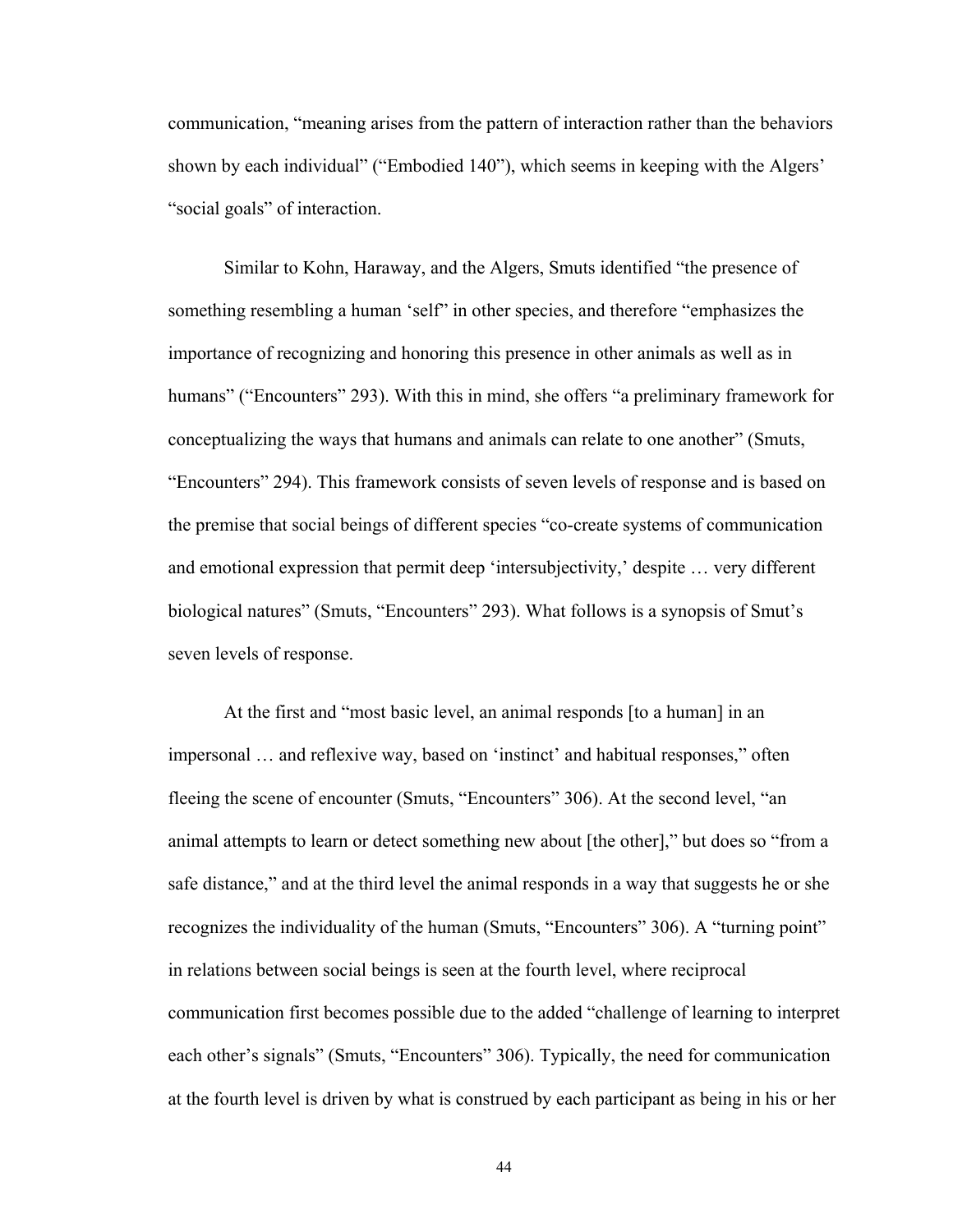"best interest," so any cooperation seen at this level "does not imply mutual affection or altruistic motives" (Smuts, "Encounters" 307); meaning, the interaction is not understood as mutually beneficial, nor is there necessarily interest or concern for mutual benefit.

The fifth level is reached when both human and animal are voluntarily "motivated" to maintain a mutually beneficial relationship" involving direct interaction, such as play and other "rewarding activities" and routines (Smuts, "Encounters" 307). Here again, Smuts explains, affection is not the bonding force of the alliance ("Encounters" 307). While the relationships are not necessarily motivated by mutual affection, they do involve direct interaction, cooperation, and "move beyond merely understanding each other's standard signals" (Smuts, "Encounters" 307). However, it is at the sixth level where the relationship is likely maintained for "its own sake" (Smuts, "Encounters"  $307$ ), and, concomitantly, where the possibility for approximating the emotional state of the other increases significantly. While social beings attempt to approximate each other's emotional states at the fourth level, signifying the turning point, signal interpretation is still very rudimentary. Here at the sixth level, however, there is a level of deeper understanding and connection—when bonds begin to form. Smuts suggests "many people experience this kind of relationship with a mate, a child, close friend, or a companion animal" ("Encounters" 307). As Smuts explains,

Whether mutuality occurs within or between species, the participants typically move beyond merely understanding each other's standard signals to the development of a new language and culture that transcends the particulars of either [animal's] individual or species-specific repertoire. ("Encounters" 307)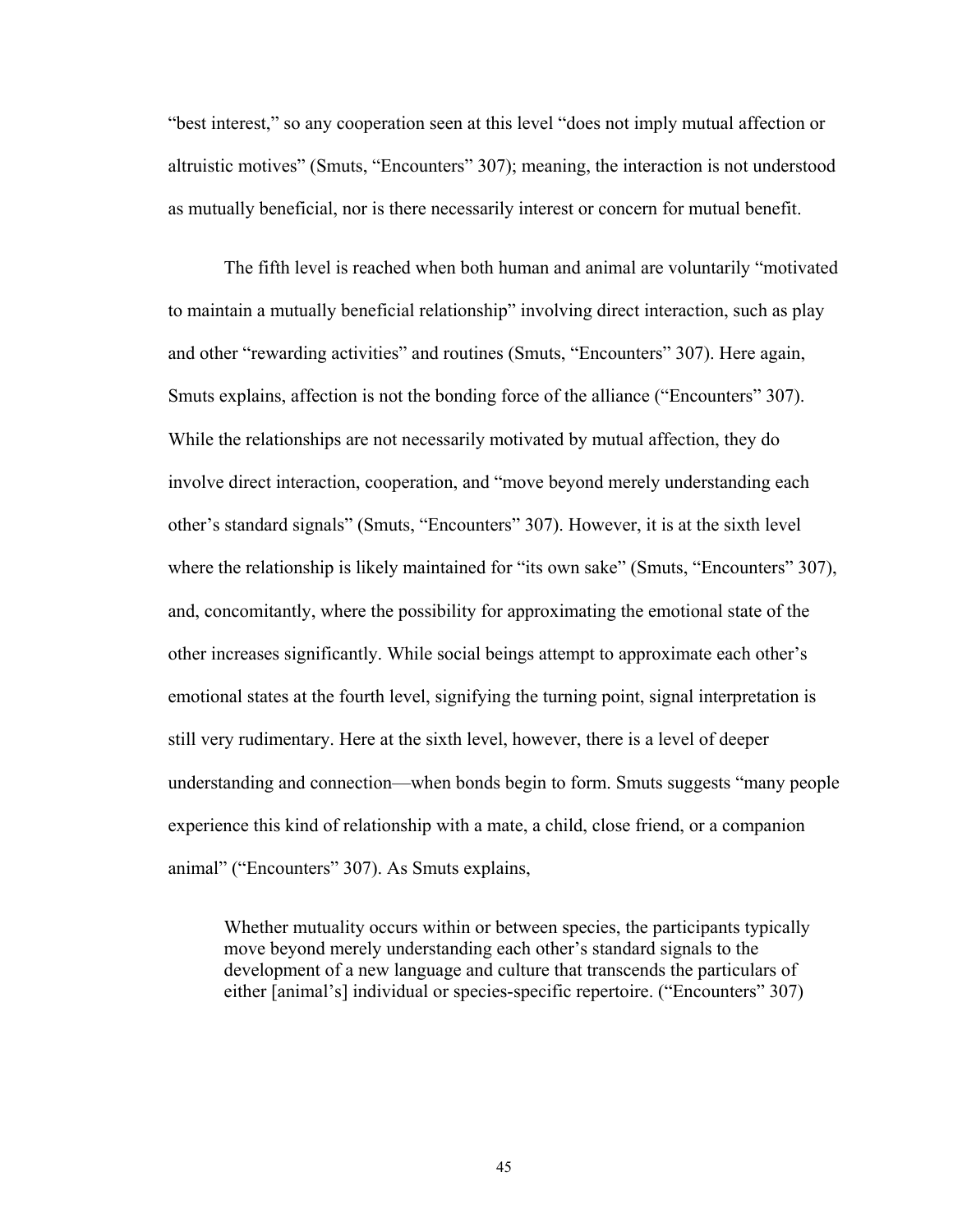Clearly, Smuts believes a culture and a hybrid language, a kind of arcana,  $19$  can develop between humans and other species. In other words, these are polymorphous levels of contact, of *becoming with*. Each member of the culture is being shaped by social interaction, and more so by interactions that matter.

"Intersubjectivity," Smuts theorizes, "could be a label for interactions or relationships occurring at levels six and seven" ("Encounters" 308). Curiously reminiscent of Kohn's blurring umwelts, Smuts believes that some humans "experience" such a profound degree of intimacy that their subjective identities seem to merge into a single being or a single awareness (at least some of the time)" ("Encounters"  $307$ ). According to Smuts, this aligned awareness is indicative of the seventh level. Smuts is quick to point out that she is quite aware of the paradox here, since "relationship" implies interaction between two separate beings," and although she does not seem to know exactly how it happens, she theorizes that "such separation dissolves  $\ldots$  temporarily" ("Encounters" 308). Interestingly, Smuts adds, it is difficult to say "how common such experiences are" because in our culture people "don't tend to talk about them" ("Encounters" 308). She identifies this experience more specifically as a "merging of" minds" (Smuts, "Encounters" 306). "Many people," she explains, "seem to have experienced such moments with others, perhaps especially with companion animals," even though they typically never "[expect] to merge with others in this way" (Smuts, "Encounters" 308).

 $\overline{a}$ 

 <sup>19.</sup> By arcana I refer to the way interspecies communication is often very specific to the individuals creating meaning together, and thus a bit of a mystery to newcomers. For instance, if a stranger were to tend to my dogs, this person would likely not understand all of the nuances of their communication strategies. I also use it to denote the mysteriousness of these species-transcending rhetorics and how all of their particularities actually develop (Smuts, "Encounters" 307). This is a fascinating form of rhetoric.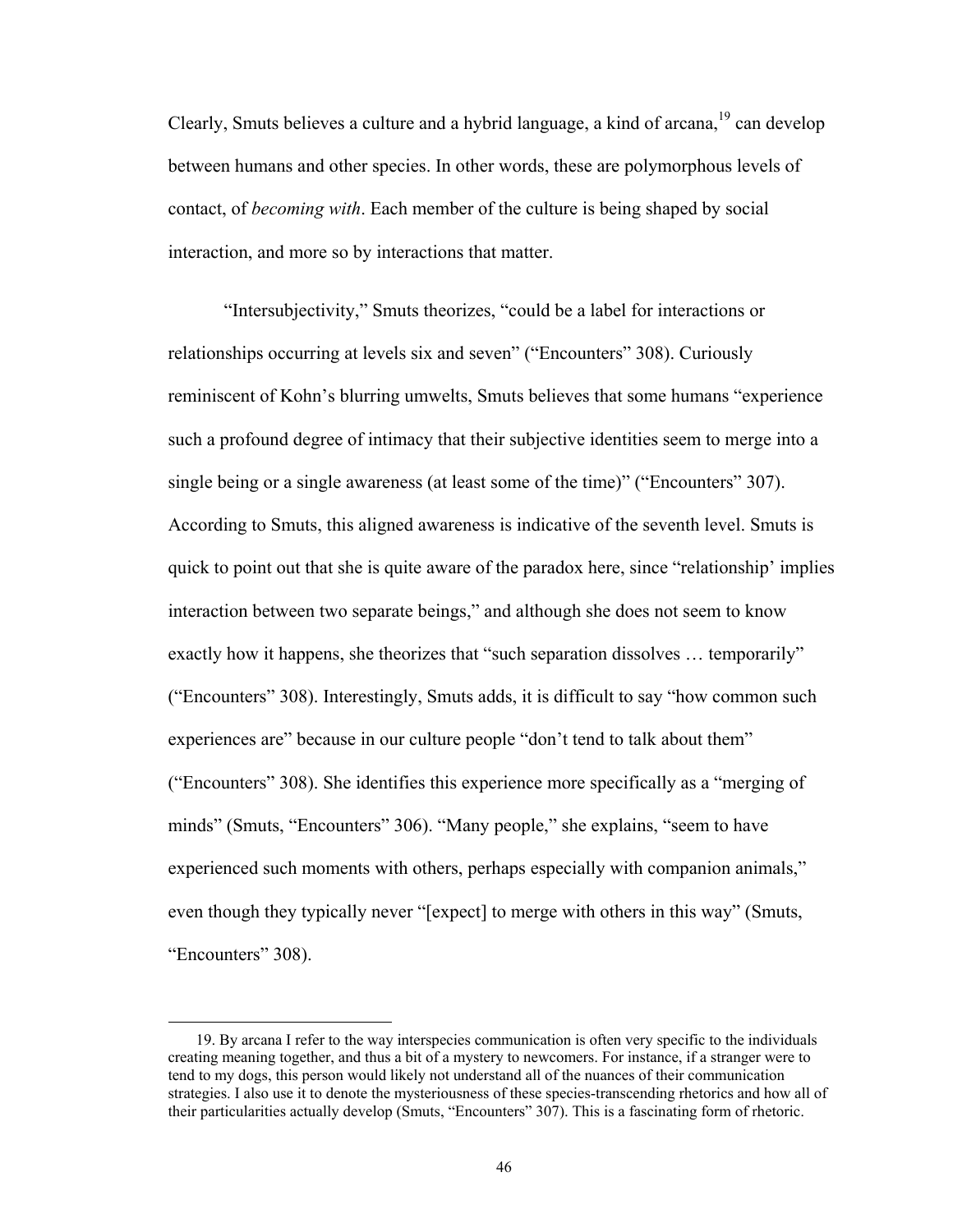Interestingly, Haraway believes the phenomenon Smuts describes "is another kind" of isopraxis" (*When* 370n37). Isopraxis is more typically used to describe, in Haraway's words, when "horses and riders are attuned to each other" (*When* 229). This is based on the detailed analysis of "skilled human riders and educated horses" that revealed how "homologous muscles fire and contract in both horse and human at precisely the same time" (Haraway, *When* 229).<sup>20</sup> Thus, Haraway's personal experience tells her that this kind of attunement is possible with other species as well, as when dogs and humans train for dog trials.

However, using a critical anthropomorphic lens (as explained below), I am more comfortable with thinking of this as "synchronous energies," or blurring of umwelts, during which time, for instance, a human might have a heightened sense of what it means to be "dog-with-human" versus "dog." Smuts' "merging of minds" is slightly too suggestive of subjugation for my posthumanist sensitivity. That said, her seven levels are quite useful for my project, and therefore, I will render the seventh level as follows: At the seventh level, humans sometimes experience such a degree of intimacy that it seems as though their subjective identities merge into a kind of phenomenological synchronicity with the animal Other, and thereby experience their "becoming with" in a profound way.

Finally, in terms of the levels, Smuts does not position the seventh level as a ceiling, suggesting that even deeper levels of understanding might be perceived in the future. Naturally, these ideas raise concerns about representing animals "truthfully," including anthropomorphism and sentimentalism.

 $\overline{a}$ 

 <sup>20.</sup> Haraway learned about this study by ethologist Jean-Claude Barrey via Vinciane Despret (*When* 229).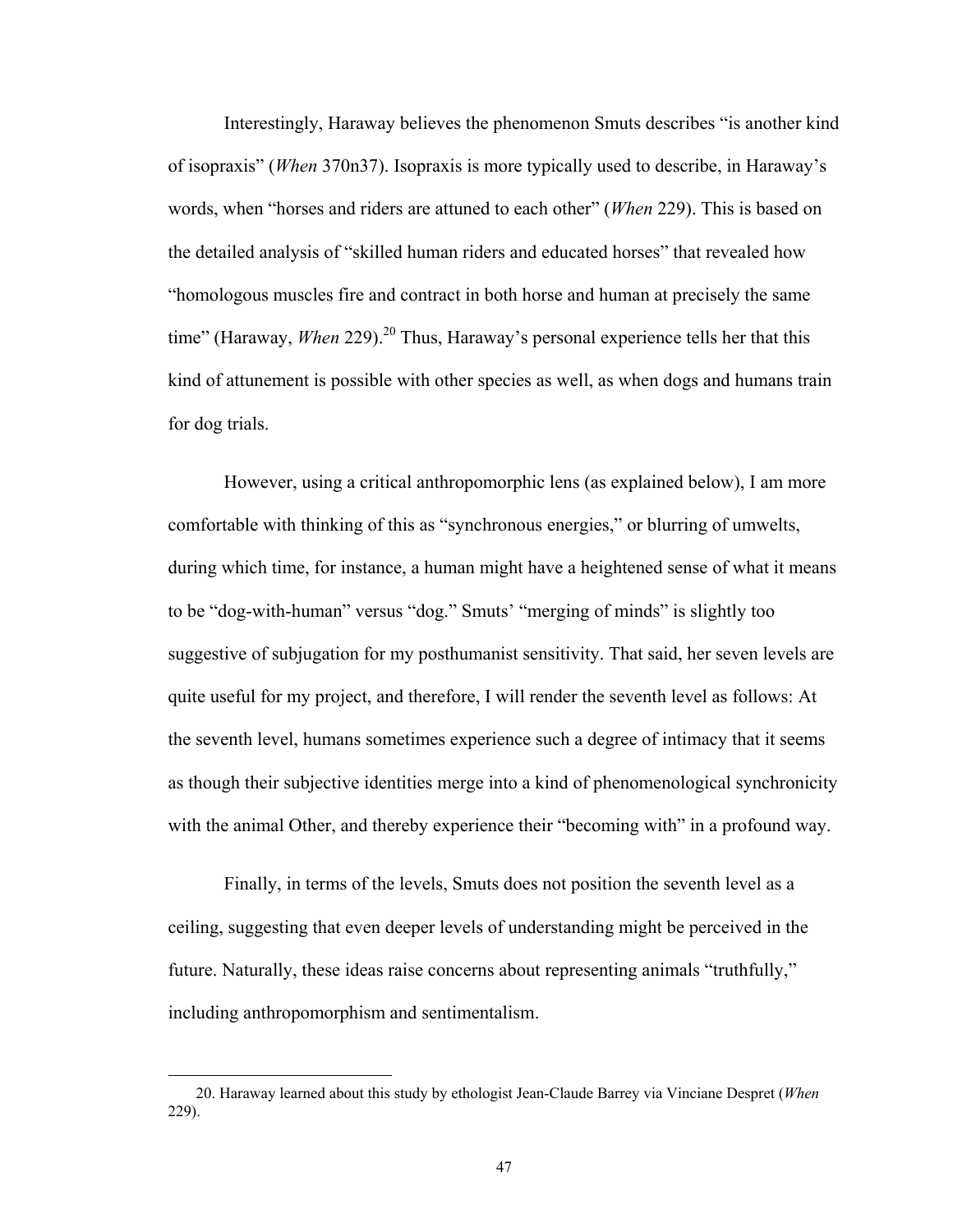## *Anthropomorphism and Sentimentalism*

According to ethologist Marc Bekoff, "anthropomorphism is the attribution of human characteristics to nonhuman animals" (123), and it "is usually applied as a term of reproach, both intellectual and moral" (Daston and Mittman 5). However, it is important to distinguish anthropomorphism from anthropocentrism\_they are not the same, although they can be related. Social psychologist (and symbolic interactionist) Leslie Irvine explains that while "all human attempts to understand and describe any phenomena occur from the human point of view, the 'problem' of anthropomorphism is not unique to the depictions of animals" (68). As Bekoff contends, "being anthropomorphic is a linguistic tool to make the thoughts and feelings of other animals accessible to humans"  $(123)$ —in other words, humans use the language that is available to them (Irvine 68). These scientists do, however, consider specific representations or descriptions of animals unethical\_such as those that reveal biases to the ways humans perceive the world, or ignorance to the ways a species perceives the world. For instance, when humans "ascribe" ideas and preferences to animals with little basis for doing so" (Irvine 73). This is a cultural phenomenon, in fact, that often occurs in the form of narrow, highly sentimentalized, representations of animal Others. Irvine refers to this as "sentimental anthropomorphism"  $(73)$ , and as previously discussed, it equates to humanizing animals in detrimental ways. Bioethicist and social scientist Peter Steeves is also sympathetic to claims that anthropomorphism and sentimentalism are "forms of violence  $\dots$  [that] reduce the animal, speak (inappropriately) for the animal, and fail to do justice to our being together"  $(9)$ .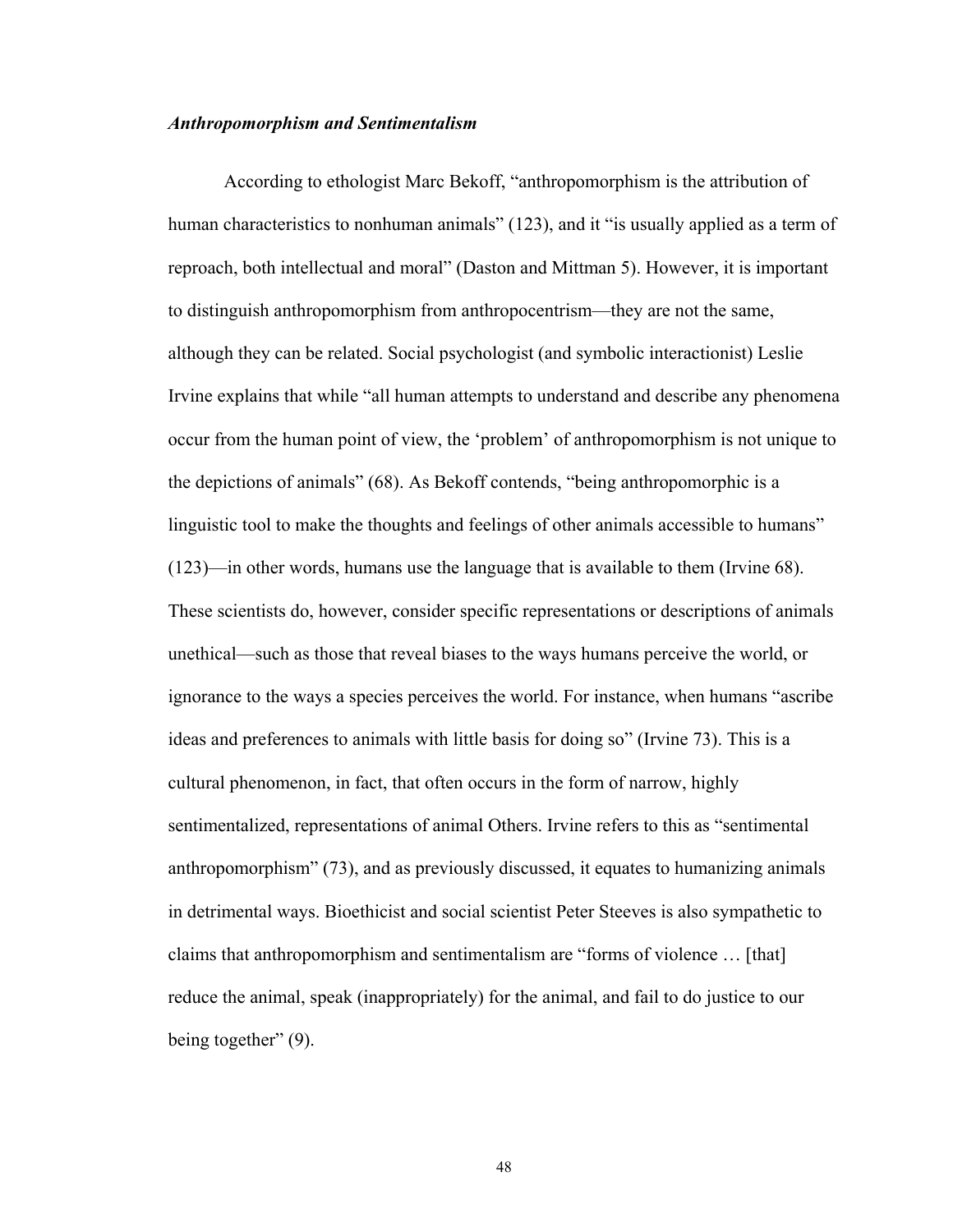As a way to avoid such acts of violence, Irvine suggests "a middle ground [that] involves informed, systematic interaction with and observation of an animal," with the idea being that "over time, this makes possible a 'critical'  $\dots$  anthropomorphism" (69). Critical anthropomorphism, then, "entails grounding statements about animals" in empirical data beyond our own observations, including scientific theories about a "species' natural history, perceptual and learning capabilities, physiology, nervous system and previous individual history" (Burghardt qtd. in Irvine 69). The idea is to make the most informed, respectful statements possible using human language (Irvine 69). When speaking for the animal, a critical anthropomorphic approach resists assumptive and devaluative claims. We should not assume that we know with certainty what any Other\_human or nonhuman\_knows or feels. The point here is not to demark all sentimental expression *about* an animal outright, especially in view of becoming with. As animal studies philosopher Vinciane Despret elucidates,

to 'de-passion' knowledge does not give us a more objective world, it just gives us a world 'without us'; and therefore, without 'them'... And as long as this world appears as a world 'we don't care for', it also becomes an impoverished world ... in other words, a poorly articulated (and poorly articulating) world. ("Body" 131)

However, descriptions and interpretations that are *over* sentimentalized are being problemized, particularly those expressing the views or emotions of an animal. This is when representation becomes a form of violence. Even Steeves admits that, in light of such concerns, he has "taken to thinking about silence," yet, concerns aside, "[he continues] to talk to animals"  $(13)$ , and represent them. A critical anthropomorphic approach requires careful attention to language use, particularly in terms of presumptions and claims of certitude. These kinds of acts of violence are often committed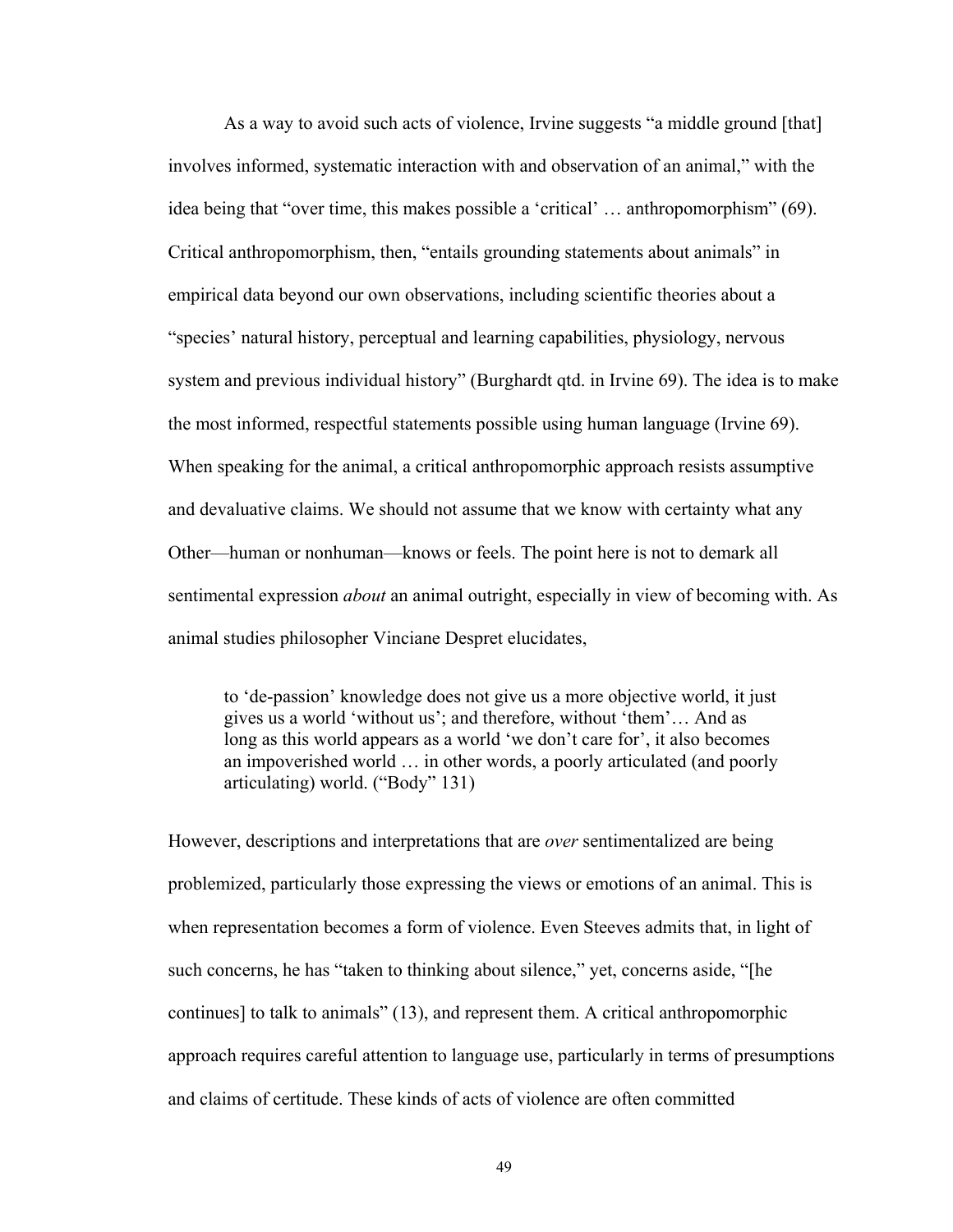unintentionally\_so the idea in this approach is to become hyper-intentional out of respect for the Other. Therefore, it requires we question what we have the ability to know about the Other.

# *Perspectivism*

Despret insists that it is impossible to know another animal's perspective, that we can only represent the perspective of that Other *in relation to* him or her and within a specific context. Despret's stance here is informed by perspectivism, which refers to "a translation of intentions" ("Becomings" 134). Among several concepts, perspectivism entails the "possibility of thinking one's own intentions from the point of view of the animal that perceives them<sup>"</sup> (Despret, "Becomings" 134). However, when we resolutely claim to provide another animal's perspective, or that of an entire species, in Despret's view, we have made a false and disrespectful claim: we have over-determined our abilities as a human. (These kinds of claims are common in scientific and educational media.) Kohn further complicates this by claiming "we can never really know what other selves—human or nonhuman—are 'really' thinking, just as we can never be sure of what we ourselves are really thinking" (9). Thus, from this perspective, "it makes no difference whether that interpreting self is located in another (kind of) body or whether it is" what you know as your-"self" (Kohn 9).

To resolve this Despret proposes we speak to the specific relation that actualized the behavior or characteristics being described ("Becomings" 128). In other words, we speak to the situatedness of becoming with the animal—the specific context of that intersubjectivity. For instance, if we intend to represent a specific dog's perspective, we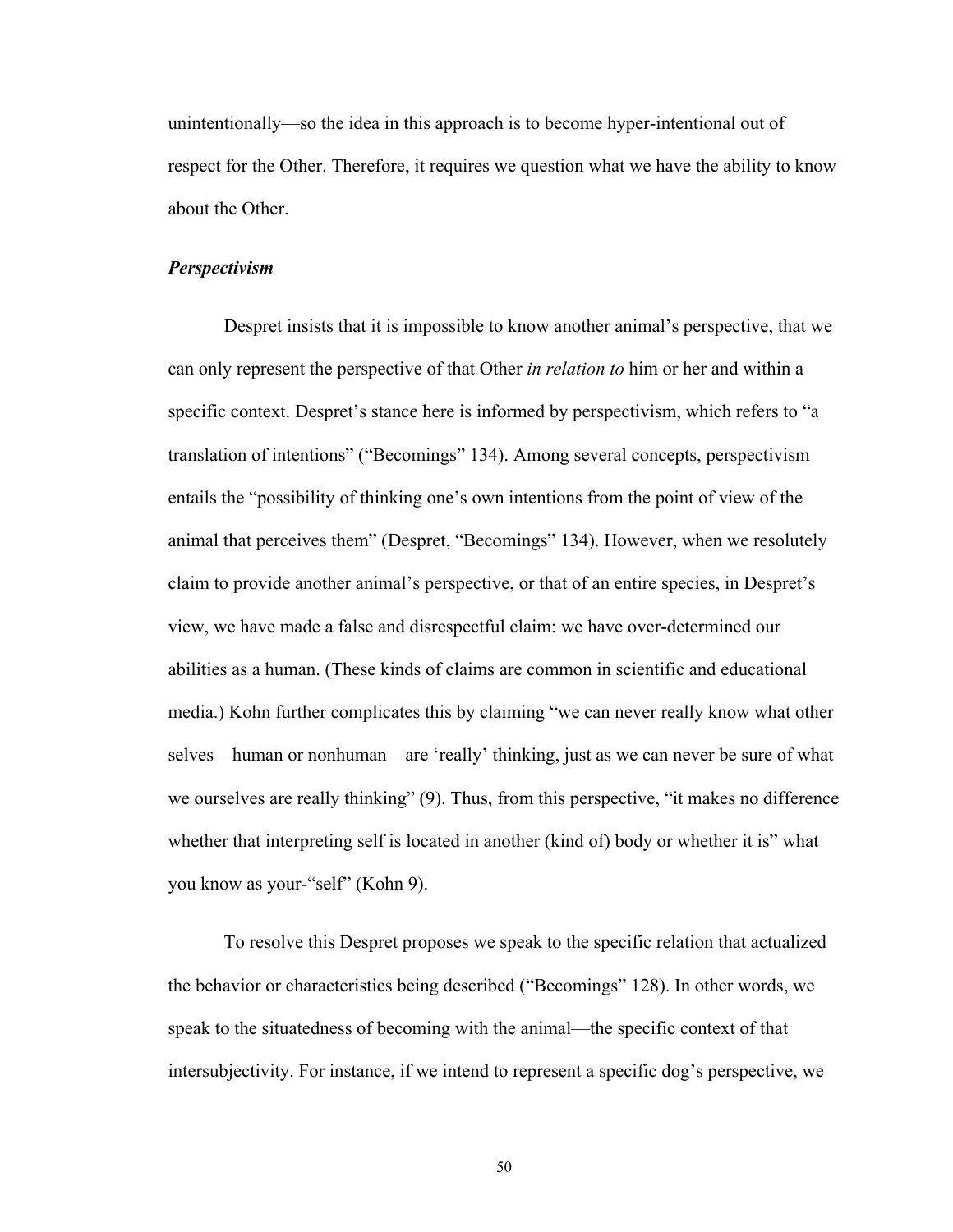would not attempt to represent the perspective of all dogs, but rather the perspective of that dog-with-human. It follows then that we represent *our* perspective as an other also co-shaped, as human-with-dog. This distinction is crucial. This shift from representing the views *of* others to views-*with*-others is not only more respectful to those others, it is also a strategy for warding off claims of anthropomorphism. Additionally, according to Despret, we should never presume we can speak for an entire species—as if representing "dogness"—based on one animal, particularly one who has been co-shaped and coconstituted with a specific human. Notably, "one doesn't substitute one point of view for another; on the contrary," this resistance to speak for *all* others allows for more respectful perspectives in that they are seen as *"additional* ... points of view" (Despret, "Becoming" 134; emphasis mine). Perspectivism, then, insists on specificity *through* a multiplicity. And, representing becoming with becomes a narrative about the apparatuses and efficacy that render the becoming possible (Despret, "Becomings" 127). One of these apparatuses is the human's presence and interaction with the animal Other.

Related to this, is the current epistemic bias that often blinds us to the ways other species "know" the world. Predeterminations about how animals perceive the world, serve to limit what might be otherwise revealed (voluntarily) to us. More to the point, as a species we largely privilege the faculty of sight as the way to "know" the world. For us, facts and Truth are often thought of as that which can be captured as empirical evidence, that which can be observed and explained using language. A posthumanist perspective finds this highly problematic due to a full bodily sensorium through which other species may experience the world, and us. Thus, posthumanism requires we resist claiming to know\_with certainty\_how a species interprets and perceives the world. Absolute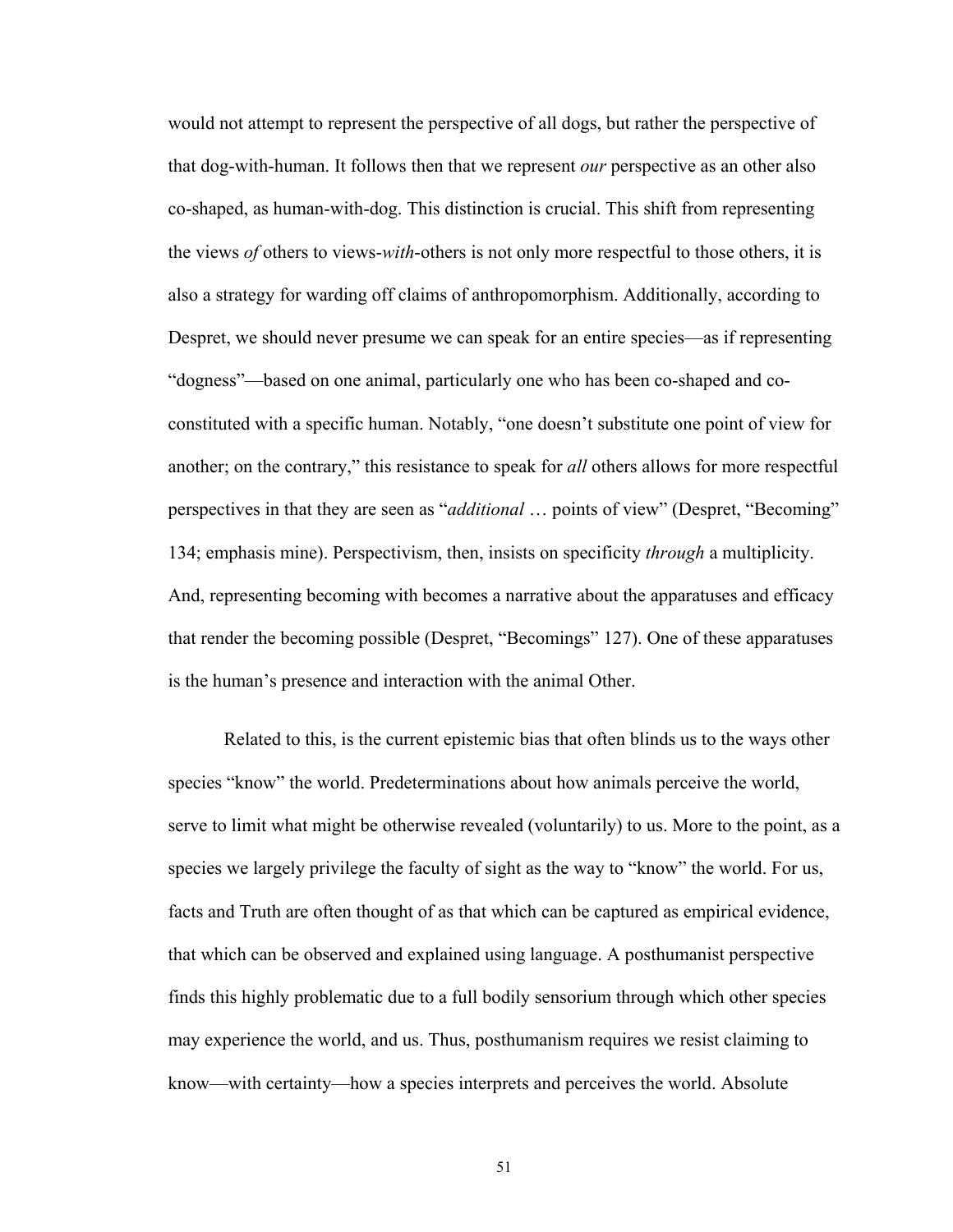claims are mired in human exceptionalism, for only exceptional beings have such omnipotence. Such claims are also a form of violence in that they are an index of our power to know. This is a familiar form of oppression as claiming to know others is a colonial act. Thus, for philosopher Stanley Cavell, the question becomes\_are we ready to release ourselves to "underknow" animal Others, and thereby willingly "stand' under, not above^ them (qtd. in Wolfe, *Rites* 5)? Postcolonial scholars share these concerns about hegemonic positionality and what amounts to epistemological subjugation. Like Cavell, many insist on a new stance to Others, but instead of "under" they suggest a lateral move, alongside.

### *Speaking Alongside with Humility*

Despret expresses concern for "the 'we' that academic knowledge imposes in order to constitute difference between animals and humans," arguing that "it [is]  $\dots$ necessary to learn to present ourselves properly and address others properly" ("Becomings" 129). Susan Jarratt expresses similar concerns about representations of marginalized Others that effectively serve to reinscribe difference in her essay "Beside" Ourselves: Rhetoric and Representation in Postcolonial Feminist Writing.^ By analyzing the rhetoric of three feminist postcolonial scholars (Gayatri Chakravorty Spivak, Trinh T. Minh-ha, and Rigoberta Menchú Tum), Jarratt describes their approach as "speaking alongside^ (128); meaning, these scholars speak alongside the Others of the marginalized group to which they belong, versus presuming to speak for them. This stance of speaking alongside, rather than *for* or *about*, is a more ethical stance, one similar to what Despret advocates. Here, "representatives" are not *substituting* a representation with their point of view, but, instead respectfully *adding* to the many—and thereby creating a "multiplicity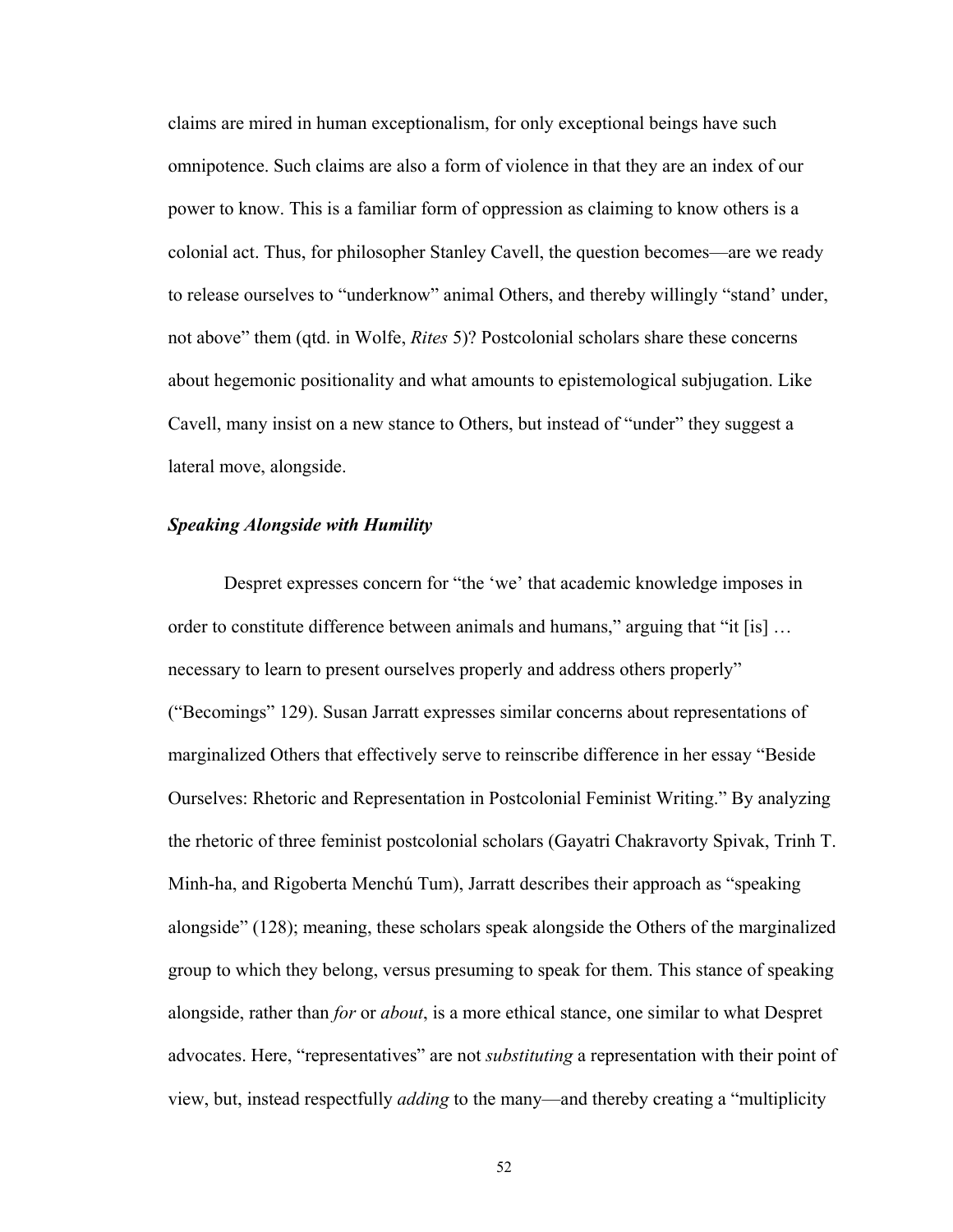of voices" (Jarratt 119), or an "ecology of selves" (Kohn 7). Both respect difference while simultaneously honoring the voice of a "self."

Édouard Glissant, a prominent postcolonial scholar, also expresses great concern about the approach to and representation of marginalized Others in his book, *Poetics of Relation*. Glissant is particularly concerned about the incessant "need to know" and the reduction of Others, which he views as violent colonial acts. In response, Glissant insists that scholars assume a position of profound humility and respect in their approach to Others: a position of opacity. From this more ethical stance, assumptions and assertions about the Other are not permissible. Opacity requires that we ethically approach and represent an alliance *with* the Other, and that we incorporate new knowledge as being created jointly, as acts of "giving-on-and-with" (Glissant 192). The "giving" here represents a "giving up the need to know," as a way to minimize the risk of reducing or pressing the Other to reveal themselves to us. Thus, the notion of opacity asseverates that the Other has the right to remain irreducible—the Other as "that which cannot be reduced" (Glissant 191).

In their article, "For Opacity: Nature, Difference and Indigeneity in Amazonia," Keith Lindner and George Stetson explain that Glissant defines the "non-human world" as "nature" and discusses his concern for it at length. Lindner and Stetson speak to how Glissant often recognizes the "multiple meanings of nature" and claims "there *are* natures that matter"  $(55;$  original emphasis). Recognizing that "the line between human characters and non-human nature is blurred to the extent that it becomes impossible to disentangle these two domains," Lindner and Stetson extend the notion of opacity to Glissant's all-inclusive "nonhuman nature" (55-56). I, in turn, extend the notion of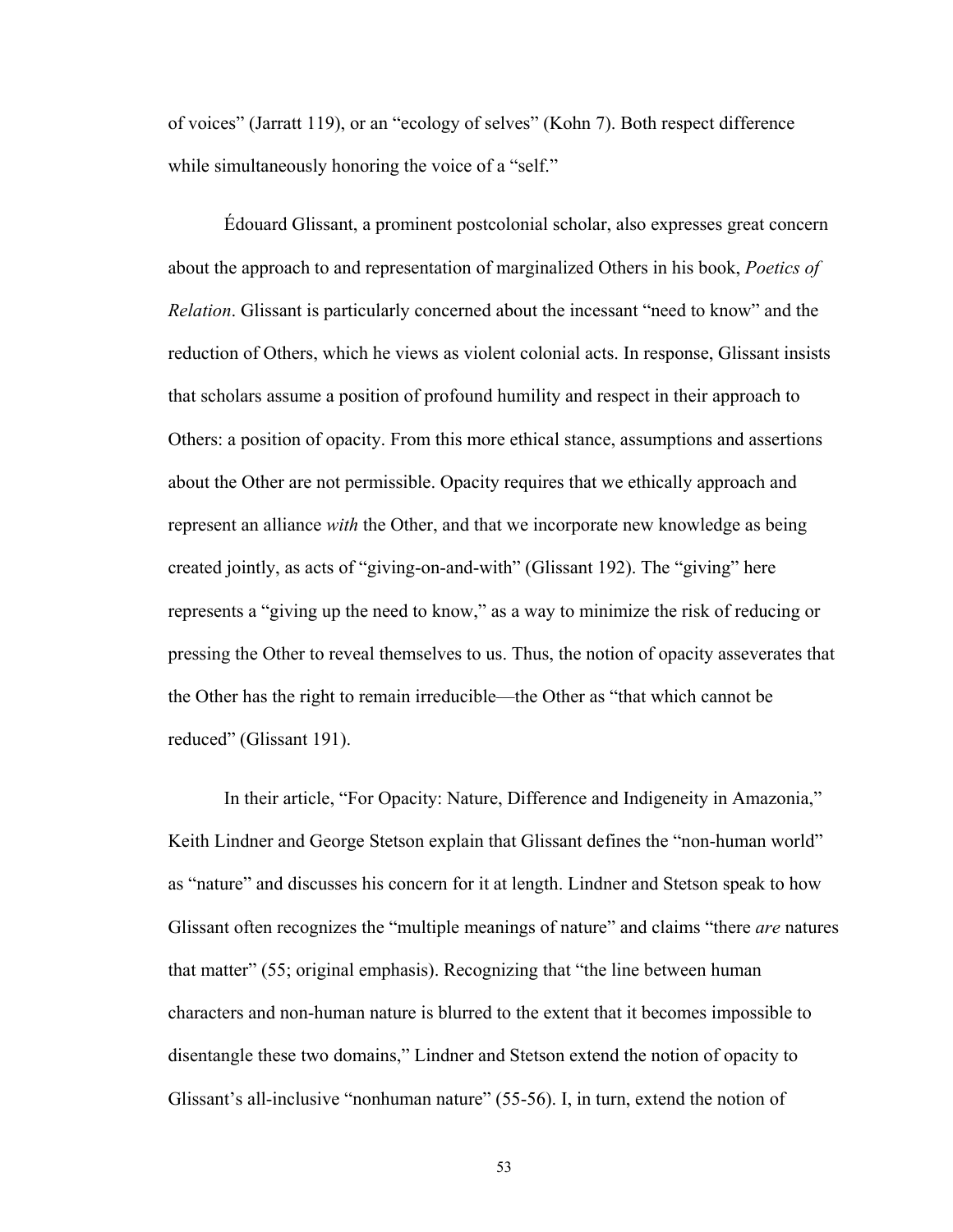opacity and "the right to difference" (Glissant 190) more specifically to animal Others, thereby honoring their irreducibility to the essence of "nature." Notably, such an approach to animals acknowledges that the human translation of the animal Other will always be imperfect. Instead of making assumptions, we accept what the Other chooses to tell through the complex, species-specific, and situated interspecies communication. Opacity dictates we accept that, in the end, we may have the message all wrong, completely misunderstood. What matters most is honoring the relation—the humility of deep and abiding respect and alliance for the Other's sense of well-being. Clearly, "giving-on-and-with" is consistent with Haraway's "becoming with" and Jarratt's "speaking alongside." They are all positions of humility with respect to difference.

# *Frameworks of Vigilance, Responsibility, and Humility*

As Wolfe explains, "posthumanism means not the triumphal surpassing or unmasking of something but an increase in the vigilance, responsibility, and humility that accompany living in a world so newly, and differently, inhabited^ (*Posthumanism* 47). Thus, posthumanist values might be summarized as vigilance, responsibility, and humility. Posthumanist scholar Neil Badmington suggests that what I have identified as posthumanist values might also be the answer to Wolfe's book title, *What is Posthumanism?* (n.p.). From this standpoint, posthumanism is the practice of approaching, representing, and engaging with nonhuman Others with vigilance, responsibility, and humility. The value of vigilance "compels us to adopt an attitude of permanent vigilance against the temptation of certainty" (Maturana and Varela qtd. in Wolfe, *Critical* 78) and against "willful ignorance" (Derrida qtd. in Wolfe, "Rites" 66) thereby, we become vigilant in the analysis of our discursive practices and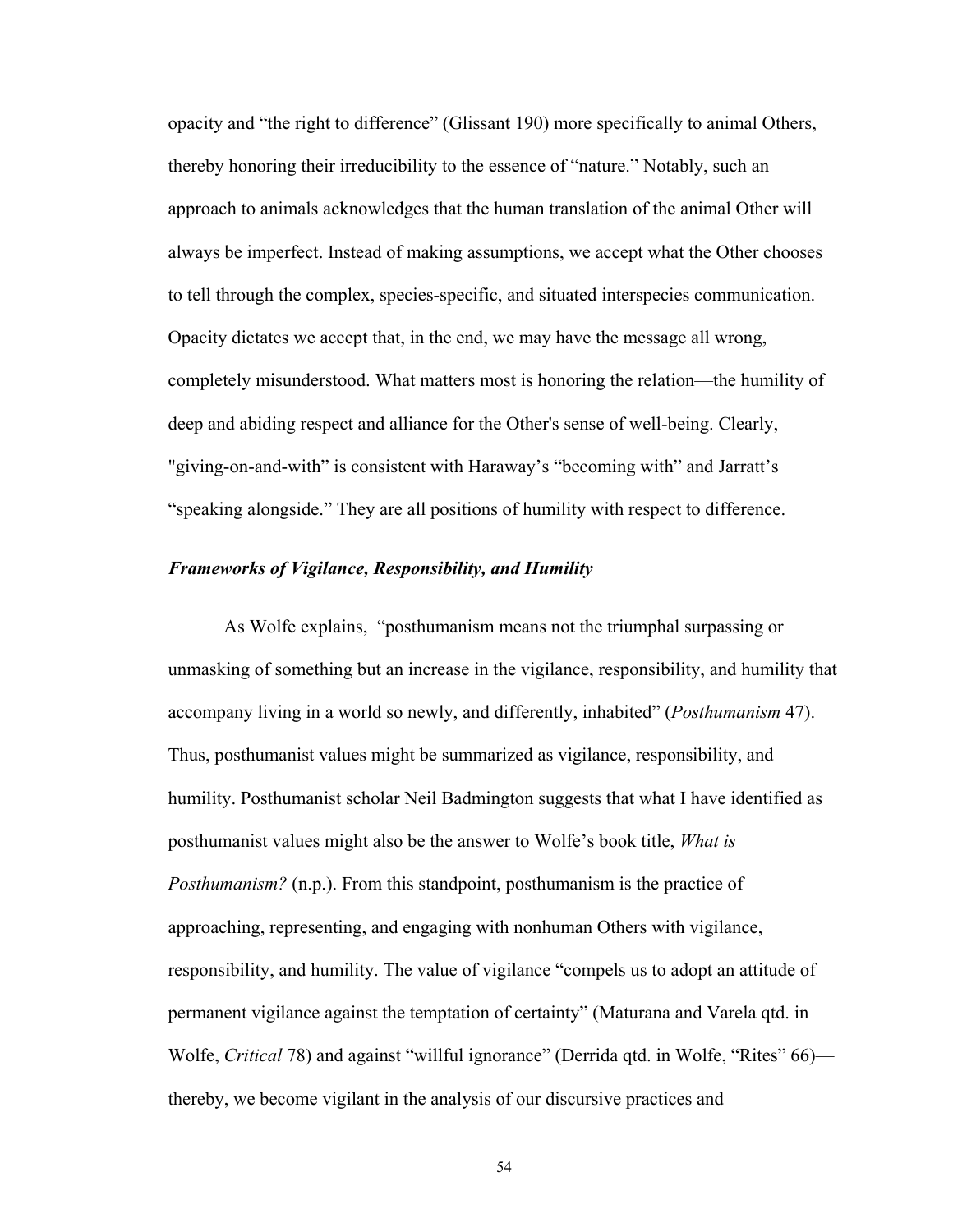representations of animal Others. We vigilantly interrogate our interlocution for implicit "common sense" assumptions that serve to reinscribe oppressive ideologies (Stibbe 148). The value of responsibility reminds us to attend to our ethical "response-abilities" with regard to the other species that share this material-semiotic world *with* us. And, finally, we are to approach and represent these Others with the humility and respect they deserve.

Vigilance, responsibility and humility are familiar values to the field of rhetoric and composition. In his examination of ideological interpellations, the venerable James Berlin asks, "What are the effects of our knowledge? Who benefits from a given version of the truth?  $\ldots$  To whom does our knowledge designate power?" (679). Wolfe is asking similar questions but from a posthumanist view. Social animals are "knowing" beings that can engage in embodied communication with us. With this new understanding of other social animals as "selves," how do we begin to write about these "ecologies of selves" and our "becoming with?" Further, before we can determine if stories or other representations of animals might surpass the prevalent ideologies about animals in our culture, we must examine those ideologies more closely, right down to their roots. From a posthumanist standpoint, we cannot consider how we might write about animals more ethically before we consider how we might *think about them* more ethically. Therefore, we need frameworks that potentially allow us to exercise the vigilance, responsibility, and humility required of a posthumanist stance.

Autoethnography is a research methodology that involves the study of self within culture. Often used to push back on dominant representations of Others, it might be considered a genre of resistance. Thus, I will argue that the principles of autoethnography provide the foundation for such a posthumanist model, particularly when the notion of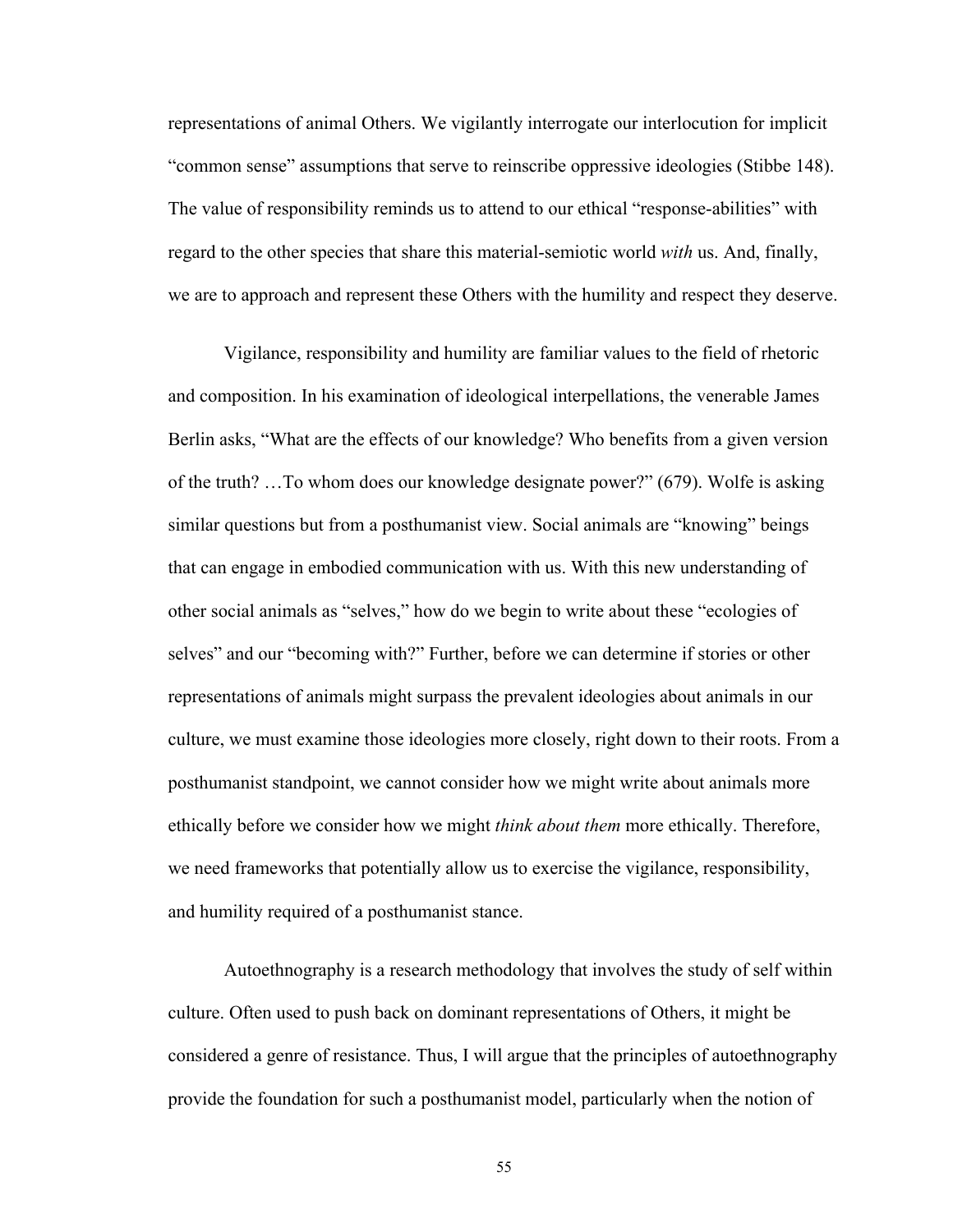opacity is applied—this positionality will guide much of my discussion in this thesis. Consequently, what will become clear in the next chapter is that the primary concern of the autoethnographic stance is that the researcher ethically represents his or her alliance with the Other, that it incorporates new knowledge as being created jointly, a process of "giving-on-and-with." Also, autoethnographers often push back against representations that have not taken a respectful stance. With the new understanding of language and culture represented herein, I hope to illustrate how autoethnography is an analytic framework that might allow us to represent self-with-Other, and do so *with* the other "matter [that] comes to matter" (Barad 823). The synthesis of autoethnographic, posthumanist, and opaque values helps us to discriminate between acceptable and unacceptable representations of the animal Other. These values help us know if we are doing violence unto friends.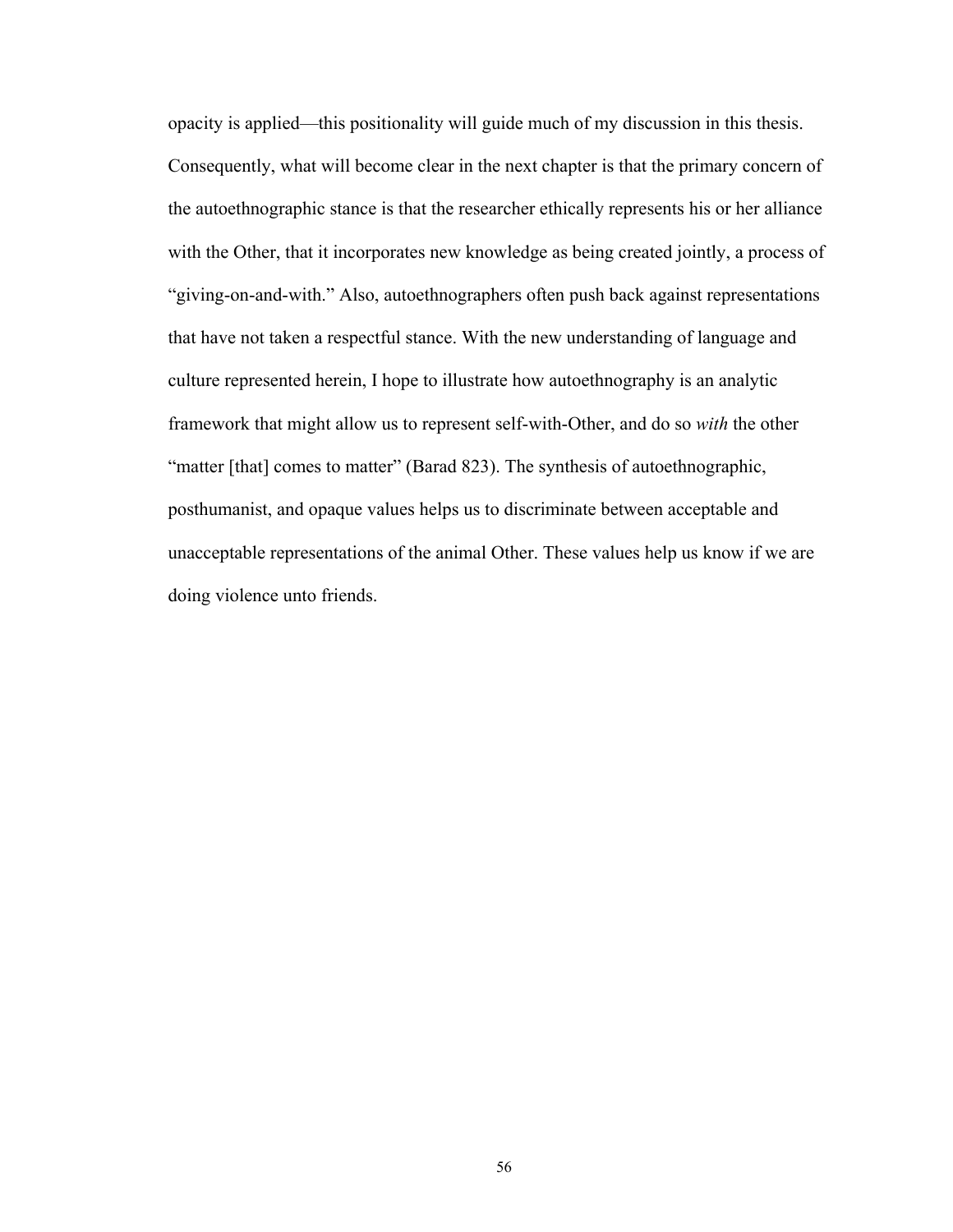### **Chapter Two**: **The Autoethnographic Imperative**

*"How do you tame a wild tongue, train it to be quiet, how do you bridle and saddle it? How can you make it lie down?"* 

~ Gloria Anzaldúa

Gloria Anzaldúa's provocative words in the above epigraph open her manifesto "How to Tame a Wild Tongue." Therein, Anzaldúa speaks to how voices or languages like her native Spanish have been silenced in the past by dominant Western culture, and even more recently are being (mis)represented, or (re)silenced, by research scholars. More specifically, Anzaldúa bears witness to the identity conflict and cultural oppression that results from living in a society in which a dominant tongue reigns (77). In doing so, she vehemently rejects representations of her culture, representations often comprised of false claims and assumptions that have violent colonizing effects. Notably, Anzaldúa's metonymic questions about bridling and saddling her (voice) implicate a dual oppression—of humans and animals. "Tame" and "wild" suggest that Anzaldúa was the victim of savage practice: she and her language were animalized. In response, Anzaldúa engages in Spivak's "wild practice" in an attempt to overcome the residual effects of a "tradition of silence" (Anzalúda 75). Her manifesto powerfully demonstrates the ways postcolonial theorists are using life writing for socio-political purposes. As a result, rhetoric and composition scholars have become increasingly interested in the potentiality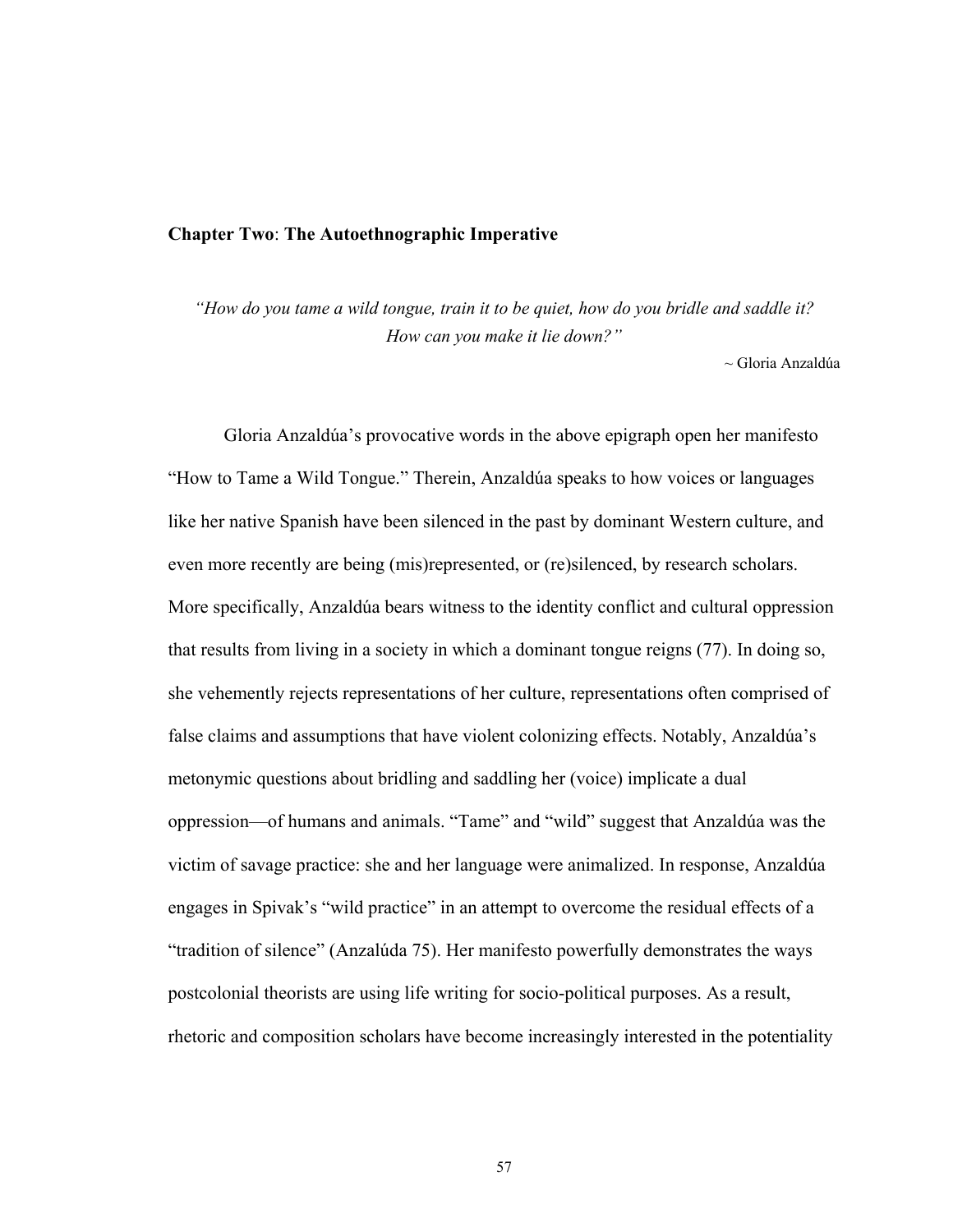of life writing<sup>21</sup>—a term that generally refers to "writing about lives in various disciplines" and modes" (Hobbs 4).

Susan Jarratt, for example, espouses the value of postcolonial work that employs modes of life writing in direct address of "rhetorical questions, the answers to which had been for many years assumed: "who speaks? on behalf of whom? who is listening? and how?"  $(110)$ . In an attempt "to address the problem of speaking for others," Jarratt looks at how Others represent themselves (110). More specifically, she looks at the writing of Gayatri Chakravorty Spivak, Trinh T. Minh-ha, and Rigoberta Menchú Tum, who write as members of marginalized cultures. While all use a form of life writing, collectively they wield an interesting array of rhetorical strategies. Spivak uses the personal essay to take a perspectivist position, claiming to add another perspective to the "multiplicity of voices^ of her peoples (Jarratt 119). Thus, she speaks *with* the members of her culture versus *for* them. In an academic textbook, Minh-ha displays "a radical dispersion of self" as she "[divides] herself into subject and object" in an attempt to "[speak] nearby or together" with the others in her culture (Minh-ha qtd. in Jarratt 120-21). Therefore, as Jarratt rightfully derives, "both Spivak and Minh-ha "choose a complex construction of subjectivity in an ethical response to the exigencies of that placement" (121).

Finally, Menchú employs the power of the testimonio to vociferate the grief and urgency as she and her peoples suffer at the hands of "an oligarchic government" (Jarratt 123). Menchú makes no apologies for speaking for her people, because, as postcolonial-

 $\overline{a}$ 

 <sup>21.</sup> Following Catherine Hobbs, rhetoric and composition scholar and author of *The Elements of Autobiography and Life Narratives*, this thesis "uses the term *life writing* to refer to a broad range of stories about people's lives" (3; original emphasis), including, but not limited to, life narrative, manifesto, testimonio, autobiography, and autoethnography.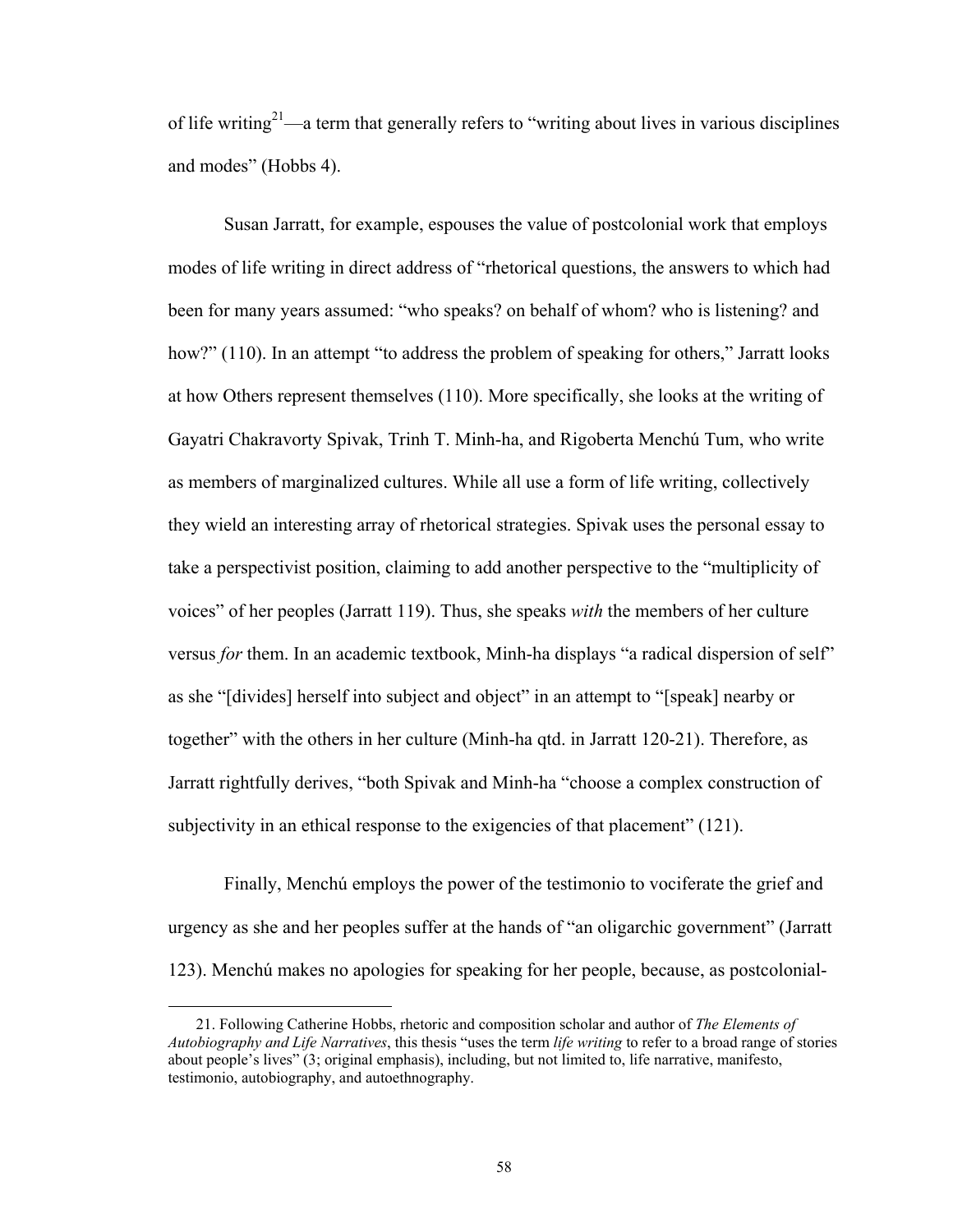feminist Lynda Marín explains, the "first person singular subject" of testimonio has been deciphered as "a collective 'we" (Marin qtd. in Jarratt 124). From this perspective, Menchú's testament is given in order to express a "collective experience" (Jarratt 124). In effect, all three women use life writing to situate themselves alongside others in their cultural group, versus speaking for or about them. In essence, Jarratt concludes, they are "figuring structures of relation"  $(111)$ . This reconfiguration is in stark contrast to an ethnographic tradition of disrespectfully speaking for others and thereby assuming a position of power and claiming to know; thus, these writers are inciting "the politics of representation" (Neuman 188). In addition to these women, there are countless other scholars with postcolonial and postmodern sensitivities using life writing to engage with "the question of difference" (Jarratt 110).

Postcolonial-feminist Sidonie Smith, for example, confronts the biopolitics of savage practice with autobiography, as a way to rewrite her body, her culture, and the "body of the text" (267). Thus, Smith resists the marginalization (and animalization) of her body through "autobiographical writing with skin" (267). Also, Zora Neale Hurston is well known for her historic and poetic, autobiographical hybrid, *Dust Tracks On a Road*, in which she writes of self within Black heritage circa 1920-1940. This list is certainly not exhaustive, but is impressive nonetheless. Notably, aside from Jarratt, all of these scholars are writing from the perspective of marginalized Other *as* marginalized Other. In other words, each is expressing her *own* lived experience through her own writing. Hence, Mary Louise Pratt would likely define all of these texts as autoethnographic.

Pratt proposes that "autoethnographic texts are representations that the so-defined others construct *in response to* or in dialogue with [...] representations others have made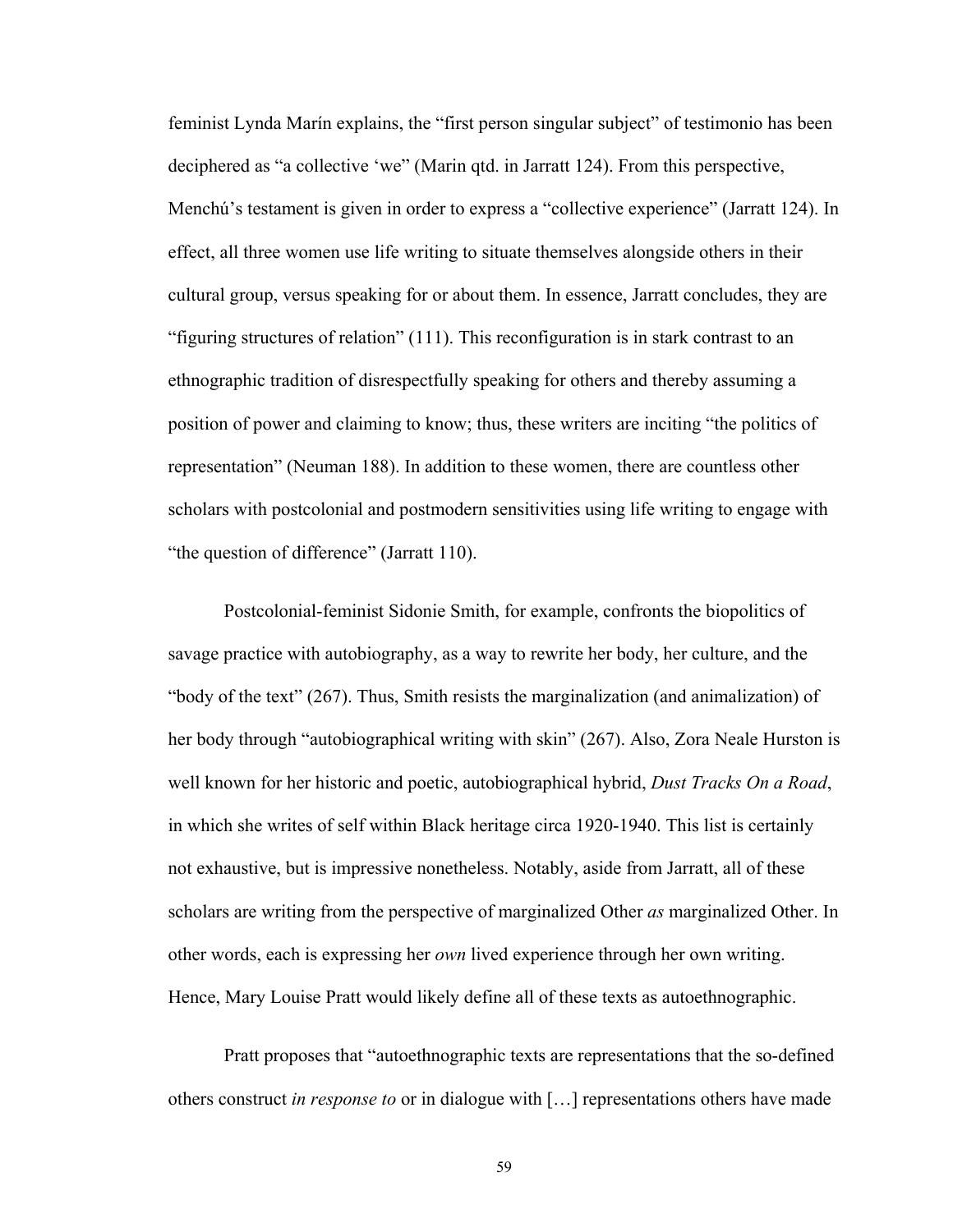of them" (35; original emphasis). For Pratt, such texts represent the results of "contact" zones"—the social spaces she envisages "where cultures meet, clash, and grapple with each other" (34). Therefore, autoethnographic "texts often constitute a marginalized group's point of entry into the dominant circuits of print culture" (Pratt 35). Pratt further explains that an autoethnographic text "often involves concrete collaborations between people, as between literate ex-slaves and abolitionist intellectuals^ (35). Here, Pratt wisely acknowledges the "highly asymmetrical relations of power"  $(34)$  in this alliance. As communications scholar Soyini Madison explains, "positionality is vital because it forces us to acknowledge our power, privilege, and biases just as we are denouncing the power structures that surround our subjects" (7). Therefore, such awareness of positionality and hegemonic imbalance is necessary when figuring structures of relation to meet our ethical obligations to the Other.

Over the past four decades, autoethnography has been used in diverse ways by the sciences and humanities. As a subgenre of ethnography, it stems from a history fraught with agential and ethical issues, necessitating the need for contact zones. In fact, all of the postcolonial scholars previously mentioned who are rewriting themselves (such as Anzaldúa, Minh-ha, and Spivak) are largely pushing back on the work of ethnographers who studied and wrote about them. These Others would likely agree with culture and media studies scholar Mark Neumann who insists, "ethnography-and other forms of cultural representations—matters deeply in the lives of others who find themselves portrayed in texts not of their own making" (191). In consideration of this, it is necessary to more fully define autoethnography in relation to ethnography, as well as to other modes of life writing. In addition, while it is outside the scope of this thesis to fully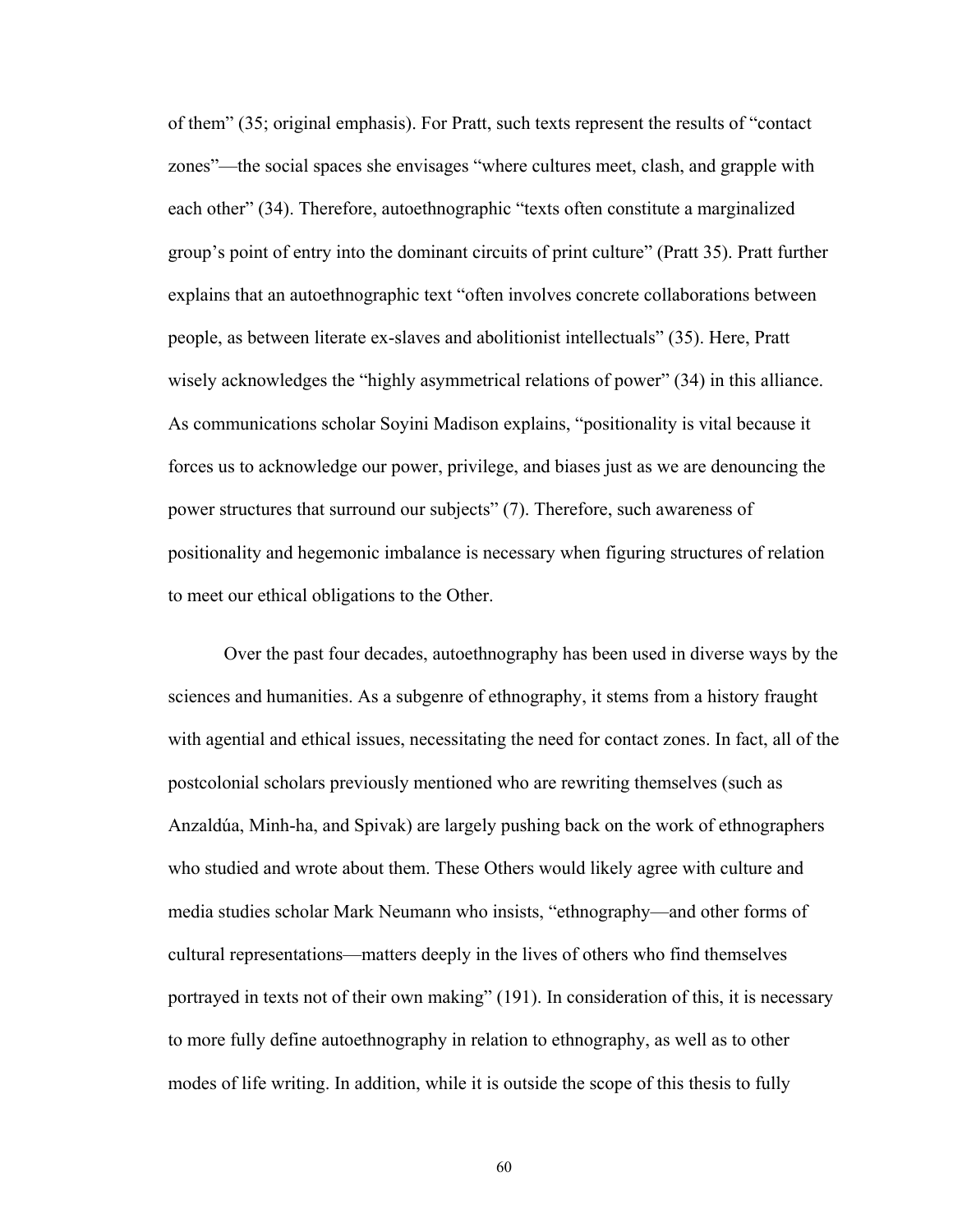outline the trajectory of ethnography or autoethnography, I will outline this history with the intention of situating autoethnography with regard to the field of rhetoric and composition, and my thesis.

# *Autoethnography*

Most prevalently embraced by sociologists and cultural anthropologists (Anderson, "Analytic"  $376$ ), ethnography is a methodological approach for the study of culture and representation of that culture. True to most qualitative research, several forms of data collection substantiate ethnographic research, most commonly including naturalistic observation, interview, and additional texts or artifacts (M. Patton 394). Data analysis typically involves description, interpretation, and analysis of interpretation (M. Patton 371). Simply put, ethnographic researchers examine a group's observable and learned patterns of behavior, customs, and ways of life, providing a high level of ecological validity or accuracy due to the research being done in lived (naturalistic) rather than laboratory contexts. The particular contribution autoethnography makes to more traditional ethnography, then, is a privileged insider perspective. Here, the individual perspective provides mechanism for suggesting the multitudinous ways of experiencing and describing culture, working to complicate the glossing over of individual experience that often occurs in generalized cultural studies.

Thus, the autoethnographic approach provides a unique opportunity for writers to define their individual identities in participation with others within a community. The individual (auto) examines the relationship between the individual researcher and a larger cultural context (ethno) then represents and/or opposes dominant ideologies of the culture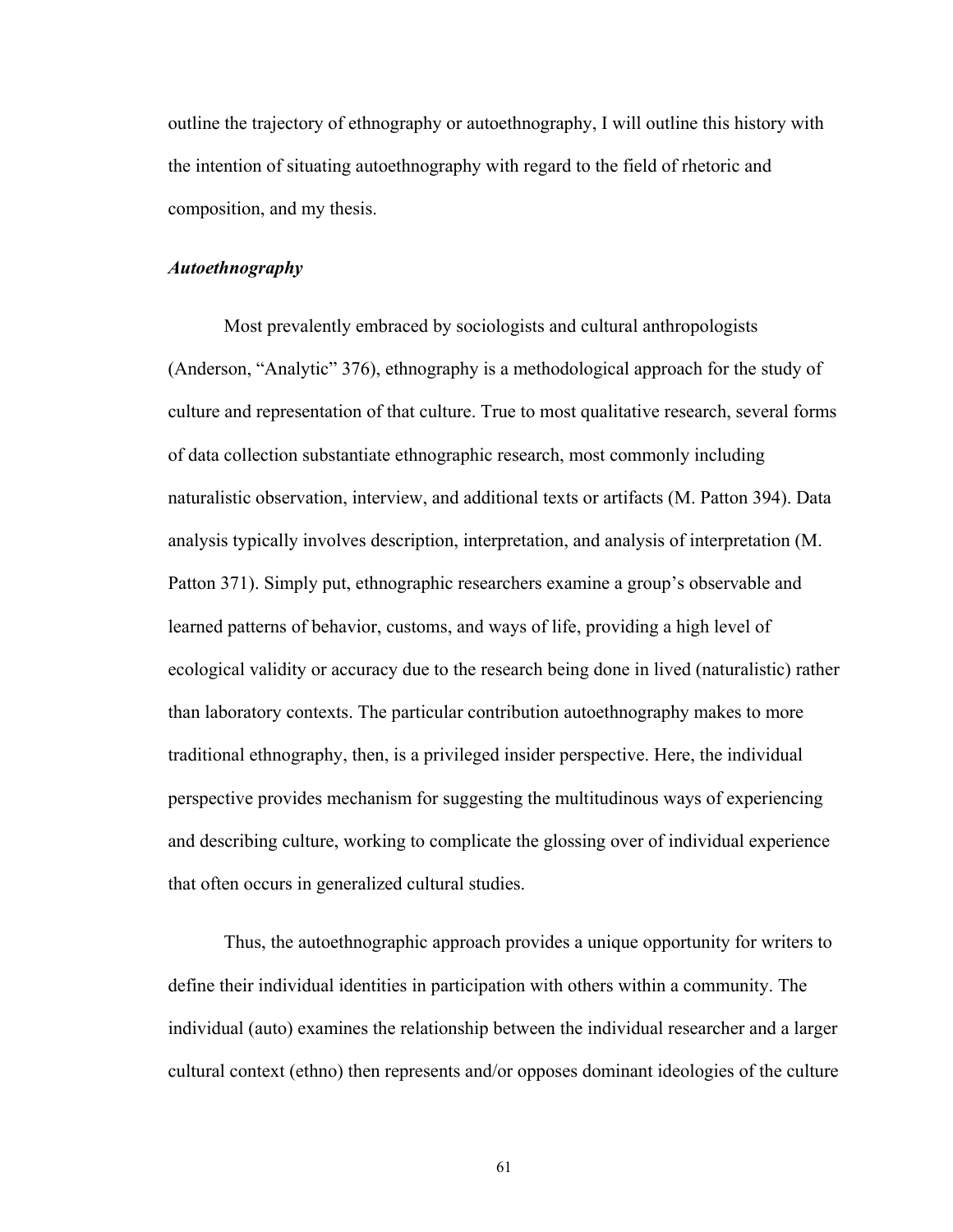in question. Perhaps most distinctive to autoethnography is the required level of immersion with the culture in question as a member-researcher, who is later clearly visible in the text by way of significant self-reflection (Anderson, "Analytic" 376). Again, the main focus of an autoethnographic work is self within culture, self often providing push back to cultural dynamics within a culture, and the way that culture defines an experience and a sense of self.

## *Blurring Genre Lines*

Various genres of life writing, including personal narratives (or stories), "autobiography, memoir, and personal essays, ... easily overlap and run together, often replicating form while differing in purpose" (Spigelman 64). For example, whereas autobiography generally reflects on the *life* of an individual either with or without focus on the awareness of cultural context, autoethnography generally examines *culture*  through the experience of the individual. This difference is indicated by the morphemes bio and ethno—where bio indicates life, and ethno culture. Further, while autobiography fully reveals how a person became who he or she is by "centering on reflections" concerning his or her personal development," memoir focuses on specific "events and characters" that were personally "*witnessed* by the author" (Hobbs 2; original emphasis). Thus, autobiography is distinguished from memoir by focus (Hobbs 2); memoir is generally narrower in scope versus encompassing an entire lifetime.

The testimonio (such as Menchú's) is understood as a first person account of events as testimony to abuse and atrocity due to political and social oppression (Jarratt 123). The narrator, then, is a member of the group speaking as an authoritative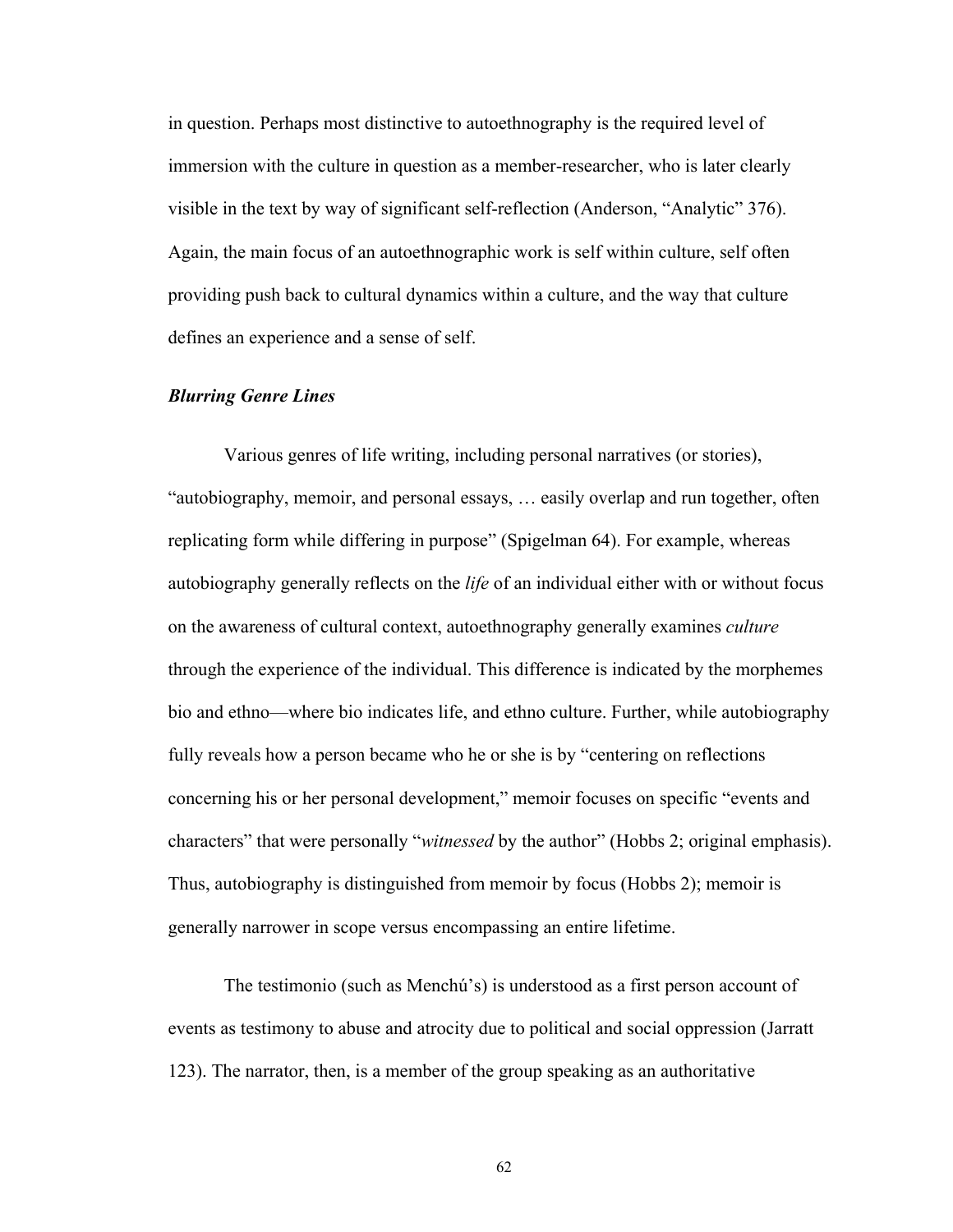representative to publicly declare and thereby disclose specific exigencies of that group (Jarratt  $124$ ). Since the occasion is often urgent, "the rhetoric of reading testimonio is cast as a movement from identification to persuasion" (Jarratt 126)—there is a call to action here. So, while other modes of life writing focus on identifying oneself (for oneself) to an audience, the testimonio is intended to evoke response from an audience believed to have the "power" to help. The manifesto (like Anzaldúa's) is "a personal or collaborative position paper publicly announcing ... [a] stance on controversies involving ethics, moral values, or cultural and political matters" (Hobbs 4). Notably, the manifesto is a genre of autoethnography. Other autoethnographic genres include, but are not limited to, confessional, analytic (or academic), and evocative (or poetic). All of these life writing modes differ by audience, as well as levels of interpretation and purpose\_both in terms of the level of epistemological questions addressed and the level of reflection about cultural influence on self and vice versa.

These differences notwithstanding, the divisions between these modes have become increasingly blurred. In fact, sociologist and autoethnographer Sarah Wall provocatively suggests that the "wide range of published personal narratives," particularly in this decade, "[are] the typical *product of* autoethnography" (2; emphasis mine). That is to say, Wall thinks most life writing begins with an autoethnographic process; meaning, there is some level of reflection with regard to cultural influences on the self in all of these modes. The lines dividing these genres are somewhat fluid for Pratt as well. In fact, she identifies a particular letter as the quintessential autoethnographic text (Neumann 189). Authored by Felipe Guaman Poma de Ayala, "addressed to King Phillip III of Spain" and dated 1613, the letter represents "an idea of autoethnography as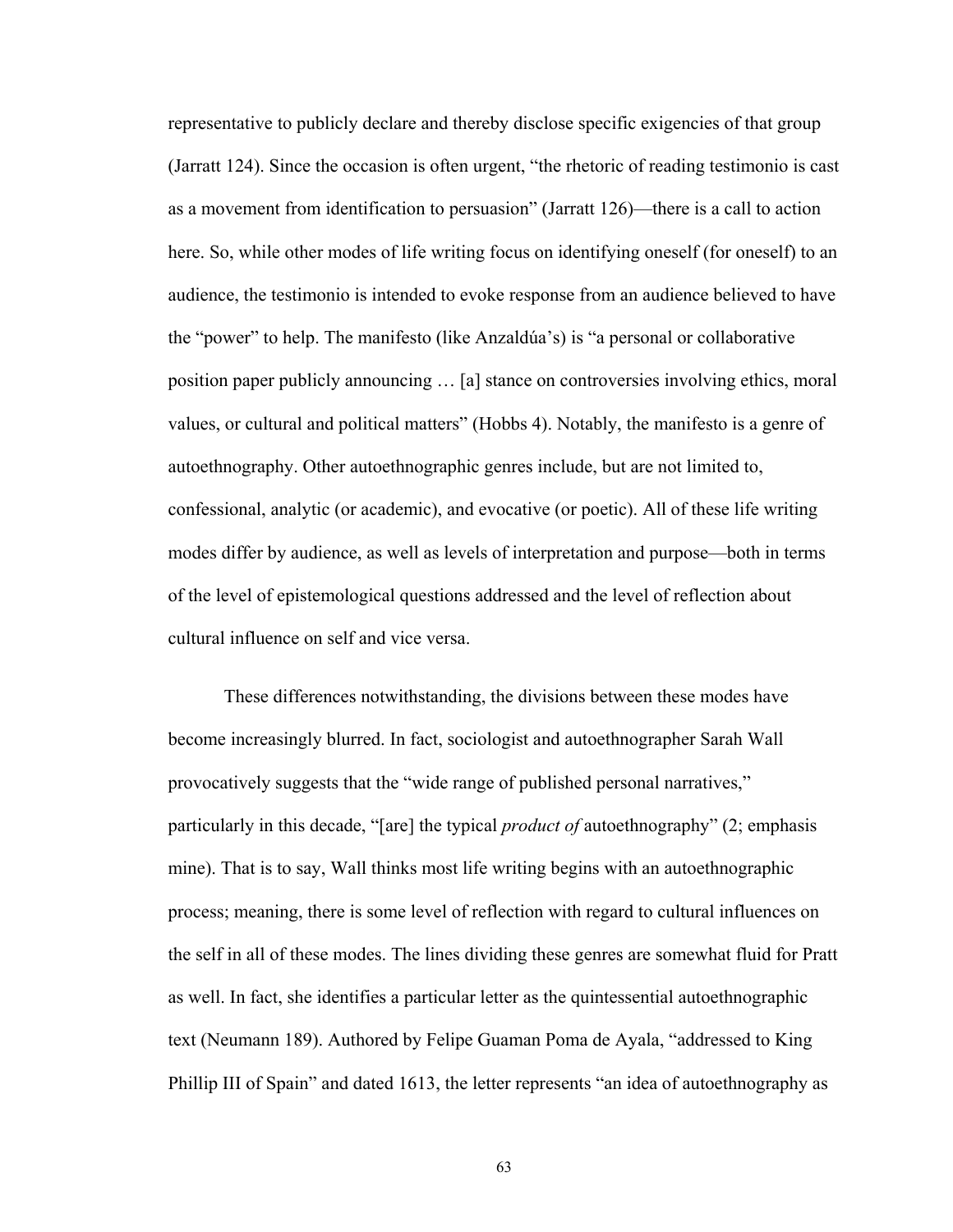a political gesture in a larger textual economy of representation<sup>"</sup>—or the "art of the contact zone" (Neumann 189). In roughly 1,200 pages and two languages, Guaman Poma essentially rewrote the history of the New World using the recognizable form of the chronicle, and titling it as such in order to reappropriate a history of the Andean world using the most dominant and recognizable genre of the Spanish colonizer. The chronicle, in other words, was widely used as the means of documenting explorer/conquerors' exploits of the Americas to Spanish readers and an Andean peasant took on the task of correcting the record. Guaman Poma not only offered his own chronicle but also mailed it to the King of Spain, the importance of which only began to be understood roughly 350 years later.

Considering this, it might be argued, as Wall suggests, that autoethnography is more of a profound idea, a thought process—specifically about self in relation to others and culture at large. From this perspective, any genre has the potential to be considered autoethnographic, while not necessarily autoethnography. Aligned with this, Neumann defines autoethnography as,

a form of critique and resistance that can be found in diverse literatures such as ethnic autobiography, fiction, memoir, and texts that identify zones of contact, conquest, and the contested meanings of self and culture that accompanies the exercise of representational authority. (191)

Drawing from this, I will use "autoethnographic" to denote any mode of life writing, including autoethnography, that has a strong component of cultural examination and discussion, where the author (or authors) speaks to reciprocal influence: how one has been shaped by culture, *as well as* how culture has been shaped due to this interaction. My use of the descriptor, unlike Pratt's, will include texts written in collaboration with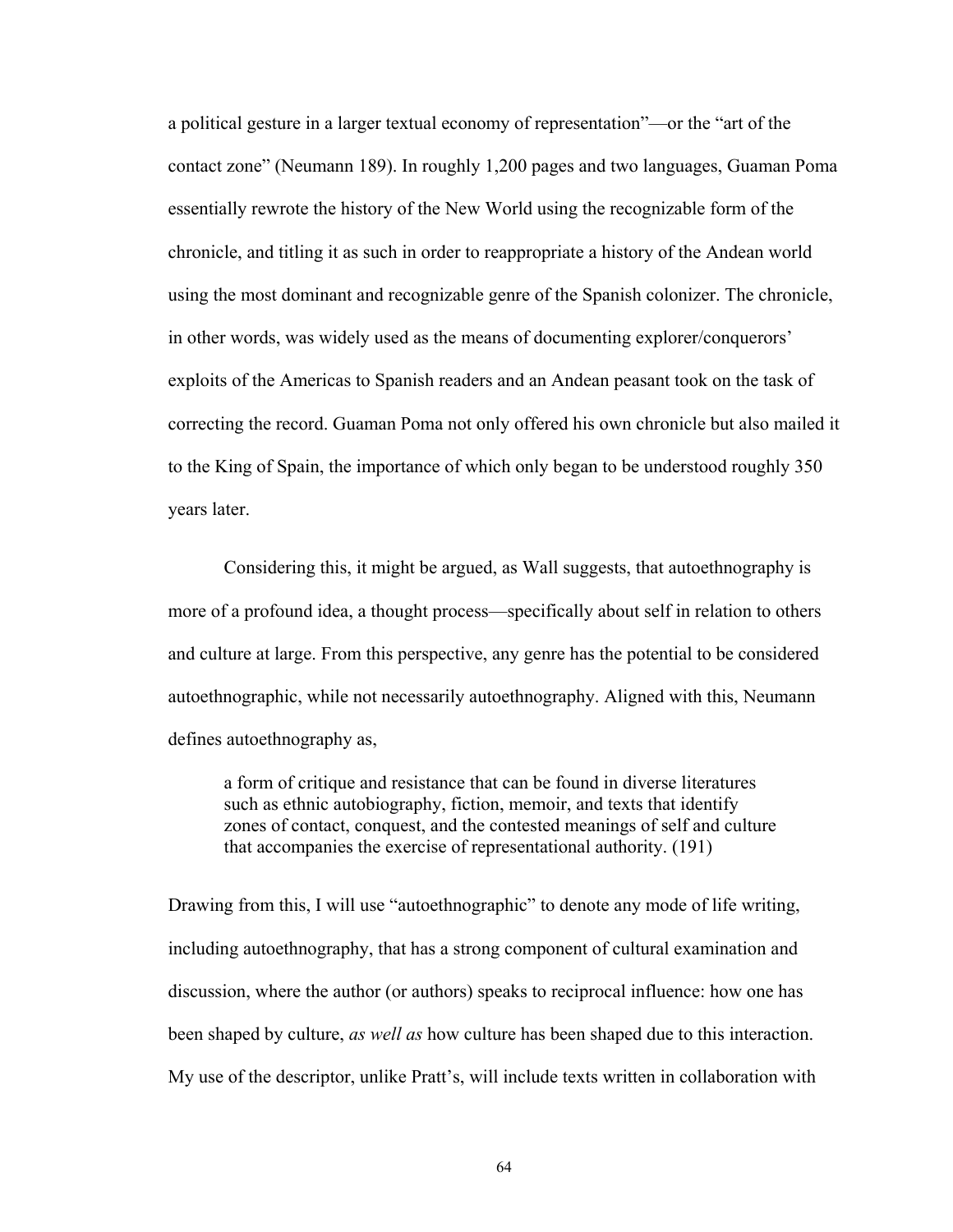marginalized Others (but not necessarily by the Other), and those that are not explicitly politically charged.

## *The Quest for the Other and the Crisis of Representation*

As I have illustrated by way of Pratt, Jarratt, and other postcolonial scholars, ethnographic methods have the potential for colonizing effects, particularly when researchers benefit by using the lives of Others as their study. The trouble also lies in the imperative behind the research. In other words, the questions is, what does the researcher really want? Adventure, social positionality, prestige and academic accolades, a taste of the exotic—these are trophies of a colonial past that may remain part of the prize today. As Neumann suggests,

perhaps the ethnographic imagination so often sought the exotic because it promised a connection with mystery\_a world of adventure, physicality, sexuality, difference  $\ldots$  [however,] the ethnographic voice typically refashioned the mystery into a quest for control and order. (192)

In Neumann's view, social scientists are "still trying to find an exotic  $\ldots$  [because,] in many ways, ethnography is a genre of writing that relies on that mysterious other who exists 'out' there" (182). In other words, Western society loves a mystery, but loves "solving" it even more. Historically, there has also been a need for "marking boundaries" of home and *civilized* life^ (Neumann 176; emphasis mine), and the notion of the "primitive" fulfilled this purpose. Citing Marianna Torgovnick, Neumann confers that "the primitive appears in ethnography, literature, and art as a symbol mediating  $\dots$  the loss of an idyllic relationship with the natural world"  $(176)$ . Then, often functioning "as an alternative discursive space, a site of difference," primitive or indigenous peoples "are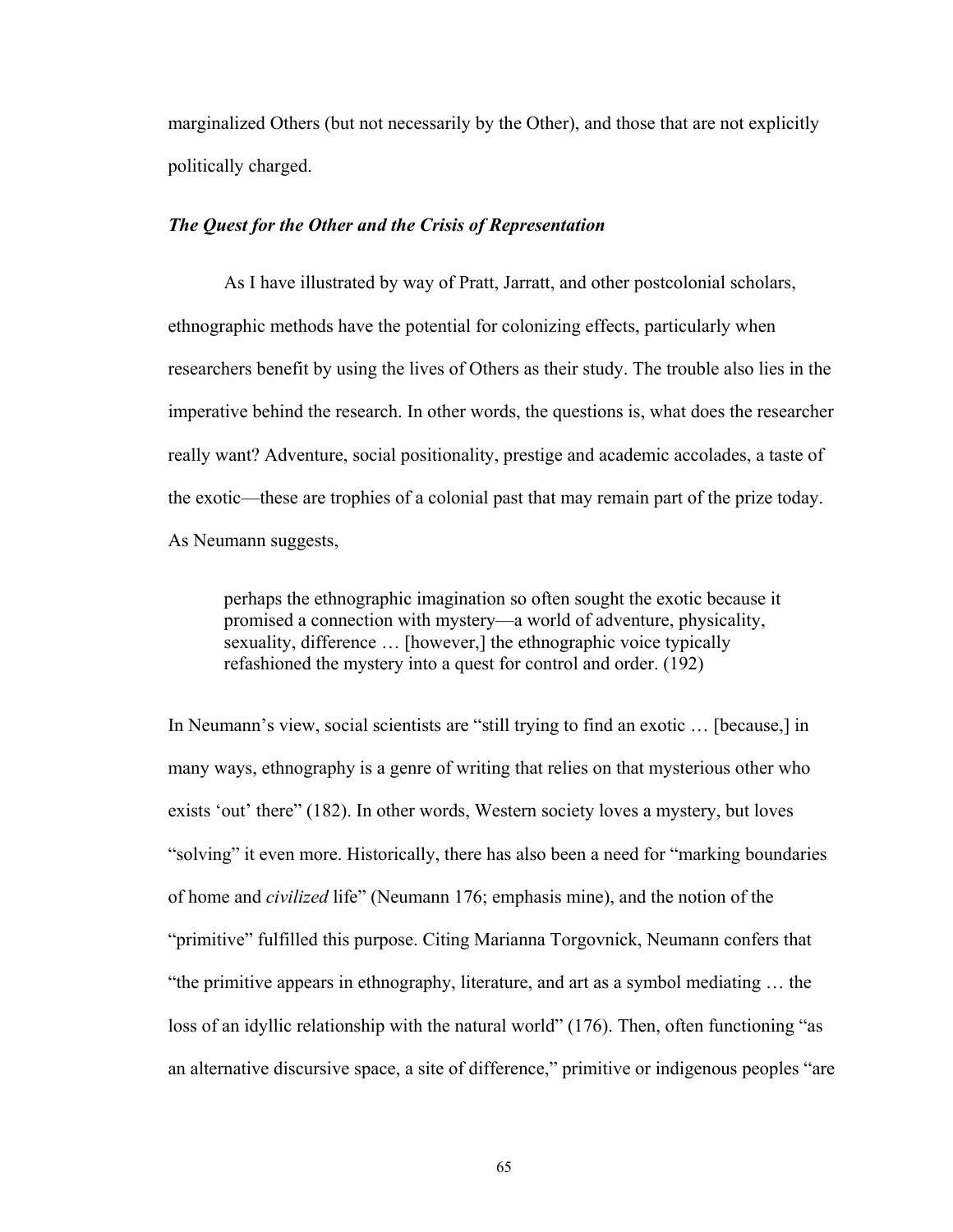constructed in terms that affirm the place and identity of the observer's world" (Neumann 176). Thus, ethnographic methodologies have effectively been used for Othering by way of savage practice\_reduction, animalization, and exotification.

Autoethnography emerged in the late 1970s as social scientists sought to abandon "the colonial era of ethnography" (Anderson, "Analytic"  $376$ ) and upset the hegemonic dynamic between the observer and the observed. This shift coupled with the postmodern turn resulted in "the crisis in representation that is framing ... debates in contemporary discourse about ethnography^ (Neumann 182). Autoethnography gained in popularity as scholars came to embrace the value of being "members of the cultures they studied" (Anderson, "Analytic" 376), as well as working in alliance with other members to conduct research and substantiate findings—the work become more rewarding and meaningful. Many rhetoric and composition scholars have embraced this methodology for similar reasons. Actually, the field has long shaped, and been shaped by, ethnographic and other qualitative methodologies (Hall 115; Spigelman 67). In addition to the postcolonial and feminist scholars affecting the ethnographic shift, for instance, other rhetoric and composition scholars<sup>22</sup> have called for active representational critique through the use of critical ethnography\_a form of ethnography with an implicit or explicit purpose of social activism (Madison 13). The motivation to provoke social change on behalf of marginalized Others is the ethnographic imperative here.<sup>23</sup>

 $\overline{a}$ 

 <sup>22.</sup> See *Ethnography Unbound: From Theory Shock to Critical Praxis,* edited by Brown and Dobrin.

<sup>23.</sup> Janet Alsup, an English education scholar who specializes in critical pedagogy, writes, "In a postmodern world where the Cartesian conception of truth has been dismissed and intellectuals now believe in a multidimensional or contextual truth, a self-reflexive researcher stance seems to be a necessity when seeking or creating new knowledge" (222). It would seem that critical *auto*ethnography is well suited for this work, based on the level of self-reflection this ethnographic form requires.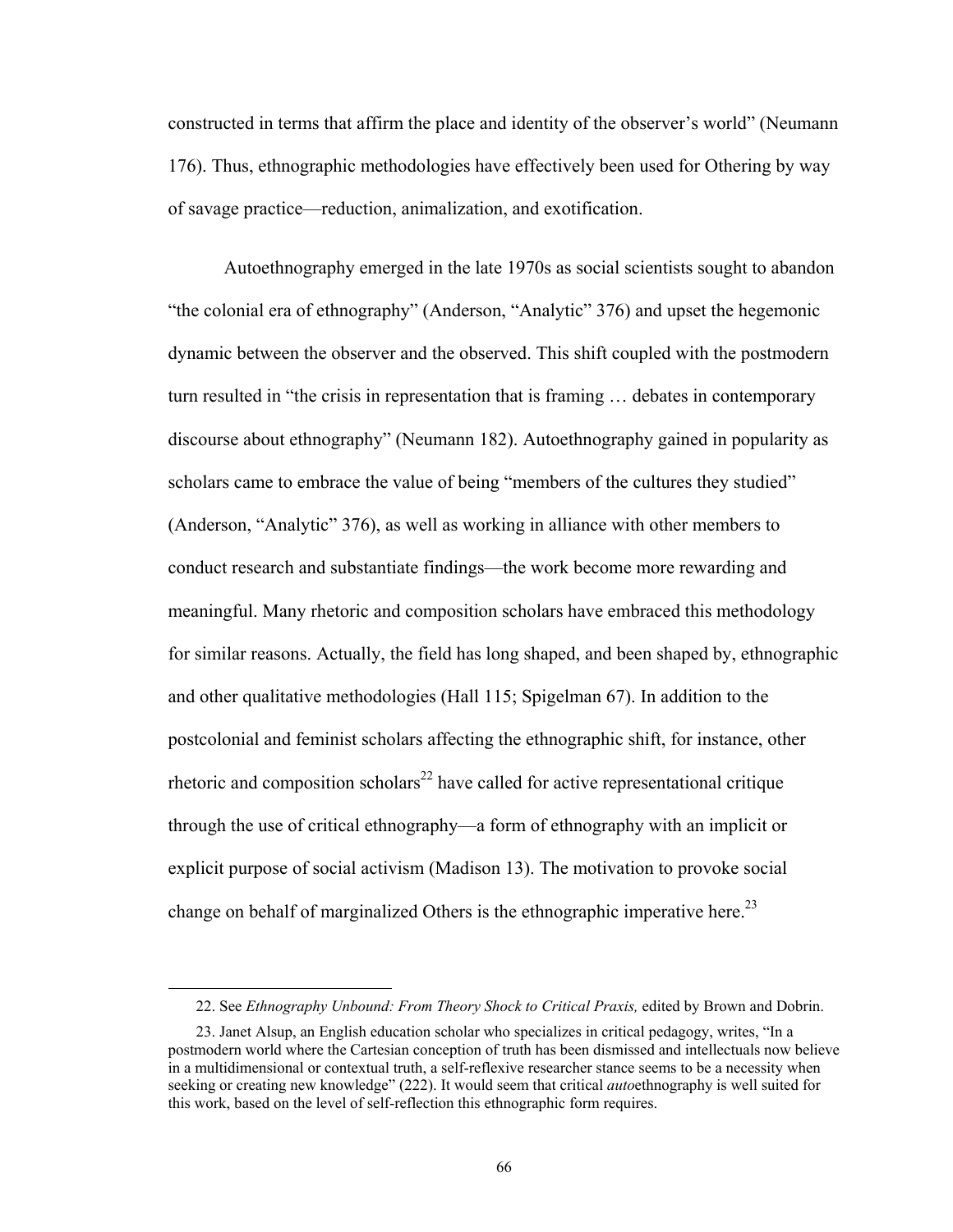Undoubtedly, this is the imperative behind Lindner and Stetson's article on opacity, ]For Opacity: Nature, Difference and Indigeneity in Amazonia.^ Stetson works with Village Earth, a non-government organization serving marginalized and/or indigenous peoples in several geographical areas, including the Amazon. He and his colleagues sought a more ethical approach to the indigenous peoples there, peoples they often found themselves representing in various contexts. Now guided by Glissant's notion of opacity, they respond to the ethnographic imperative from a position of humility, speaking alongside and working in alliance with indigenous peoples, instead of speaking for them and making decisions on their behalf. In this relational structure, alterity is irreducible. In the face of "the crisis of representation," Lindner and Stetson (and Village Earth) vigilantly found a more ethical way to respond to the ethnographic imperative. They have embraced the notion of opacity and now form alliances with indigenous peoples, allowing them to make all decisions in terms of representation and action taken on their behalf. This is an opaque stance, a respectful positionality alongside others.

## *Critique, Resistance, and New Understandings*

 $\overline{a}$ 

In addition to postcolonial and feminist theory, queer theory is also currently exposing "relations of oppression and domination in our culture" (Foss 219) using autoethnographic methods.<sup>24</sup> However, while autoethnography is and has been used to draw boundaries and denounce imposed identities, it is also used collaboratively to establish ethos between two or more cultures. Anthropologist Ruth Behar and Mexican

 <sup>24.</sup> Autoethnographic research is also currently informing pedagogical scholarship.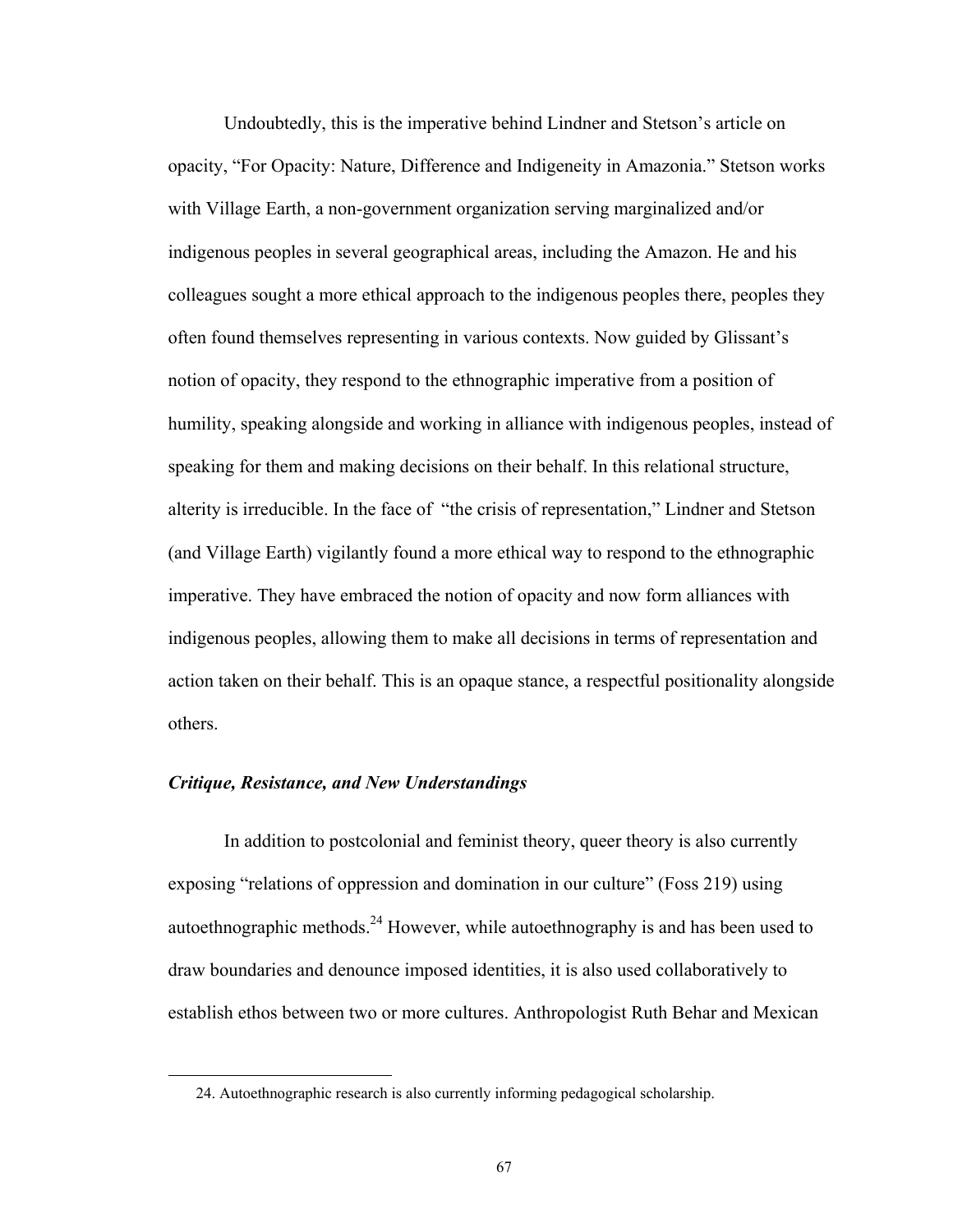citizen Esperanza Hernádez coauthor Esperanza's onerous life story in *Translated Woman: Crossing the Border with Esperanza's Story*. The collaboration yielded rich insights as both authors came to terms with the hegemonic border that divided them socially, politically, and culturally, and served to complicate each woman's notion of the truth in self-telling, and thereby their relationship. This is an autoethnographic work that denounces cultural constructions, represents new understandings, *and* illustrates how new understandings can be reached through reciprocity.

As a form of "critique and resistance" that can be used to "identify zones of contact, conquest, and the contested meanings of self and culture," autoethnography potentially offers a space for typically silenced Others to be heard (Neumann 191). It allows marginalized others to resist, to challenge savage practices and ideologies about alterity, and thereby potentially shift paradigms. Autoethnography, then, can offer an alternative perspective to the dominant, most often imposed, version of the lived experience of a culture. Autoethnography may also provide spaces where healing might begin for marginalized Others who are "beside themselves" with anger and sadness due to "deep emotional turmoil"—spaces where this rage and grief might be expressed and heard (Hernandez 6; Jarratt 110). For those "locating themselves in the borderlands" (Hernandez 1), autoethnographic collaboration with Others may provide spaces to rage together, toward new understanding and social change. Thus, autoethnographic texts might also be viewed as "invitation[s] into dialogue with Others and audience" (Gergen and Gergen 18). Jennifer Browdy de Hernandez, another postcolonial-feminist scholar, adds to this discussion by noting how many resistance writers "make use of formal innovations like linguistic code switching  $\ldots$  in the service of textualizing previously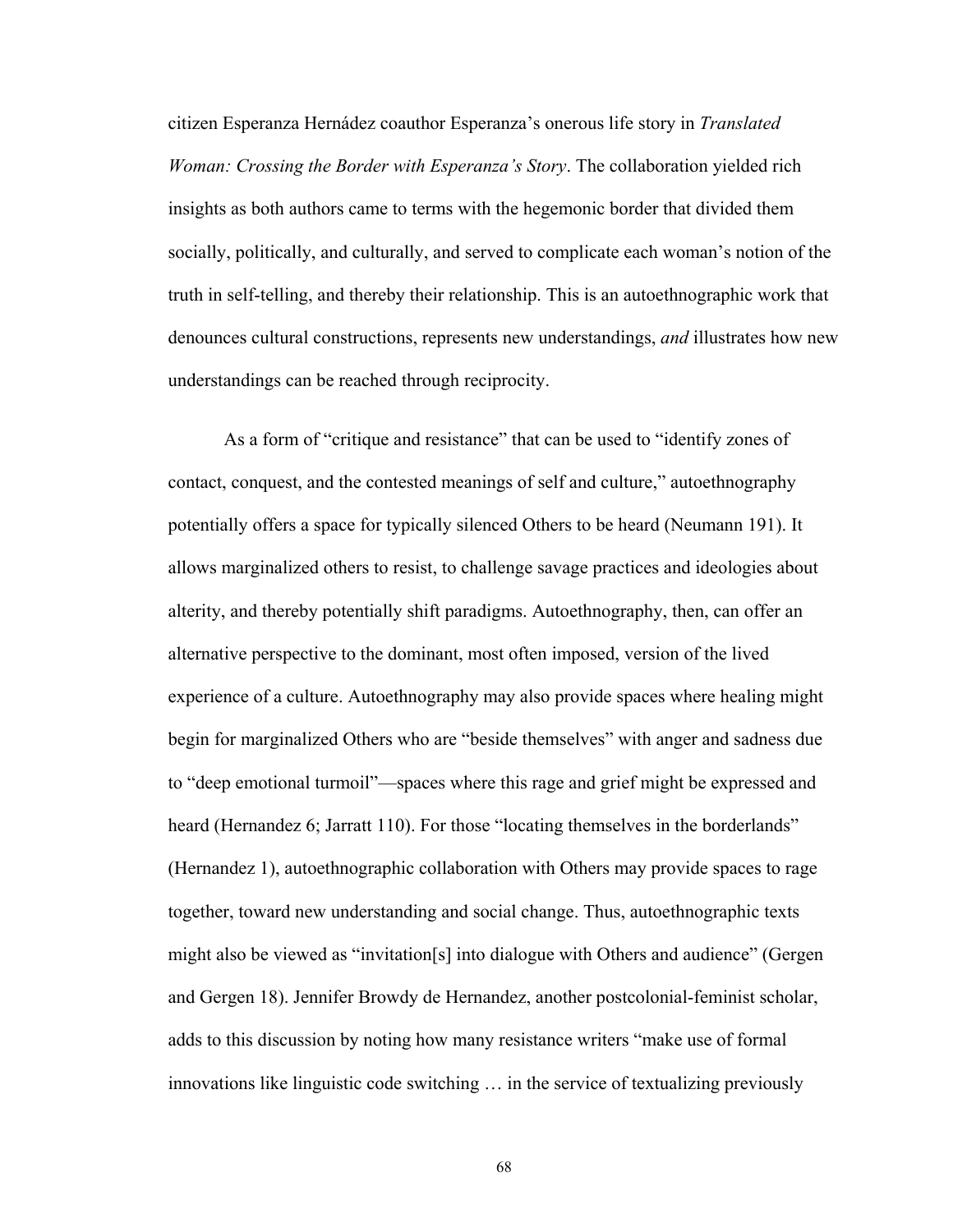silenced, culturally complex voices" (2). Guman Poma, for example, managed to take on the language of the conqueror at an impressive length of 1,200 pages. In these spaces, writers extend the invitation to include other tongues and thereby challenge (and embrace) linguistic borders.

Paired with the notion of opacity, this methodological framework allows for a more ethical positionality and epistemological approach—with humility and by way of reciprocity. Autoethnographic genres may allow those working in alliance with marginalized groups, and thereby deeply personally invested in the group, to attend to the ethnographic imperative—with vigilant resistance of "willful ignorance." Seemingly, there is much potential here for those of us wanting to respond to the ethnographic imperative and collaborate with Others. But is this method adequate for representing nonhuman Others?

Many of us have felt the imperative to represent animals, to resist cultural constructions of them, and the dire consequences of those constructions. Based on her most recent publications, Donna Haraway has responded to this very imperative. Her chapter on agility with Cheyenne in *When Species Meet* is an autoethnographic chapter, in many ways. Here she explores how she is changed by the agility culture (and there is one), dog culture, and the "culture" she and Cheyenne establish together. Cheyenne also appears in Haraway's manifesto—where Haraway appropriates this genre to attend to the ethnographic imperative born of a cross-species alliance. But how do we engage in a critique of Haraway's representation that obtains between ethical obligation and academic scholarship? In other words, how do we know Haraway has fulfilled her ethical obligations in representing Cheyenne? What guides do we have for the critique of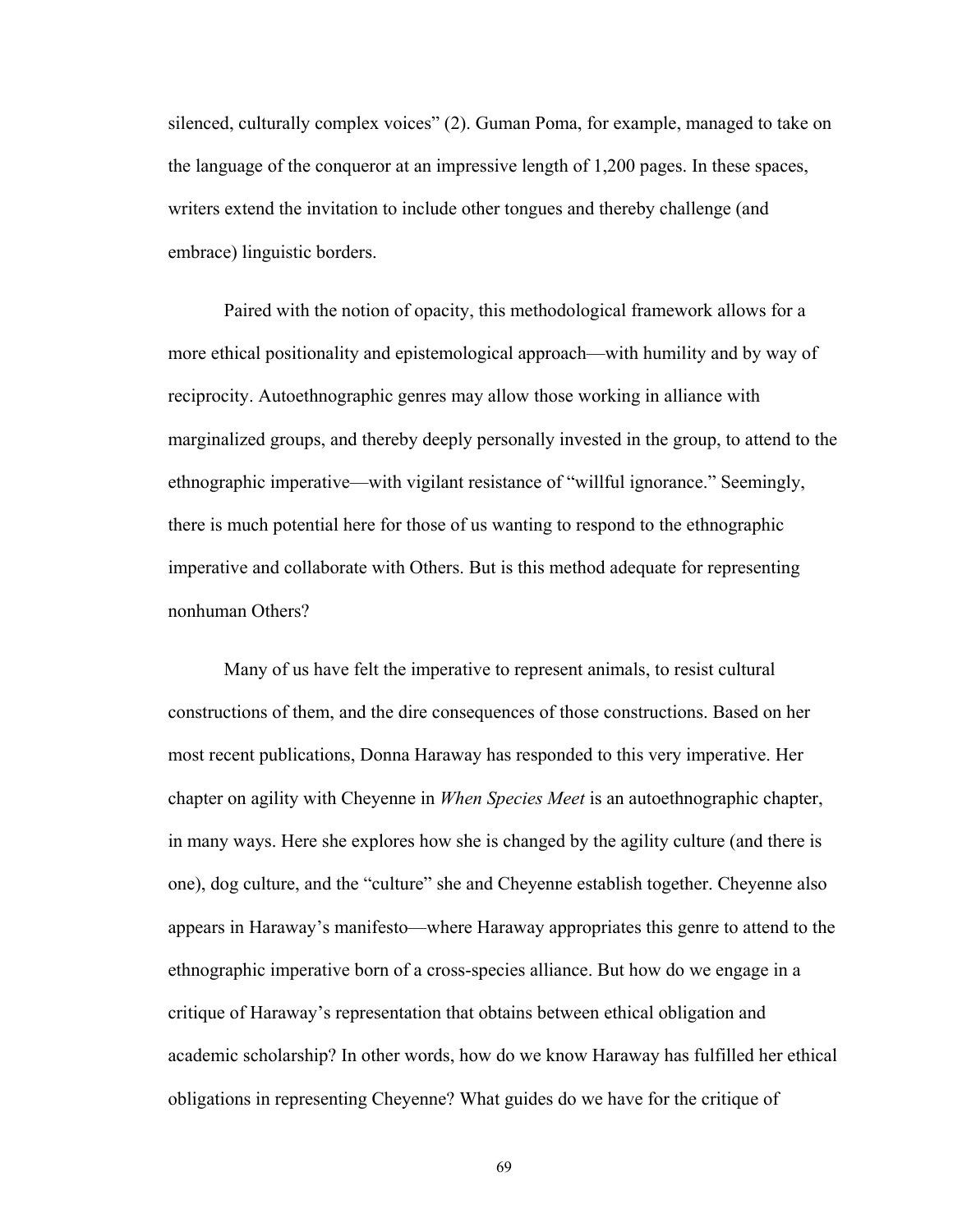autobiographical animal skins? How might we gauge our own autoethnographic process and approach? What autoethnographic frameworks exist to represent "the arts of the contact zone" with the *other* Other, the animal Other?

#### *The Call for New Frameworks*

Currently, there are only a handful of frameworks in existence, from various theoretical perspectives, that provide straightforward guidelines for conducting autoethnographic research and producing representational texts (McIlveen n.p.). All of them were expressly designed for the study of human cultures. Notably, I am not alone in recognizing this gap in the scholarship. Eduardo Kohn has also called for a more inclusive framework, one that not only allows us "to give voice, agency, or subjectivity to the nonhuman animal—to recognize them as others," but also one that "[forces] us to radically rethink these categories for our analysis as they pertain to all beings" (Kohn qtd. in Kirksey and Helmreich 563). Notably, the field of anthropology has begun to respond, and in no small way. As recent as November 2010, the prestigious American Anthropological Association published a special issue of *Cultural Anthropology* titled "Multispecies Ethnography." The issue announces the arrival of "a new genre of writing and mode of research" and recognizes the work of "multispecies ethnographers," like Kohn and Haraway, who "are studying the host of organisms whose lives and deaths are linked to human social worlds" and how these organisms "shape and are shaped by political, economic, and cultural forces^ (Kirksey and Helmreich 545). While the rubric of multispecies ethnography is intended to recognize cultures of other species, as well as the interplay of multiple species, there are still no practical guidelines for the application of ethical standards to field research conducted with these other cultures and to the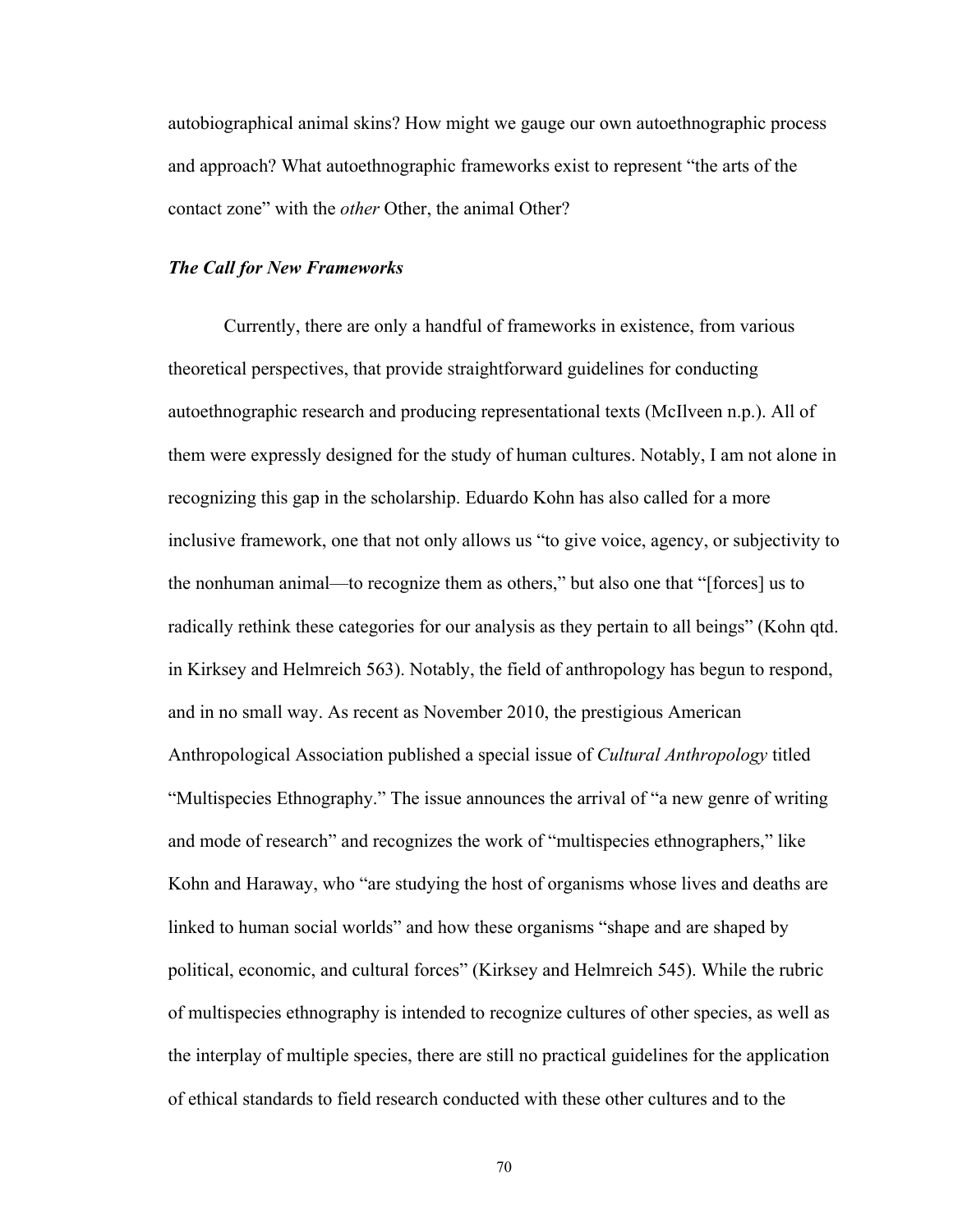written representations of them. In other words, we still do not know what it looks like to do this work and do it ethically. For those who are interested in writing justly about, with, and for the animal Other, there is an urgent need for guidelines and heuristics.

Notably, there is much debate by autoethnographic theorists about the acceptable "rhetorical structure of an autoethnographic narrative" and the analysis of such narratives, especially in terms of writing style with relation to "autoethnography's potential for rigor as a qualitative research method" (McIlveen n.p.). Leon Anderson, a cultural anthropologist and autoethnographic theorist, is highly invested in the fidelity of the autoethnographic genre. In his article "Analytic Autoethnography," he proposes five key features that he believes these works should entail to preserve autoethnography, in his words, "as a viable and valuable subgenre in the...ethnographic tradition" (Anderson, "Analytic" 378). Each of his five features is more fully developed in the methods chapter that follows and in the guidelines appearing in chapter four. However, a brief look at one of Anderson's requisite features—analytic reflexivity—might be helpful for understanding my rationale for choosing his framework.

According to Anderson, analytic reflexivity ]involves an awareness of *reciprocal influence* between ethnographers and their settings and informants," what he sums up as a "mutual informativity" due to a "[deep] level of reciprocity between the researcher and other group members" ("Analytic" 382-383; emphasis mine). He adds, with no uncertain terms, that "autoethnographers must assiduously pursue other insiders' interpretations, attitudes, and feelings as well as their own" (Anderson, "Analytic" 389). Clearly, accentuating the voices of Others by way of reciprocal communication is one of the virtues of the craft. Here, I recognize parallels with animal studies: reframing knowledge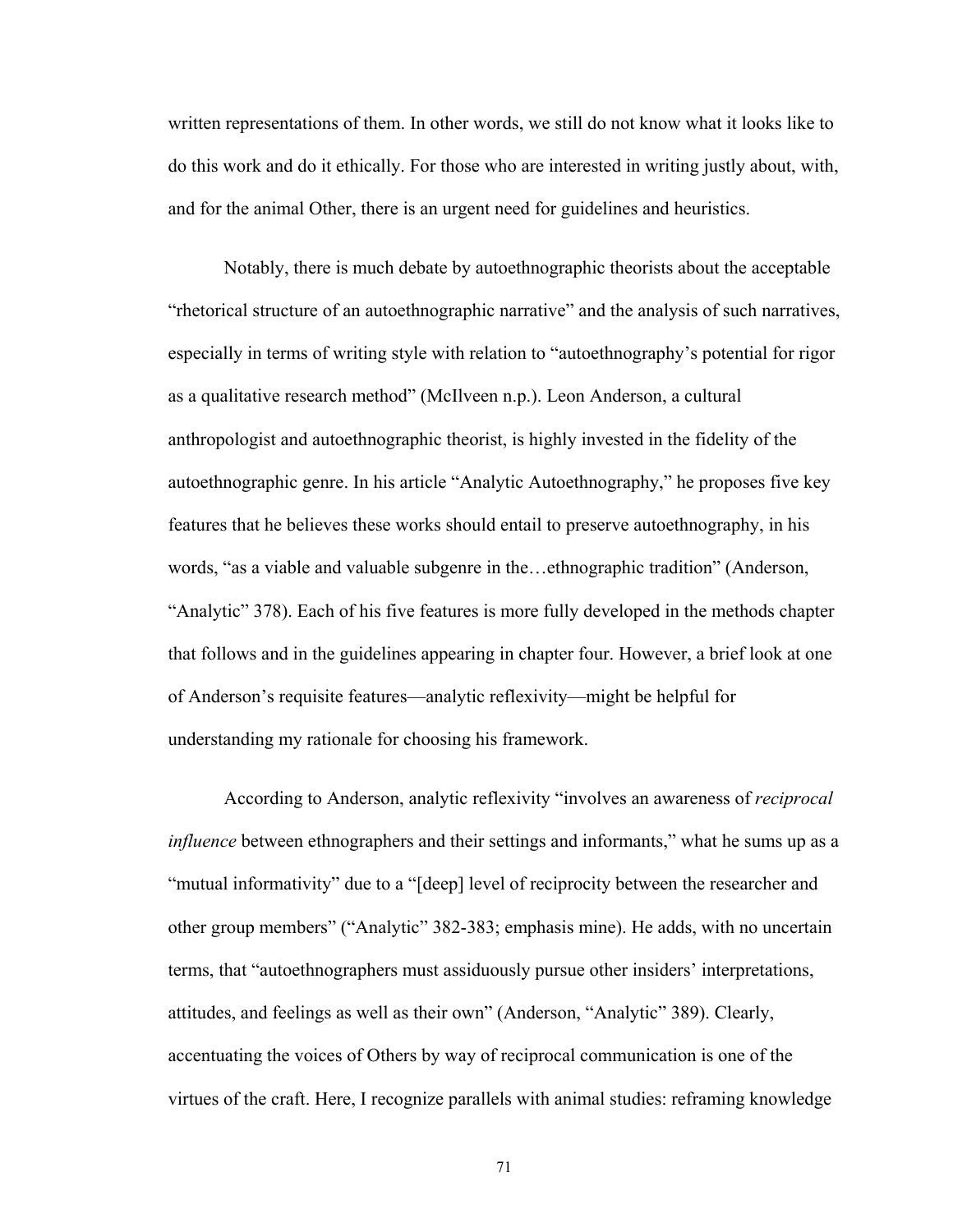in larger universes of communication, response, and exchange. Therefore, while Anderson's framework was not designed for animal cultures, his features seem to provide scaffolding for posthumanist guidelines. In other words, they appear to attend to values such as vigilance and responsibility with regard to human Others.

## *Existing Autoethnographic Models*

It is also important to note that Anderson's is an analytic framework. Generally speaking, the autoethnographic approach falls on a spectrum that ranges between evocative (poetic, narrative) and analytic (academic, scientific). On one end, the evocative tends to create more of an "emotional resonance with the reader" because of the autoethnographer's exploitation of "narrative and expressive skills" (Anderson, "Analytic" 377). On the other, the analytic autoethnographer steadfastly remains dedicated to a more conventional and scientific epistemology and tone. Anderson voices grave concerns about the potential for solipsism he believes is inherent in the evocative approach, which has also been referred to as "emotional autoethnography" ("Analytic" 374).

Fellow autoethnographic theorist Carolyn Ellis is a major proponent of the evocative approach, and offers guidance for such an approach in her book, *The Ethnographic I: A Methodological Novel About Autoethnography*, which (just as her title suggests) stylistically takes the form of a novel. While I do not fully embrace Anderson's level of concern for all applications of evocative authoethnography, nor the idea that a narrative cannot also be analytic, I do share his concerns about solipsism and hypersentimentality when it comes to speaking for animal Others, particularly in light of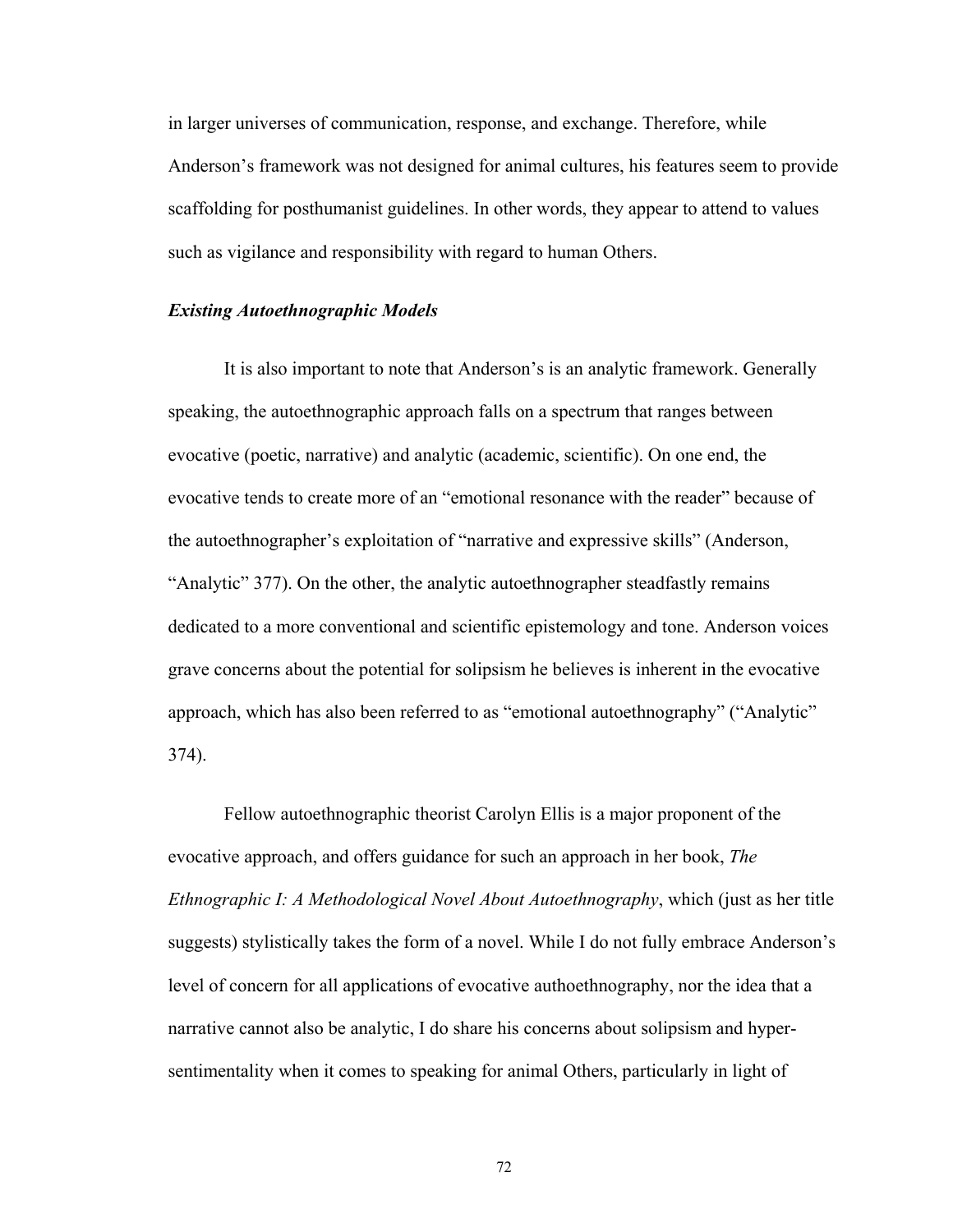critical anthropomorphism. Since Wolfe requires a radical rethinking of how we think about the animal, an analytic approach seems more consistent with his posthumanist call to action. Thus, an analytical model that requires metacognitive thinking (or keeping ourselves in check) seems quite appropriate for the task at hand. In consideration of this, I preferred an analytic framework to an evocative one. While I realize the risk of over sentimentalizing animals is present even when working within a posthumanist framework, I also realize the level of difficulty in the challenge here. The attachments many of us have with animals are often highly emotionally charged, so keeping those emotions at bay as we attempt to represent these companions, as respectfully and authentically as possible, might serve to be extremely challenging. Therefore, I sought an arguably more stringent framework over ones that might have provided for more creative license.

Again, while there is much debate by theorists about approach, currently there are very few explicit guidelines for autoethnographic research and writing. However, in addition to Ellis' framework, I found two other models. The first (and most recent) model I considered is Tessa Muncey's *Creating Autoethnographies* published in 2010; however, in general, I dismissed her model because it appears to privilege an evocative approach and there is only brief (and often simplistic) theoretical reasoning provided throughout the text. Also, as a healthcare worker and educator, Muncey seems relatively unknown by theorists (such as Ellis and Anderson) largely devoted to exploring the validity of autoethnography as a researcher methodology.

The second (and final) model I looked at is by another relative newcomer to this scholarship, multicultural education scholar Heewon Chang. Interestingly, the approach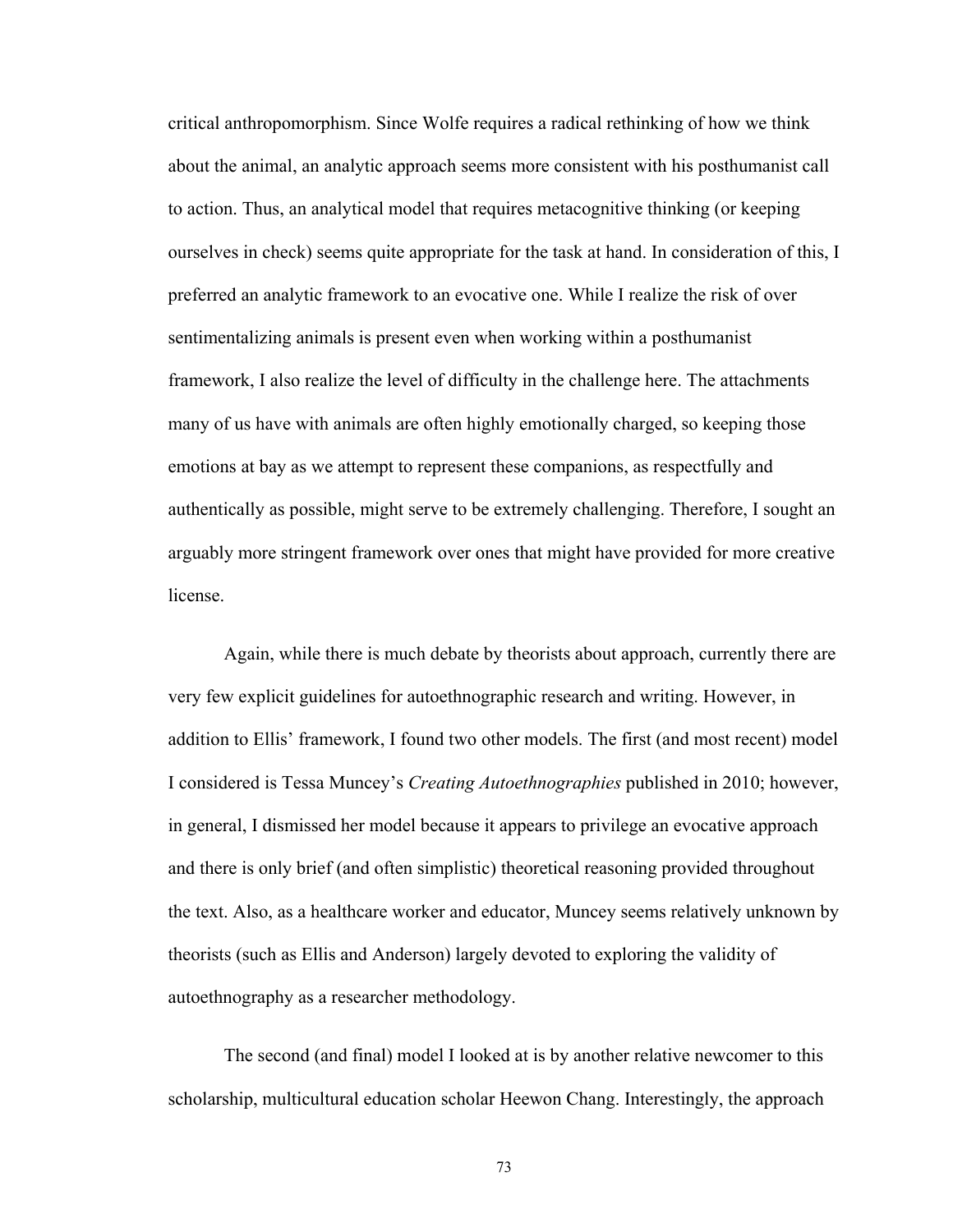represented in her book *Autoethnography as Method* seems quite similar to Anderson's analytic approach. While Anderson's article does not provide the level of detail nor as many concrete examples as Chang does to support the guidelines in her book, to add credence to my work, it seemed imperative that I draw from a prominent theorist such as Anderson, who is well established in autoethnographic circles.<sup>25</sup> Therefore, I merely took inspiration from Chang's very detailed work<sup>26</sup> and opted for Anderson's features of analytic autoethnography, believing this framework to be better suited for my purposes. In short, I chose a model that appears to offer both credibility *and* basic guidance for critical inquiry\_a model I could re-vision for the specific kind of critical awareness required of posthumanist inquiry.

# *The "Auto" of Autoethnography*

 $\overline{a}$ 

 Since I am proposing a posthumanist framework, postmodernists and posthumanists might feel compelled to complicate the "auto" of autoethnography, as it is well known in these and other circles that Derrida scrutinizes the idea of an "auto" that the human has assigned him or her-self as the author, creator, knower (qtd in Wolfe, *Posthumanism* 119). Derrida insists "we are not the 'auto-' of autobiography that humanism 'gives to itself" (qtd. in Wolfe, *Posthumanism* 119)—which, of course, is a deconstructionist point of view. However, while the deconstruction of who "we" are when we call ourselves "we" is necessary, Wolfe's synthesis of systems theory (as

<sup>25.</sup> Anderson "has served ... as associate editor and editorial board member for several journals, including *Social Problems*, the *Journal of Contemporary Ethnography*, and *Symbolic Interaction*" ("Leon" n.p.). He is the author of a "qualitative methods textbook, *Analyzing Social Settings*," and is currently the Chair of the Department of Sociology and Anthropology at Ohio University ("Leon" n.p.).

 <sup>26.</sup> Perhaps not surprising based on her pedagogical background, Chang provides extensive writing exercises and examples, thereby inspiring similar development of my guidelines.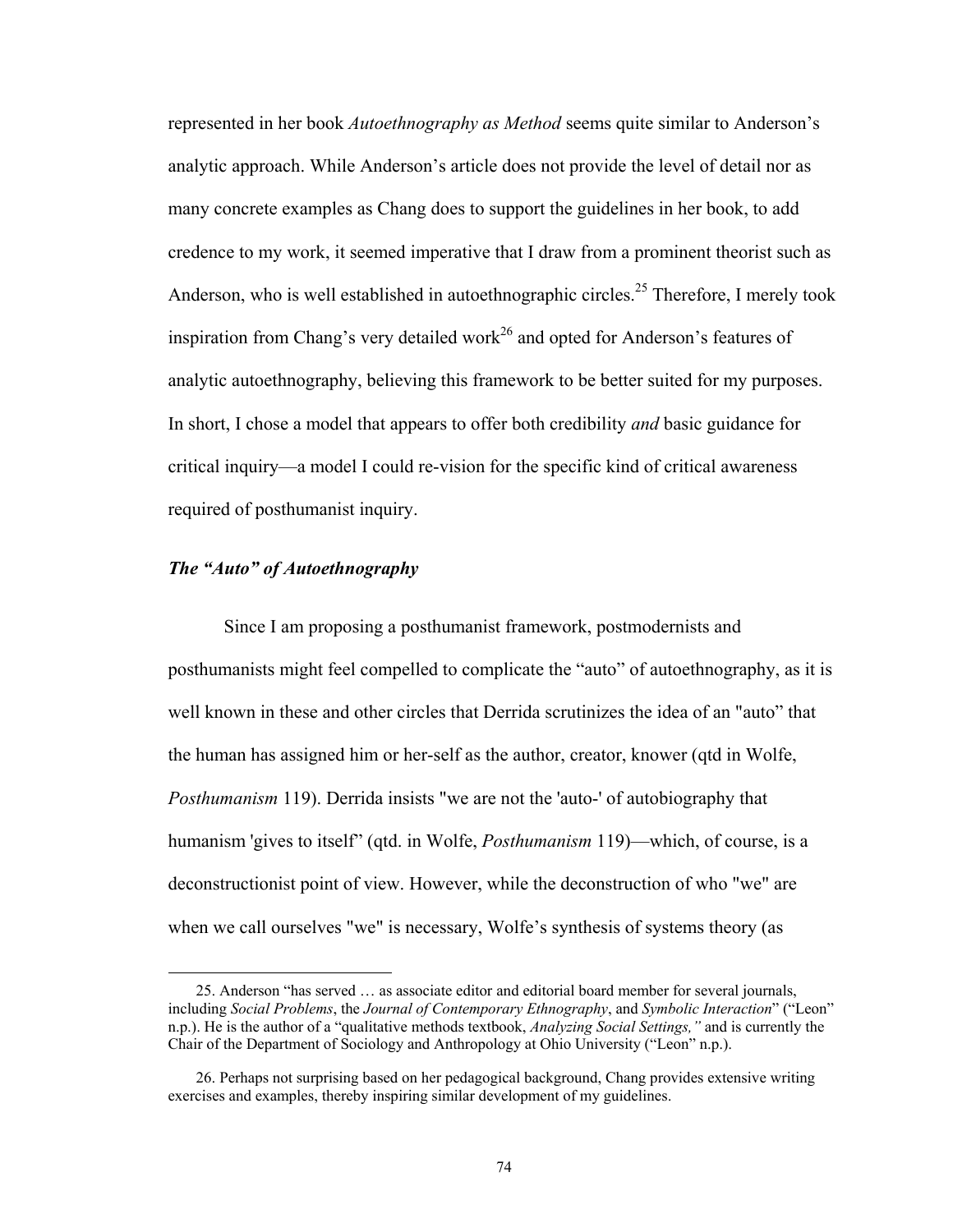articulated in chapter one) indicates that we must also recognize that a reconstruction process follows this deconstruction. Thus, we reconstruct our very being based on the semiotic encounters with other "selves" that thereby come to constitute "us." What both Wolfe and Haraway dispute (as would Derrida most likely) is the notion of autopoiesis as a system that self-organizes without the influence of other organisms (Haraway, *When* 317n46).

 In their view, autopoiesis is a self-referencing system embedded within a larger system through which it *recursively* communicates with other autopoietic (selfreferencing) organisms. When the system is in "self-referential mode" (or closure), it is in selection mode\_deciding that which is meaningful (Wolfe, *Posthumanism* xxi). From this perspective, autopoiesis necessitates self-reference as part of this recursively semiotic process. For Wolfe, autopoiesis represents a repetitious "openness from closure" (*Posthumanism* xxi). Wolfe's principle dictates that the system is open to semiotic exchanges with other autopoietic beings, what Haraway describes as being open to "nourishing flows of matter and energy" (*When* 32). This is analogous to Haraway's "becoming with"—the process of co-constructing ourselves with other beings, such as "becoming-with-dog," or "becoming-with-human^ in the case of the dog. If autopoiesis can be viewed as a process of semiotic selection, sifting through utterances and "noise," selecting only that which is deemed meaningful, autoethnographic texts, then, can be viewed as the autopoietic process materialized. To put it another way, an autoethnography is a textual representation (albeit, highly stylized) of the recursive acts of semiotic-material beings within their worlds. Hence, my use of the "auto" in autoethnography denotes the autopoietic process, in that the "I" self-references it-self,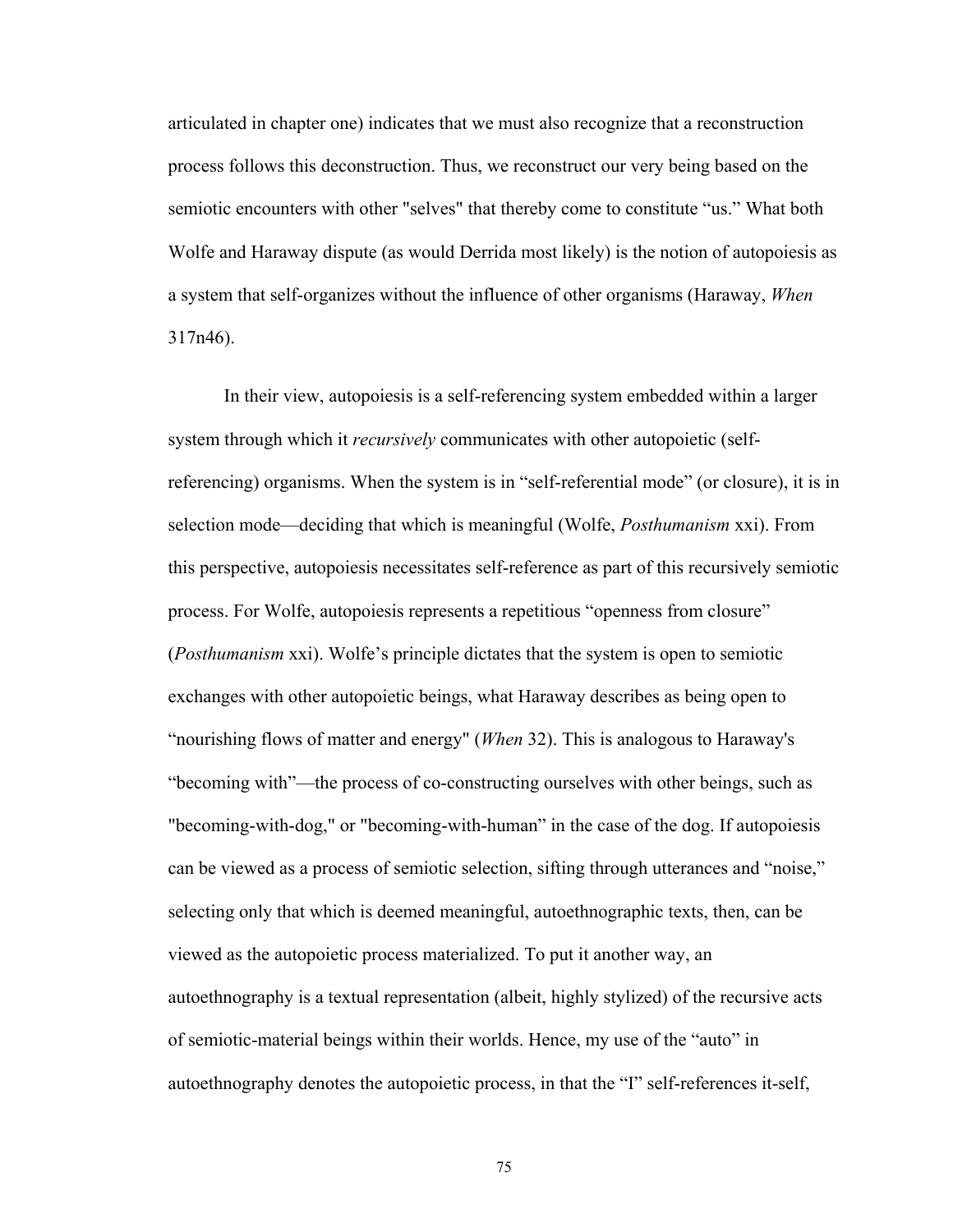and *not* that it self-organizes. With a nod to Derrida, I use parethenticals to symbolize the recursivity of the self: posthumanist (auto)ethnography.

# *Toward Posthumanist Frameworks*

 $\overline{a}$ 

Autoethnography requires a deep engagement with the culture under study, involves consistent and significant self-reflection, and speaks to how "self" affects and is affected by the setting.<sup>27</sup> Again, while Anderson's framework provides for the ethical study and representation of Others through autoethnography, in its current state it does not fully accommodate the study and representation of other animals. Simply put, Anderson's framework is not designed to help shift us from a humanist paradigm. Therefore, in the next chapter, I delineate my methods for revising Anderson's features to be more applicable to animals and thus provide a posthumanist stratagem.

Since posthumanism is critical theory, *posthumanist* (auto)ethnography should be considered a more inclusive form of critical (auto)ethnography. A posthumanist framework, then, might allow us to question "the humanist schema of the knowing" subject" (Wolfe, "Human" 569) by not simply "tacitly [extending] a model of human subjectivity to animals" as if the animals were humans possessing a kind of "personhood in diminished form" (Wolfe, "Human" 572); but, rather, by interpreting communication with the animal Other with the utmost humility and respect for him or her as a knowing subject. As a hybrid interdisciplinary method, autoethnography provides the necessary scaffolding for designing an interspecies framework. It is my deepest hope that by

 <sup>27.</sup> In the field of sociology, it is interesting to note that (considering their work with animals) "interdisciplinary symbolic interactionists" are the predominant champions of "the practice of autoethnography" (Anderson, "Analytic" 373).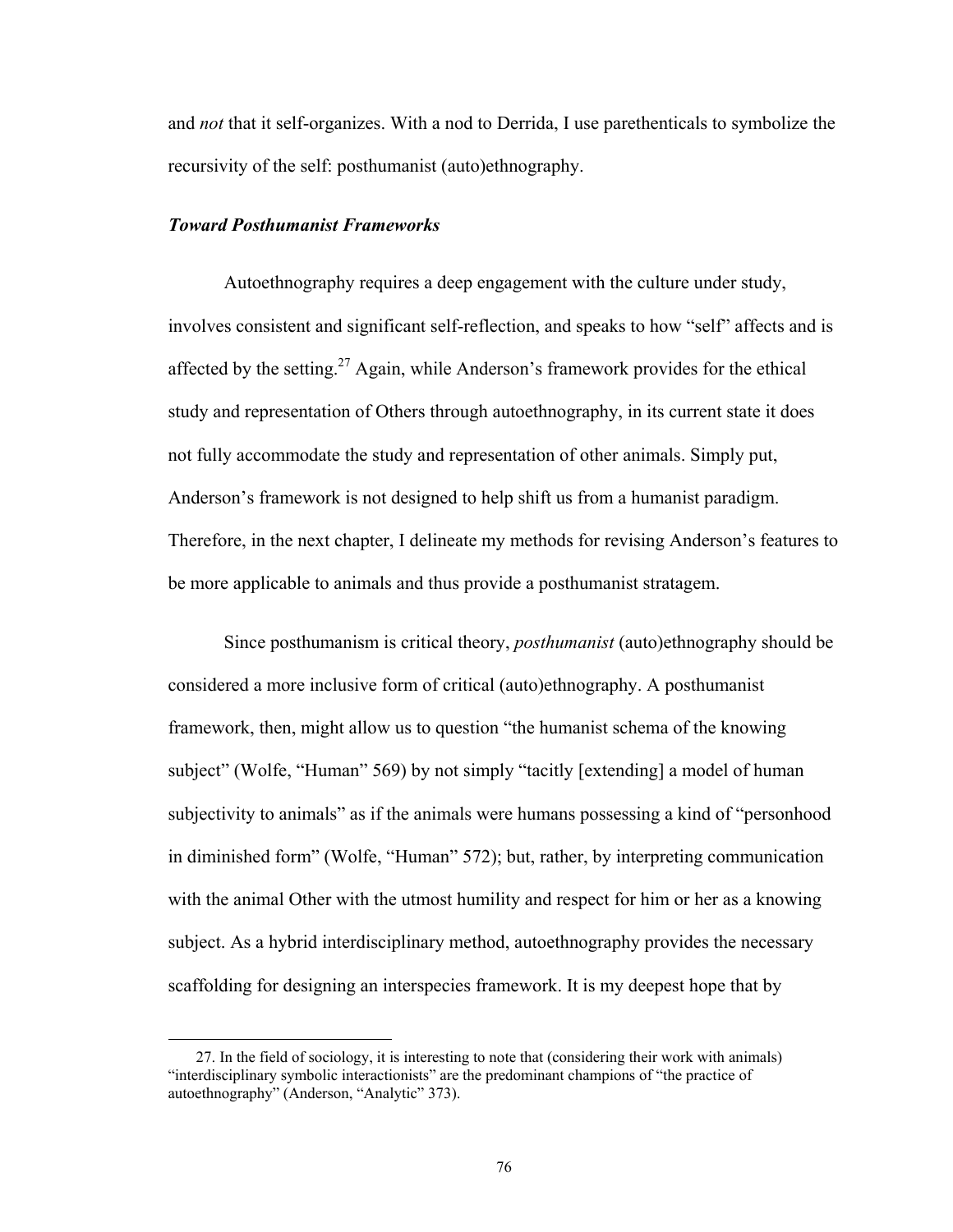appropriating Anderson's features of analytic autoethnography, revising them to reflect posthumanist values and the notion of opacity, that we might have a practical application for attending to the question of the animal—a set of guidelines that might allow us to interrogate the representational politics of other animals, and to represent other animals with vigilance, responsibility, and humility.

For posthumanist autoethnographers, ethical intentions guide the writing about sentient beings, especially as we consider "how [these beings] experience the world, the intensity of our emotional attachments to them," and why such consideration matters (Wolfe, "Human" 569). As Anderson himself reminds us, our "narratives matter. The stories we tell and the ways we tell them are at the heart of ethnographic writing^ ("Apples" 457). It is just such consideration of the companions in my life, Jaxon and Bleu, that is at the "heart" of my work here—because, echoing Barad, they are matter that matters.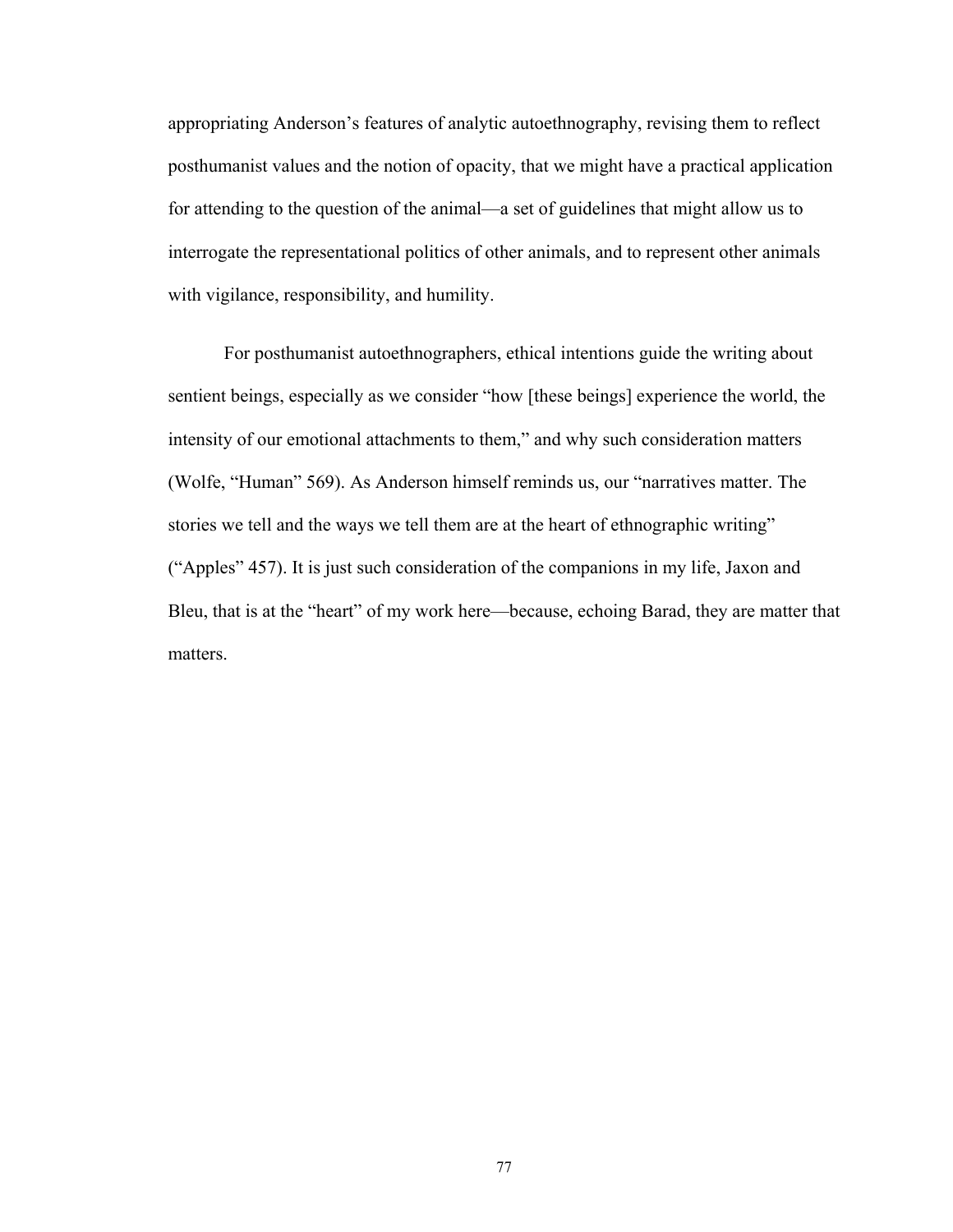#### **Chapter Three: Methodology and Rationale**

*"If we appreciate the foolishness of human exceptionalism, then we know that becoming is always becoming with—in a contact zone where the outcome, where who is in the world, is at stake."* 

~ Donna Haraway

*"The stories we tell and the ways we tell them are at the heart of ethnographic writing."*   $\sim$  Leon Anderson

The principles of autoethnography are reflected in Leon Anderson's "key features" of analytic autoethnography, as they insist on the fastidious study and representation of Others. So, while Anderson's framework was not specifically designed for the study of animals, it does provide viable scaffolding for an interspecies framework. In fact, this thesis project first took root as I recognized how postcolonial scholars were using the genre to resist savage practices (the animalizing of humans and animals); and it began to bud as I recognized a strong correlation between Anderson's features and Donna Haraway's "becoming with." Kindred concepts such as, reciprocal influence, mutual informativity, and cocreation of knowledge, immediately inspired a revision project that became the purpose of this thesis: offer a more inclusive autoethnographic stratagem one that recognizes animal cultures. Since much of the theory I draw from is very abstract, in chapter four I use excerpts from one or more autoethnographic mainstream texts about animals to exemplify the stipulations of each guideline in a more concrete way. Therefore, this chapter will provide a summary of Anderson's features and delineate my methods for revising them. This is followed by the rationale for using mainstream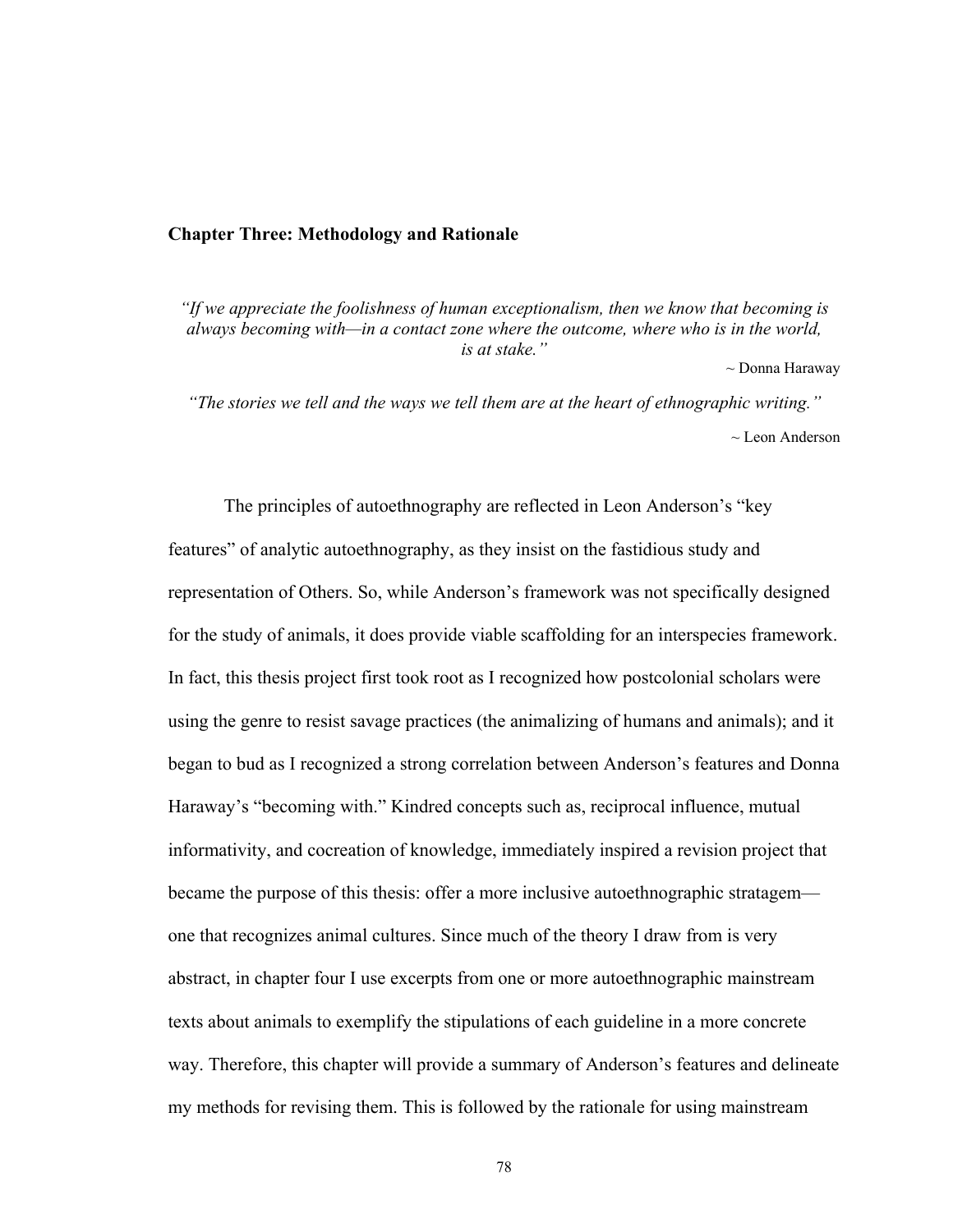texts to illustrate the guidelines, criteria used for selecting and omitting texts, as well as limitations of the sample. Notably, I will explain the hybrid form of critical discourse analysis that informed this selection process, one that I am prepared to call, posthumanist discourse analysis (PHDA). Finally, at the end of this chapter, I summarize each of the six texts comprising the resulting corpus. In each summary, I reveal the author's purpose for representing an animal and my reasons for including that specific text.

## *Key Features of Analytic Autoethnography*

Anderson's five features include  $(1)$  complete member researcher status,  $(2)$ analytic reflexivity, (3) visible and active researcher in the text, (4) dialogue with informants beyond self, and (5) commitment to analytic agenda. The first feature pertains to positionality. It requires complete immersion in the culture under study as to capture an "experienced" understanding as a member of that culture, and thus achieve complete member researcher (CMR) status (Anderson, "Analytic" 379). With human autoethnographic studies, more often than not, the researcher has found him or herself organically within the culture in question, rather than adopting it and then needing to earn CMR status. The second feature, analytic reflexivity, is relevant to both the research process and analysis. Simply put, there must be an awareness of self as both affecting and affected by the research. In other words, analytic "reflexivity involves an awareness of reciprocal influence between ethnographers and their settings and informants^ (Anderson, "Analytic" 382), or "mutual informativity" (Anderson, "Analytic" 383). Thus, "the autoethnographer's understandings, both as a member and a researcher, emerge not from detached discovery but from engaged dialogue" (Anderson, "Analytic" 382) with other members.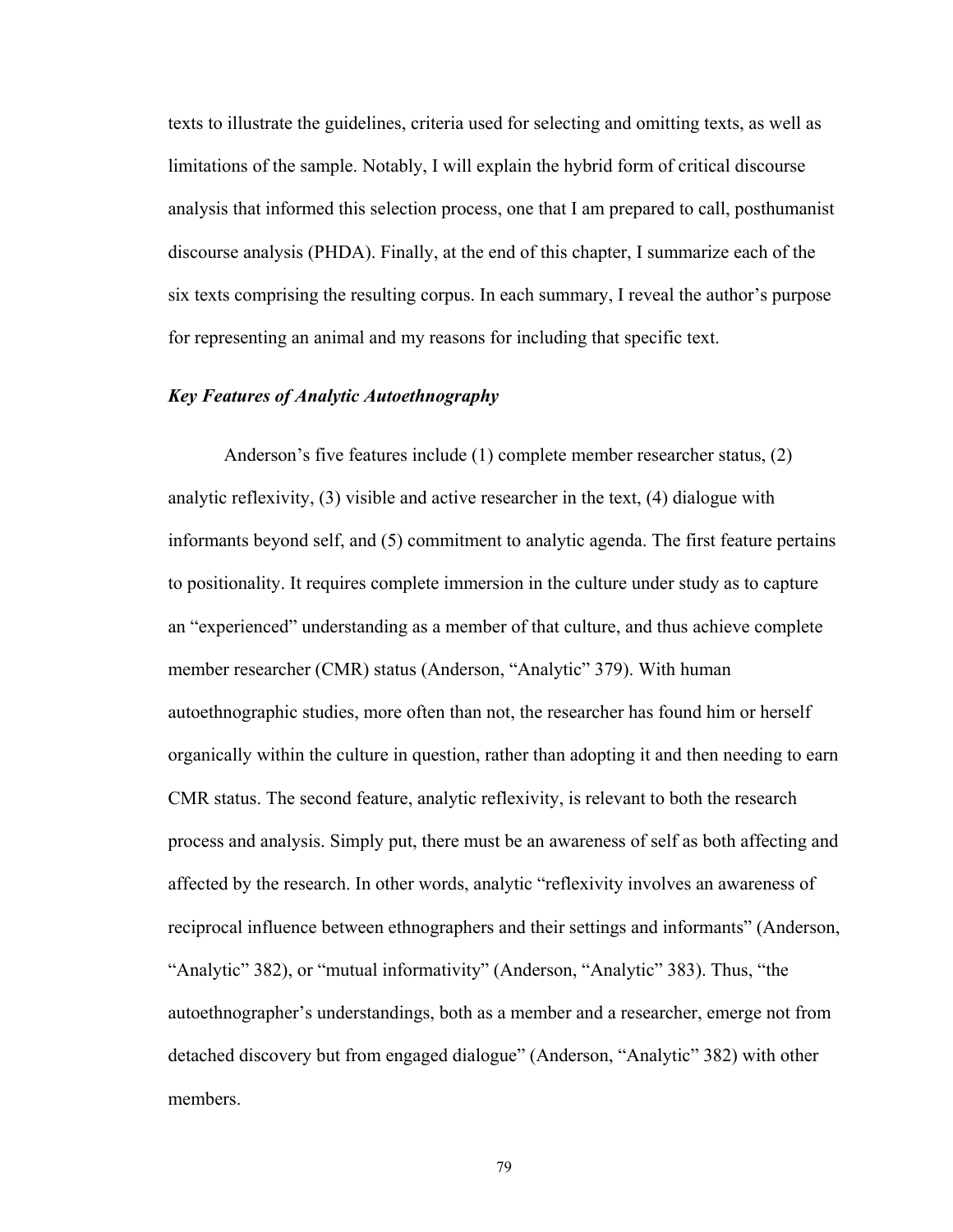Visible and active researcher in the text is the third feature, and means exactly that—the researcher must be highly visible in the resulting text. Anderson claims "such visibility demonstrates the researcher's personal engagement in the social world under study" (384). The fourth feature requires the researcher collect data beyond their own observations, and thereby must conduct interviews, or utilize other artifacts or texts to supplement their analysis. Finally, a commitment to an analytic agenda, which Anderson contends is "the defining characteristic of analytic science" (Anderson, "Analytic" 387). As such, this fifth feature requires the "use [of] empirical data to gain insight into some broader set of social phenomena than those provided by the data themselves^ (Anderson, "Analytic" 387). In sum, this feature requires the researcher contribute more generally to social knowledge by refining, elaborating, or re-visioning theoretical understandings.

## *Posthumanist Re-Visioning*

My process for revising Anderson's framework began with an annotated outline of his features and their main points. What I wanted to know, in simple terms, was if it was possible to fulfill the requirements of these features with animals. Therefore, under each feature, I posed questions about what I foresaw might complicate this. My initial questions were as follows:

- *Can one ever become a complete member researcher across the species divide?*
- *Can different species engage in "dialogue" that can be translated into fair representation? And if so, how?*

Then, I cross referenced this list with animal studies theory—including Wolfe's notions of animal subjectivity and Haraway's "becoming with"—to make an initial assessment as to how this framework might translate, if at all, to the study of animals through the lens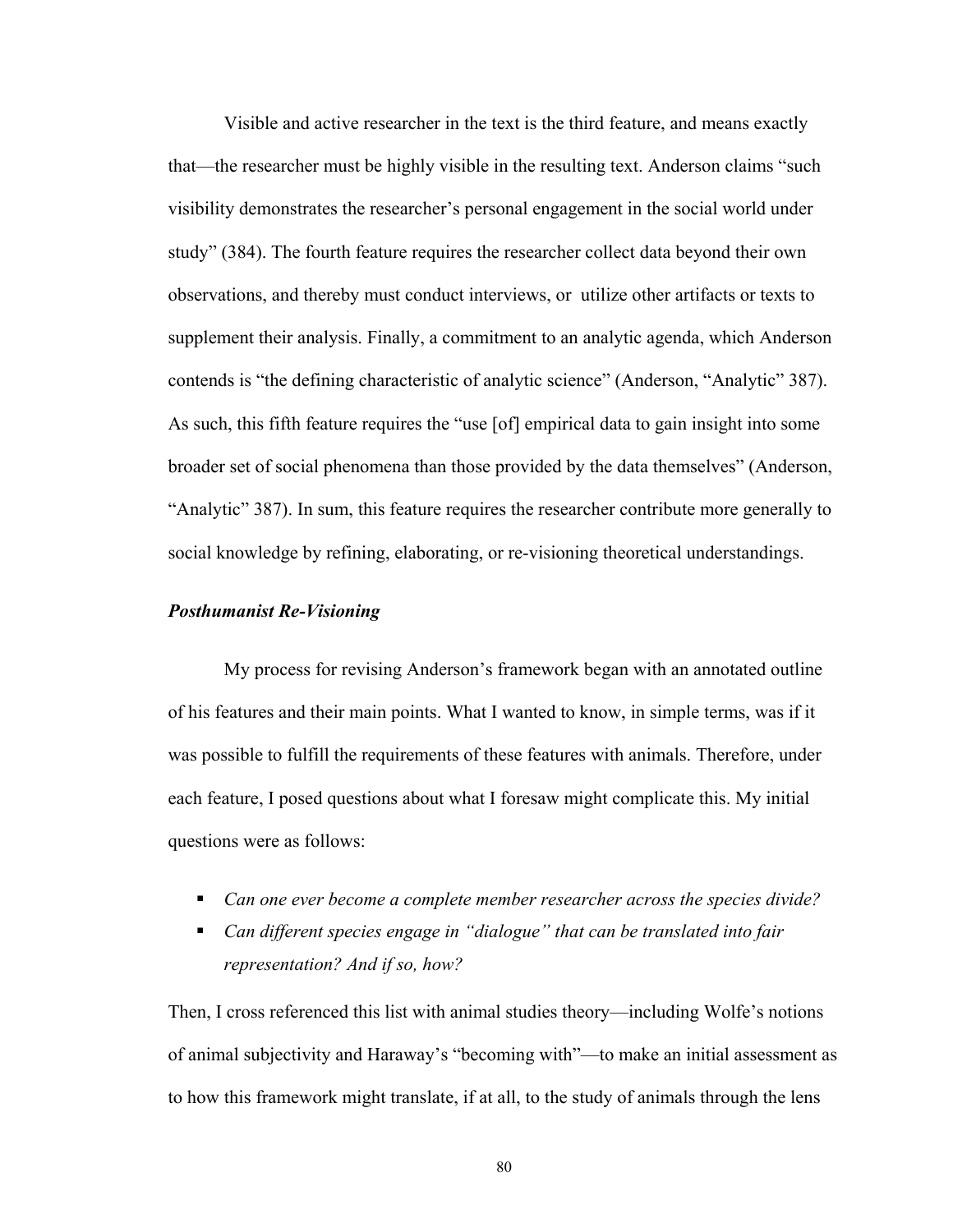of postcolonial autoethnography. Preliminary research on interspecies communication was necessary, which I conducted using the research databases at Colorado State University's (CSU) library. Again, the purpose of this research was to determine if there were viable answers to my initial questions.

Chapter one reveals much of the scholarship that convinced me it could be done, including symbolic interactionism, critical anthropomorphism, the levels of response, perspectivism, and the notion of opacity. These theories and perspectives provided for the systematic analysis and revision of each of the guidelines. Using one or more of these theories and perspectives, I revised my initial outline of Anderson's features and each of their stipulations. Most features required additional criteria and all required finessing in order to be more species inclusive, respectful to animal Others, and posthumanist. For instance, analytic reflexivity (the second feature) requires the author reflect the dialogue with the Other. Thus, I revised this feature to accommodate symbolic interaction and intersubjectivity. Also, I bring critical anthropomorphism to bear on this feature, reminding researchers to avoid making absolute claims about the animal's feelings, thoughts, and perceptions, and instead make respectful approximations based on consistent interaction and patterns of behavior.

My overarching goal was to reflect the notion of opacity and attend to posthumanist concerns. In other words, I revised the features to reflect vigilance, responsibility, and humility with respect to animal Others. Thereby, the guidelines might now "compel us to adopt an attitude of permanent vigilance against the temptation of certainty^ (Maturana and Varela qtd. in Wolfe, *Critical* 78) and against ]willful ignorance" (Derrida qtd. in Wolfe, "Rites" 66), so that we become vigilant in the analysis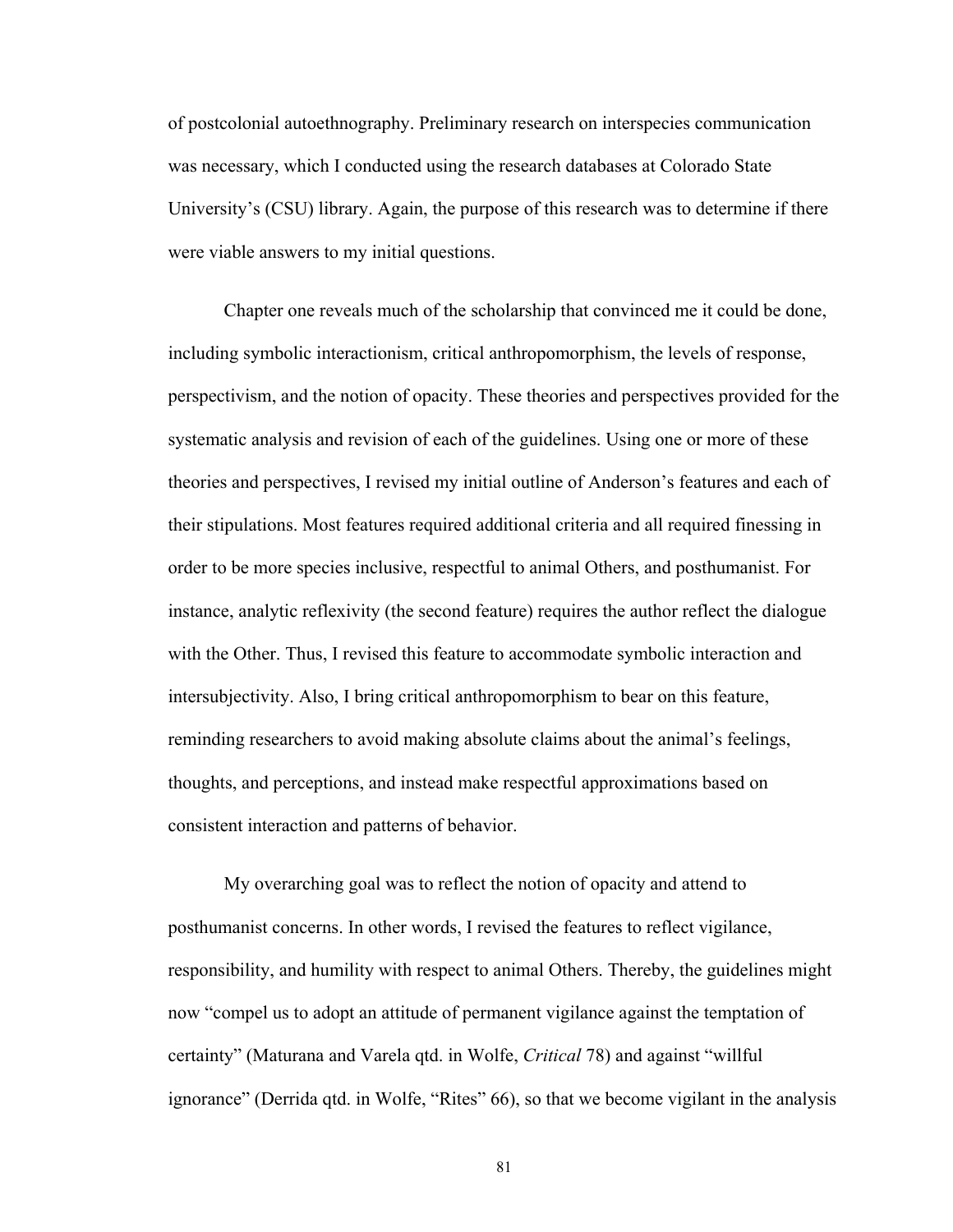of our discursive practices and representations of animal Others. My hope is that they require us to vigilantly interrogate ourselves as interlocutors, particularly for implicit "common sense" assumptions that serve to reinscribe oppressive ideologies (Stibbe 148). Finally, they may remind us to approach and represent these Others with the humility and respect they deserve.

#### *Rationale: Why Mainstream Texts?*

To fully articulate the guidelines I propose in chapter four, and how they insist on an ethical approach to the animal Other, I point to features and language use within a selection of mainstream texts that claim to represent an animal's perspective. However, to be very clear, the focus is not the texts themselves. The guidelines are my central focus, and therefore my intention here is provide the most complete picture possible of them. For this purpose, I use the texts to provide concrete examples of each guideline. In other words, the texts serve to answer the question, what might this feature look like if actualized by an author? Here, I draw upon my hybrid conceptual framework, posthumanist discourse analysis, in offering a concentrated and pragmatic critique of specific features of these texts in relation to one or more of the guidelines. I do so with the explicit understanding that many of these authors set out to write memoirs, personal narratives, or other genres of life writing, rather than autoethnography. That said, I do include one text that identifies itself as ethnography and indicates the systematic use of autoethnographic methods (*Cat Culture* by Alger and Alger). While most are not representative of systematic autoethnography, all are autoethnographic. I align myself with Sarah Wall and hold that any genre has the potential to be considered autoethnographic, while not necessarily autoethnography (2). I consider my select group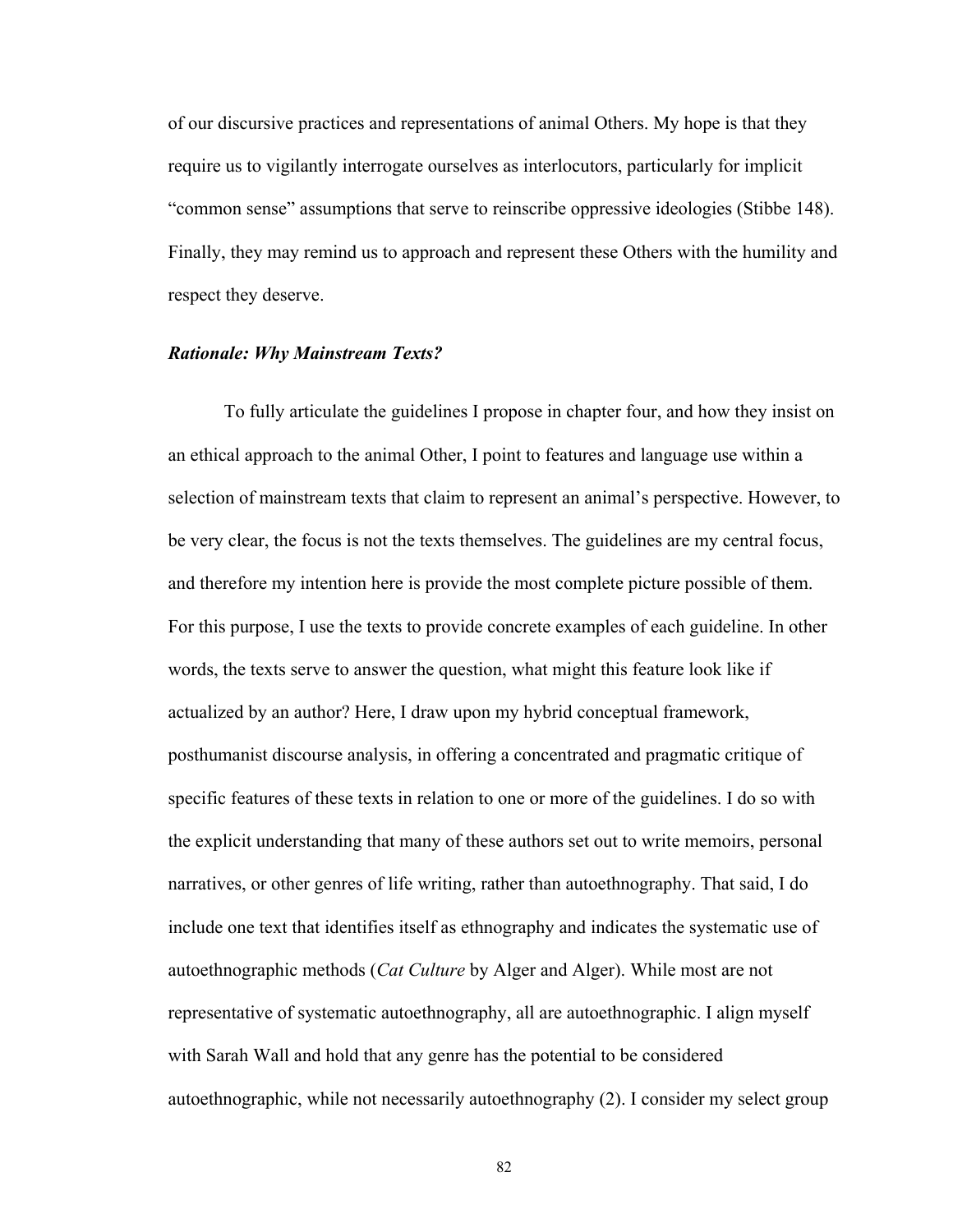of texts to be "autoethnographic" (as defined in chapter two) as they are all modes of life writing and contain a strong component of cultural examination and discussion. Each author (or authors) speaks to reciprocal influence, or describes (while not always using the term) an intersubjectivity experienced with an animal. Also, some of the texts I identify as autoethnographic were written in collaboration with marginalized Others (but not necessarily by the Other), and some may or may not be explicitly politically charged, based on the intended audience and chosen genre.

Again, while I have identified these texts as autoethnographic, the authors had no explicit intentions of performing autoethnography or representing the genre. As such, I certainly do not hold them to a standard that may not have seemed relevant to their genre of choice. Most of them were undertaken with affection, or even devotion. However, we can take measure of these texts against some standards since these standards illuminate how humanist and "common sense" assumptions are embedded in mainstream ideology, how these oppressive ideologies have become naturalized in our society. In other words, these texts illustrate the problems and potentials of representing animal Others. Thus, taking measure of these texts will help us imagine how the guidelines I propose might be used to evaluate the representation of animals—a set of standards called "a multispecies" representation ethic" that demonstrates awareness of posthumanist (auto)ethnographic criteria. We can also call for the use of these standards in future texts of various genres, including our own. Regardless of the mode, genre, or form, "we must still be accountable for the consequences of our representations and the implications of our message because they matter" (Madison 5). In fact, I will hold myself accountable in my future attempts to represent the animals in my life, Jaxon and Bleu, as having a model for doing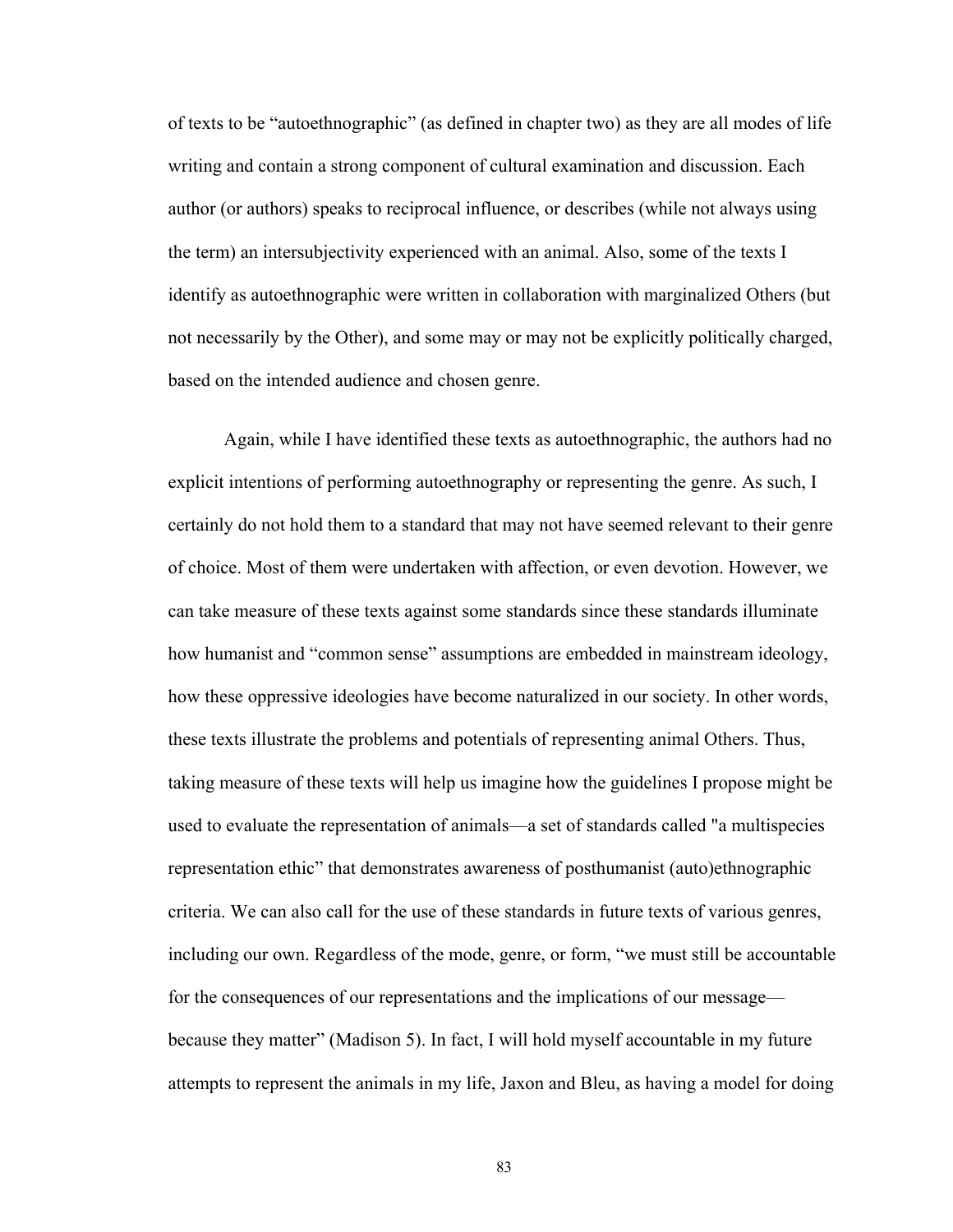so has been the impetus behind my thesis project all along: guidelines for the ethical representation of *them*, out of respect for them.

Because cultural constructions of Others "are intimately bound up with language and discourse" (Stibbe 147), the importance of holding ourselves accountable for our representations of animal Others, cannot be not be overstated. Avoiding humanist rhetoric is of key importance. In a Wolfean sense, humanism is an "ideology [that] often manifests itself"... by being implicit (Stibbe 148). Therefore, humanist rhetoric is sometimes unintentional—this is the crux of representing animals with whom we share bonds. Most of the authors in the mainstream texts included herein wrote about an animal in his or her life and the ethnographic imperative was often to pay tribute to that individual, an animal that the author cared deeply about, with whom the author had cocreated a meaningful life. This issue points to the direction of my work. While some scholars, postcolonial feminists in particular, have been understandably resistant to "set" methodologies" that might serve to standardize forms of life writing (Spigelman 83), I argue that because of the nature of ideology—that which is insidious and "believed" to be True—we need a heuristic that prompts the interrogation of our own language use if we hope to shift from such a pervasive humanist paradigm. Posthumanist values tell us we need to excavate our own thought processes, beliefs, and "common sense" assumptions buried in our language, so that all we have assumed to be self-evident about animals is called into question, even about the ones who share our lives. This is a challenging endeavor, and, considering the human-animal continuum that is largely still at work in our society—our sliding of animals and humans in more "animalized" or "humanized" positions that inherently determine levels of ethical concern—I argue we need guidelines.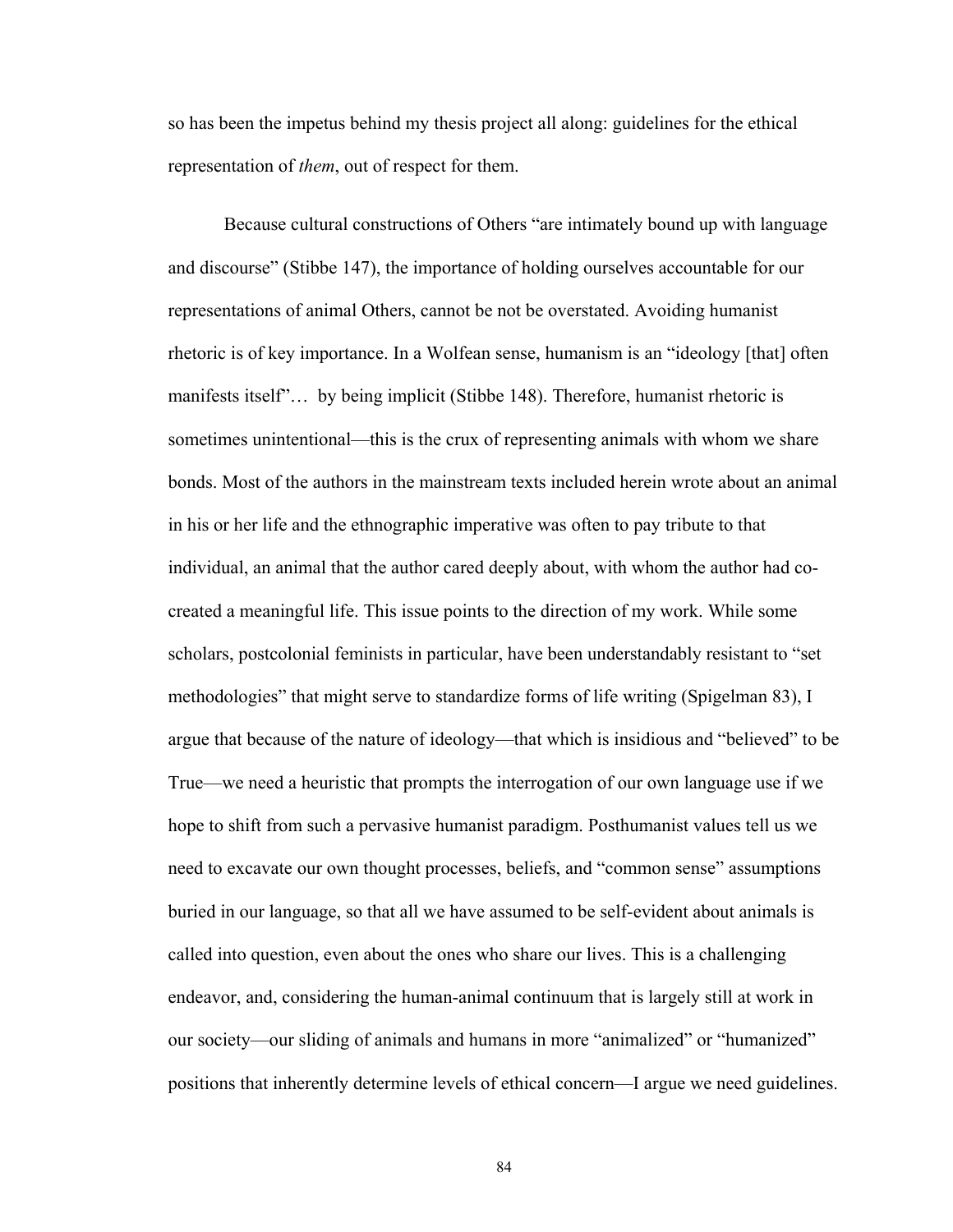Our representations of animals affect how they are socially constructed, which, in turn, "influences how they are treated by human society" (Stibbe 147). Cultural constructs are largely shaped and influenced by popular culture, so I looked to mainstream texts that might best reflect our current constructs of animals and the nature of our bonds with them. This choice is consistent with the goals and methods of autoethnography. As a systematic form of study, autoethnography requires the contextualization of the individual experience within larger cultural trends. Posthumanists, like postmodernists, believe culture "consists of everyday discursive practices" and therefore "see artifacts of popular culture as legitimate data for critical analysis because they are places where struggles take place over which meanings and ideologies will dominate" (Foss 213). From this perspective, by selecting texts written by mainstream society and read by broader audiences, I have access to texts that have a more predominant influence on our society's constructions of animals, compared to texts, for example, written by scholars and strictly read by academic audiences. In short, my articulation of the guideline criteria will involve some of the texts currently shaping our society at large. Since "discourse can be considered a way of talking or writing about an area of knowledge or social practice that both reflects and creates the structuring of that area," I used a modified form of critical discourse analysis for this process. Therefore, before fully delineating my selection process, I will pause briefly to sketch this additional, conceptual framework.

## *Posthumanist Discourse Analysis*

Critical discourse analysis (CDA) "is an outgrowth of critical linguistics that emerged in the early 1990's under the guidance of Teun van Dijk, Norman Fairclough,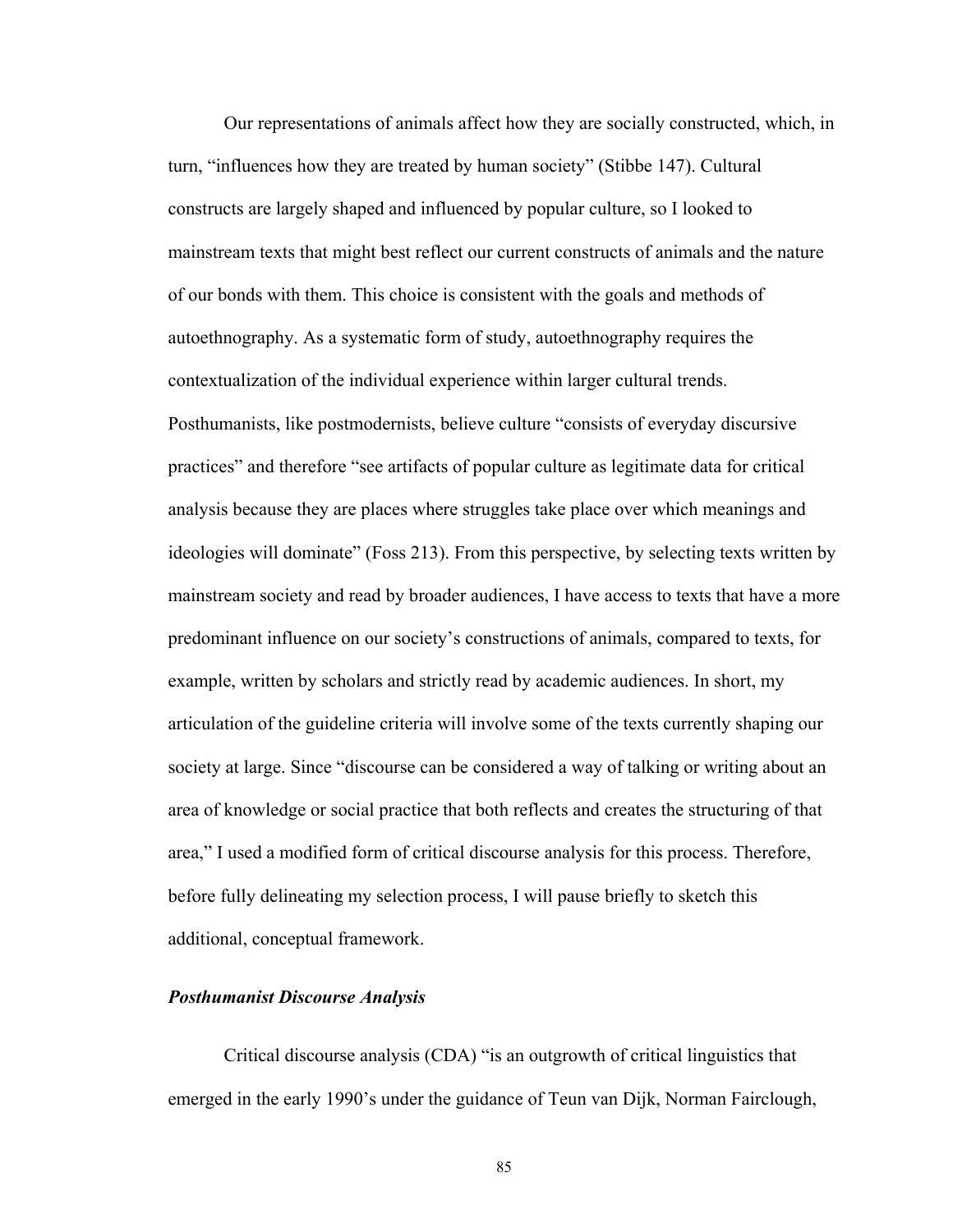Ruth Wodak, and other European scholars" (Huckin n.p.). According to van Dijk, CDA is a conceptual framework that examines "the role of language, language use, discourse or communicative events in the (re)production of dominance and inequality^ (qtd. in Stibbe 149). In "Language, Power, and the Social Construction of Animals," Arran Stibbe combines CDA with the "theory of fact construction" to analyze a "corpus of texts" about animals in order to expose the "ideological assumptions embedded in everyday discourse"  $(145)$ . The importance of this is that once we "become aware that a particular aspect of common sense is sustaining power inequalities ... it ceases to *be* common sense and may cease to have the capacity to sustain power inequalities" (Fairclough 85; original emphasis). Revealing "common sense" assumptions, then, allows us to challenge oppressive ideologies embedded in our representations of Others. Thus, CDA is yet another component of doing this work, especially considering, as Wolfe illustrates, how deeply embedded humanist ideology is in Western culture.

Markedly, Stibbe couples CDA with another theory ("fact construction") to best suit his purposes for analyzing texts within a specific sociopolitical context. He then performs a "detailed linguistic analysis" of a corpus of textual artifacts, including magazine articles and other public documents, by focusing on "linguistic features such as vocabulary, grammar, textual structures, and punctuation to reveal hidden ideological assumptions on which discourse is based" (Stibbe 149). For instance, he looks at how the use of pronouns can reinforce "us and them" binaries, such as using "it" to refer to an animal but using personal pronouns—him or her—to refer to people (Stibbe 151). Following Stibbe's lead, I couple CDA with posthumanist theory to suit the specifics of my analysis; hence, posthumanist discourse analysis (PHDA). While my work also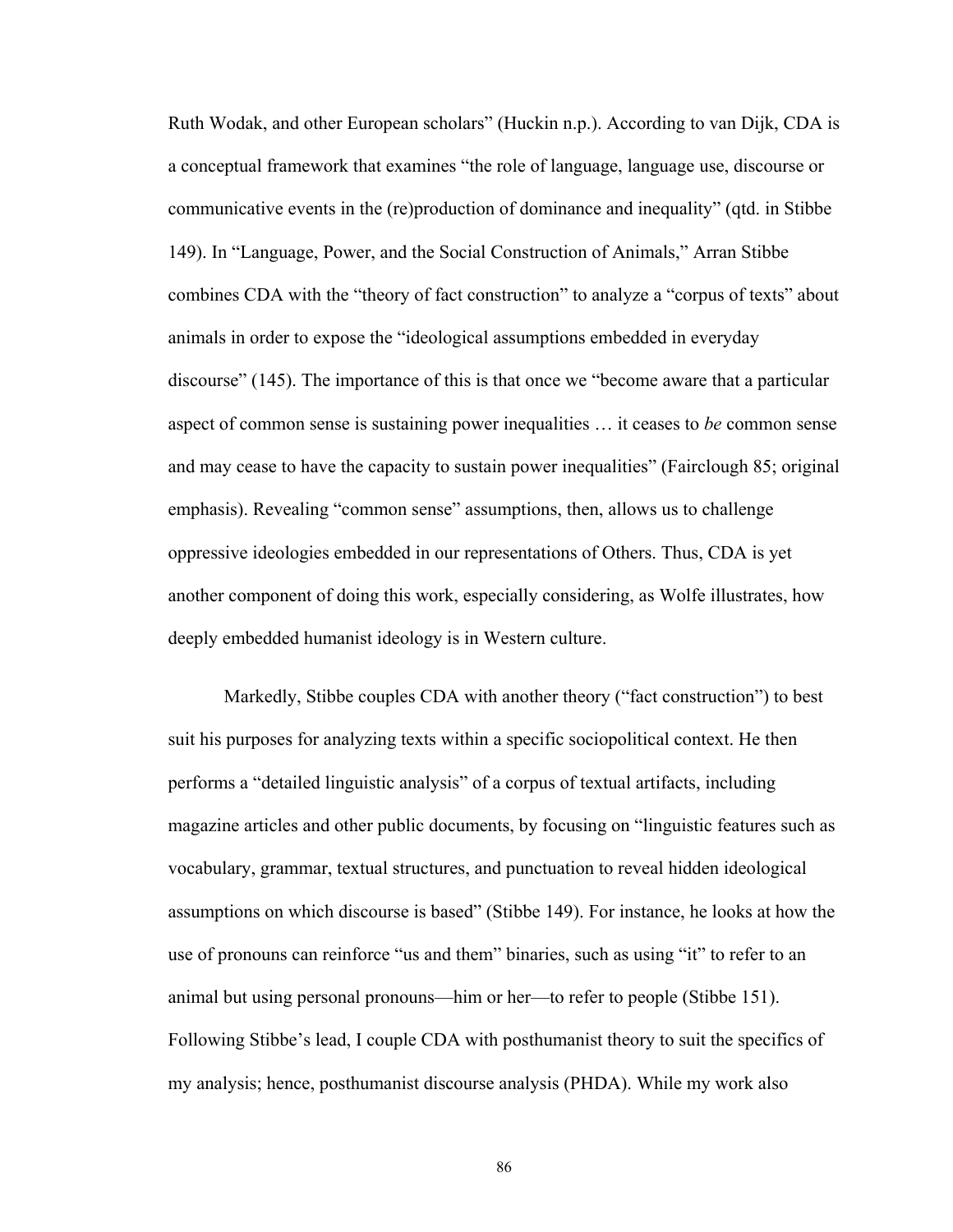strives to reveal hidden ideologies, I will not be conducting a highly detailed linguistic analysis as Stibbe does. Instead, the guidelines for posthumanist (auto)ethnography serve to bound the linguistic analysis, as the guidelines themselves already provide the basic structure for this work. Since articulating some of the guidelines may involve the use of PHDA to reveal how the authors have or have not satisfied the criteria *specifically*  because of their language use, the guidelines serve to challenge "common sense" assumptions and hidden ideologies.

My articulation of the criteria will serve to illustrate the kind of linguistic features that either enable us to, or prevent us from, representing animal Others in respectful and opaque ways that conform to the goals of a posthumanist approach. Thereby, the guidelines prompt us to interrogate our own writing in similar ways. Again, the ultimate aim of my work is to exemplify how the guidelines can serve to challenge the dominant ideologies that might result in our representing an animal in a humanist and therefore oppressive way.

# *Text Selection*

*First Sampling:* The mainstream texts in my corpus were found over weeks of research. However, I began by looking for systematic autoethnographies studying animal culture, that is, texts written by scientists for an academic audience and expressly presented as ethnographic studies of animal culture. Using the research databases at CSU's library, I found a relatively small collection of ethnographies involving autoethnographic methodology, including *Understanding Dogs: Living and Working with Canine Companions* (Sanders), *If you Tame Me: Understanding Our Connection with*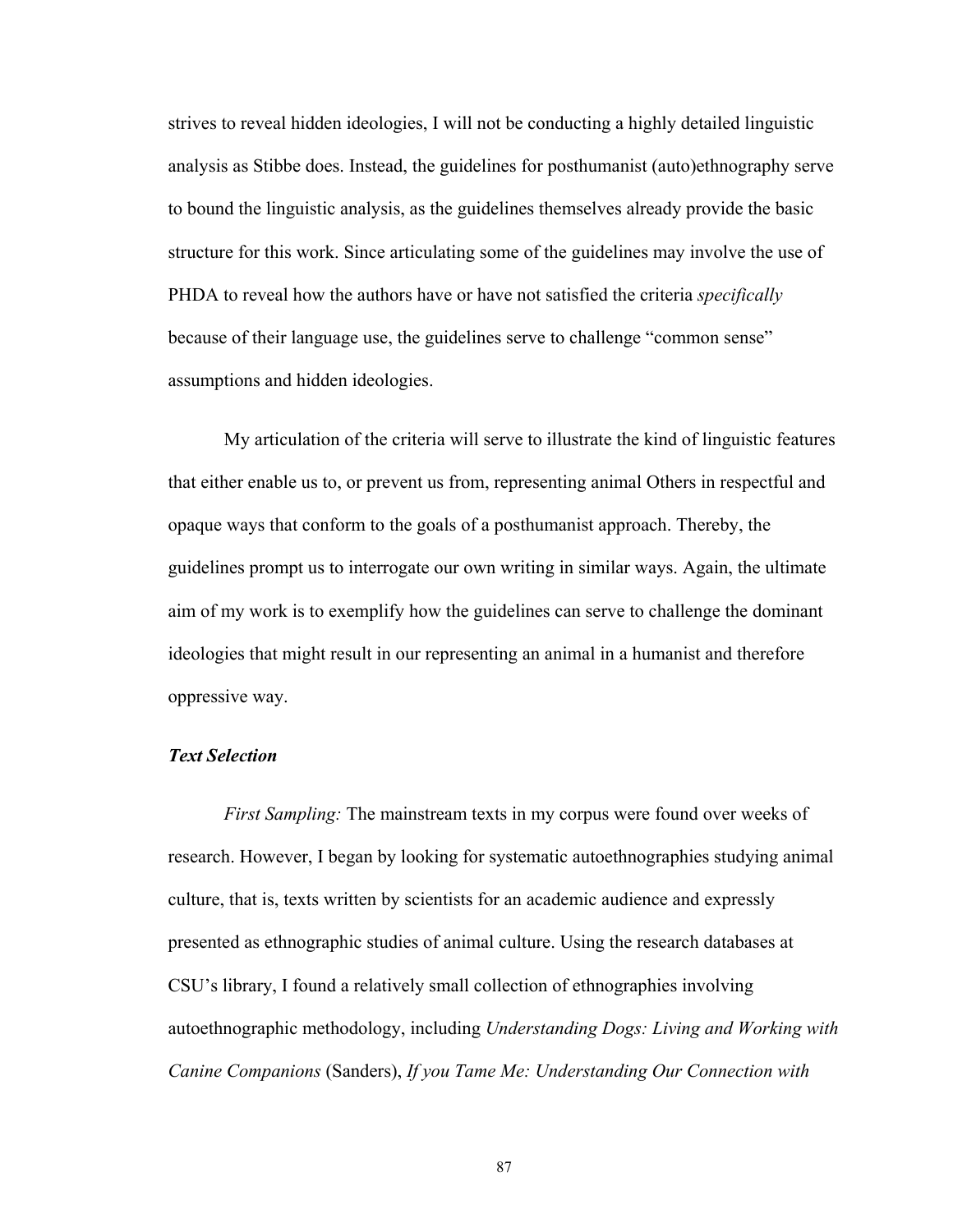*Animals* (Irvine), and *Cat Culture* (Alger and Alger). Of these, Sanders is the only one that identifies his entire text as "auto-ethnographic" (xii; original), whereas Irvine and the Algers claim to employ autoethnographic methods as part of larger research strategies (Irvine 187; Alger and Alger 219). However, the purpose of these sociologists' texts is largely to inform their field, on what it can learn about humans by studying humananimal interaction. I wanted texts specifically focused on what human-animal interactions mean to *animal* cultures. This is in keeping with the tenets of postcolonial autoethnography\_a place of resistance for the Other. While there should be some broader social implications drawn in autoethnographic texts, voicing the Other should be the *main* purpose of the text, and here the Other is nonhuman. Even Sanders' text is dedicated to how human culture is affected by dogs.

Also, while all of these authors included personal anecdotes in their texts, they did not seem to capture my lived understanding of "the intensity of our emotional attachments to [animals]" (Wolfe, "Human" 569). So, while I was looking for texts that satisfy Anderson's features, which in this case meant significant self-reflection, I also wanted texts that spoke to this emotional intensity that can form in interspecies cultures. Since these ethnographic texts only did this to a varied and limited degree, I began to mine my personal bookcases that were lined with stories dedicated to bonds shared with animals. Based on her essay "Theory: Gone to the Dogs," literary scholar Priscilla Patton might identify these stories as being informed by "observational and intuited knowledge about animals," some of which represent a pointed "overlap in the approaches of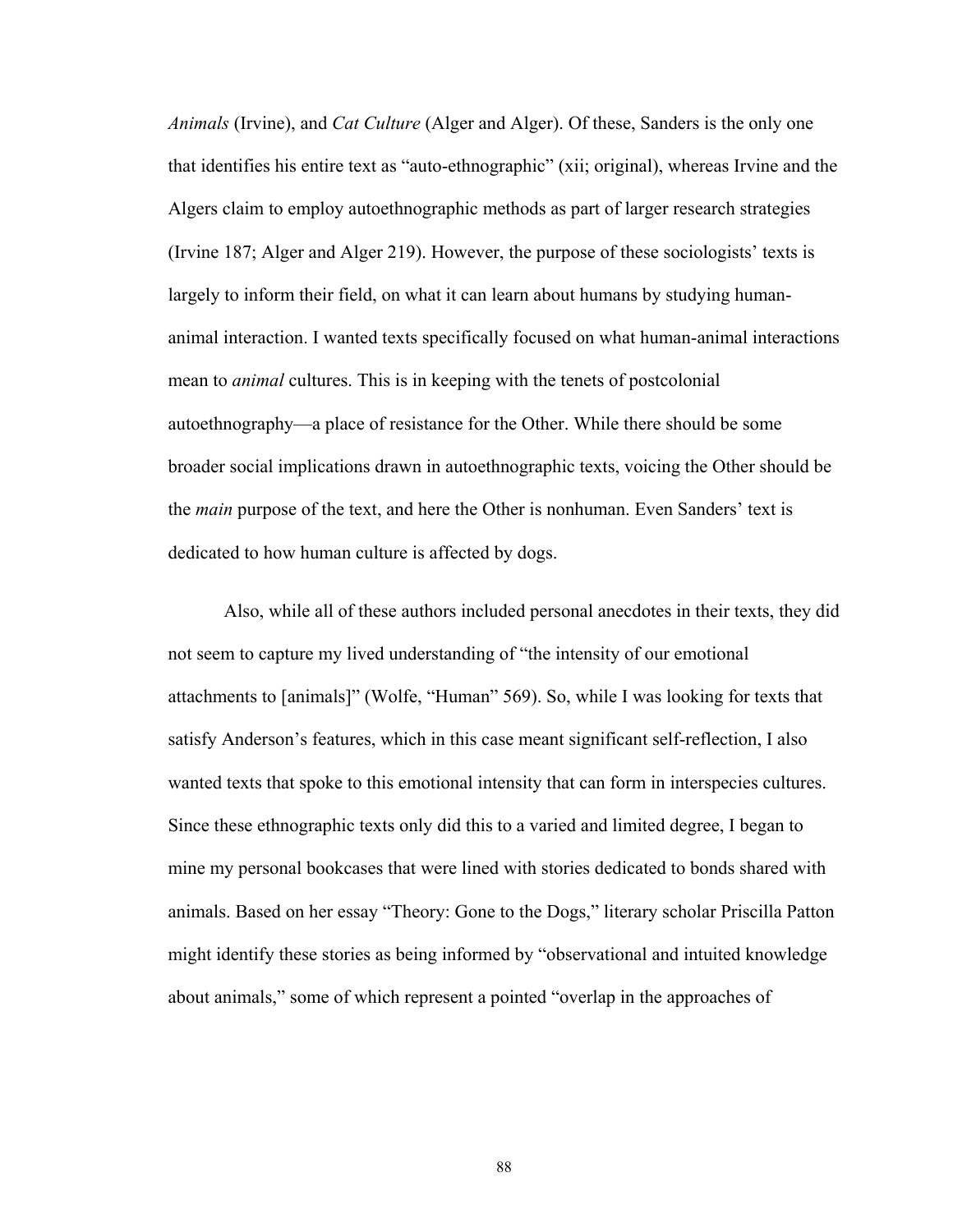scientists, theorists, and ordinary people"  $(577)$ <sup>28</sup> I originally bought these texts because I was interested in seeing how these authors represented their bonds with animals, hoping they might serve as a model for me. So I was drawn to how these texts were about *an* animal's life versus the lives of animals in general.

Then I cast a wider net for more mainstream texts beyond my own collection. In addition to the CSU library, I sourced three local bookstores and the Internet\_Google searches, as well as searches using bookstore websites, produced a plethora of texts. In total, I considered approximately 150 texts, including videos (i.e. *The Wild Parrots of Telegraph Hill,* directed by Judy Irving), fine art photography books (i.e. *Street Dogs*, by Traer Scott), and children's books (i.e. *Elbee of Eldridge Avenue*, by Luanne Myers). This phase of the selection process involved an inductive form of generic criticism, in which I determined if each text met a generic description of what constitutes autoethnography as a genre. So, at this point I only included a text if it appeared, on the surface, to share some rhetorical similarities. Thus, to be considered autoethnographic, the text had to focus on how the author came to intimately know and was ultimately shaped by another culture. Of course, for my purposes, the other culture had to be one created *with* an animal through significant interaction.

*Second Sampling*: Autoethnography is challenging, yet rewarding work, as researchers work dual roles in liminal spaces as cultural members and researchers. In fact, "this liminal state of being betwixt and between [can be] emotional and

 $\overline{a}$ 

 <sup>28.</sup> In this essay that appears in one of the most recent issues of *JAC* (volume 30), Patton criticizes the way these stories tend to humanize animals, even challenging Haraway's *When Species Meet*, purporting that "Animal Studies ... prefers stories that cast animals as benevolent innocents" (578). While Patton makes many valid points that I am in agreement with, I would challenge her reading of Haraway who takes pains to remind her readers that animals should not be humanized nor angelicized.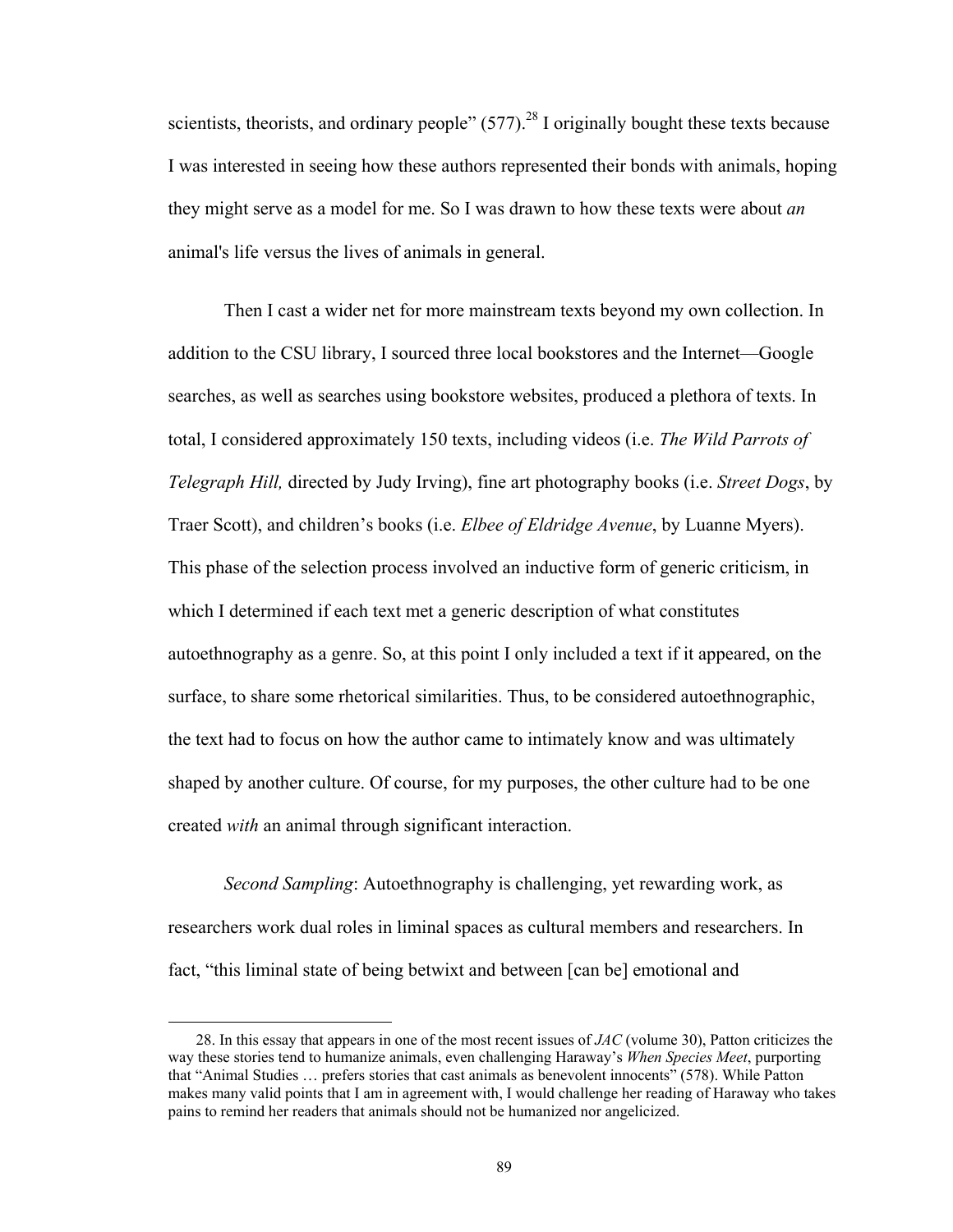uncomfortable" ("Liminality" n.p.). Interspecies communication often occurs in liminal spaces. My own life experience tells me that people living and responding to animals interact in a kind of liminal space\_a material-semiotic interstice. Haraway speaks of these spaces where "species meet," which is why "becoming with" spoke to me. With this in mind, as I sorted through the multitude of texts collected in my first sampling (approximately 150), the most important criteria was that the text focuses on an interspecies culture created in this liminal space. So, in the second phase, I chose texts that reveal the extraordinary things that can occur in these spaces, where lives are shaped by personal interaction with other animals. I wanted stories that spoke to me, that represented a "becoming with" Other and an "articulating world" (Despret, "Body" 131).

Notably, at this point, Anderson's features guided my selection process more systematically. With my sample down to approximately thirty texts of various modalities, I assessed how well each one satisfied one or more of Anderson's features and/or my modifications of his features. I was looking for model examples of each feature (or guideline) actualized in one or more of these texts. This purposeful sampling often required analysis of the author's language in terms of humanist rhetoric such as exclusionary logic or "common sense" assumptions, so PHDA was useful for this part of the selection process. For instance, if an author interprets for an animal and makes claims with absolute certainty about what the animal is thinking or feeling, I made note of that text's potential for serving as an example. Conversely, if an author is cautious about making claims of certitude (as author Stacey O'Brien often is in her text, *Wesley the Owl: The Remarkable Love Story of an Owl and His Girl*), I also made note of this language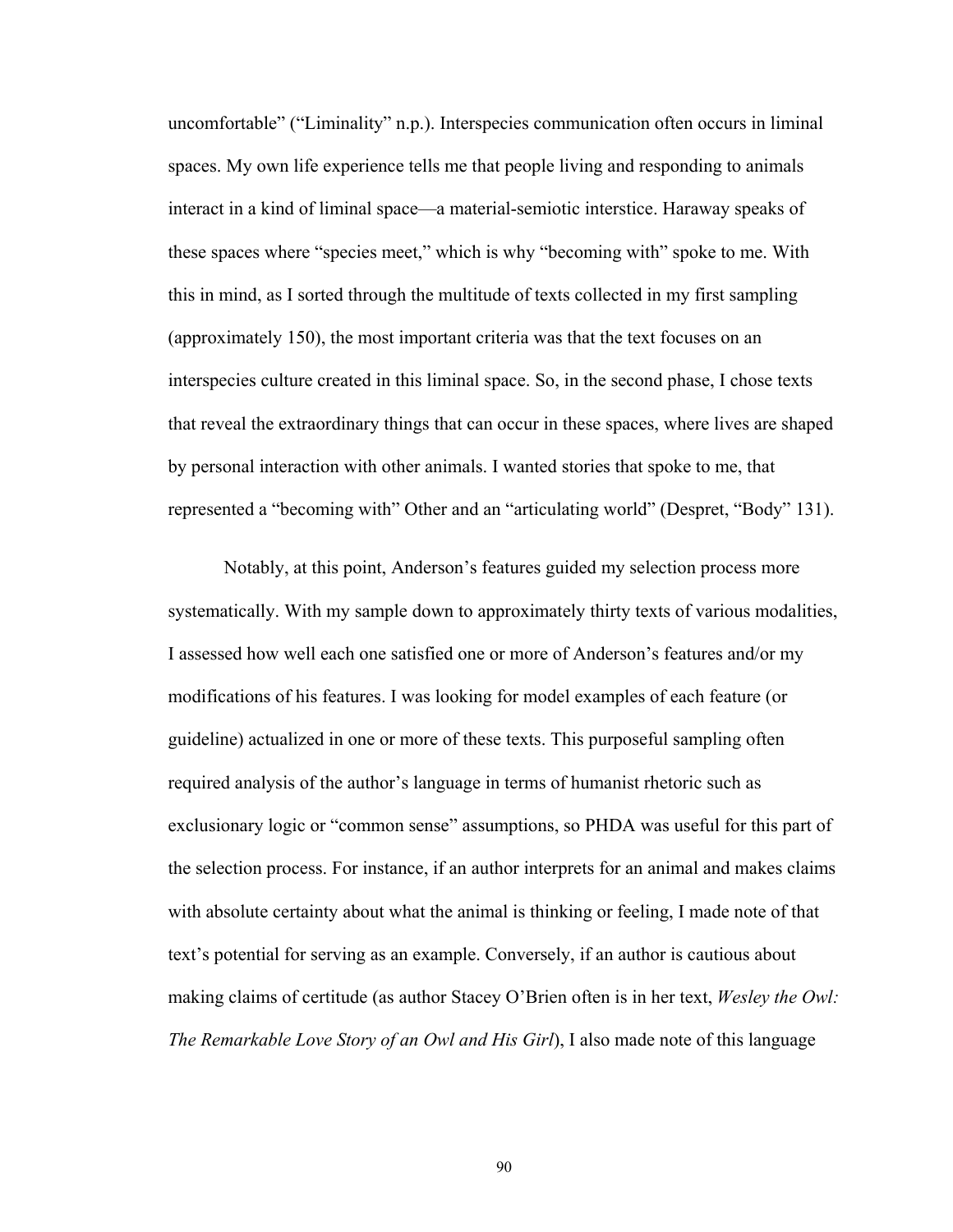use and its potential. Again, these examples would serve the purpose of illustrating the criteria of the guidelines more fully.

#### *Complete Member Research Status: Relation to the Animal*

Based on the requirements of this feature, texts were only selected if they involved a relationship with an animal intimate enough that it was possible for the author to capture an "experienced" understanding of that culture. Therefore, I assessed the nature of the relationship of the author to the animal being represented. Omitted from my selection were any texts in which the author merely collects scientific data about an animal and then represents that species. I was interested in texts representing close bonds formed between humans and animals. Therefore, if the author merely observes animals in the wild, the text was not included.

## *Analytic Reflexivity: Purpose and Perspective*

Since I am developing criteria for how to ethically provide fair representation of the experience of the alingual animal, I chose texts that focus predominantly on representing the animal's experience of "reality" rather than the human experience. Thus, I ruled out texts in which the main focus was the human animal, no matter how autoethnographic those texts might be. Abigail Thomas' A Three Dog Life: A Memoir focuses on her struggles to recreate a life with her husband after an accident leaves him with traumatic brain injury. Her book does not qualify because it is only ostensibly about dogs when it is really about Thomas' own struggles to deal with a complicated life. In contrast, the Algers attempt to expand "our knowledge of animals from their own perspective"  $(xiii)$ , making this text eligible. Also, PHDA helped me identify humanist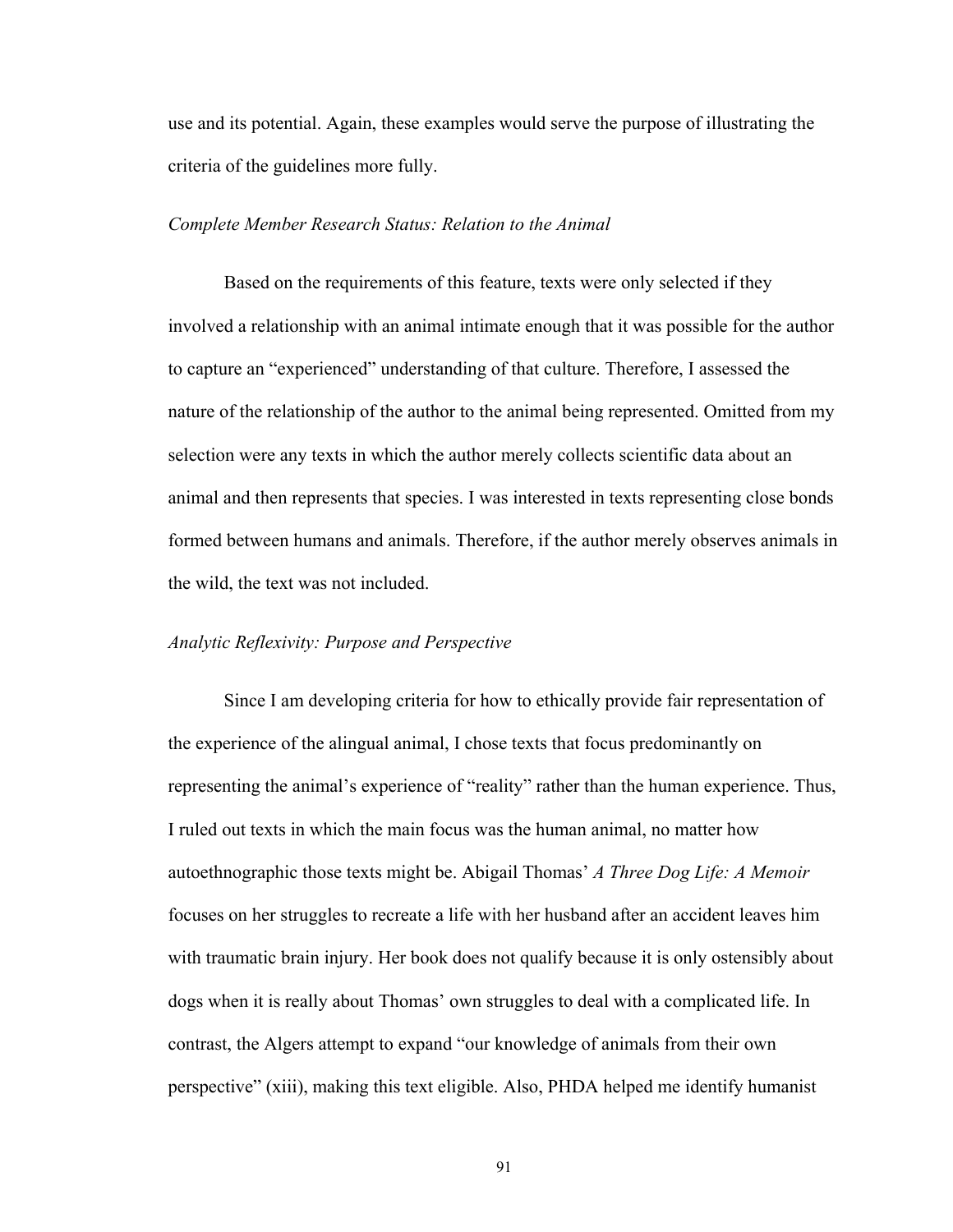rhetoric in texts, particularly when authors attempted to represent the point of view and feelings of the animal. This framework helped me identify exemplary posthumanist rhetoric, as well.

## *Visible and Active Researcher: Life Writing*

The self-reflection component of autoethnography indicates the level of personal investment with the culture under study, which means I only selected texts that were forms of life writing. For instance, Elizabeth Marshall Thomas frames her book, *The Tribe of the Tiger: Cats and Their Culture,* with an introduction and a conclusion about her own cats. However, the focus of the text is various species of cat around the world, so there is almost no explicit presence of the author, active engagement with the cats, throughout the text. Thus, this text was omitted

#### *Dialogue with Other Informants*

The fourth feature requires data collection beyond personal observations. Therefore, some texts were chosen because they include a bibliography or reference section, or other forms of data. Also, texts that included images were given preference because images constitute additional artifacts. O'Brien, for example, includes black-andwhite photographs throughout her text, *Wesley the Owl*. In fact, all of the texts in my final selection incorporate some images, although some more than others.

## *Commitment to Analytic Agenda*

This final feature requires the "use [of] empirical data to gain insight into some broader set of social phenomena than those provided by the data themselves^ (Anderson,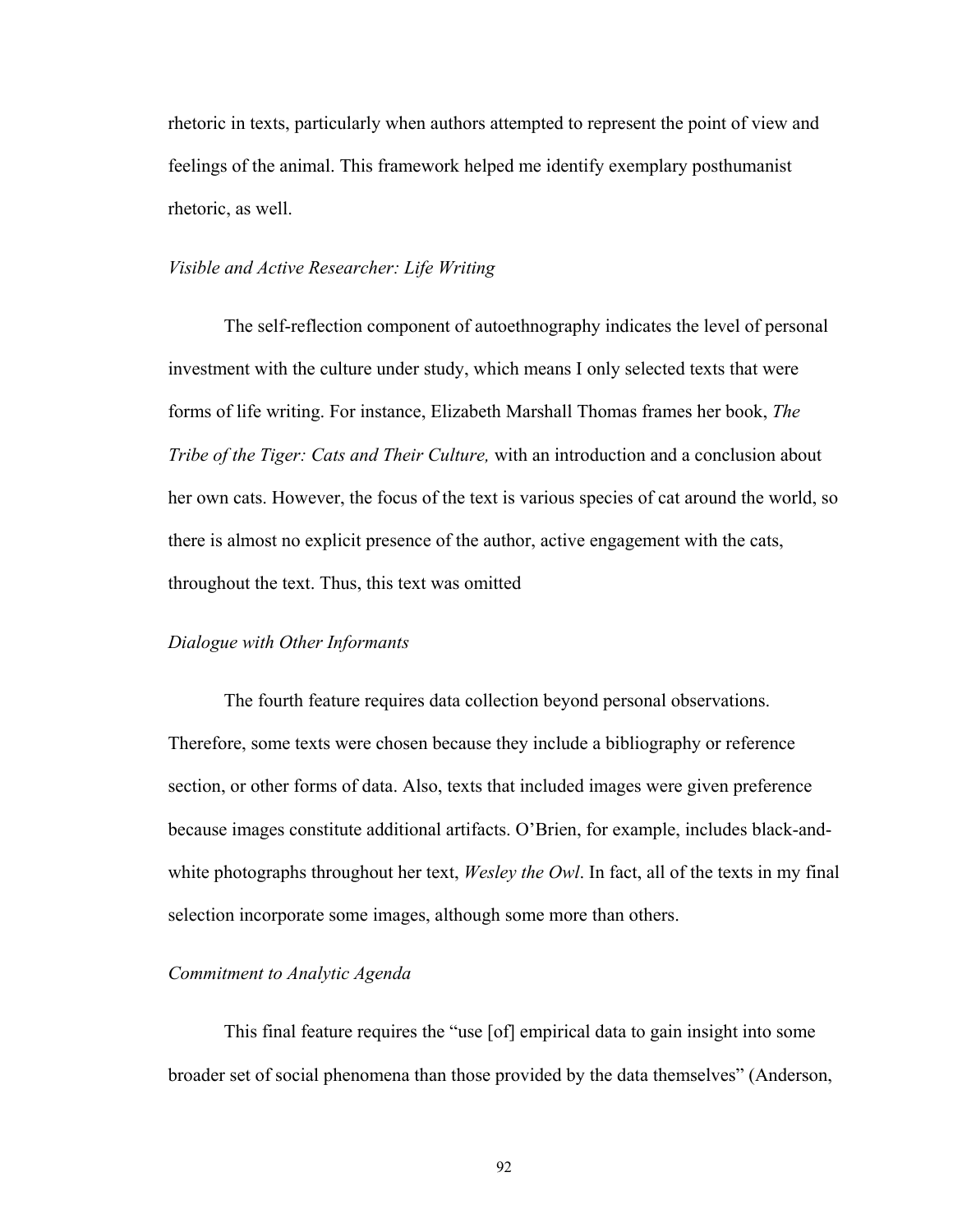"Analytic" 387). Therefore, it requires authors speak to their insights into some broader set of social phenomena. Irene Pepperberg's text, *Alex and Me: How a Scientist and a Parrot Discovered a Hidden World of Animal Intelligence—and Formed a Bond in the Process,* was included because the author re-visions social and scientific theoretical understandings, thereby contributing more generally to social knowledge; in fact, she does so fairly consistently throughout her text.

*Final Sampling:* From the second sampling of approximately 30 texts, the final six texts were chosen because they appeared to allow me to demonstrate principles of one of more of the guidelines. While these texts were predominantly chosen based on their potentiality for illustrating the guidelines, I believe this purposeful sampling represents many of the varied approaches to autoethnographic life writing about other animals in popular culture today. Notably, while many of the multimodal texts I sampled were very interesting and allowed me to exemplify some of the guidelines, I purposely limited the final sampling to print texts. Additionally, the final six were purposefully selected so that collectively they allowed me to represent a wide range of audience *and* interspecies cultures. For instance, among the thirty texts was Mark Bittner's *The Wild Parrots of Telegraph Hill: A Love Story…with Wings* in which the author describes how a flock of nonnative wild parrots helped him find his life's purpose in the urban hills of San Francisco. His text reveals how he slowly earns the flock's trust, the interspecies rapport that emerges, and his discoveries about the birds and the meaning of life.<sup>29</sup> However, Pepperberg's *Alex and Me* was chosen over Bittner's text because, while both allowed me to represent an interspecies culture of human-with-parrot, and both were national

 $\overline{a}$ 

<sup>29.</sup> Bittner's interest in the flock heightens after he learns that ornithologists are not studying the acculturation of these nonnative cherry-headed conures.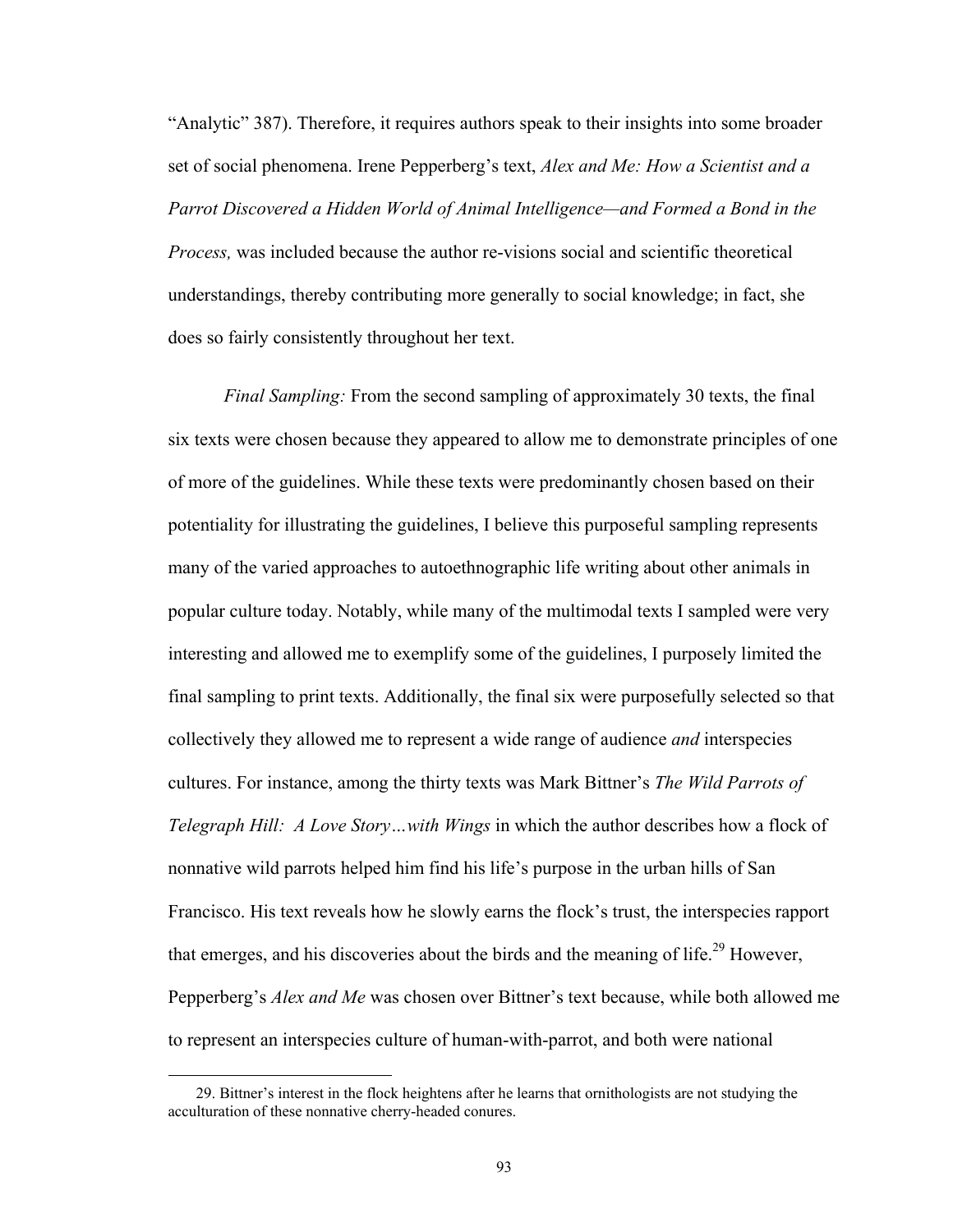bestsellers, *Alex and Me* was written by a scientist (Pepperberg) and, thus, potentially drew a larger scientific audience than *The Wild Parrots of Telegraph Hill.*

Therefore, my resulting sample potentially represents a wide variety of audiences in popular culture because I chose texts that spanned the evocative (poetic) and analytic (scientific) tone, and texts that involve a variety of species\_including cat, dog, owl, parrot, and wolf.

# *Omissions*

 $\overline{a}$ 

 Since my interest was exemplifying the guidelines, many texts were omitted because they did not provide example of one or more of the guidelines applied either effectively or ineffectively. In addition to the omissions noted above, texts that fit any of the following descriptions were omitted from the final corpus:

- Texts that primarily focus on presenting the human versus the animal.
- Texts meant to serve strictly scientific purposes for scientific audiences (with the exception of *Cat Culture*).
- Purely fictionalized texts about animals were not included, even though some posed very interesting questions about human exceptionalism.<sup>30</sup>
- Texts published before the year 2000.
- Texts featuring farm animals were excluded. While bonds with farm animals would have undoubtedly brought a valuable dimension to this thesis, highly politically-charged issues such as the severe oppression and irrefutable suffering in industrial farming operations would require a discussion that is outside the scope of this project.

<sup>30.</sup> See Verlyn Klinkenborg's *Timothy: on Notes of an Abject Reptile*, a cult favorite based on actual events about a tortoise who reflects on the nature of mankind.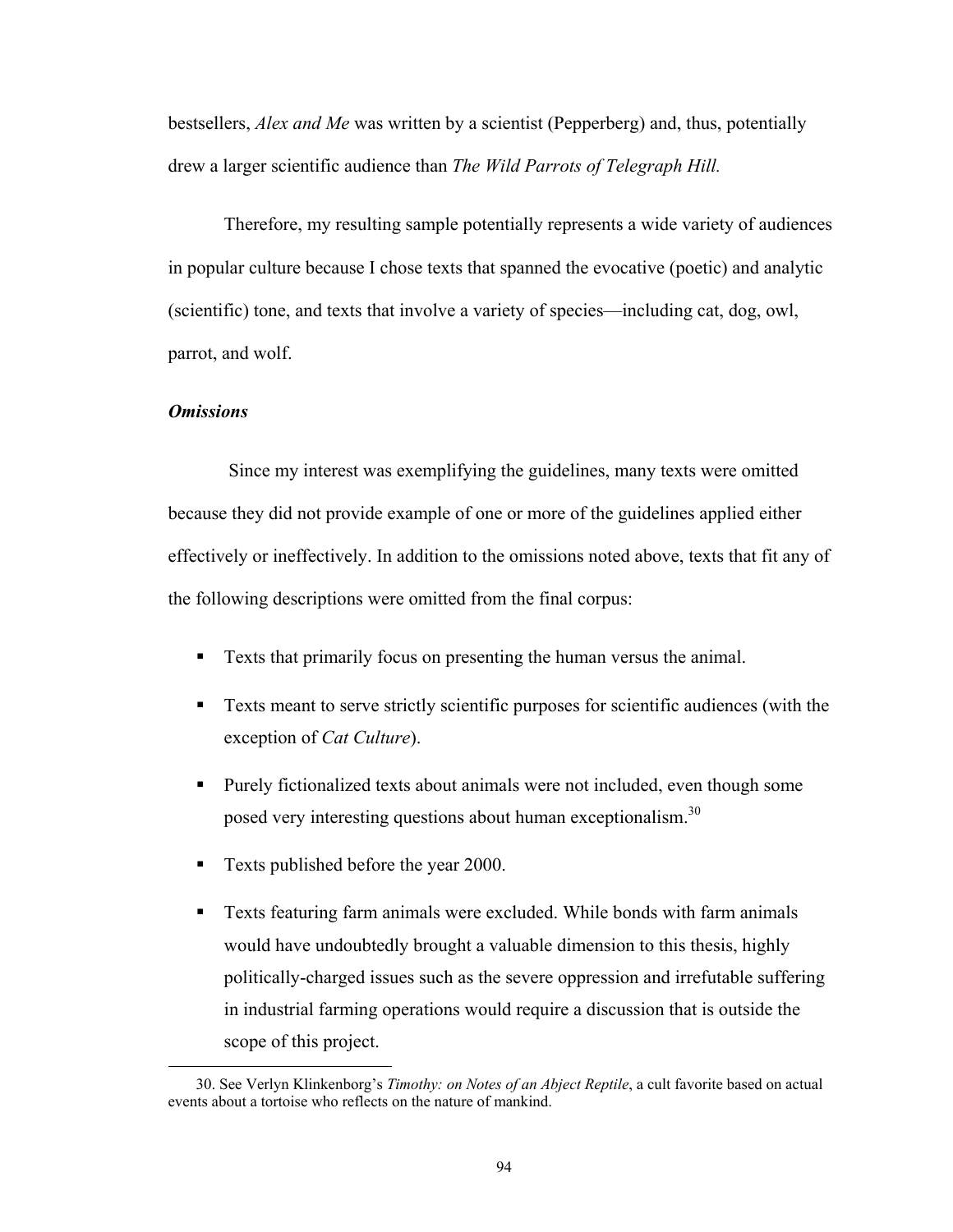■ Texts written explicitly for and/or by children. While these texts represent another interesting line of inquiry, it is beyond the scope of my project.

## *Limitations of the Sample*

1

This project is in no way representative of the full range of texts that claim to represent animals. I understand that a sample, by definition, does not present a comprehensive view, and therefore I fully acknowledge the inherent limitations of my sample of texts (corpus). One limitation is the restriction to print texts, which excludes narratives in a multitude of media, such as new and emerging technologies. These modes likely reveal different rhetorical strategies (and potentially different ideologies) and might even suggest a better mode for posthumanistly representing the animal Other.

Other texts that might have been included in the sample are those representing human bonds with additional species, such as horse, pig, coyote, and even  $\lim_{n \to \infty} 3^1$  The representational rhetorics used to describe such a variety of interspecies communication and contexts might have added fruitful and valuable discussion. Again, some texts were omitted because I already had a text representing a particular species, one I felt exemplified the criteria better. Nonetheless, by selecting only six texts across a variety of species, contexts, and intended audiences, I have excluded hundreds of others, which subsequently may limit the degree to which I can effectively exemplify the guidelines, and thereby my argument.

 <sup>31.</sup> See *Chosen By a Horse: A Memoir* (Richards), *The Good Good Pig: The Extraordinary Life of Christopher Hogwood* (Montgomery), *The Daily Coyote: A Story of Love, Survival, and Trust in the Wilds of Wyoming* (Stockton), and *A Lion Called Christian: The True Story of the Remarkable Bond Between Two Friends and a Lion* (Bourke and Rendall).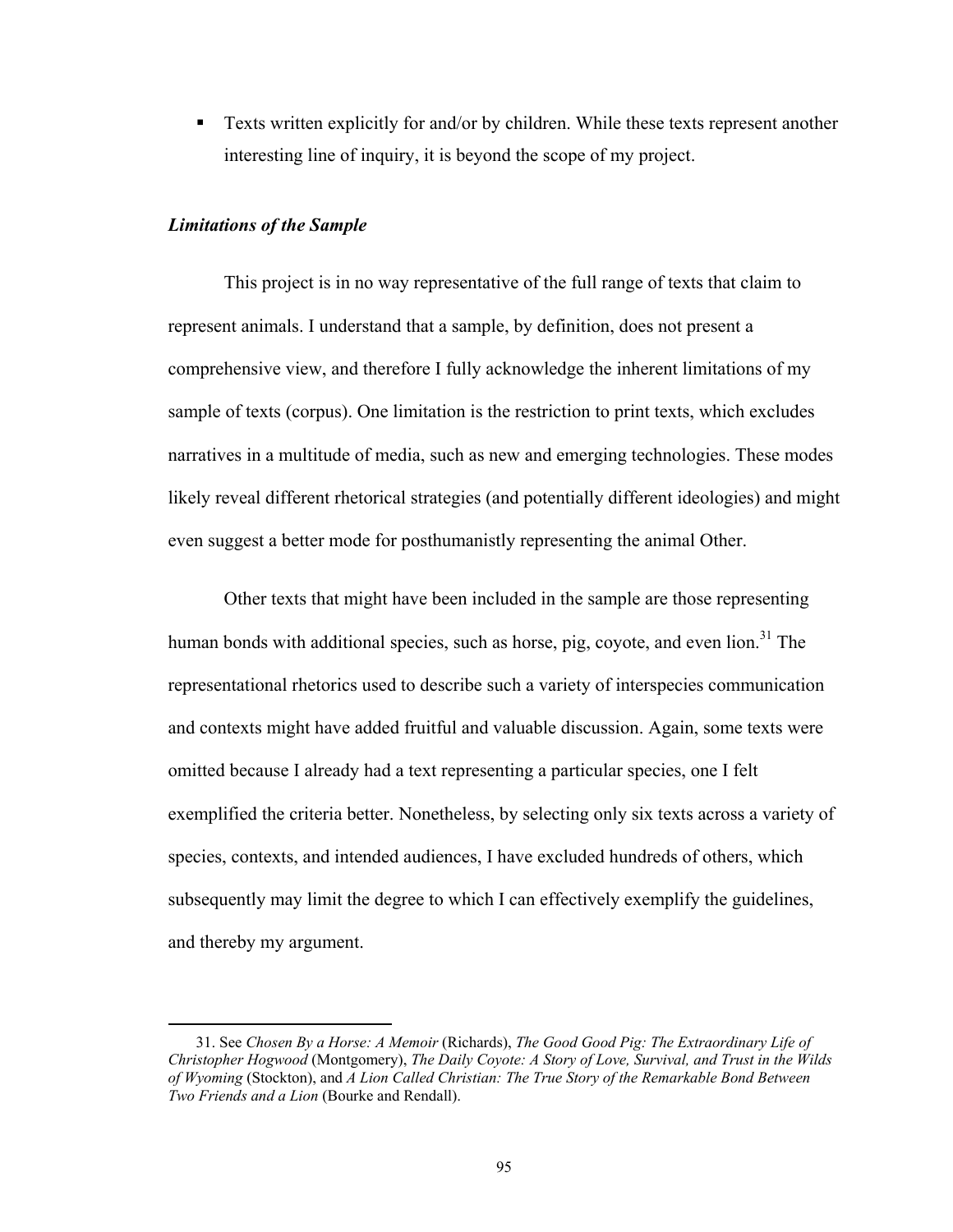## *The Corpus*

What follows is a synopsis of each text in which I speak to the author's intended purpose, the species of animal (or animals) represented, as well as the nature of the relationship with the author or authors. I also indicate if the author includes additional forms of representation (i.e. illustrations and images) or a notes or reference section, because these documents are relevant to qualitative research methodology, which often involves observation (and participation), interviews (or other forms of member checking), and additional artifacts (such as research documents, texts and other forms of evidence). Finally, in light of my purposeful sampling, I note the reason each text was chosen and why I believe it useful and/or a generative example for my purposes.

# *The Lost Pet Chronicles: Adventures of a K-9 Cop Turned Pet Detective*  by Kate Albrecht (with Jana Murphy)

 Coauthor Jana Murphy assisted Albrecht in the structure of her personal narrative about carving out a career searching for lost pets with the aid of her companion animals. Albrecht describes how each of her three dogs and three cats comes into her life, and how an openness to their individual personalities informed and shaped their roles in her detective methods. The text is dedicated to the various investigative searches that Albrecht and her dogs conduct, the outcomes of those investigations, as well as the general public's response to her pet detective work. Collaborative relationships between Albrecht and her animals (mainly her dogs) are enhanced as she studies their behavior, which in turn informs her investigative techniques. Albrecht commits a twelve-page epilogue to tips on recovering lost dogs and cats. A small sample of full-color, glossy photographs of Albrecht, her animals, and investigative evidence are included in the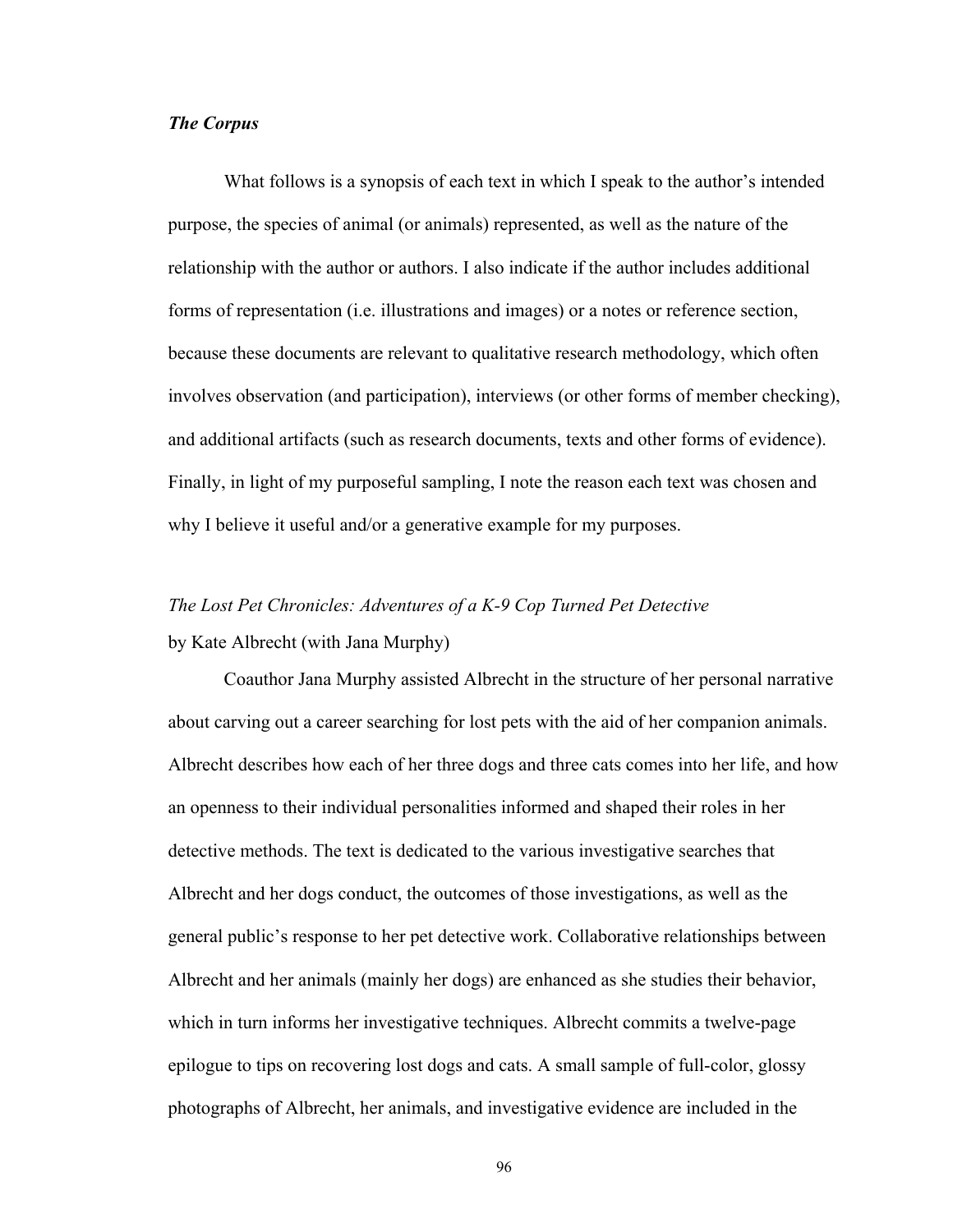book. This text was chosen because animal knowledge informs human knowledge\_ knowledge that is applied by a police detective, a profession requiring highly systematic and objective methods, and thereby expands my audience to include readers interested in working dogs. Also, this text allows me to exemplify analytic reflexivity and anthropocentrism. Published by Bloomsbury.

## *Cat Culture: The Social World of a Cat Shelter*

# by Janet and Steven Alger

As sociologists, the Algers are disciplined in qualitative methodology. Their book details the findings of their ethnographic study of cat culture conducted at a shelter where they had volunteered for years prior to the study (Alger and Alger xii-xiii, 219). Using a symbolic interactionist perspective, the Algers claim to present multiple points of view in their text, including those of the researchers, the shelter volunteers, and the cats. While the tone leans towards the analytic because of the intended scientific audience, the text is readily accessible to the nonscientific reader, and includes personal anecdotes. The stated purpose of the text is to expand "our knowledge of animals from their own perspective" (xiii), and thereby challenge assumptions about animal subjectivity. In addition to photographs of the cats on the front cover, black-and-white images are interspersed throughout the text. As would be expected due to the intended audience, an extensive notes and reference section are included. I chose this text because it is an ethnography that employs autoethnographic methods. Written by scientists with an analytic tone, it expands the audience range of my sampling to include those interested in the results of systematic studies. Published by Temple University Press.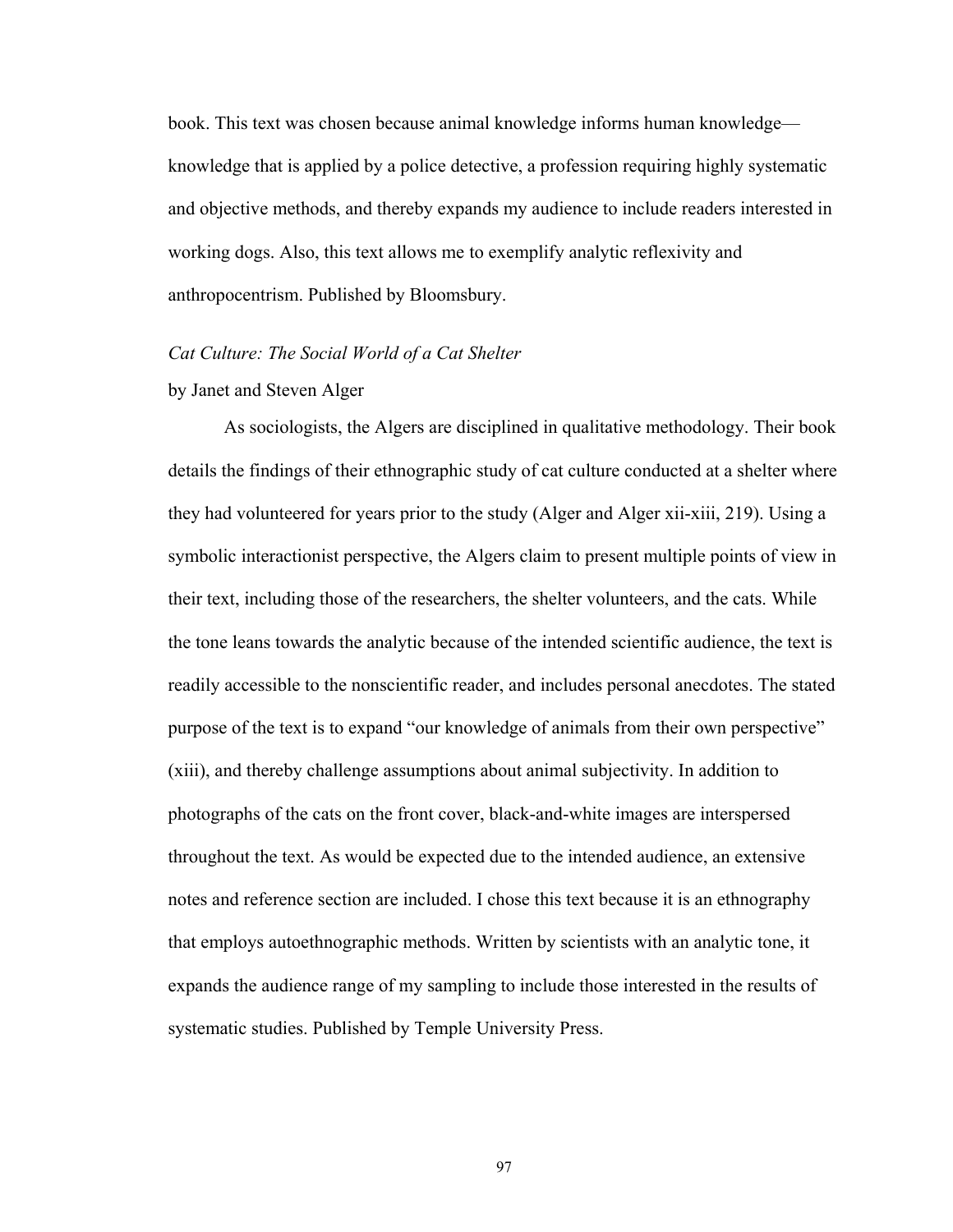*Shadow Mountain: A Memoir of Wolves, A Woman, and the Wild*  by Renée Askins

As her subtitle suggests, Askins' memoir weaves reflections of her life as a conservationist, bonds with canidae, and philosophy on nature. Her conservation efforts include the founding of the grassroots organization Wolf Fund, and the successful reintroduction of wolves to Yellowstone National Park. Askins is well-versed in the works of celebrated poets, whose lines about nature, wildness and beauty are in concert with her own. Askins recalls her travels and bonds with animals in evocative prose, primarily from her perspective, only interpreting for animals with which she bonds most deeply. As a scientist she resists translating much of the communication, behavior, and vocalizations that she is uncertain about, merely making note of them and her curiosity. Askins does not, however, hold back in describing the emotional bonds with her companion animals, nor the grief she experiences in losing the wolf she raises to another research center—the book is dedicated to this wolf, Natasha. In addition to voicing the aforementioned animals, the purpose of her book is to voice "the wild" at large in the form of insights and advice to conservationists in terms of approaching their objectives with more effective tactics, strategies, and rhetoric. Notes, wolf conservation resources, and a selected bibliography are included. This text was chosen because it is by a scientist, and, while it is analytical, it is also evocative in approach and tone. Askins allows me to exemplify multiple guidelines, including complete member researcher status, visible and active researcher in the text, and commitment to analytic agenda. Published by Anchor Books (a division of Random House, Inc.).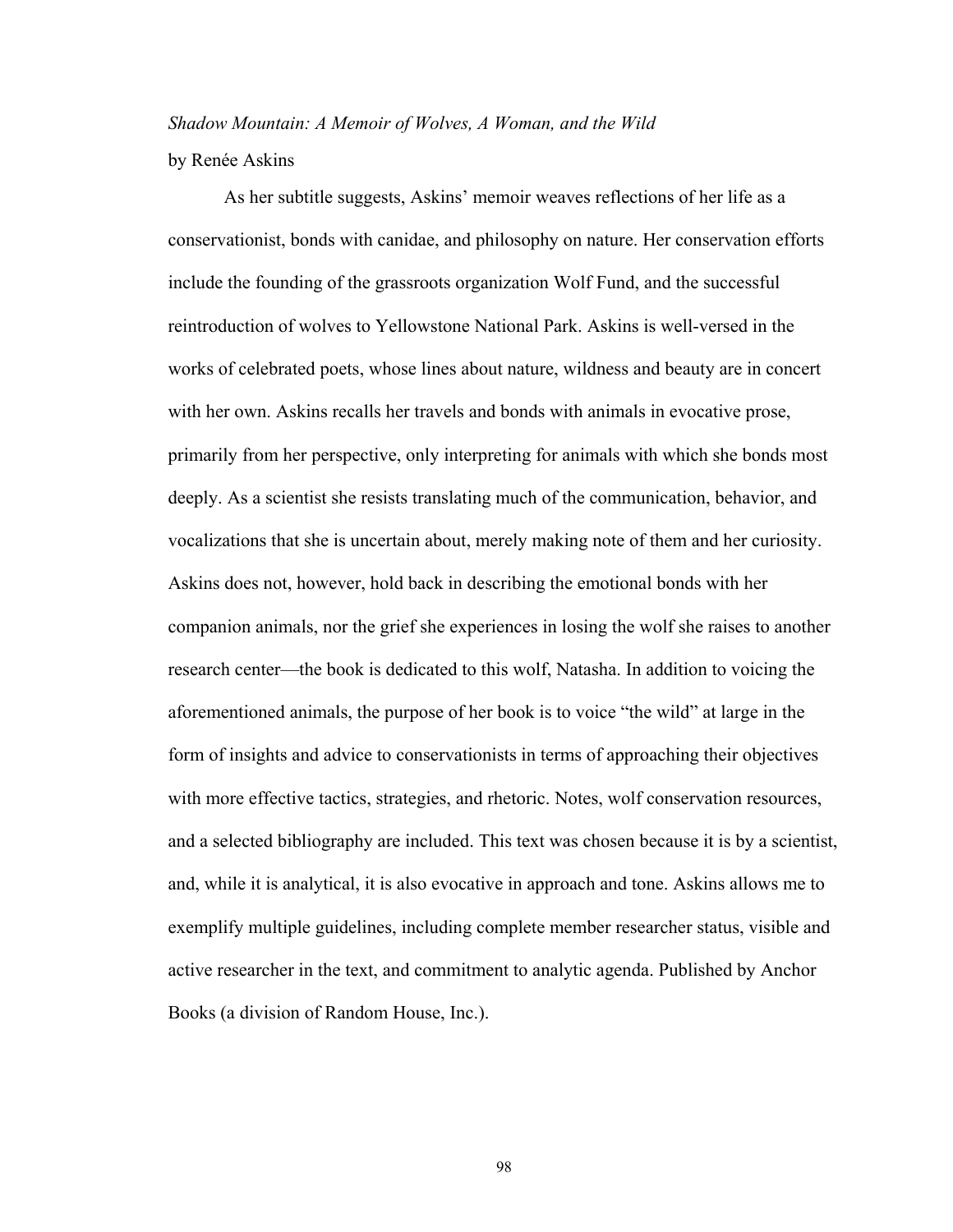# *Cesar's Way: The Natural, Everyday Guide to Understanding and Correcting Common Dog Problems*

#### by Cesar Millan (with Melissa Jo Peltier)

Best known as "The Dog Whisperer" on the National Geographic Channel, Millan aims to help dog owners communicate better with their animals in order to improve the lives of humans, and especially the live of dogs. Millan's theories are informed by a lifetime of living closely with dogs. He works and plays with dogs daily, observing and interacting with them. His book is meant as a training guide; however, his famous motto is: "I rehabilitate dogs. I train people." Millan claims he has to rehabilitate dogs because humans do not understand their dogs and often humanize them. Millan repeatedly points out that humanizing dogs is not respectful and suggests that owners try to see from their dog's point of view—in other words, shift from a humanist paradigm. Every chapter includes black-and-white photographs and/or cartoons. A bibliography and notes section are included. Millan's text was chosen due to its mainstream popularity (and subsequent influence on current societal ideology), and also because it allows me to illustrate multiple guidelines including, complete member researcher status, analytic reflexivity, and dialogue with informants beyond self. Published by Harmony Books.

#### *Wesley the Owl: The Remarkable Story of an Owl and His Girl*

# by Stacey O'Brien

While working at California Institute of Technology's (Caltech) Owl Lab,  $\overline{O}$  Brien adopts a fledgling owl that could not be rehabilitated back into the wild due to an irreversibly damaged wing. So the story begins for O'Brien and Wesley the owl, about how they come to communicate and adapt to one another, forming a strong bond. O'Brien consistently labors to tell their story from both perspectives—hers and the owl's.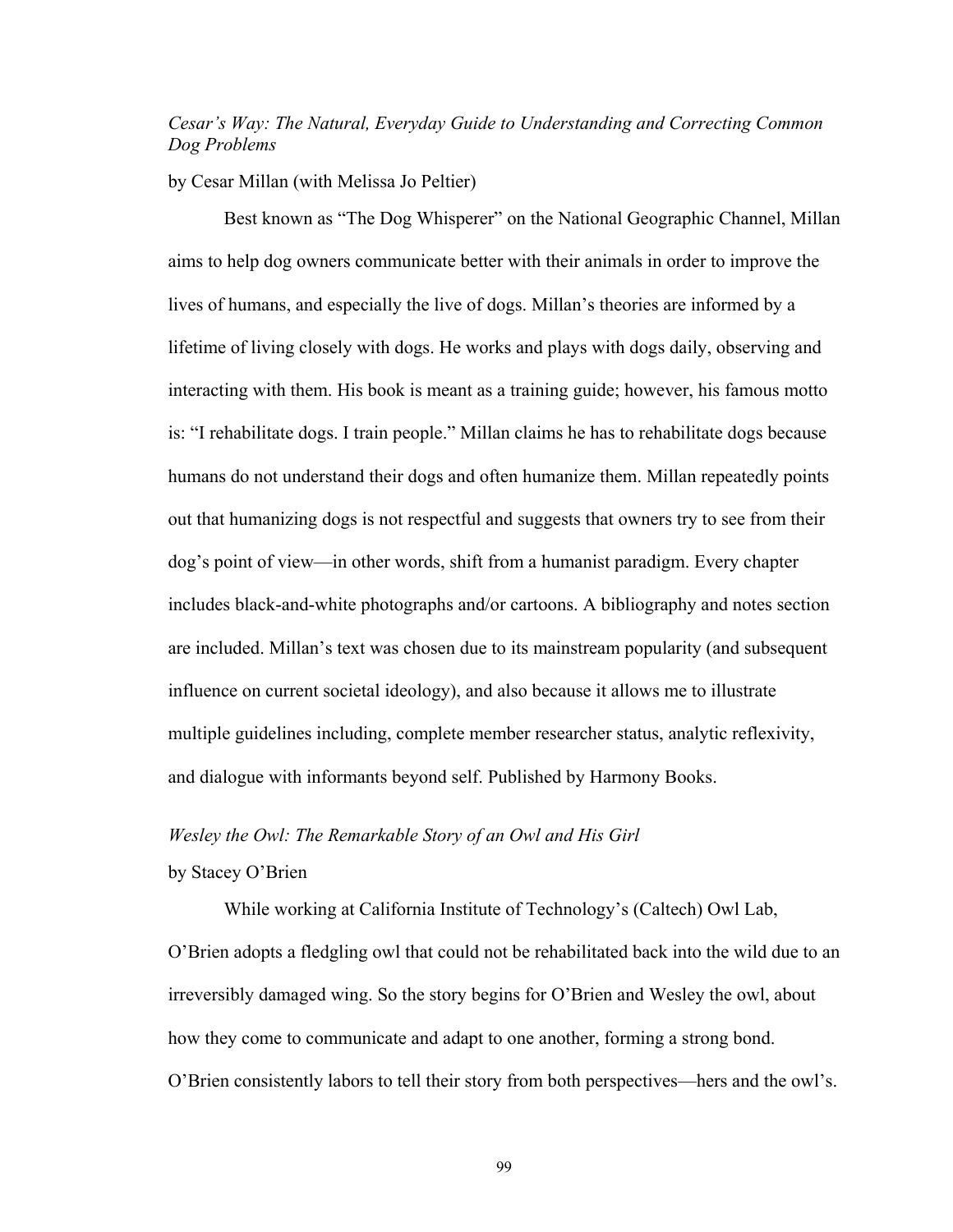In fact, she often includes his multifarious vocalizations as dialogue in an attempt to reveal reciprocal communication between species. O'Brien layers her book with interesting facts about owls and her insights based on her observations of Wesley, all in an engaging, narrative voice. Black-and-white photographs are interspersed throughout, mainly highlighting the early part of Wesley's life (although all of his eighteen years were spent with O'Brien). An extensive section included at the end of the book provides unusual facts about barn owls. O'Brien's text was chosen because of the unusual interspecies culture represented (human and owl), and because it exemplifies several guidelines (such as analytic reflexivity) both ineffectively and effectively. In fact, some of the animal representation in this text is quite (however unintentionally) posthumanist and opaque. Published by Free Press (a division of Simon and Schuster, Inc.).

# *Alex and Me: How a Scientist and a Parrot Discovered a Hidden World of Animal Intelligence—and Formed a Bond in the Process*

# by Irene M. Pepperberg

 Animal psychologist Irene Pepperberg recounts her scientific research on nonhuman communication with an African Grey parrot named Alex. The collaborative duo and their accomplishments are widely celebrated, as Alex demonstrates an ability to use human language (words and phrases) in order to identify and categorize objects, as well as to engage in conversation. Despite the resulting notoriety, tellingly, Pepperberg frames the memoir with *the loss* of her feathered partner. Having published a scientific account of their work eight years prior (*The Alex Studies*), clearly this book is not meant as a scientific account, but rather to memorialize Alex and the bond that formed between them during their thirty years together (*Alex* 9). Throughout her book, Pepperberg strives to present both of their perspectives, including not only Alex's behavioral and lingual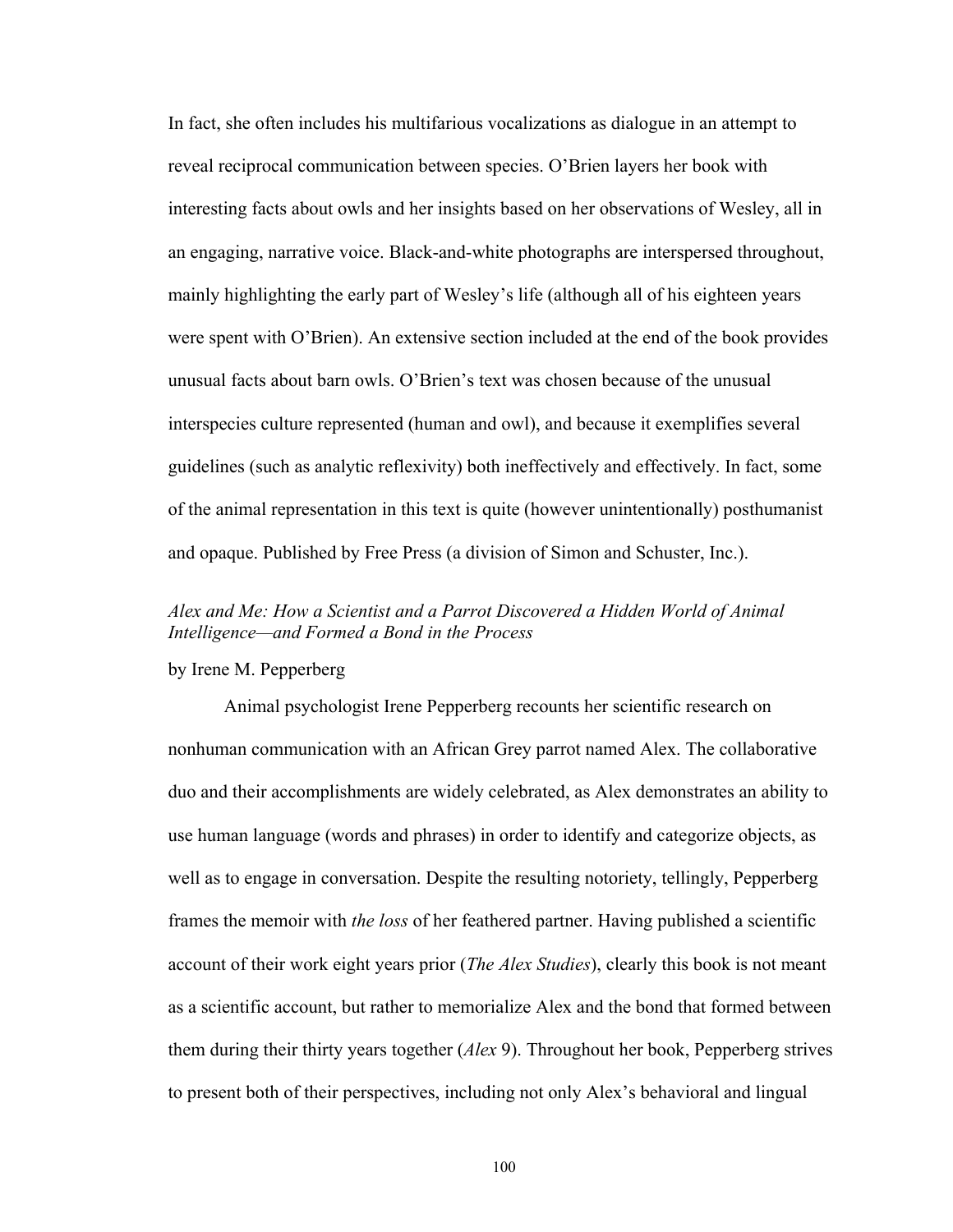responses, but also describes the psychological effects on each of them during trying events. Glossy black-and-white photographs of Pepperberg and Alex center the book. This text was chosen because it was written by a scientist (as previously mentioned above) based on interaction with another species within both scientific (laboratory) and naturalistic settings—the only text of the six that does this. Also, it provides a particularly thorough example of the fifth guideline, commitment to analytic agenda. Published by HarperCollins Publishers.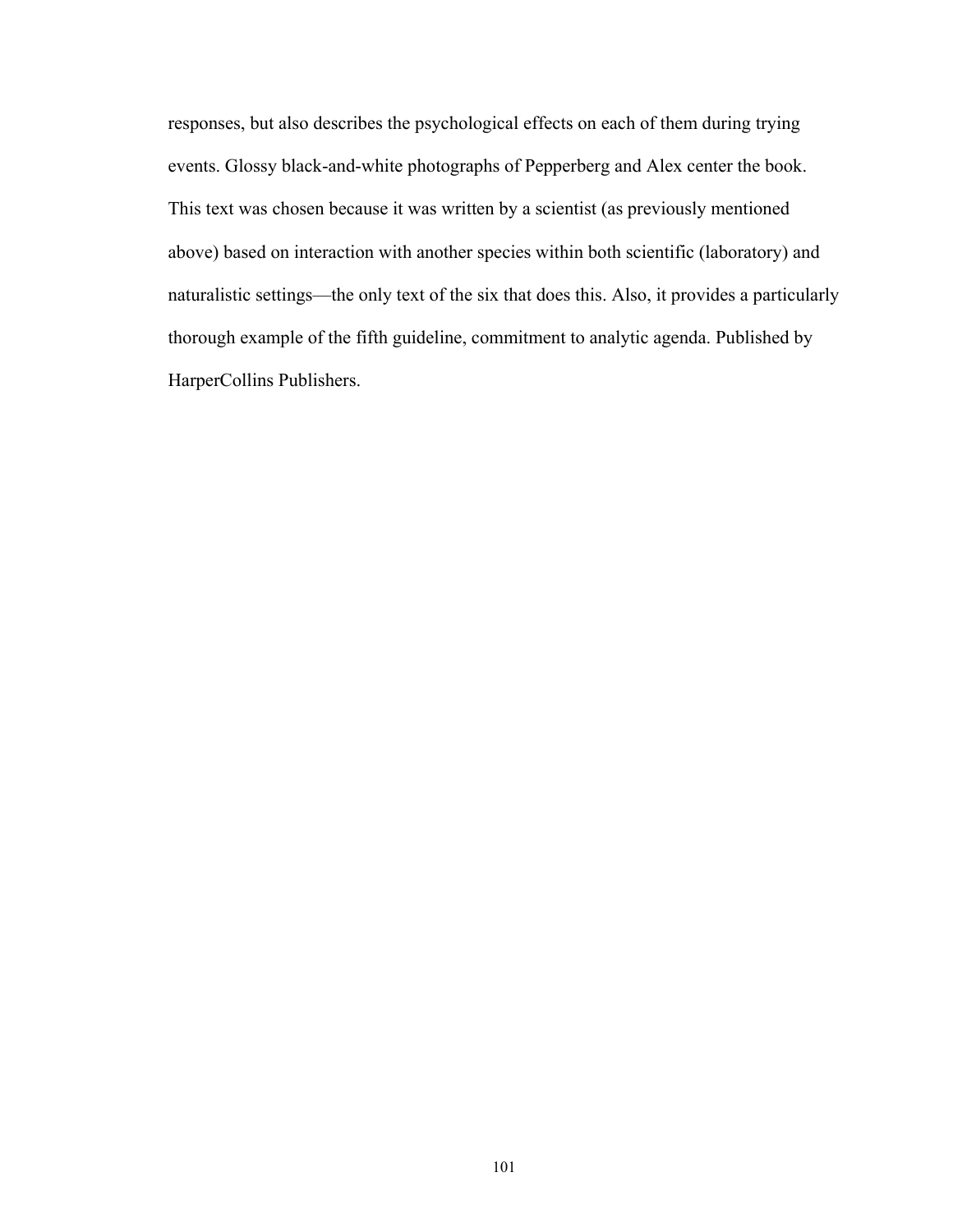### **Chapter Four: Guidelines for Posthumanist (Auto)ethnography**

*"The language of becoming, or of the human and animal becoming something together, inspires fresh analogies for responding effectively and ethically in forms of otherness within the human species."* 

 $\sim$  Priscilla Patton

*"Writing, like human language, is engendered not only with the human community but between the human community and the animate landscape, born of the interplay and contact between the human and more-than-human world."* 

 $\sim$  David Abram

In this chapter, I present a set of guidelines adapted from Anderson's five key features for analytic autoethnography. I appropriated and revised his framework to reflect posthumanist values so that it might allow us to attend to the particular considerations required for the ethical (opaque) approach and representation of other animals. These guidelines are meant to guide researchers and writers<sup>32</sup> as they consider how an animal experiences the world and how best to represent that experience in relation to that animal. As such, I offer a heuristic for representing animals with respect to difference and humility. Further, I implicitly suggest its general application to representations of animals beyond autoethnography and autoethnographic genres.<sup>33</sup> Notably, the guidelines I propose might also be used to evaluate representations of animals\_a set of standards called "a multispecies representation ethic" that demonstrates awareness of posthumanist

 $\overline{a}$ 

 <sup>32.</sup> In this chapter, I will use researcher, author, writer, and autoethnographer interchangeably.

 <sup>33.</sup> In addition to genres of life writing, the inherent principles of these guidelines might also be applied to other representations of animals, i.e. new media.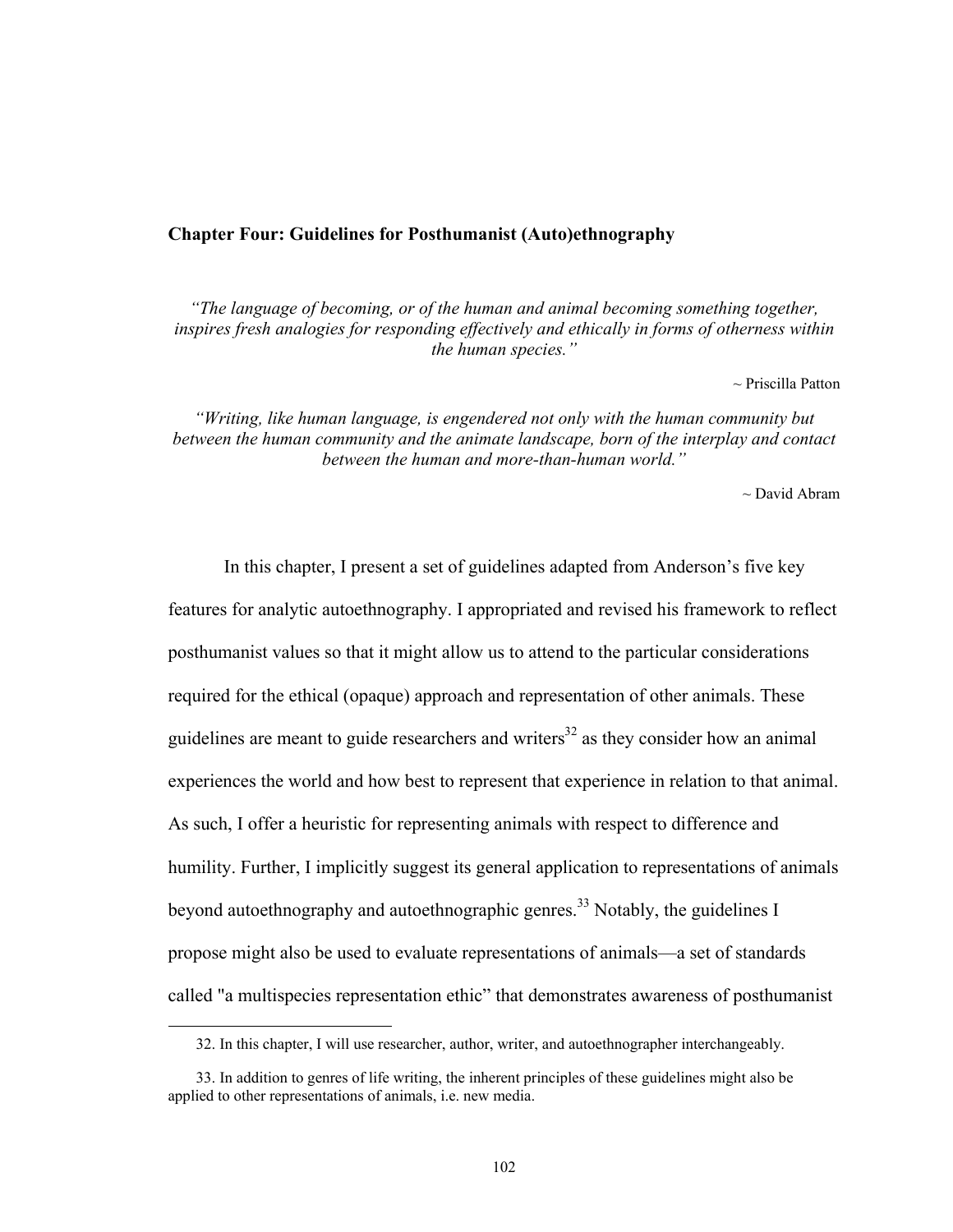(auto)ethnographic criteria. Therefore, as I explain the terms of each guideline, I will analyze excerpts from one or more of the mainstream texts introduced in chapter three as to the degree the animal representation in those excerpts meets the standards of that guideline. This analysis will indicate how some representations of animals perpetuate, even if unintentionally, notions of human exceptionalism and work to reinscribe an ontological divide between humans and animals. In this case, I will propose alternative representation. Since articulating some of the guidelines will involve posthumanist discourse analysis (PHDA), these discussions will also serve to illustrate the kind of linguistic features that might prevent or enable meeting the criteria; concomitantly, the guidelines prompt us to interrogate our own approach as researchers and writers in similar ways. Immediately following the guidelines is a chart that summarizes the principles of each guideline.

Again, the ultimate aim here is to exemplify how the guidelines can serve to challenge the dominant ideologies that might result in our representing an animal in a humanist and therefore oppressive way. The five guidelines I propose for posthumanist autoethnography include: (1) *Complete Member Researcher Status, (2) Analytic Reflexivity, (3) Visible and Active Autoethnographer in the Text, (4) Informants Beyond the Self, and (5) Opaque Analytic Agenda*.

# *Complete Member Researcher (CMR) Status*

This guideline speaks to issues of positionality. First and foremost, it requires the researcher be completely immersed in the culture under study. According to Anderson there are two categories of CMR: opportunistic and convert (Adler and Adler qtd. in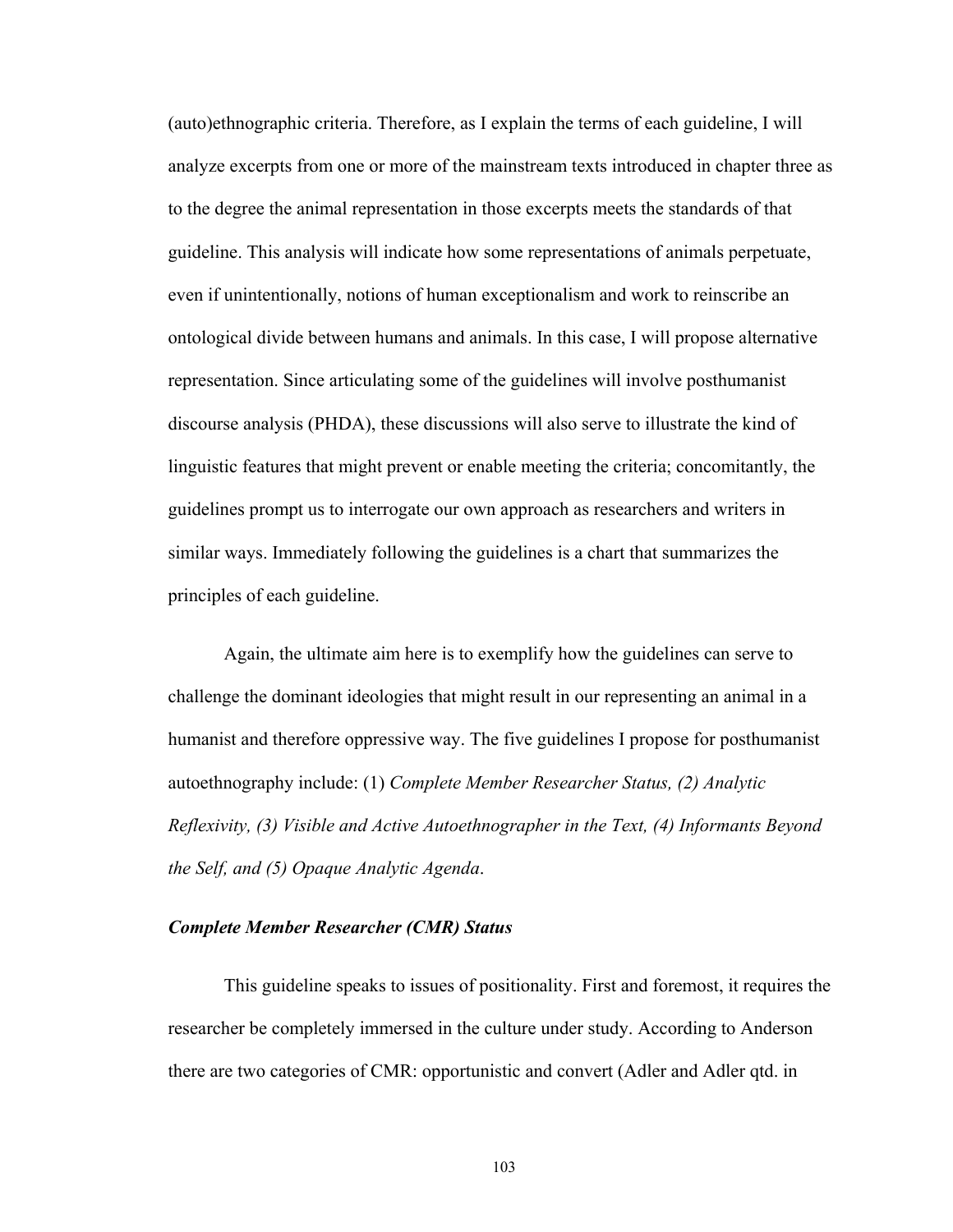Anderson, "Analytic" 379). For the opportunistic CMR, "group membership precedes the decision to conduct research on the group" (Anderson, "Analytic" 379). This means that researchers of this type "may be born into a group, thrown into a group by chance circumstance, ... or have acquired *intimate familiarity* through occupational, recreational, or lifestyle participation" (Anderson, "Analytic" 379; emphasis mine). Cesar Millan, for example, who is best known as "The Dog Whisperer" on the National Geographic Channel, establishes a positionality of opportunistic CMR (though not using this terminology) in his book *Cesar's Way: The Natural Everyday Guide to Understanding*  and Correcting Common Dog Problems. While Millan's book is offered as a training guide, it begins with his "personal story of a life shaped by dogs"  $(23)$ . The dogs he studied as a young boy lived cooperatively on his grandfather's farm where Millan's family spent "every vacation and weekend" (23). During these formative years, Haraway might say that Millan's life was entangled with the lives of these farm dogs, because for him "having dogs around was like having water to drink" (Millan 22). As the author recounts:

The dogs felt like part of our family.  $[\ldots]$  They happily interacted with us, but they also had their own distinctive lifestyle—their own "culture," if you will. These "working dogs" on our farm were my true teachers in the art and science of canine psychology.  $[\dots]$  I found joy in simply observing them. (Millan 24-25)

Millan's social world has intimately included dogs ever since. The fact that this "intimate" familiarity" (Anderson, "Analytic" 379) preceded any formal observation identifies Millan as an opportunistic CMR.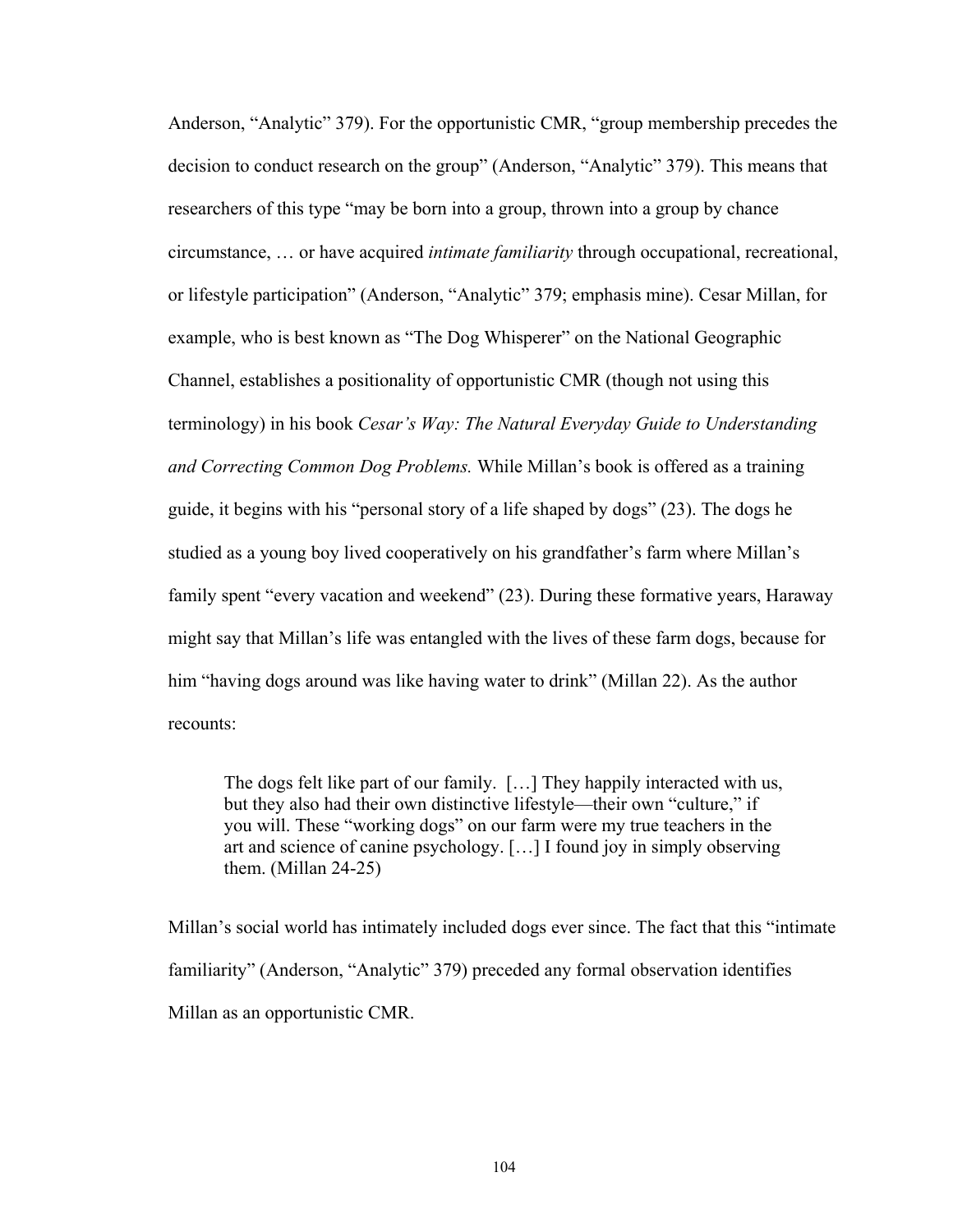The convert CMR, "on the other hand, [begins] with a purely data-oriented research interest in the setting but [becomes] converted to complete immersion and membership during the course of the research" (Anderson, "Analytic" 379). Renée Askins, author of *Shadow Mountain: A Memoir of Wolves, A Woman, and the Wild*, is a convert CMR. Her thesis "research project" brought her to the "wolf research facility" where she first encountered and later bonded with wolves, *a* wolf, actually—Natasha (11). While Askins also represents the dogs in her life, the central focus of her text is how the interaction with Natasha and other wolf packs profoundly affected their lives, as well as Askins and her life's purpose. Since the research project preceded the human-wolf bond, Askins is a convert CMR. Interestingly, the two types of CMRs are equally represented by my corpus: Albrecht, the Algers, and Millan are opportunistic CMRs; Askins, O'Brien, and Pepperberg are convert CMRs. This equality, however, is not representative of what is found in social science research, as the convert CMR is typically less common (Anderson, "Analytic" 379).

Regardless of type, complete membership requires the researcher be immersed enough in the culture to be able to approximate "the emotional stance" of the Other (Anderson, "Analytic" 380). As obvious as this may seem, if taken seriously, this guideline may appear highly problematic in terms of providing an insider's perspective for cultures of other species. One might ask, *can a researcher ever become a complete member in cultures across the species divide? Can a human provide an insider's perspective in this case?* The answer is yes, but it requires something more than just observing an animal or owning a pet. It requires Haraway's "becoming with" and Glissant's acts of "giving-on-and-with" the Other—close, yet respectful alliance. Here,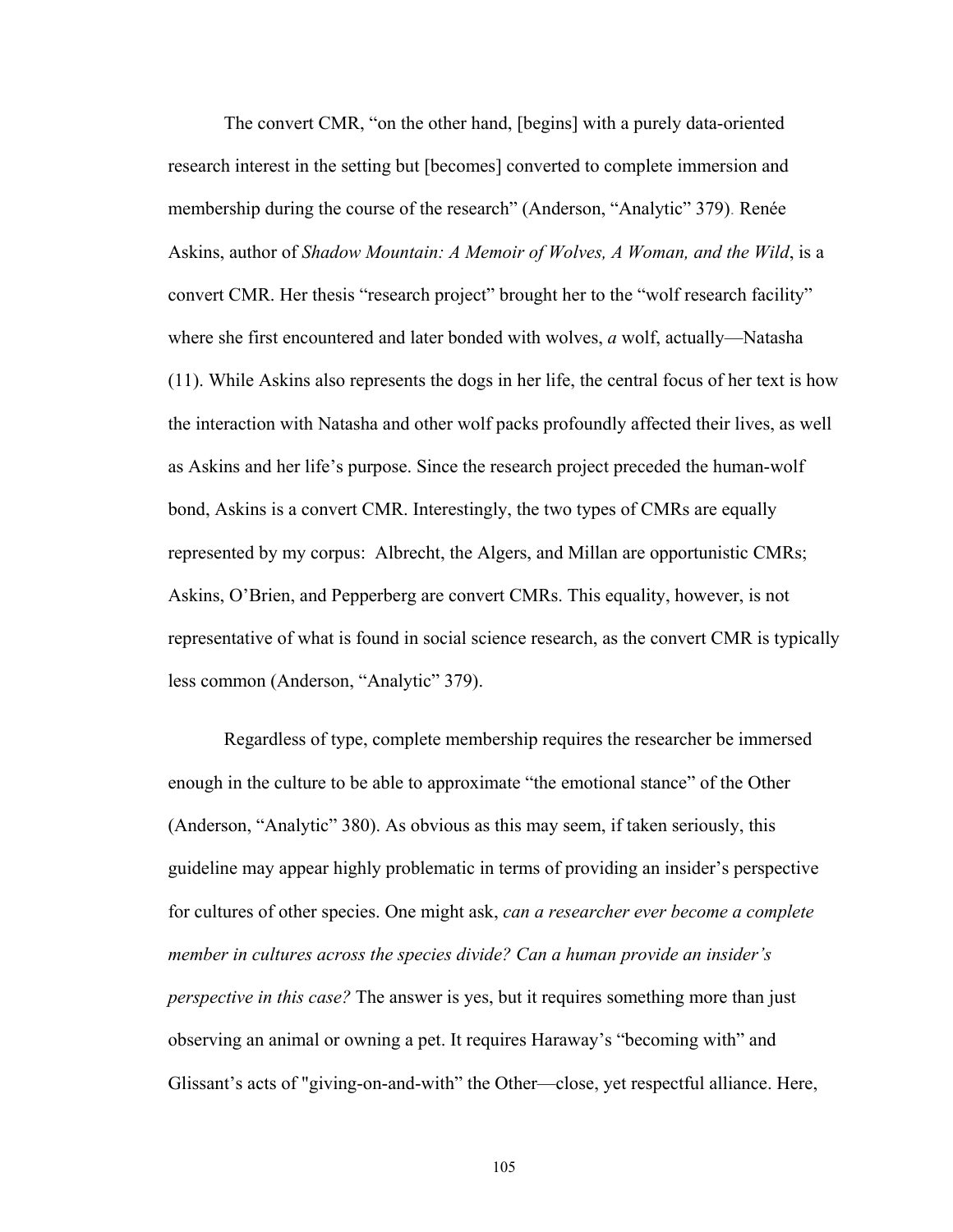the researcher is immersed in the culture, or social world, being co-created through an alliance with the animal Other. In other words, the researcher is not immersed in animal culture, but in an interspecies culture\_a culture constituted by members *becoming with* or shaping one another. In these liminal spaces, the researcher and Other are "betwixt and between," engaged in a process of acculturation—where both parties exercise agency in response to one another.

Consequently, it is the emotional bonds that form between researcher and Other that allow the researcher to capture an "experienced" understanding of the interspecies culture. In other words, the researcher has a stake in the interspecies culture beyond data collection, and thereby is personally invested in the interspecies culture under study. While "being a complete member typically confers the most compelling kind of 'being there' on the ethnographer" (Anderson, "Analytic" 379), Haraway and Jarratt might tell us that being a CMR confers the most compelling kind of "becoming with" or a "standing alongside" on the posthumanist ethnographer. In such alliances with an animal, the researcher and the Other adapt to a life that is mutually satisfying—meeting both animals' needs, for the sake of the relationship. This does not always happen in our culture, even with companion animals, as Millan's book attests. However, all of the texts represented herein reveal such alliances to varying degree, some of them quite extraordinary and unusual. For instance, Wesley is a barn owl whose story is told with the help of Stacey O'Brien, who created a life together with Wesley, as represented in their book, *Wesley the Owl: The Story of an Owl and His Girl.* Barn owls are hardly pets, and after committing to raising this owlet who could not be rehabilitated back into wild, O'Brien restructured her home, her routines, and the contents of her freezer to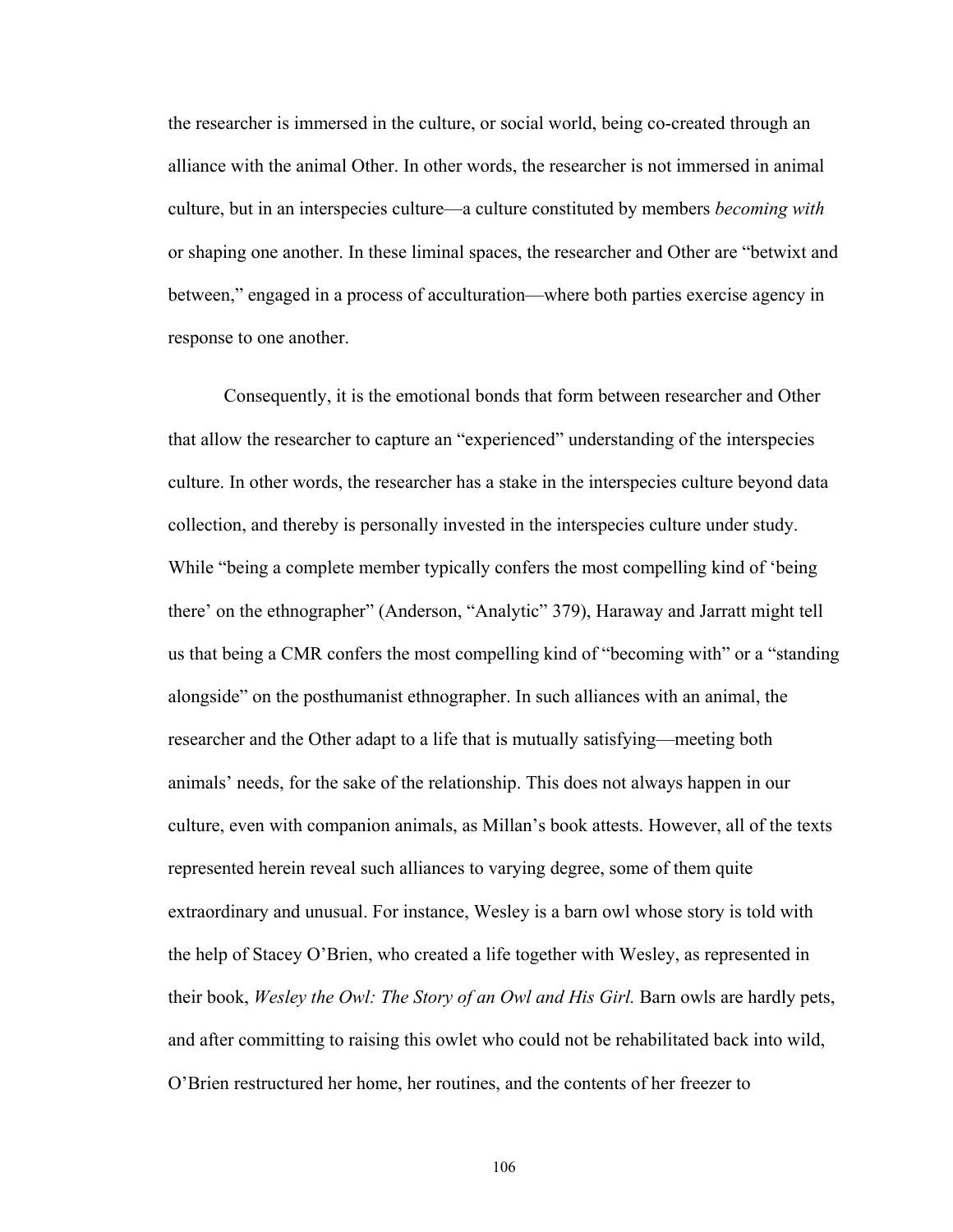accommodate what owls need\_because he meant something to her. They were becoming an interspecies family. For his part, Wesley may have altered his vocalizations in an attempt to better communicate with O'Brien. Wesley also, on his own accord, became very vulnerable to O'Brien, sleeping for long periods of time with his "delicate golden wings," spread across her shoulders, which were moments of mutual trust O'Brien says she "wouldn't trade  $\dots$  for anything in the world" (205). This was human-with-owl, and owl-with-human, becoming.

As a complete member, the researcher is well positioned to provide an insider's perspective of the culture under study, at least in theory. But at what point is a researcher intimate enough to approximate the emotional stance of another social being\_human or nonhuman? Smuts' theories about intersubjectivity are helpful here. As delineated in the first chapter, her work provides insights into the nature of relationships between and *across* species. Her seven levels of response, a "framework for conceptualizing the ways that humans and animals can relate to one another,^ are particularly helpful (Smuts, ]Encounters^ 293-294). This framework is based on the premise that social beings of different species "co-create systems of communication and emotional expression that permit deep 'intersubjectivity,' despite [...] very different biological natures" (Smuts, "Encounters" 293). In other words, these are levels of becoming with, levels that might be used to gauge when we have become a complete member of an interspecies culture and thereby able to approximate and represent the emotional stance of the Other.

The texts in my corpus portray a range of response levels. In fact, some authors reach different levels with each of the animals represented in a single book, largely due to differences in species and context. Askins, for example, appears to reach the fifth level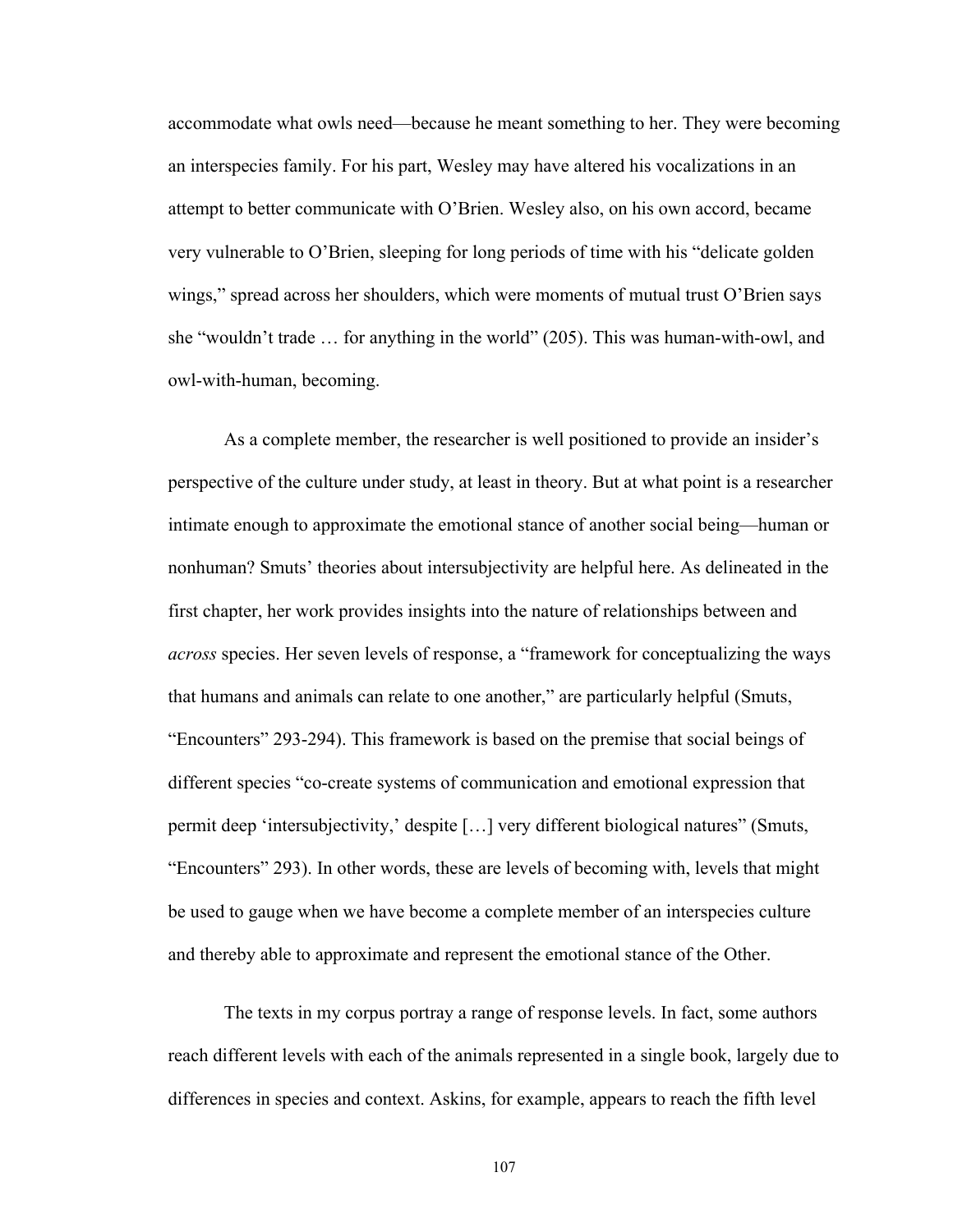with Natasha, and the sixth with her dog, a companion animal. However, she also observes wild animals at Yellowstone National Park who flee the scene when they detect her presence, indicative of a response level one.<sup>34</sup> Millan quickly reaches the fifth level with the dogs he "rehabilitates" in his book *Cesar's Way* because, while the relationships aren't necessarily motivated by mutual affection, they involve direct interaction, cooperation, and "move beyond merely understanding each other's standard signals" (Smuts, "Enounters" 307). Millan helps pet owners move beyond mere affection and begin to respond *with* their dogs. According to Smuts, intersubjectivity is possible "at levels six and seven" ("Encounters" 308). This suggests that at these levels an autoethnographer is likely to be considered a CMR, able to approximate the emotional stance of the Other, as well as provide an insider's perspective as a member of an interspecies culture. Nevertheless, these levels should not be viewed as hard-and-fast lines—for "situated knowledges" created in semiotic-material worlds blur such lines and establish their own rules of engagement (Haraway, *When* 26, 389n12; Kohn 5). I demonstrate these levels so that as we contemplate our own positionality, as conscientious members of an interspecies culture, we might have a sense of how intersubjectivity or blurring of umwelts (the phenomenal worlds of beings) has appeared to other authorial representatives.

However, even at the sixth or seventh level, is the researching author (autoethnographer) immersed enough to panoptically represent the animal's perspective? Further, can this be achieved with the humility required of an opaque stance?

 $\overline{a}$ 

 <sup>34.</sup> This response level is quite appropriate (and, arguably, most desirable) in terms of close proximity within this context.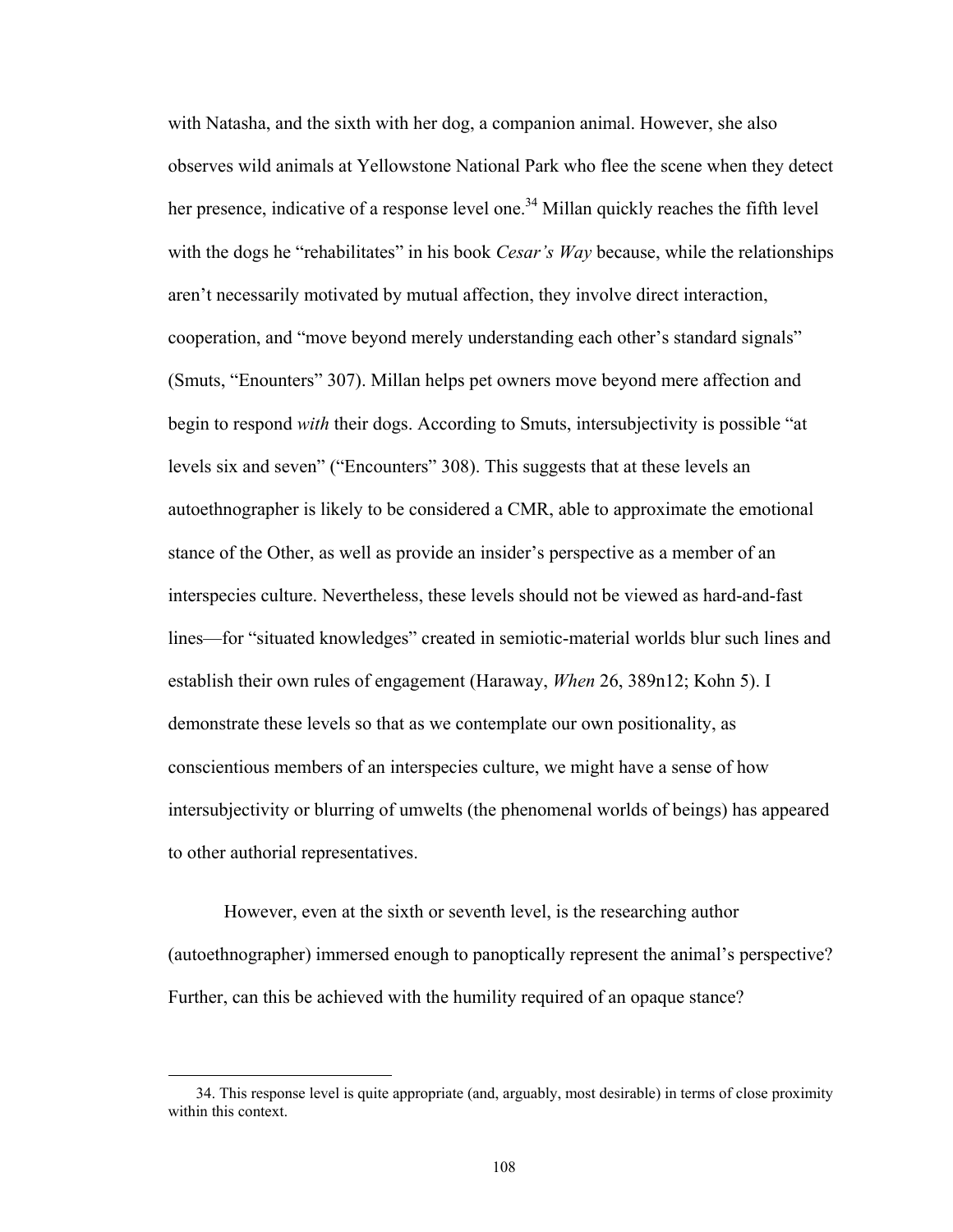## *Analytic Reflexivity*

Analytic reflexivity requires the author refer to the awareness of self as both affecting and affected by the research and the context. Thus, he or she must reflect on how self and Other are engaged in "mutual informativity" (Anderson, "Analytic" 383). This means the author must speak to how each of the participants is being shaped or affected by interaction with the other and how this interaction changes what they "know" about the world (Anderson, "Analytic" 383). This obligates the author to express how he or she has come to better understand the species of animal he or she is engaging with, as well as how he or she has come to understand him or herself. In light of becoming with, this means the author is speaking to the culture created *with* the Other\_an interspecies culture. In short, the author must reflexively represent the culture and reciprocal effects between self and Other from multiple perspectives\_for self and Other. This returns us to the question posed at the end of the first guideline: Can a researcher represent the perspective of an animal both with certainty *and* humility?

Millan claims to provide the perspective of dogs in *Cesar's Way*. His book represents a unique niche in my corpus because it was not inspired by a bond formed with a specific individual animal (like O'Brien's *Wesley the Owl* or Pepperberg's *Alex and Me*), or a select group that he studied and bonded with (such as the Alger's *Cat Culture* and Askins' *Shadow Mountain*). While Millan does name animals he works with and who have shaped his technique, *Cesar's Way* was written for dog owners as a "guide" for "correcting common dog problems," per the full title of his book. Therefore, one might expect Millan to represent the perspective of dogs in general, which he does, with the explicit purpose of helping humans improve their relationships with their dogs through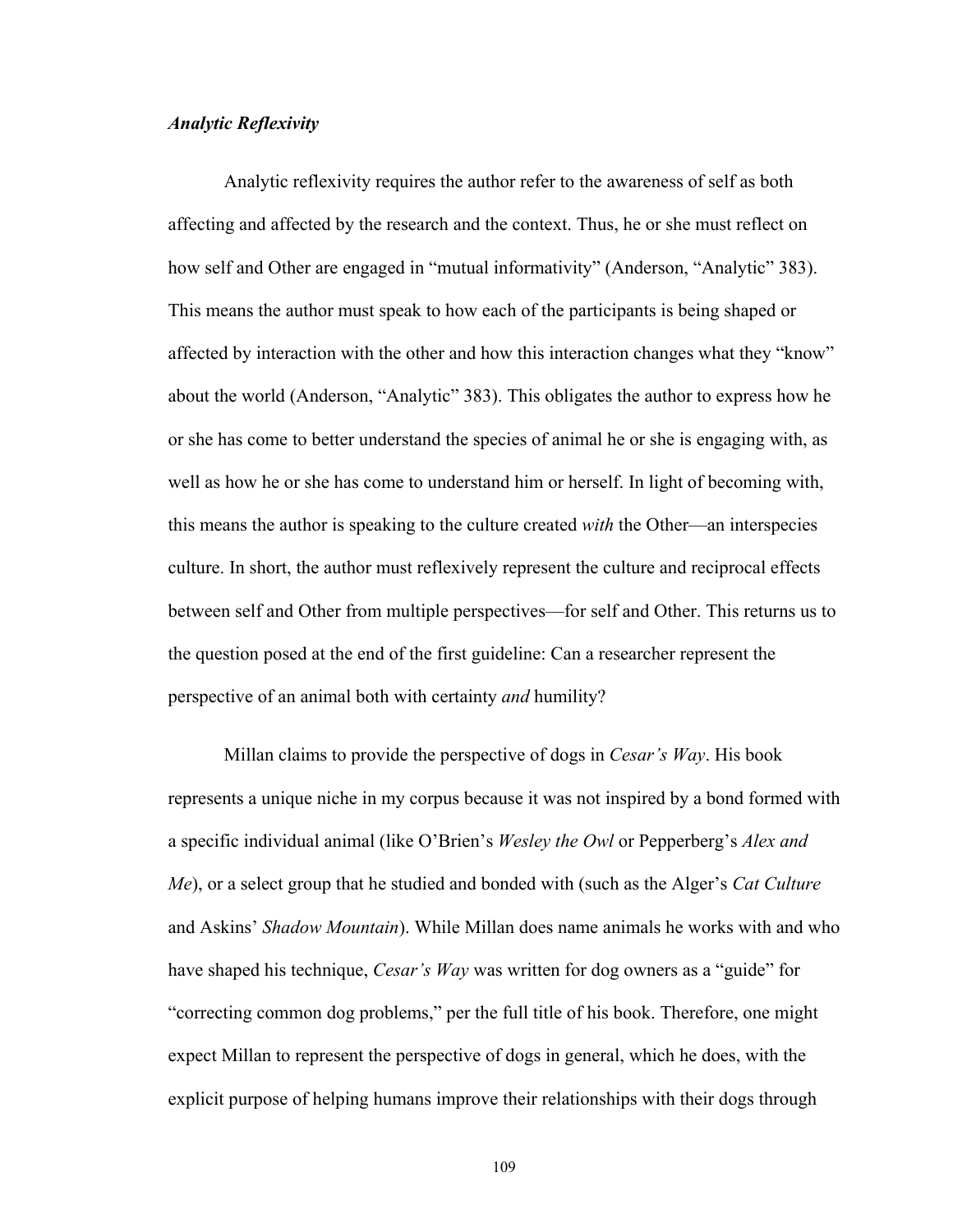better communication. Analytic reflexivity requires the representation of the animal's point of view, in addition to the communication between social beings and how it results in new understandings. Millan speaks to both in his book. However, based on connections I see to Kennedy's animal rhetoric and other theories informing this thesis, I will first encapsulate Millan's theory about interspecies communication before analyzing Millan's representation of dogs in terms of satisfying the criteria of this guideline.

In order for humans to better understand their canine companions, Millan insists that a paradigm shift is necessary\_from interpreting dog behavior through the lens of human psychology to dog psychology (84). Simply put, humans often do not understand how dogs experience the world because they humanize them, and therefore, are not trying to understand dogs as dogs (Millan 56). As a result, Millan contends, we (often unintentionally) create mental imbalances in our dogs because we do not understand how to read our dogs, or how they read us. Millan's fans readily recognize his slogan—"I rehabilitate dogs. I train people." This also happens to be a call to action, because in Millan's view the humanization of dogs is the real issue that needs to be addressed. He argues that when dogs are humanized, meaning they are primarily viewed and treated like humans, they are often not provided with what they need as dogs (57, 84). Therefore, Millan understands, in a very material way, Wolfe's "logic of the pet" and how pets often suffer for their preferential placement on the human-animal continuum. According to Millan, humanizing pets affects their behavior, typically in negative ways that earn them the label of "problem dog." While Millan is willing to work through "dog problems," he emphasizes the fact that these "issues" are the result of human behavior and conceptions (143). In fact, Millan repeatedly points out that convincing humans to shift their mindset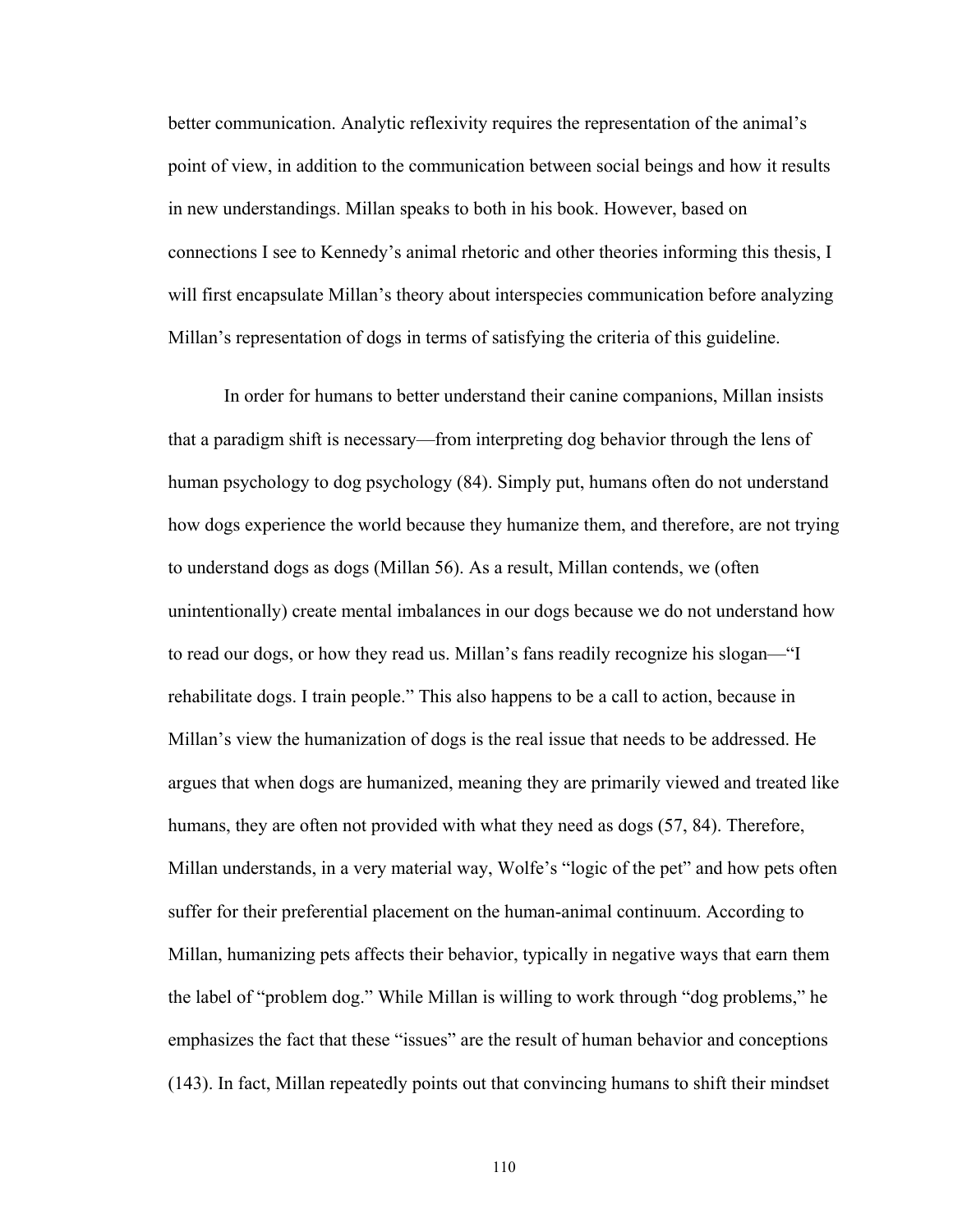often poses a bigger challenge than rehabilitating "problem" dogs. Therefore, in essence, Millan's book represents dogs from their perspective so that humans might learn to appreciate this difference in viewpoint and potentially communicate better with their dogs. Shifting from humanist frameworks and appreciating heterogeneity<sup>35</sup> are, as I have shown, Wolfean posthumanist values.

Millan claims the ability to represent the perspective of dogs because he understands the nature of interspecies communication, a theory he delineates in his book. Reminiscent of Kennedy's animal rhetoric, Millan insists that energy is "a language all animals speak without even knowing it, including the human animal^ (61). Moreover, he identifies energy as a "universal, interspecies language" (Millan 61)—and the key to interspecies communication. From this extended perspective, communication is not only possible among social animals, but across the species divide due to an interconnected synthesis of energy and body language (Millan 7), which recalls Smuts' theory of embodied communication. Understanding embodied communication is often the crucial lesson for the humans Millan "trains"—they become aware of the ways they are communicating with their dogs via energy and body language versus (merely) lingual communication. "Your dog is constantly observing you, reading your energy," Millan explains. "The energy [feeds] the body language, and in turn, the body language [reinforces] the energy" (Millan 74).

 $\overline{a}$ 

<sup>35.</sup> In chapter one I speak to Wolfe's attempt to prompt the reconsideration of how we humans differentiate ourselves from others and why by asking us to "...endeavor for a mode of thought that values the heterogeneity of ways of being in the world for their difference, their uniqueness, their non-genetic nature" ("Discovering" n.p.). Wolfe uses the term heterogeneity, then, to mean difference in kind.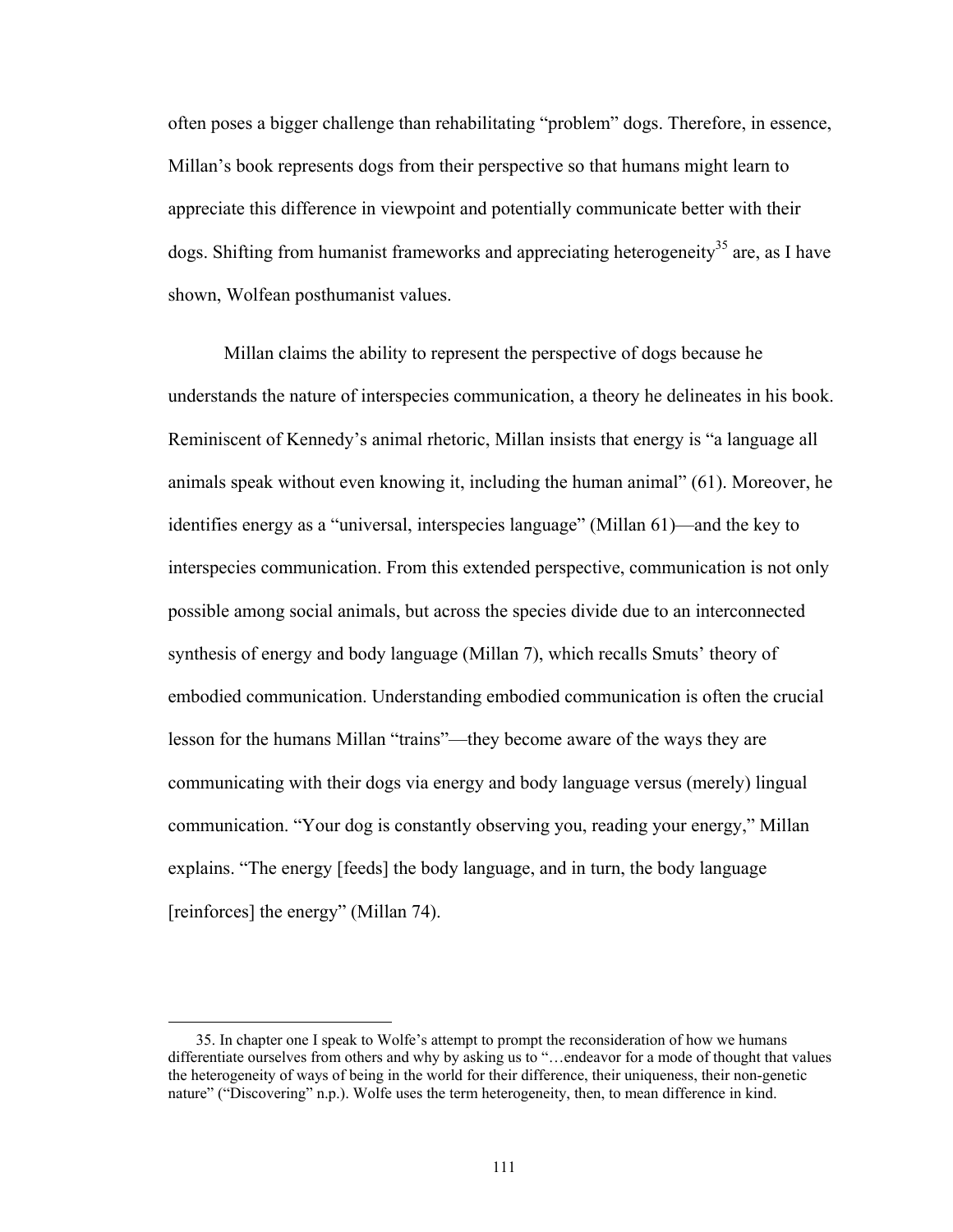Inversely, Millan believes "you can learn to interpret your dog's body language by the visual cues he or she gives you, but it's important to remember that different energy can determine the context of a posture"  $(74)$ . In Millan's view, "the energy always creates the context" (74), which seems in keeping with Cavell's claim about paralinguistics, that the energy behind what you say and how you say it creates the context. In his book, Millan speaks for dogs by explaining how they communicate with each other and with humans, in an attempt to improve dog-human communication. Millan's notion of energy as the mode of communication between species suggests that these exchanges of energy are the key ingredients to intersubjectivity and "mutual" informativity" in the semiotic-material worlds of dogs with humans. Becoming with occurs through these "transformations of energy" (Birke and Parisi 65).

What is important in terms of this guideline—analytic reflexivity—is that, in essence, Millan claims the ability to interpret dog rhetoric (hence the title "The Dog" Whisperer<sup>3</sup>) and thus the ability to represent a dog's perspective, unequivocally. Here, one might argue that it is disrespectful of the animal Other to imagine that a human can present an animal's perspective. Opacity provides that the author, at all times, represent Others with humility. This is only possible if authors embrace Glissant's "twin suggestions—to give up the search to discover what lies at the bottom of natures, and to instead let [their] understanding give-on-and-with—push [them] to not only politicize relations with difference, but to recognize the potential violence that can exist even within alliance" (Lindner and Stetson 57). Millan, undoubtedly, labors to "politicize relations with difference." He politicizes social constructions of dogs (and different breeds of these Others) that are commonly detrimental to them.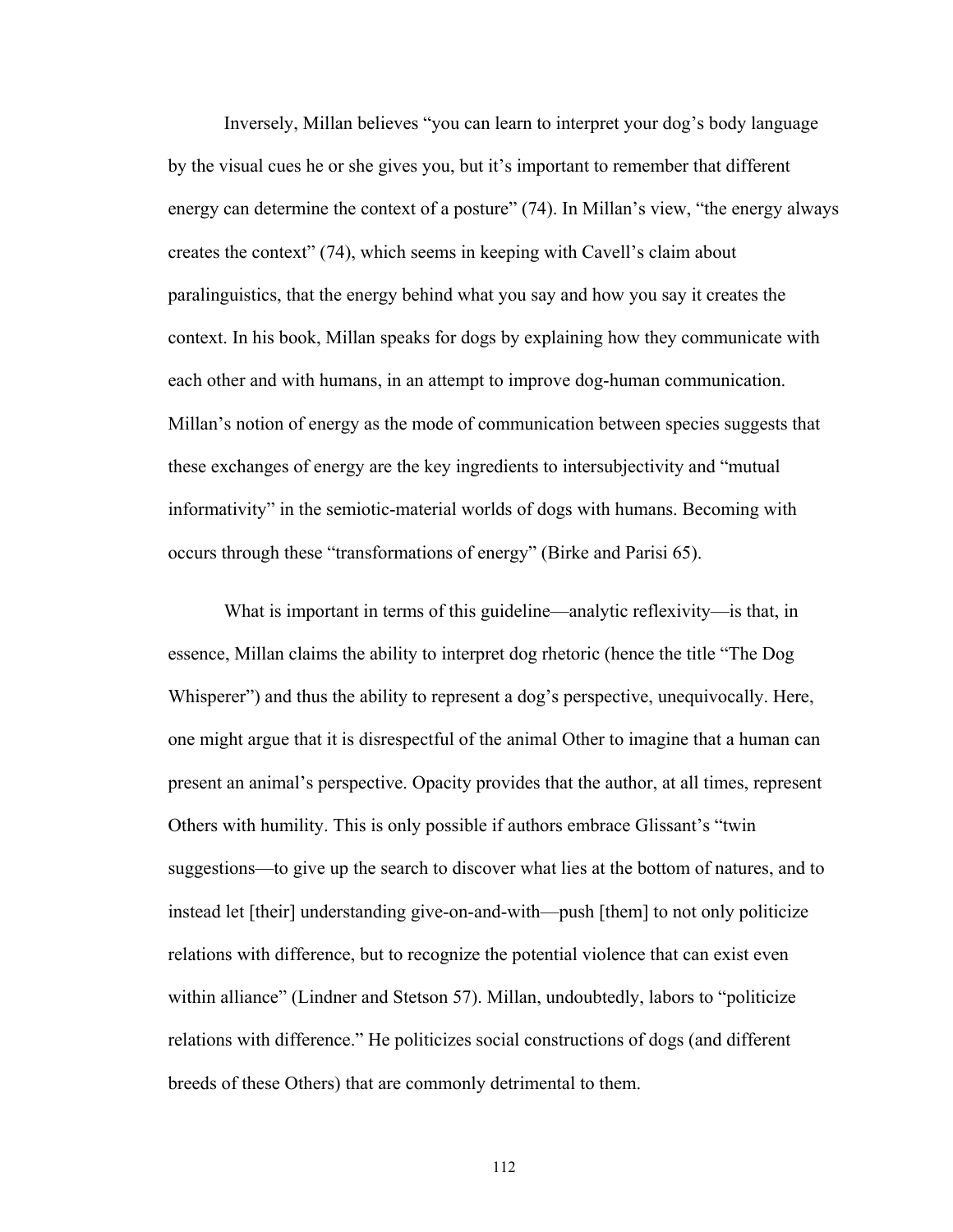However, to meet the criteria of this guideline, Millan also needs to embrace the notion that, even in alliance with the Other, the alliance itself "does not imply a panoptical or nonproblematic positionality" (Anderson, "Analytic" 380). To avoid misrepresenting and robbing the Other of power, authors must stay mindful of the possibility that they are over-determining their ability to "know" the Other. Millan, however, blatantly promises readers a canine perspective of the world. "After reading this book," he says, "I want you to gain a deeper understanding of how your dog sees the world—and what he really wants and needs in order to live a peaceful, happy, balanced life" (Millan 4). Therefore, while Millan seems to understand what is at stake here for dogs in terms of their humanization, he may not be aware that he is disrespecting his alliance with them when he claims to speak for them (all of them) with certitude, even though he attempts to do so from a position of respect (22). If Millan were to embrace the notion of opacity, he might shift his language to match his stance—so that he speaks alongside dogs, versus for them. Instead of claiming to understand dog rhetoric, he might claim to understand dog-with-human rhetoric, and thereby be discursively representing the kind of alliances he promotes in his book.

Sociologists Janet Alger and Steven Alger also claim to represent the perspective of animals in their book, *Cat Culture: The Social World of a Cat Shelte*r. These scientists claim to present new knowledge about cats, learned with cats, from the perspective of the cats gained by way of an ethnographic study, involving autoethnographic methods (xiixiii, 219). "Our intent," say the Algers, "was to expand our knowledge of animals from their own perspective^ (xiii). This claimed feline perspective is also panoptical, and thereby problematic. The Algers base their final analysis on data that is representative of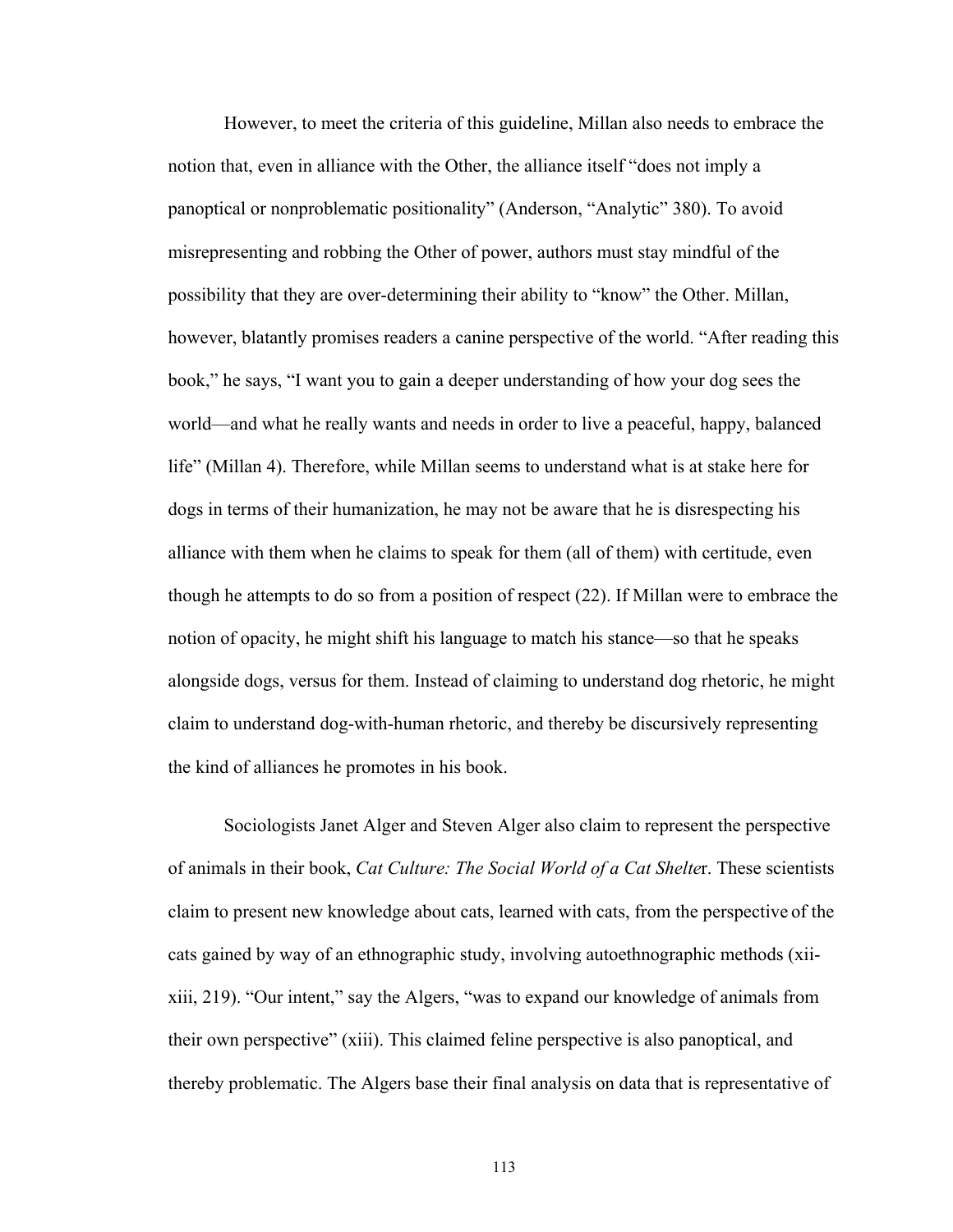patterns of feline behavior sustained routinely with other members of the shelter where the Algers observed and interacted with the cats themselves. This meets part of the criteria of analytic reflexivity\_basing analysis on patterns observed over time\_and serves to avoid accusations of anthropomorphism. This notwithstanding, while the Algers were likely able to approximate the emotive stance of the cats they were in alliance with, their claim, not unlike Millan's, projects a troublesome certainty. Even though scientific knowledge is often accepted as irrefutable truth in our culture, scientific representations about animals are no exception to this guideline.<sup>36</sup> From this vantage, the Algers might revise their claim as follows:

#### Original claim:

*Our intent was to expand our knowledge of animals from their own perspective.*

#### Opaque revision:

 $\overline{a}$ 

*Our intent was to expand human knowledge of cats-with-humans based on our astute approximations of their experience formed in close alliance with them in a cat shelter*.

This revision is more in keeping with an opaque alliance because the new knowledge is now presented as context and species specific,  $37$  and there is less certainty in this statement. Again, this is a critical guideline because it obligates authors to represent animal Others with humility, with the willingness to give up the need to (claim to) know. Perhaps the key is to never become too comfortable with approximating the emotive

 <sup>36.</sup> While it is beyond the scope of this thesis, this social phenomenon of accepting that animals can be fully known by scientists and that scientists produce irrefutable facts about them requires interrogation. Many of us living in alliance with animals often find our observations contradict with what is "known" or claimed as fact by science.

 <sup>37.</sup> The importance of this specificity will be discussed at length in the fifth guideline (Opaque Analytic Agenda).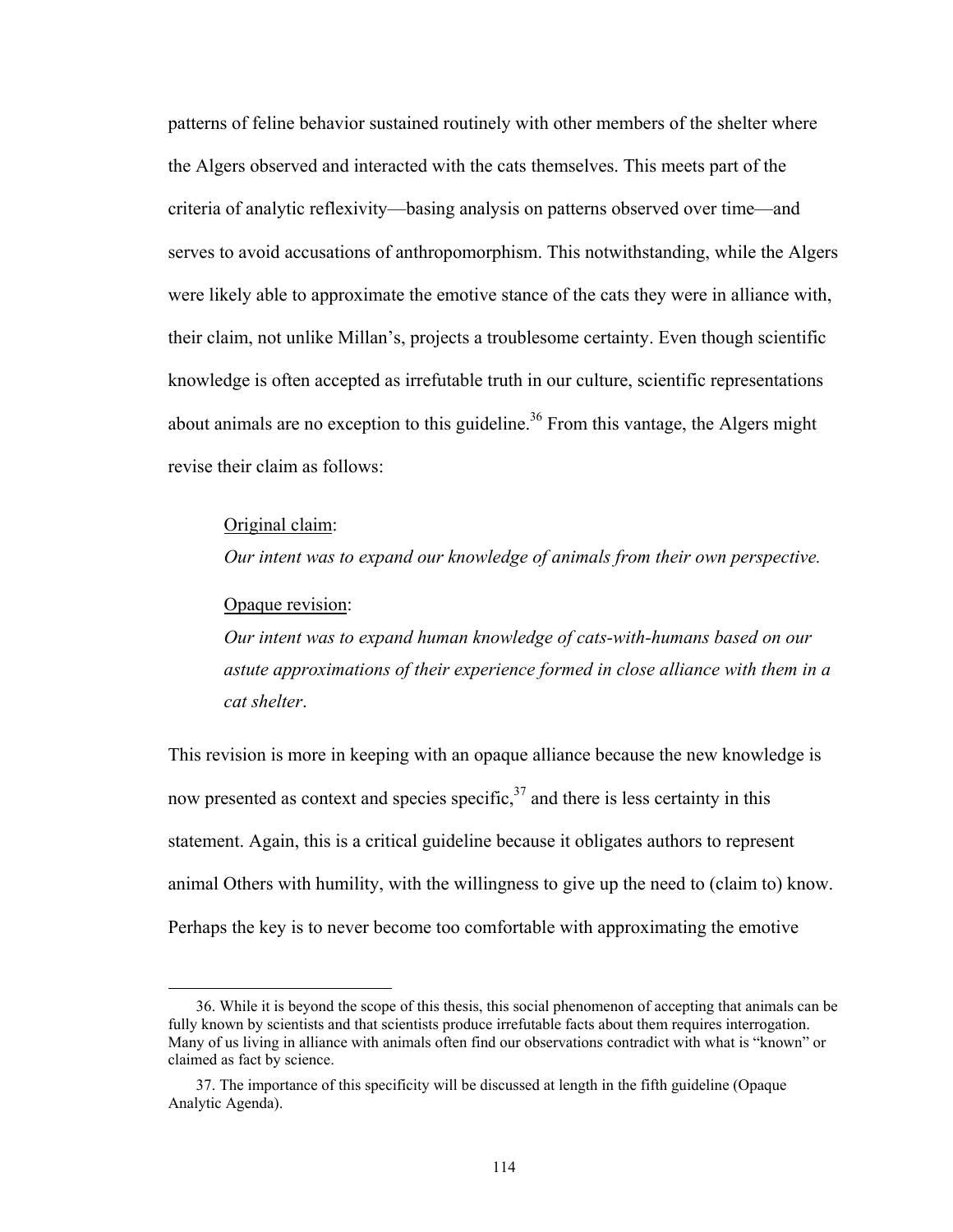stance or experience of the animal Other. In sum, opaque representations do not presume the subjectivity of the animal in totality, but are instead approximations based on an intimate and respectful alliance with the Other.

Analytic reflexivity also "potentially [allows for] "deeper informative reciprocity between researcher and other group members" (Anderson, "Analytic" 383) because of a required level of personal engagement with the animal Other. One of the many goals of this guideline is that the author represents how the setting is influencing him or her and the animal Other, as well as how they are shaping one another. This means that the author should reflect on how new knowledge is *co-shaped* through communication and interaction *with* the Other. Authors should describe the reciprocal communication and interaction that results in these new understandings—these situated knowledges or liminal spaces of mutual informativity. In other words, authors should describe the symbolic interaction and communication that occurs.

Millan's work illustrates what can happen when the social goals of symbolic interaction are not aligned. This is why the dogs represented in his book are often in need of "rehabilitation," as he puts it, at his Dog Psychology Center (Millan 2). Because they have labored so hard for so long at meeting human social goals, these dogs need to reconnect with what dog goals are through interaction with other dogs. Millan claims that at the center "dogs have the support and influence of their own kind so they can relearn how to be dogs" (14). Here, it is worth mentioning again, that knowledge gained from interaction with animals is co-constitutive—both parties are contributing and learning. Millan clearly states that the dogs on his grandfather's farm "were [his] true teachers in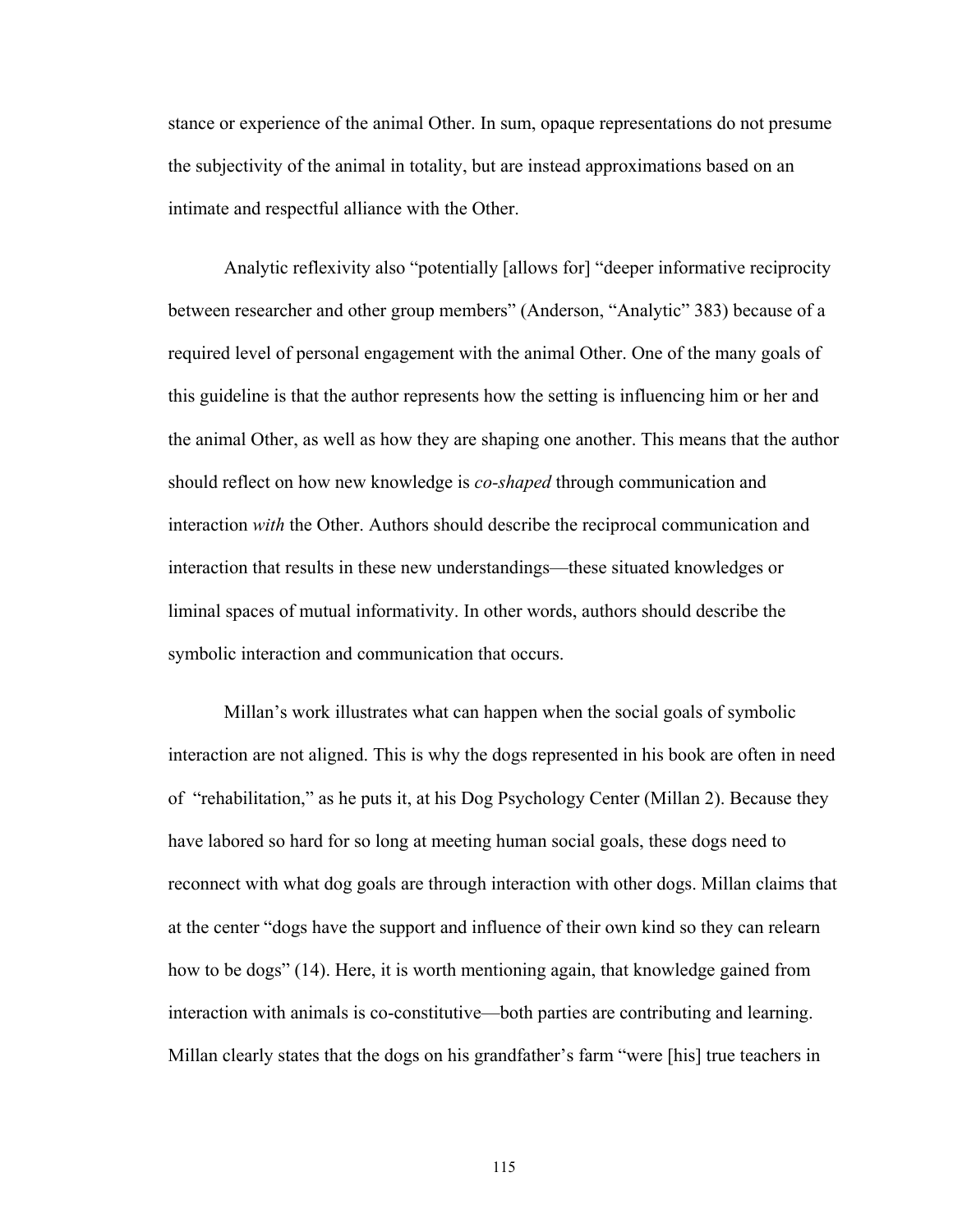the art and science of canine psychology^ (Millan 25), and he continues this education at his center for dogs.

O'Brien provides an excellent example of extensive reflection on the nature of reciprocal communication and mutual informativity between species in *Wesley the Owl.*  Consider the following excerpt, for instance:

Ever since he was an owlet I'd been giving Wesley verbal explanations for everything I did. Now I could ... say, "Wesley do you want some mice?" If he was full and didn't want any, he'd turn his head away.  $[...]$  Eventually, Wesley's responses became more complex. He could answer a whole series of questions with his version of yes: lowering of the eyelids, direct eye contact, and sometimes excited audible responses; or no: turning his head away and not looking at me.  $(O^{\prime}B$ rien 91)

As a trained biologist, O'Brien is quick to explain that, "from a strictly scientific point of view, Wesley wasn't speaking a vocal language," but that she thinks

some of [Wesley's] consistent actions could be considered a kind of primitive sign language, as well as his consistent sounds, if language is defined as a system of communication that works consistently between two sentient beings. (92)

O'Brien then theorizes as to how Wesley's brain might have "developed a rudimentary" language" in order to "adapt to an environment where this skill would be useful" (92) and how their interactions were the reason for that: human-with-owl, owl-with-human. Her analysis, like the Algers', is based on patterns of behaviors and routines. Note how in the excerpt above O'Brien is clear about the behavior being "consistent."

Further, in her estimation, "Wesley began to adapt his natural owl vocalizations to make new sounds to mean a variety of things" (O'Brien 93). At this point, O'Brien was using her "training in music" to note acute differences in pitch and tone so that she might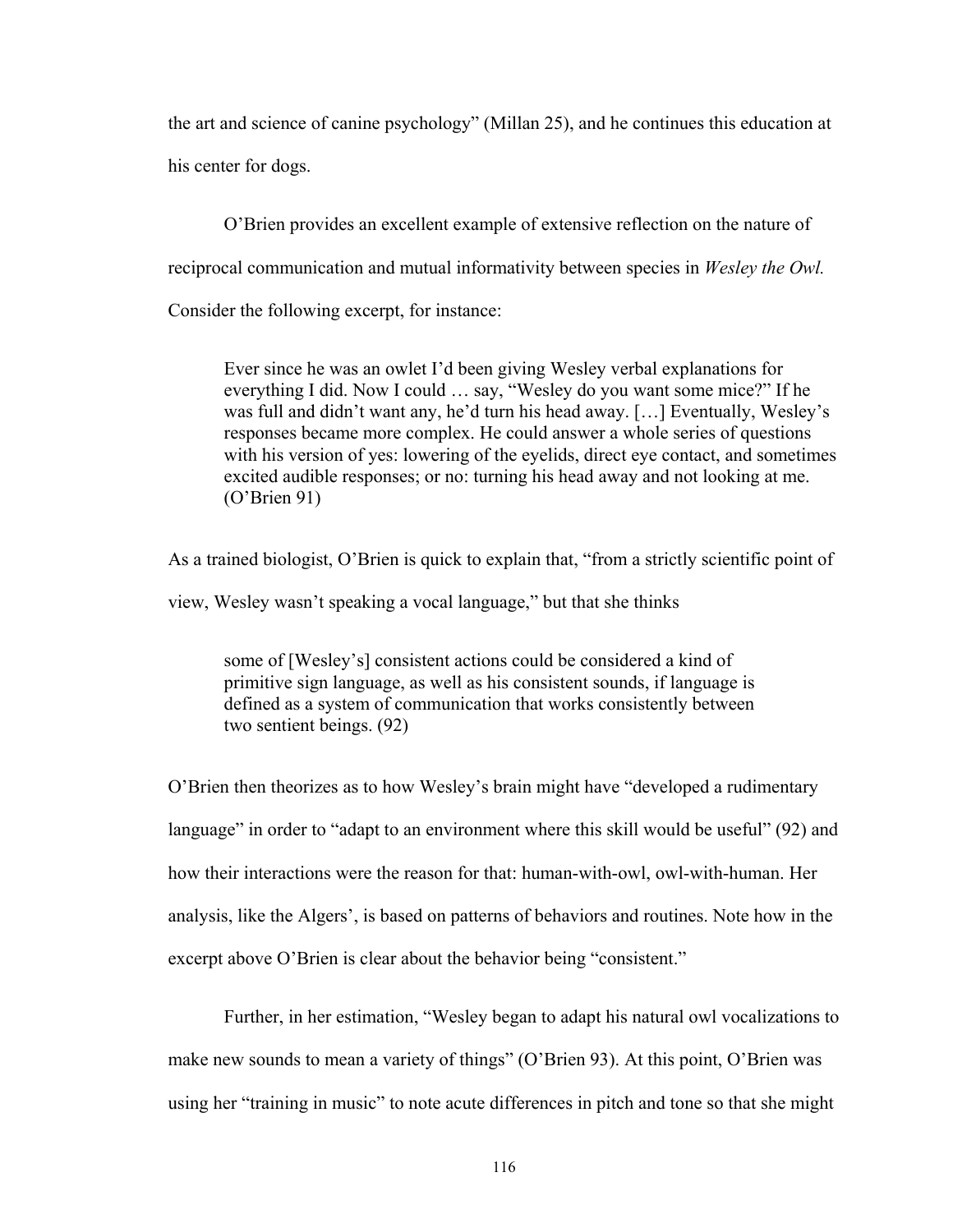better perceive even the slightest variation by Wesley\_because she wanted to respond to him properly, for the sake of their relationship. As  $O<sup>2</sup>$  Brien explains:

because [Wesley] modeled the value of attention to very subtle differences, I was able to observe that Wesley was changing vocalizations significantly. He continued to alter them from normal barn owl sounds to new variations modified to fit specific scenarios. [...] Over time it became easier for me to know exactly what he was referring to. (94)

Therefore, as this guideline requires, O'Brien illustrates how she and Wesley engage in reciprocal communication for their mutual benefit. She and Wesley also demonstrate how different species can learn from one another, through consistent and respectful interaction, a meeting in the middle\_in a liminal space co-shaped by a hybrid language of human-owl rhetoric, embodied in feather and skin. It would seem that response, trust, and profound respect are key ingredients of *becoming with*. It would also seem that O'Brien takes the words of Professor Ronan Penfield, the head of the "Caltech Owl Lab"  $(9)$ , to heart, who tells her: "To that which you have tamed, you owe your life" (209). She dedicates herself to cocreating a life with Welsey.

However, my posthumanist lens tells me that "wild" animals, such as Wesley, living in alliance with human animals are not so much tamed (a word which implies agential oppression with humans dominating an animal's "wildness"), as these animals co-create themselves in the liminal space found between the wild-civilization binary. From this vantage, we might consider the possibility that Wesley adapted his behaviors for the sake of the alliance with O'Brien—perhaps he wanted to communicate with her, and not because he was "tame" but because he came to care about her. Even if this is not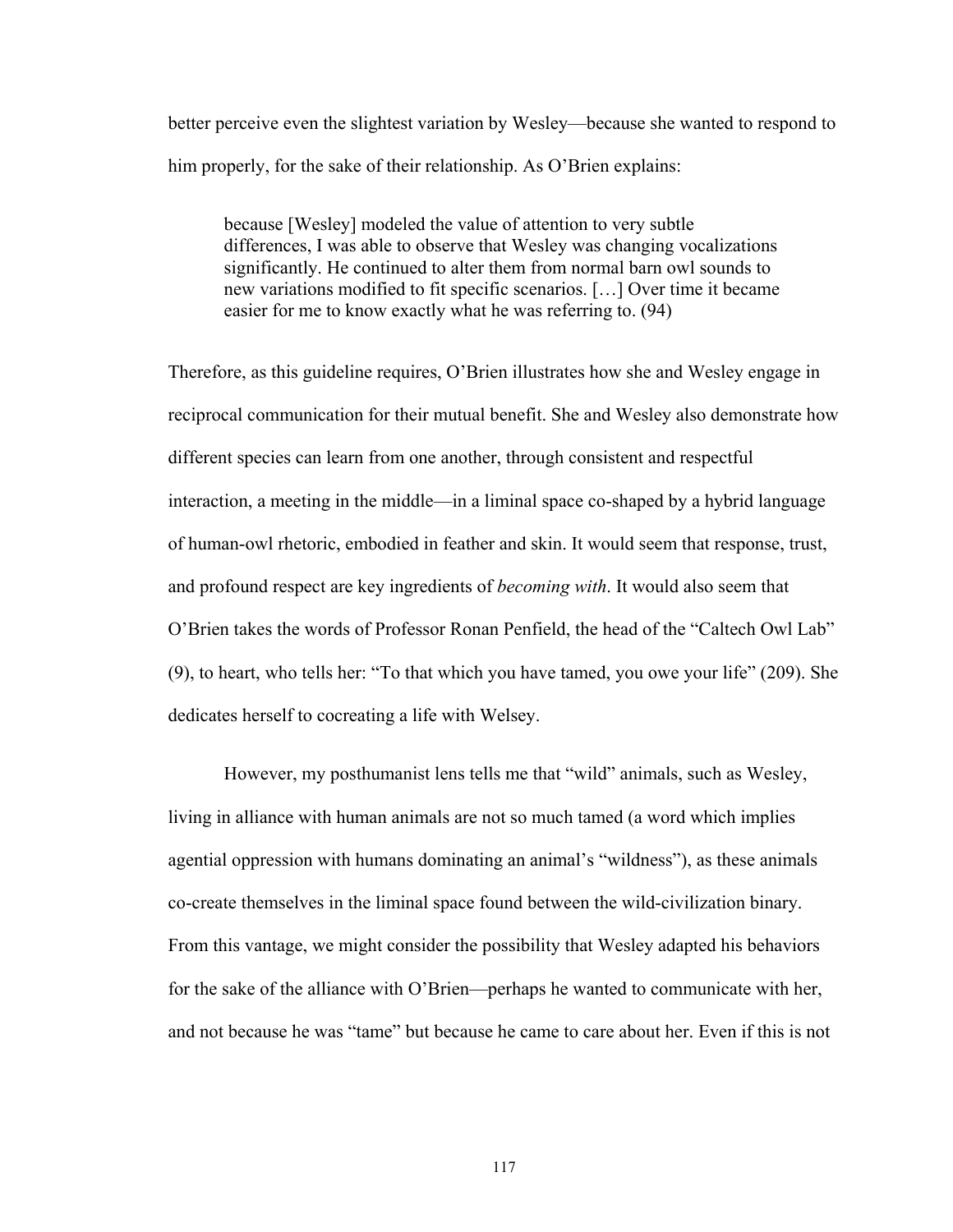the case, I suspect Haraway would agree with my revision to Penfield's maxim: *To those you are becoming with, you owe your life.*

Considering O'Brien's dedication to her alliance with Wesley, we might be inclined to overlook the claim in the excerpt above: "Over time it became easier for me to *know exactly* what he was referring to" (94; emphasis mine). However, "to know exactly" represents a very strong claim of certainty, and PHDA requires our *vigilant* attention to representations of Others. Similar to Millan's claims of certainty, O'Brien's conviction here belies the heart of the alliance formed between her and Wesley, because she disrespects him in making such absolute claims of knowing him. A seemingly subtle revision to her rhetoric would make all the difference in light of opacity: *Over time it became easier for me to know what he seemed to be referring to.* Again, this revision is more in keeping with an opaque stance because of the lack of certitude. It is more speculative and thereby more respectful to Wesley and the way he might perceive their interactions.

Kat Albrecht provides another example of reciprocal communication in her story of a career searching for lost pets with the aid of her companion animals in *The Lost Pet Chronicles: Adventures of a K-9 Cop Turned Pet Detective*. Albrecht describes how each of her three dogs and three cats comes into her life, and how her openness to their individual personalities allowed for rich alliances to form. When her dog A.J. takes off from a K-9 "training camp during a stormy weekend," Albrecht gets the idea to send her dog Rachel (who was already trained as a "search dog") after A.J.  $(2)$ . When Rachel returns triumphantly "with A.J. on her heels," Albrecht makes the connection to search and rescue of missing pets (2). Therefore, after this incident, Albrecht trains with two of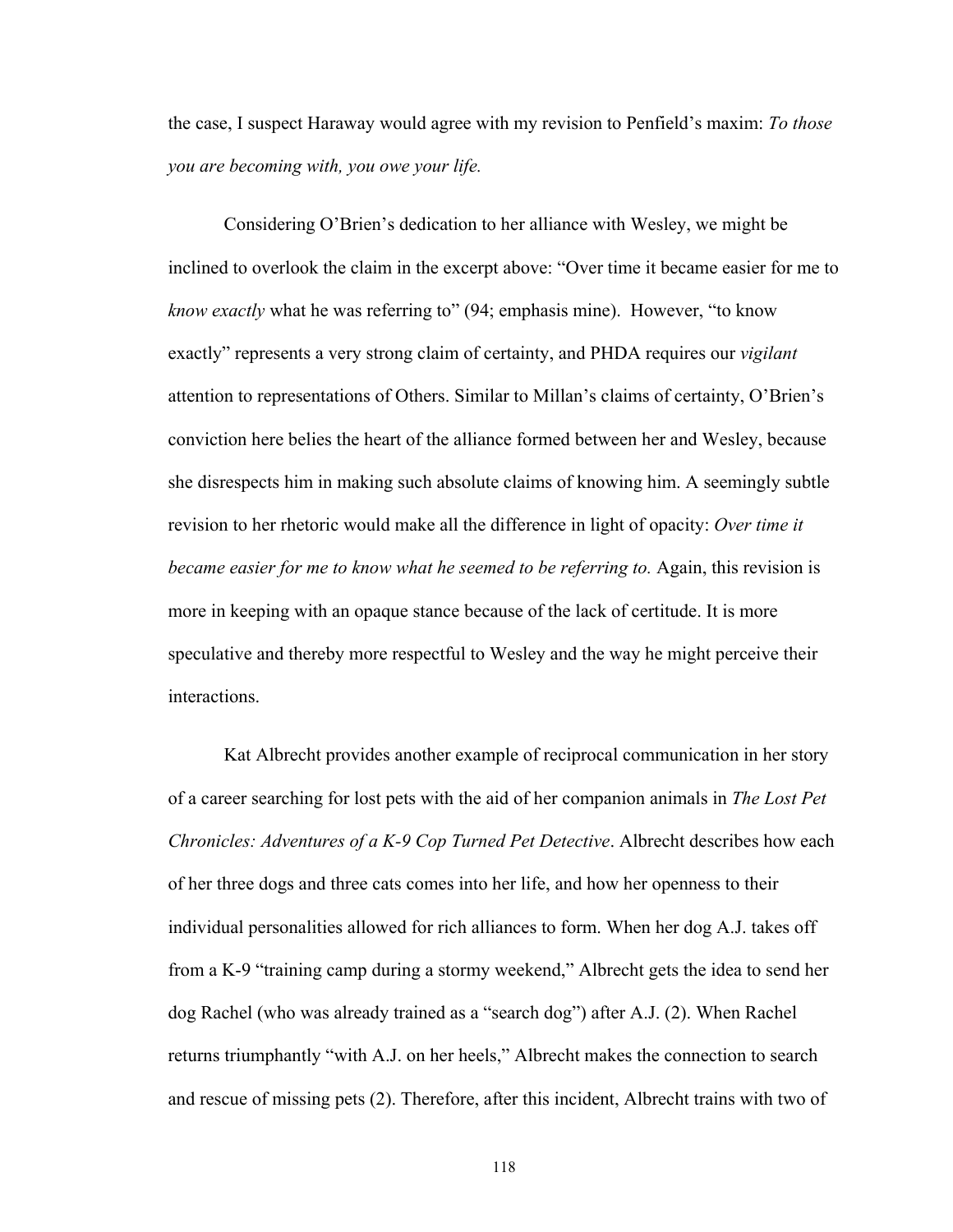her dogs as they attempt to help people find their lost pets. Albrecht's understanding of each animal's skills, preferences, and communication styles shapes the specific role some of her animals will play and suggests how some might inform her detective methods, though some more than others.

Further, as Albrecht grows more astute at reading each dog's body language, Rachel's in particular, Albrecht's investigative techniques and success rate grow, as well. While Albrecht implies that there is a direct correlation between these successes and how diligently she observes her animals' behaviors, she seems reluctant to explicitly acknowledge it. For example, during the search for two lost cats, Rachel continually returns to the backyard of the client's house when scenting blood believed to be from one of the cats. Albrecht surmises that since Rachel is only focused in the yard, and she's scenting blood, that the cat is "either in the immediate area ... or was carried away by a predator," which in the latter case made the scent "too weak  $\dots$  for [Rachel] to follow" (126). After giving Rachel a "tuft of fur" from the other cat, Rachel's body language becomes more "animated," indicating to Albrecht that Rachel is tracking a live animal (Albrecht 129). "I felt the familiar warmth of pride," Albrecht says as she watches Rachel, "that my dog was so astute at her work" (128). Apparently, Rachel is astute at her work because she finds this second cat, who happens to be near the decomposing body of the first, just as Rachel's body language seem to suggest to Albrecht right before the animals were found (129-130). In other words, Albrecht had a sense as to what she would find based on Rachel's "astute" search and then her embodied communication.

On another investigation involving the search for a lost dog, Albrecht describes her role in relation to Rachel's: "My job was to turn around and, *relying on* Rachel's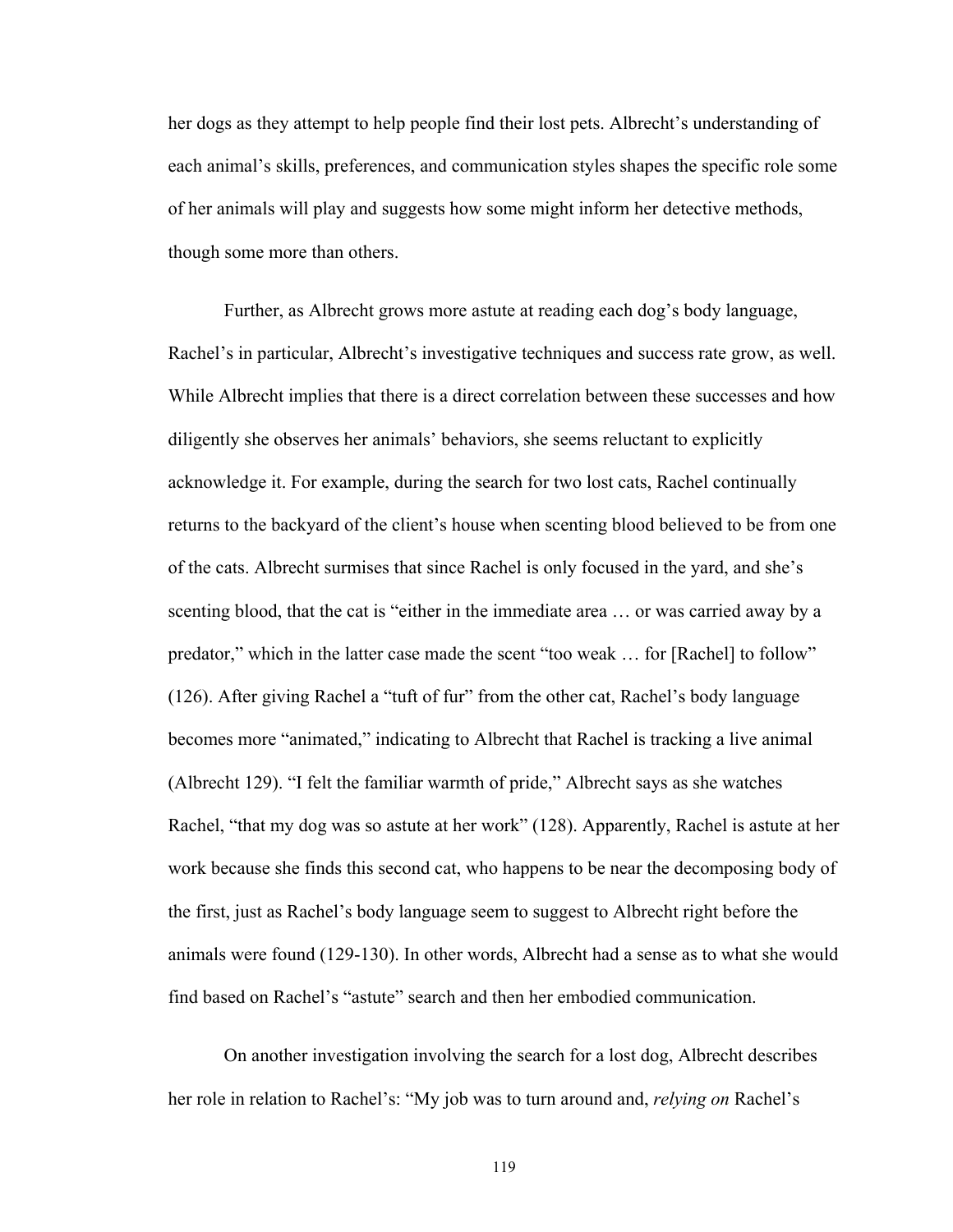body language, determine the spot where [the missing dog] had turned" (196; emphasis mine). Here, they are trying to determine the direction the missing dog went. However, when Albrecht thinks that Rachel appears to get distracted and refuses to "get ... back to scent," Albrecht employs Chase, another one of her dogs, who also fails, stopping at the same location Rachel did (196). Several hours later, the owner reports that he was able to find the dog near where Rachel and Chase appear to lose scent—the missing dog had been hit by a car (Albrecht 199). "Rachel, as usual," Albrecht proclaims, "had done her job with precision (199). Albrecht now realizes that Rachel may have lost scent, but she was on track. "Although we didn't track right up to [the missing dog]," Albrecht admits, "my search dogs established the correct direction of travel and helped [the client] define and focus his search area^ (199). In both investigations, then, Albrecht represents her dogs as being the "knowing" ones, whose behaviors and instincts she learns to trust (128), even admitting she has misread their body language at times. Further, by learning to read and trust Rachel's embodied communication and thereby her instincts, Albrecht's instincts improve as well. Clearly, Albrecht's work is influenced not only by her law enforcement background and knowledge of animals, but *also* by animal knowledge. In these alliances, knowledge is being co-shaped through reciprocal communication.

However, what is curious about these anecdotes throughout her book is that Albrecht only implies the correlation between her success rate and her dogs' knowledge. More specifically, she appears uncomfortable with using the word "knowledge" in reference to her dogs. During one search, Albrecht claims: "I would conduct the search based upon *my* knowledge and experience" (117; emphasis mine). Later, after Albrecht abandons the search because the owner is resistant to where Rachel was leading them,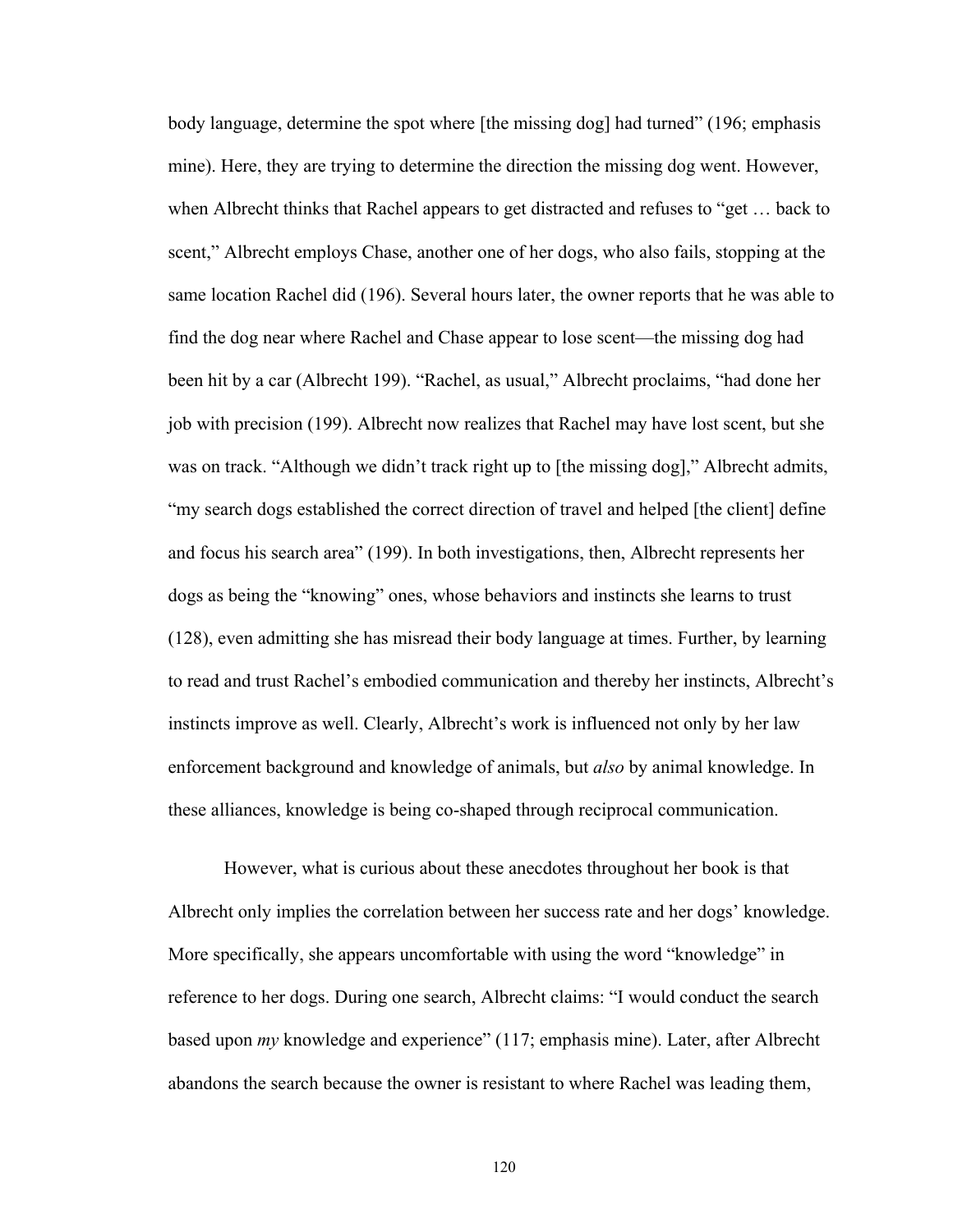Albrecht explains, "There were limits to what my knowledge, Rachel's skills, and our work together could accomplish"  $(118)$ . So, Rachel's work is informed by her skills, and Albrecht's by her knowledge. In fact, from the very beginning of their career together, Albrecht seems to take this stance. "I felt assured" Albrecht says, "that the combination of *Rachel's search skills*, my training in solving investigations, and *my knowledge* of missing-persons search strategies and procedures would be enough to make our work successful" (109; emphasis mine). A posthumanist representation of Rachel's contribution would be to recognize her *knowledge* along with her ability to translate (or code-switch) that knowledge in a way discernable to Albrecht. Perhaps Albrecht's admission in the excerpt below provides some insight here:

Making the transition from respected police officer with proven search dogs to the laughable occupation of 'pet detective' would likely elicit teasing, smirks and total rejection from my peers. (Albrecht 102)

Thus, Albrecht may be protecting her ethos in qualifying Rachel's and her other dog's knowledge as "skills," which is understandable considering the circumstances and her intended audience. Regardless of the logic behind such rhetorical choices, Albrecht's representation of reciprocal communication with an animal does not meet the criteria of this guideline. If the author were to take a posthumanist approach, she would acknowledge her animals' knowledge as such because posthumanists recognize the subjectivity of other animals. She would speak more fully and explicitly to how her dogs' knowledge and instincts informed her own.

As a memoir about her life turning police detective to pet detective, the purpose of Albrecht's book is to tell her story. Therefore, as one would expect, her perspective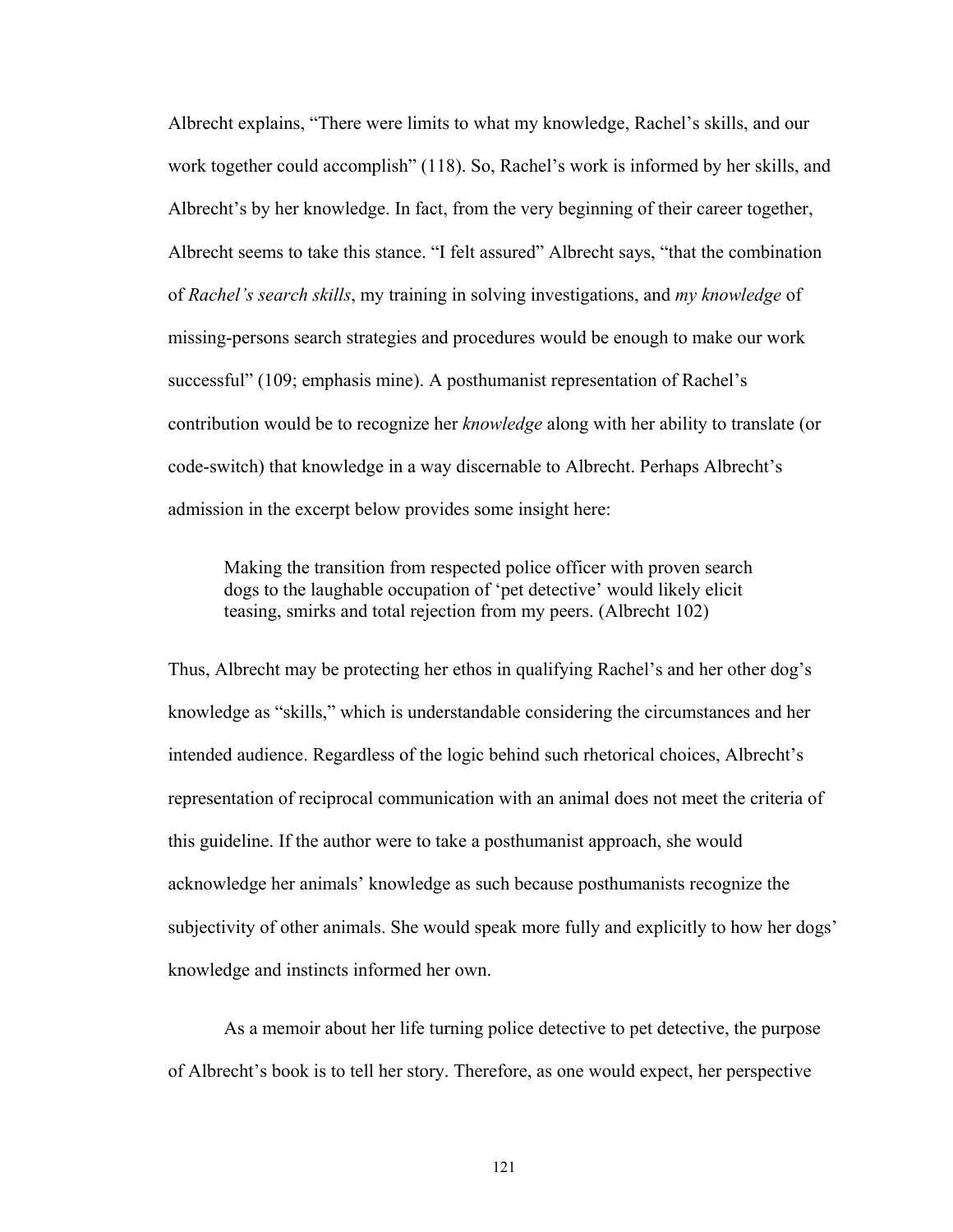and her story are privileged. Here we have an example of the difference in central focus between the two genres: memoir and autoethnography. While the purpose of memoir is to represent a series of life events through an understanding of oneself, the main purpose of posthumanist (auto)ethnography is to represent both self *and* Other through an understanding of the shared alliance with the animal Other. So, if Albrecht's text were less memoirist and more posthumanist (auto)ethnographic, she would have speculated about how her dogs viewed their investigations, perhaps even her responses or lack of response to their communication. It follows then, that analytic reflexivity provides a crucial reminder to the author to labor at providing the Other a voice. Also, when making observations, the author should avoid making observations using humanist frameworks, such as anthropocentrism—"viewing everything in terms of human experience and values" ("anthropocentric" n.p.). To avoid anthropocentrism one must attempt to understand how the animal experiences the world and avoid assigning human values to the perceived perspectives and responses of animal Others. In this case, Albrecht would not only speculate about how her dogs' experienced their investigations, but from their perspectives\_in terms of their values and what matters to (individual) dogs. For example, how might it be different to track a cat versus a dog? Or a human animal, for that matter? How might A.J.'s experience be different from Rachel's?

In the same vein, analytic reflexivity reminds authors to labor at providing the Other a voice versus using the animal to represent a metaphorical self. In other words, authors should avoid expressing *him* or *herself* again through the animal's voice, and avoid projecting human qualities onto animal Others (anthropomorphism). Instead, they should labor at becoming critically anthropomorphic by using PHDA to ensure that their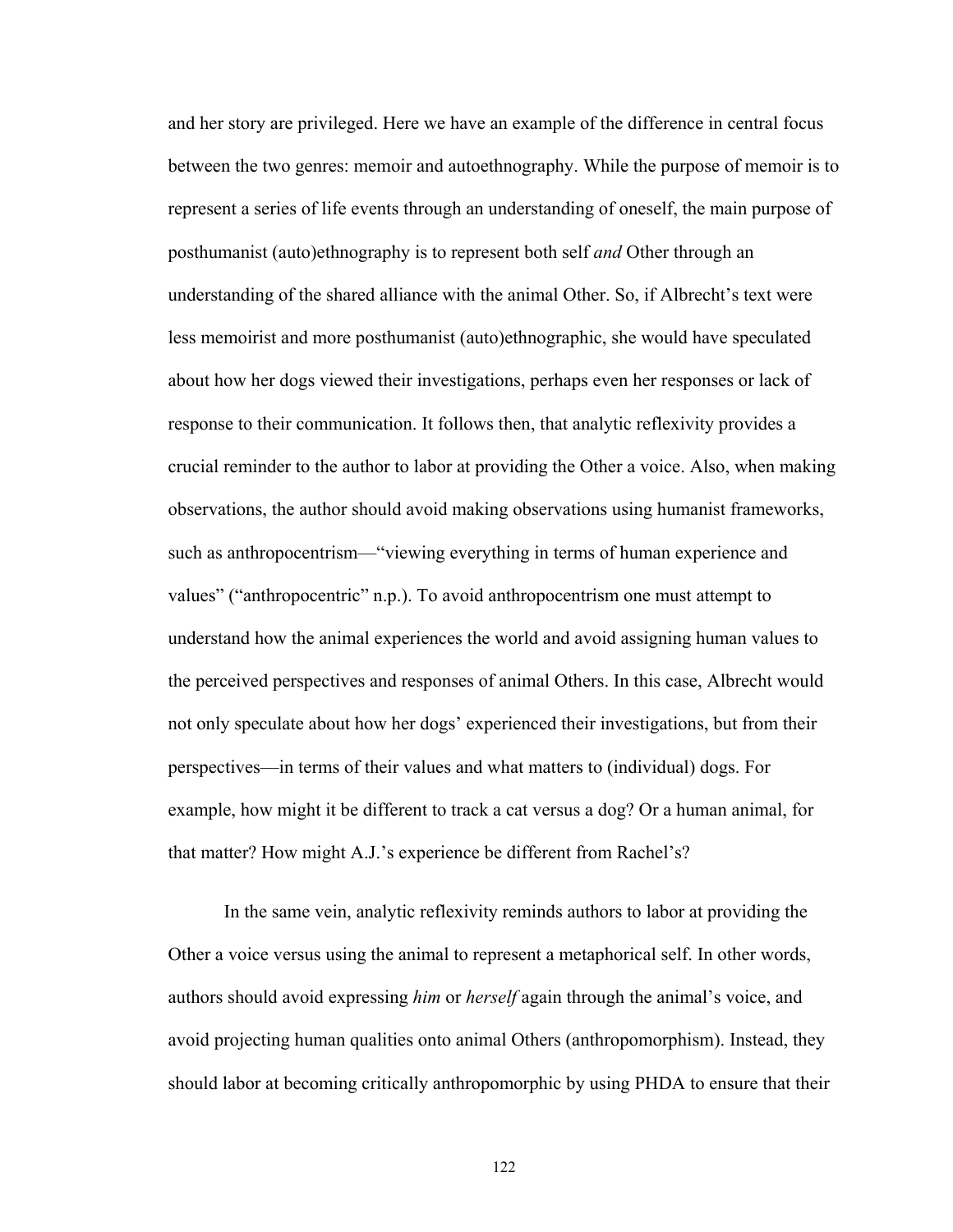representations of animals are grounded in empirical data beyond their own observations, so that they might make the most informed, respectful statements possible using human language (Irvine 69). As humans, it may be difficult, if not impossible, to describe others without ascribing some degree of human being-ness (or *anthropo*) when our understanding of the world is human. Also, as other beings live and collaborate with human others in respectful alliance, they are *becoming with* us. Therefore, in the context of becoming with, it would not be surprising to see human influence on an animal's behavior or ways of knowing the world. This does not, however, exempt us from attempting to represent animal Others as respectfully as possible, and avoid reducing them in order to tell *our* story.

Albrecht provides an example of anthropomorphism in her book. In the following excerpt, Albrecht describes interactions with Sadie soon after this fourteen year-old dog is recently donated to her:

Sadie has a stubborn "alpha dog" refuse-to-obey-the-owner streak that took me by surprise. If she was just about to lie down and I gave the "down" command, she would freeze in defiance and refuse to budge. If something was not *her* idea, then it wasn't a good idea at all. (Albrecht 222-23; original emphasis)

First, Albrecht's use of quotation marks (or scare quotes) to qualify alpha dog is an interesting rhetorical choice. By doing so, she seems to indicate that she either does not believe canines adhere to this hierarchy or that her readers might not. We can also identify claims and anthropomorphic language in this excerpt. Not only does Albrecht ascribe human qualities to Sadie's actions, she also describes these actions with certainty—*this is what happened and why.* Albrecht's interpretation of Sadie refusing to lie down merely because it was no longer "her idea" is an anthropomorphic claim, in that,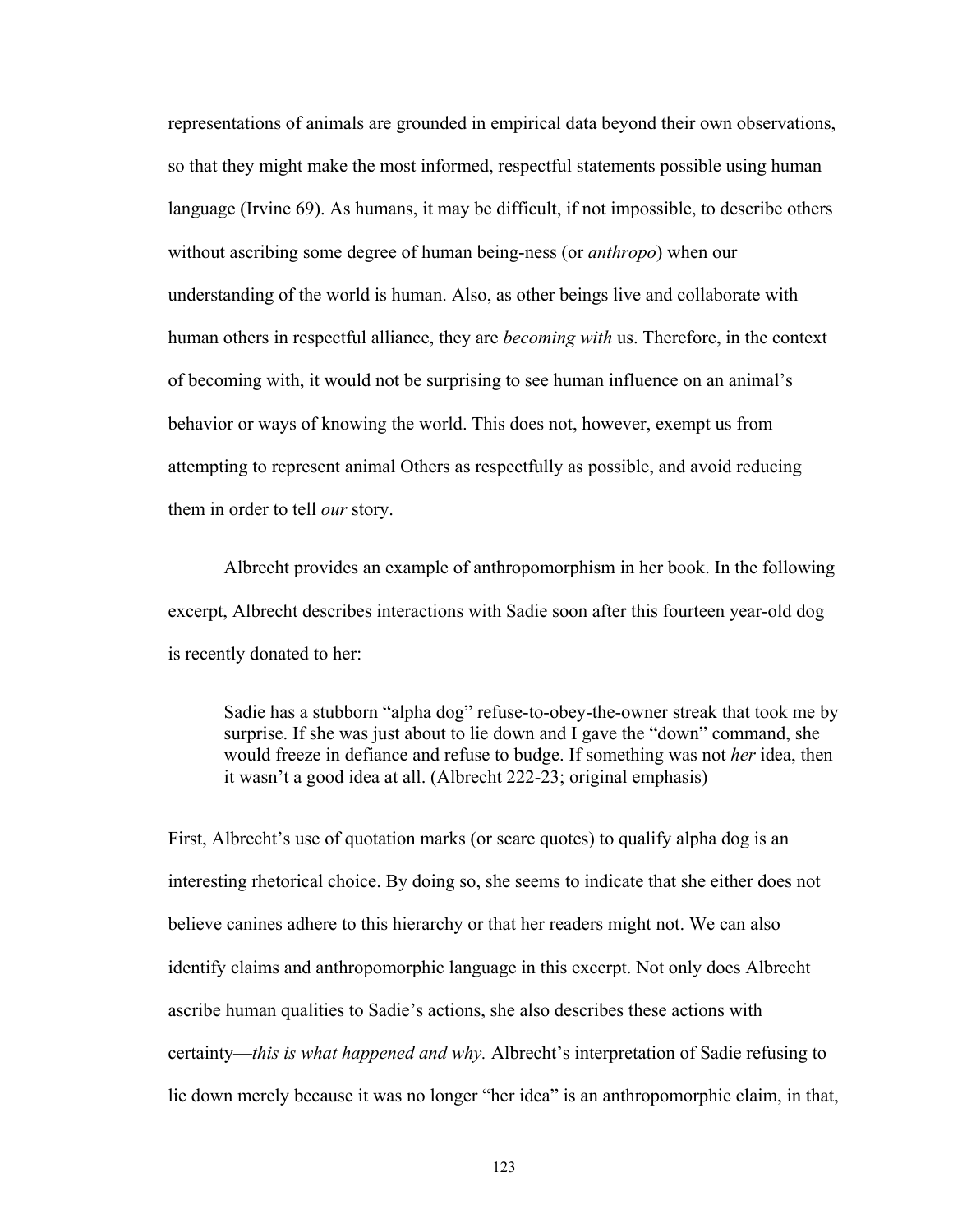refusing to do something out of spite because someone else suggests it seems like a response of the human ego. If Albrecht understands this behavior to be due to "alpha" nature," then she needs to make that clear and support that reasoning. Currently, Albrecht appears to be projecting human qualities and perspective on to a dog.

If adhering to an opaque, posthumanist approach, Albrecht might instead provide alternative explanation for Sadie's response to her demand, particularly some speculations made from her dog's perspective. Here are some questions she might have explored or clarified in the text: *Had Sadie experienced abuse by a previous owner who had also used the command "down" in an abusive context? What was Albrecht's temperament at the time she gave the command—was she potentially exerting stressful, anxious energy that Sadie was sensing and consequently responding to? What tone did Albrecht use in giving the command, thereby taking paralinguistics and kinesics into account?* Many assumptions seem to be made here and many questions are left unanswered. While Albrecht's interpretation could likely be accurate, as a respectful representative she needs to substantiate such claims, and she needs to make it clear that she is *attempting to interpret* the events from Sadie's point of view, or sense of events.

This is an example of how easy it is to "read" animals from a human perspective—to anthropomorphize Others—and thereby disrespect them and the alliance. Authors should strive for rich and respectful interpretations by attempting to shift the human lens to a dog (or other species) lens, and approximate with humility, signaling that humility with qualifiers, questions, and other indicators of the tentative nature of the interpretation. Authors also need to embrace the fact that we will likely get it wrong for, as Kohn tells us, we can never really know what other selves think. Thus, this guideline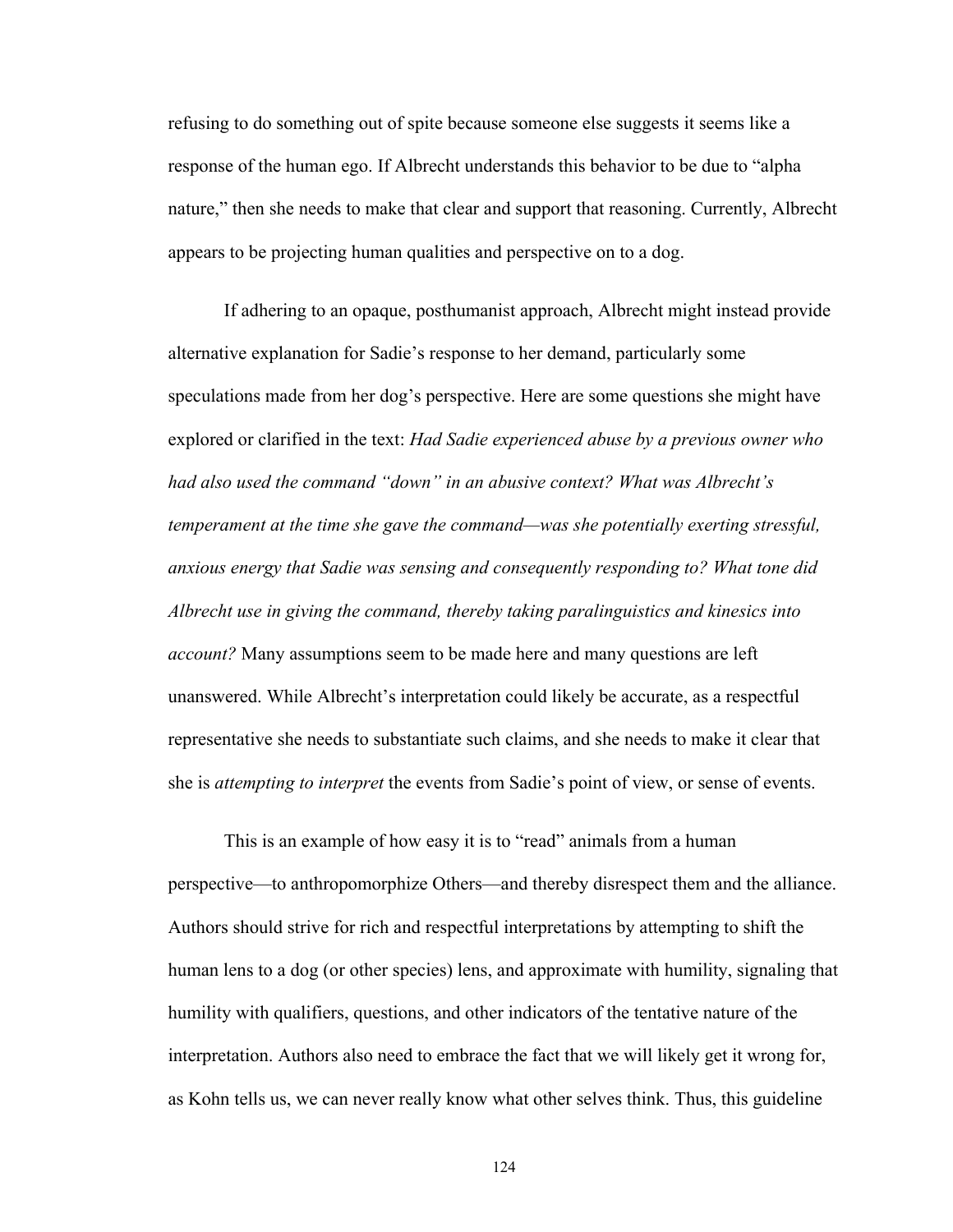serves to remind us to be more vigilant about our language use and frame of reference when representing animal Others. If we must be careful about the motives we impute to human others, we must be doubly careful about the perspectives and ideas we impute across species.

Analytic reflexivity requires the author describe how he or she and the animal Other come to understand one another, while the animal's story remains the central focus of the text. O'Brien describes, in great detail, Wesley's vocalizations and behaviors and how they come to understand one another. In doing so, O'Brien dedicates herself to voicing the animal Other, as she often approximates many of Wesley's multifarious vocalizations as dialogue:

 $\dots$  Wendy and I erupted in cheers. Wesley joined in with a loud exclamation of excitement that sounded like, "Deedle Deedle DEEP DEEP DEEP DEEP deedle deedle," turning toward us with bright eyes as if accepting the praise, and flapping his wings. (49)

Note O'Brien's language use in the excerpt above—"sounded like" and "as if." Here, she is clearly taking great care to yield to Wesley and to her own "not knowing" and showing her humility out of respect for him. Her speculative language here suggest that O'Brien realizes she may not fully understand what Wesley is communicating and why. This is how the respectful writer signals approximations and speculations.

In fact, her resistance to omniscience here fulfills the aforementioned requirement of this guideline: the ethical obligation here refuses to reduce the way another animal experiences, perceives and knows the world to human ways of knowing (Wolfe, "Human" 571)—especially considering the full bodily sensorium that might be employed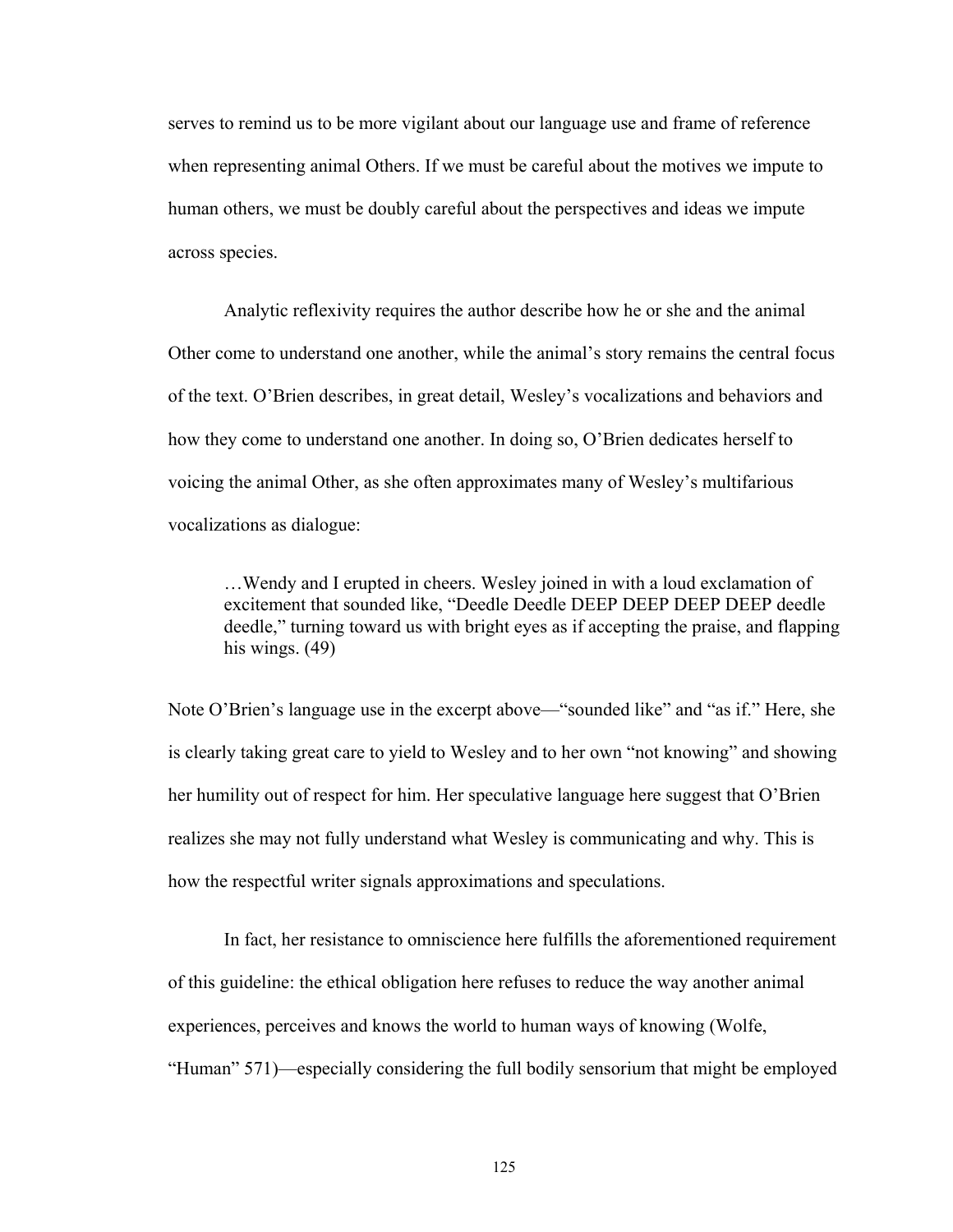by other species as they experience the world. The posthumanist author must understand that his or her interpretations, in many ways, are limited due to limited access to the Other's language. Therefore, it is worth repeating that all analysis and any claims about the perception of the Other shall forever remain approximations, not claimed as truth or fact. Humility and respect for the Other require this distinction, for one can never know everything about the Other, regardless of the species. Because O'Brien speaks to how she and Wesley shape one another, and (in instances like the one described earlier) chooses to approximate instead of potentially reducing Wesley's ways of knowing, her book (*their* book) often exemplifies analytic reflexivity at its finest. Further, O'Brien's careful attention to her language use acts as an important reminder\_the importance of vigilance in discourse practices cannot be overstated. Therefore meeting the criteria of this guideline will require the use of posthumanist discourse analysis (PHDA) to critically analyze language used to describe self, Other, and relation to the Other.

### *Visible and Active Autoethnographer in the Text*

This guideline requires the author be significantly and consistently present throughout the text. Notably, this guideline relates to the reason why autoethnography emerged as an alternative to traditional ethnography (as chronicled in chapter two). As part of the crisis in representation that resulted as social scientists sought to abandon "the colonial era of ethnography" (Anderson, "Analytic" 376), as well as the postmodern turn, the role of the researching author was criticized for often being "a hidden and yet seemingly omniscient presence in ethnographic texts" (Anderson, "Analytic" 383). Thus, this guideline requires the author's role as representer be explicitly and consistently acknowledged—making the autoethnographer highly visible in the text. This "enhanced"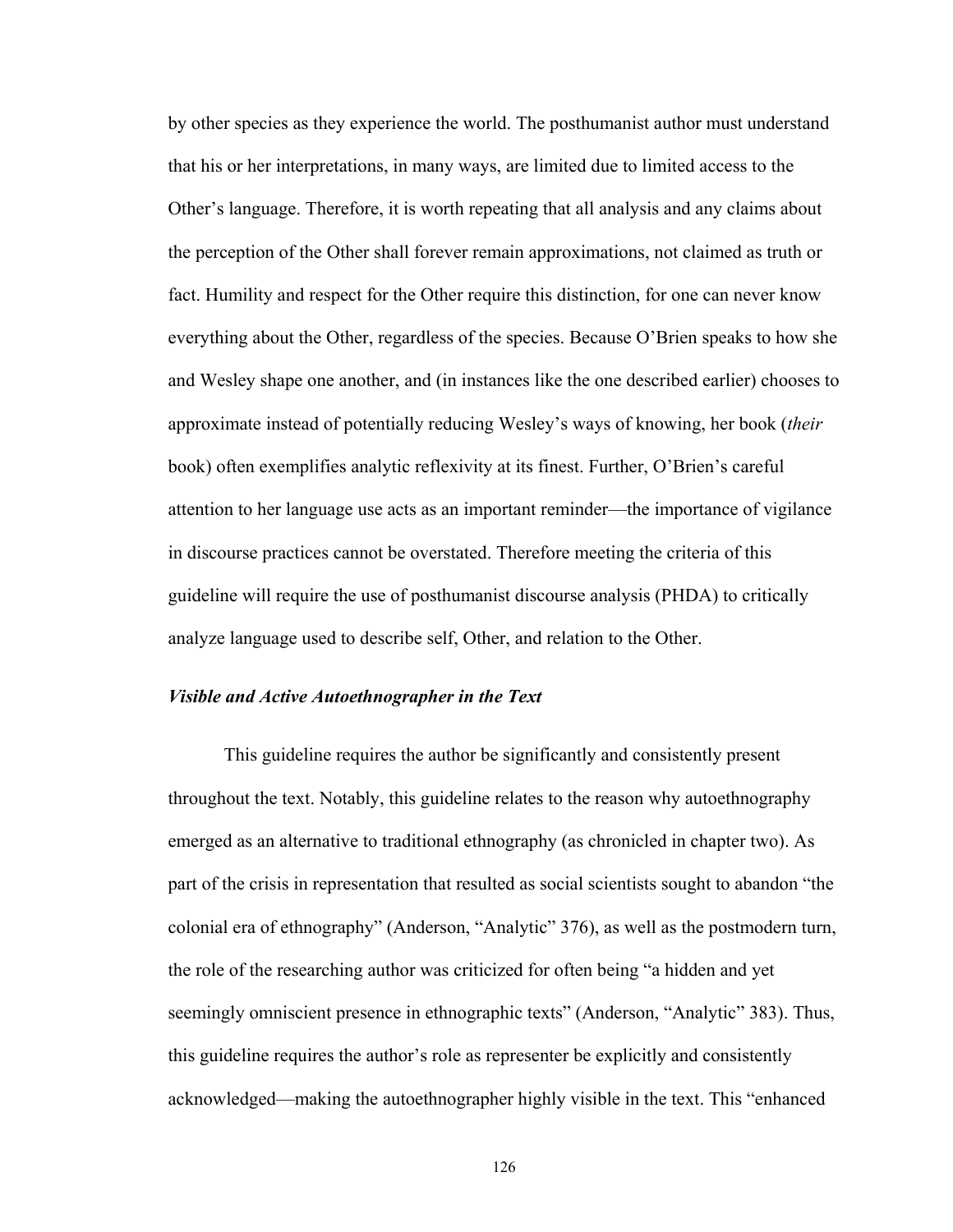textual visibility," involving consistent and "significant self-reflection" by the autoethnographer, "demonstrates [his or her] personal engagement in the social world under study" (Anderson, "Analytic" 384).

Also, the author should indicate that he or she understands that his or her "own" feelings and experiences are ... vital data for understanding" the interspecies culture being observed (Anderson, "Analytic" 384). Therefore, the author should not only be highly visible in the text, he or she should be highly visible as a "social actor" so that it becomes clear how he or she has actively been "involved in the construction of meaning and values" (Anderson, "Analytic" 384) in the material-semiotic world under study. Revealing such levels of personal engagement often involves self-critique as authors "vividly reveal themselves as people grappling with issues relevant to membership and participation in" (Anderson, "Analytic" 384) an interspecies culture.

Askins demonstrates how the criteria of this guideline might be manifested in her book, *Shadow Mountain*. For example, Askins consistently and significantly reflects about her feelings and insights, particularly with regard to the interactions with the canines she bonds with most deeply. Below, Askins reflects about Natasha, the first wolfsubject assigned to her after arriving at the research facility (11). Due to unrest with the pack, Natasha was a mere "six-days-old" when she first met Askins, who bottle-fed and nurtured the pup (Askins 9, 14). Here, Askins expresses her own feelings about the experience of bonding with Natasha:

For years I have tried to capture in words how Natasha was different from my other animal wards. The clearest description I can offer is that she had an essence of "other," rather than underling.  $[...]$  I kept notes on her as she grew; I felt she was doing the same to me ... [a] record so indelible and accurate that our entire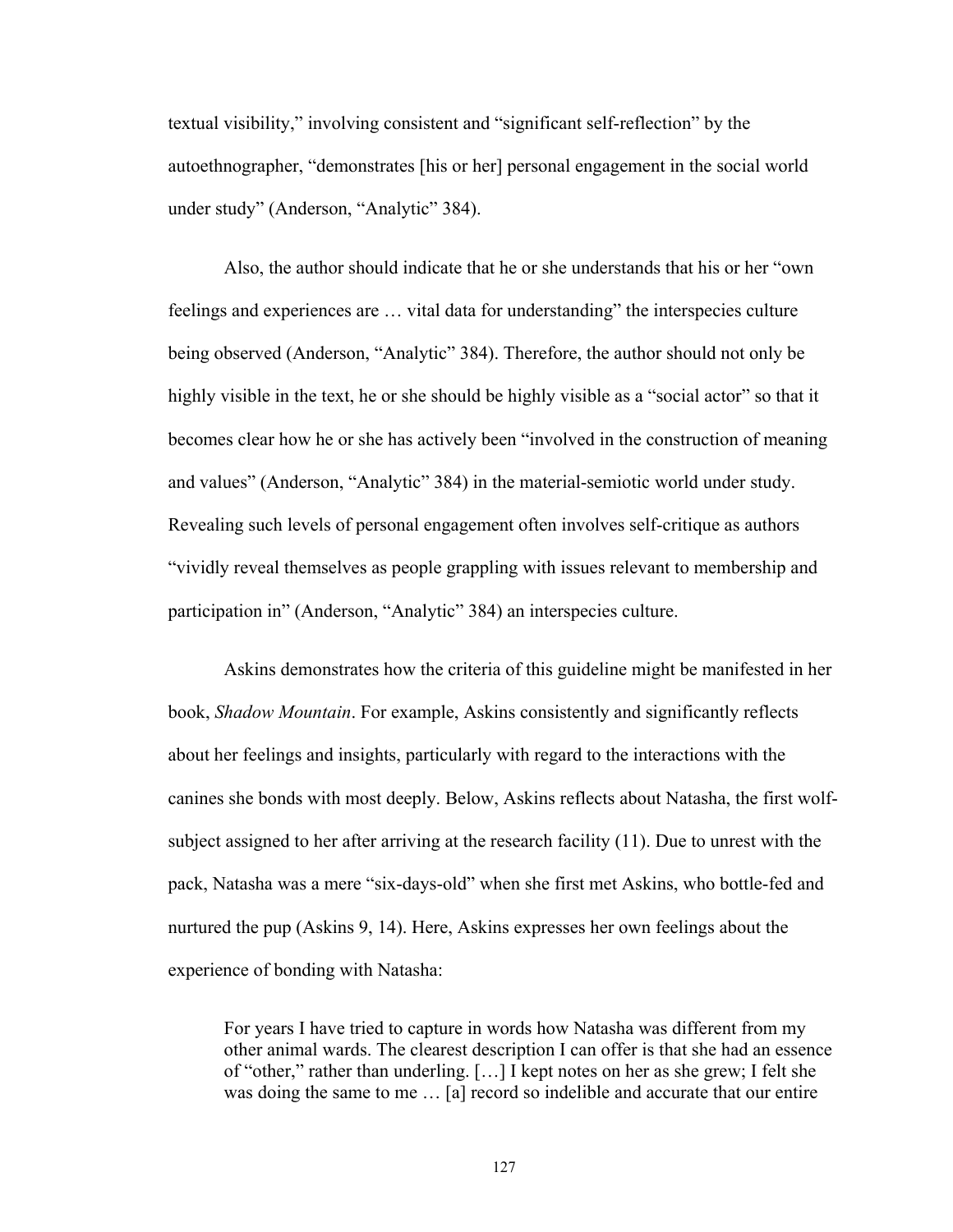race might be re-created from this creature's perception. It was the first time I felt the utter limitations of language, and the first time I truly began to face and fathom the capacity of another species. The emotion associated with this recognition is even more difficult to describe. (14-16).

Through pages and pages of self-reflection, Askins demonstrates her personal engagement with the interspecies culture and an awareness that her experience of it matters. The fact that Askins has no words that can adequately describe the relations or alliance that is being formed speaks to the inherent complexity of being both a member *and* representer of interspecies cultures. Perhaps more importantly, Askins voices the complexity of this dual role, and thereby explicitly identifies herself as representer\_ which is required by this guideline. Also, in revealing that she "began to face and fathom the capacity of another species" and to realize "the utter limitations of [her] language," Askins evidences the way she is grappling with issues relevant to membership and participation in human-with-wolf culture. Here again, Askins effectively fulfills part of the criteria of "visible and active autoethnographer in the text."

Further, Despret's perspectivism is helpful in terms of understanding how self as member and representer should be situated. In the next passage, Askins provides an example of how to situate experiences with animal Others. Here, Askins reflects on her feelings about the culture being studied as well as the one being cocreated with Natasha—in fact, the intensity of her personal engagement become acutely evident here:

Although Natasha was captive, her whole being retained the resonance of the wild. In her pacing, and her panting, in her own bittersweet way she taught me of another world, another existence, in which *the animals spoke through their roaming and their roaring, their howling and their prowling*. [...] Natasha, like most captive-born wolves, was destined for a life behind chain-link fences.  $[\dots]$  She was a wild thing and from the very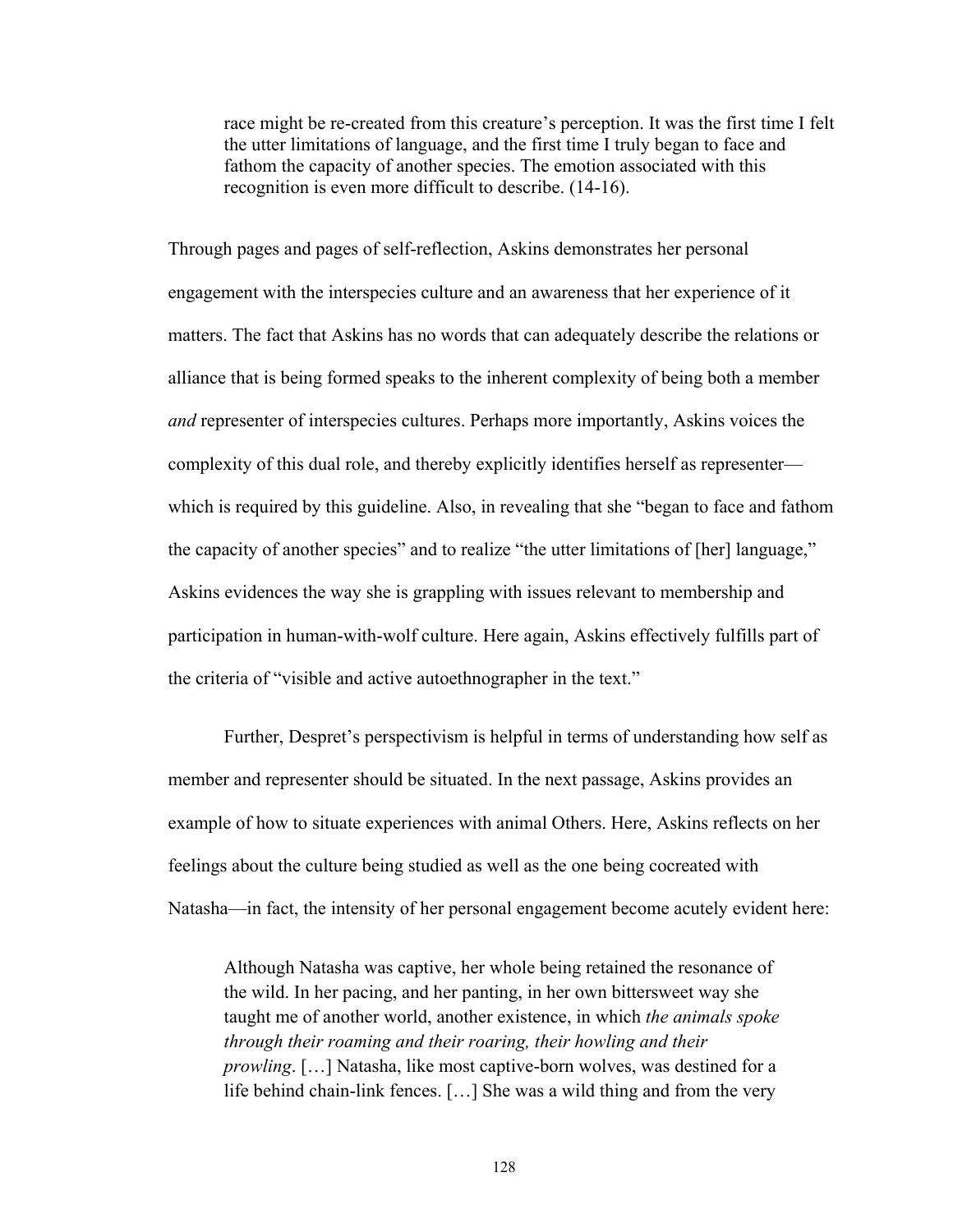beginning she hated confinement. She was always the first to try to escape.  $[\dots]$  I suspect she knew right from the beginning that these walls meant death to her. In the end, she was right, and because of that *I will be forever haunted* by wild things held captive. (17; emphasis mine)

Notice how Askins describes her experience as it is shaped and affected by interactions with others in that setting—more specifically, how she represents herself as human-*with*wolf in captivity, thereby meaningfully situating her experience as a social actor (or member) within the interspecies culture of which she is a part. For instance, she repeatedly draws our attention to the fact that these wolves are "captive-born wolves" and that their ways of "speaking"—their embodied communication, including roaming, roaring, and howling—*spoke* to her, personally affected her. In total, this passage evidences the impact of her experience, *the haunting* that results as she begins to consider (to try to "see" or experience) the facility from Natasha's perspective.

In the passage below, Askins reveals her despair after being informed that Natasha will be sent to another research facility, one that will be even more confining of her. Askins also speaks to how her values are shaped by the values of Natasha's species, and how this occurred through a kind of emotional imprinting:

I was crazed in pain. I contemplated kidnapping Natasha, or turning all the wolves loose [...] The prospect of Natasha's spirit, her being, her essence behind chained walls or concrete, without even pack mates to soften the monotony, filled me with despair. (18-19)

The way Askins is being influenced by her attempt to understand the values of another species means she is becoming aware of the consequences of human exceptionalism in a very lived way. In fact, it is Askins' anguish that becomes the impetus of her life's work,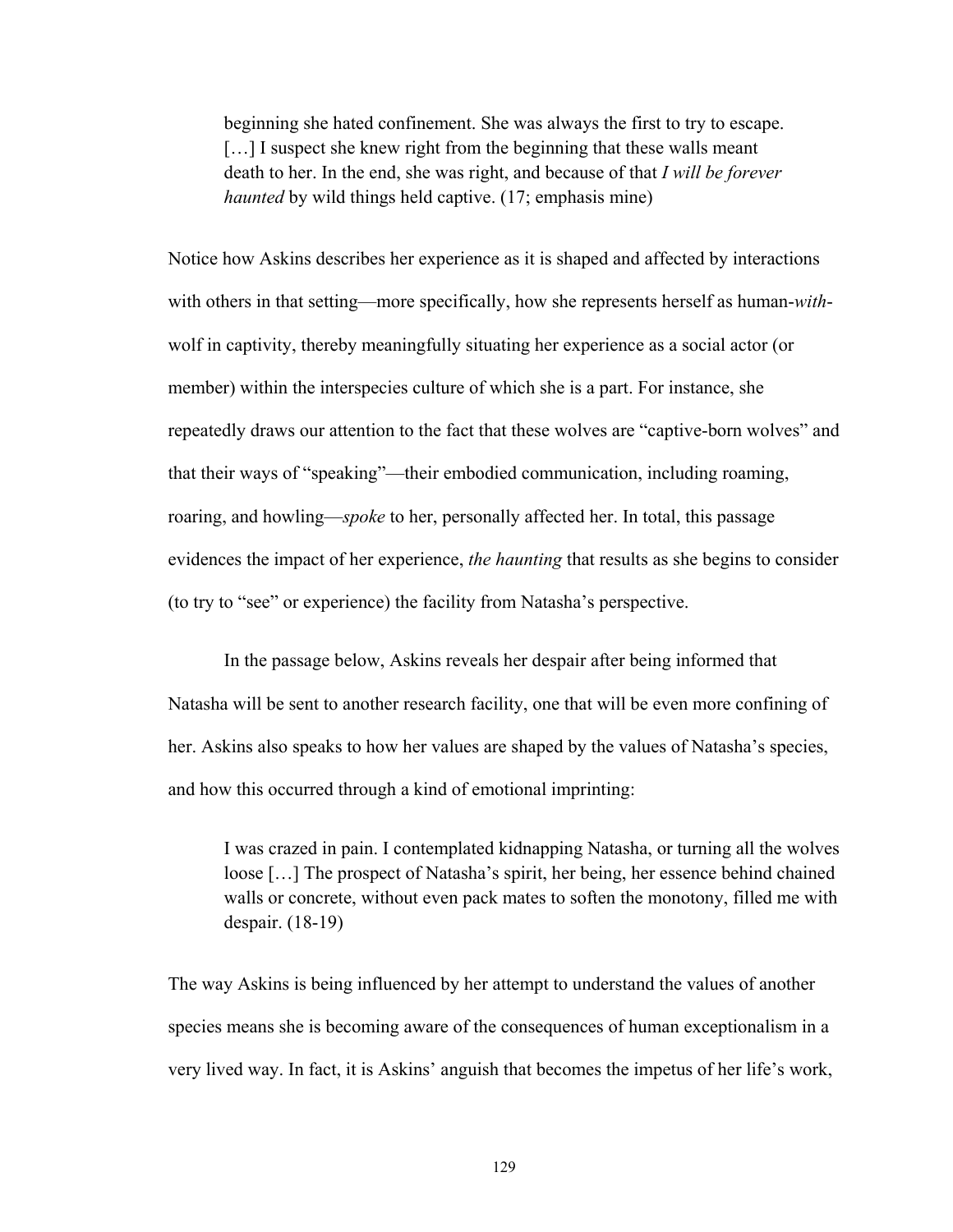as she resolves herself to finding a way "to make up to [Natasha's] species" for what Askins' felt she had "failed to do for [Natasha]" (19). Notably, these reflections are part of the extensive notes Askins kept in a journal during her time at the research center (15).

However, what we see here is more than just personal reflection. Askins' reflexivity causes her to be self-critical as she demonstrates an awareness of how her identification with Natasha challenges conventional ways of living in the world and alongside the animal Other. For example, in the next excerpt Askins speaks to the intensity of human-with-wolf relations, as well as the complexities of grasping and representing a new sense of alterity and how that affected her understanding of herself with respect to "otherness":

It is a breathless sensation ... one can feel one's mind stretching to encompass and absorb the recognition.  $[\dots]$  This creature is simultaneously different and familiar. She is of her own nature and yet I recognize my own impulses in her actions. [...] Nonetheless, her senses surpass mine. Her diminutive presence connects me, includes me, and I recognize that I am, like her, merely a pulse in the rhythm of the world.  $[\dots]$  With this recognition came a sense of communion and belonging, an emotion which made me see how exiled I had felt, cornered by an unconscious belief in a typically Western, hierarchal universe. (15-16)

The last sentence particularly evidences self-critique. Here, Askins calls into question her scientific and humanist ideology (or "unconscious belief") that supports a Western human-animal hierarchy (or "hierarchal universe"). The affects of the interspecies bond with Natasha and the other wolves at the research center have made Askins aware of this ideology and inspired her to challenge it. Through this critical self-reflection, Askins invites her readers to engage in this process as well. Consider the following passage:

As I watched and lived with these wolves hour after hour, day after day, a cognizance of what I was watching (and being watched by) began to slowly infiltrate my consciousness. And as I began to fathom the extraordinary sentient capacity of these animals, their intelligence,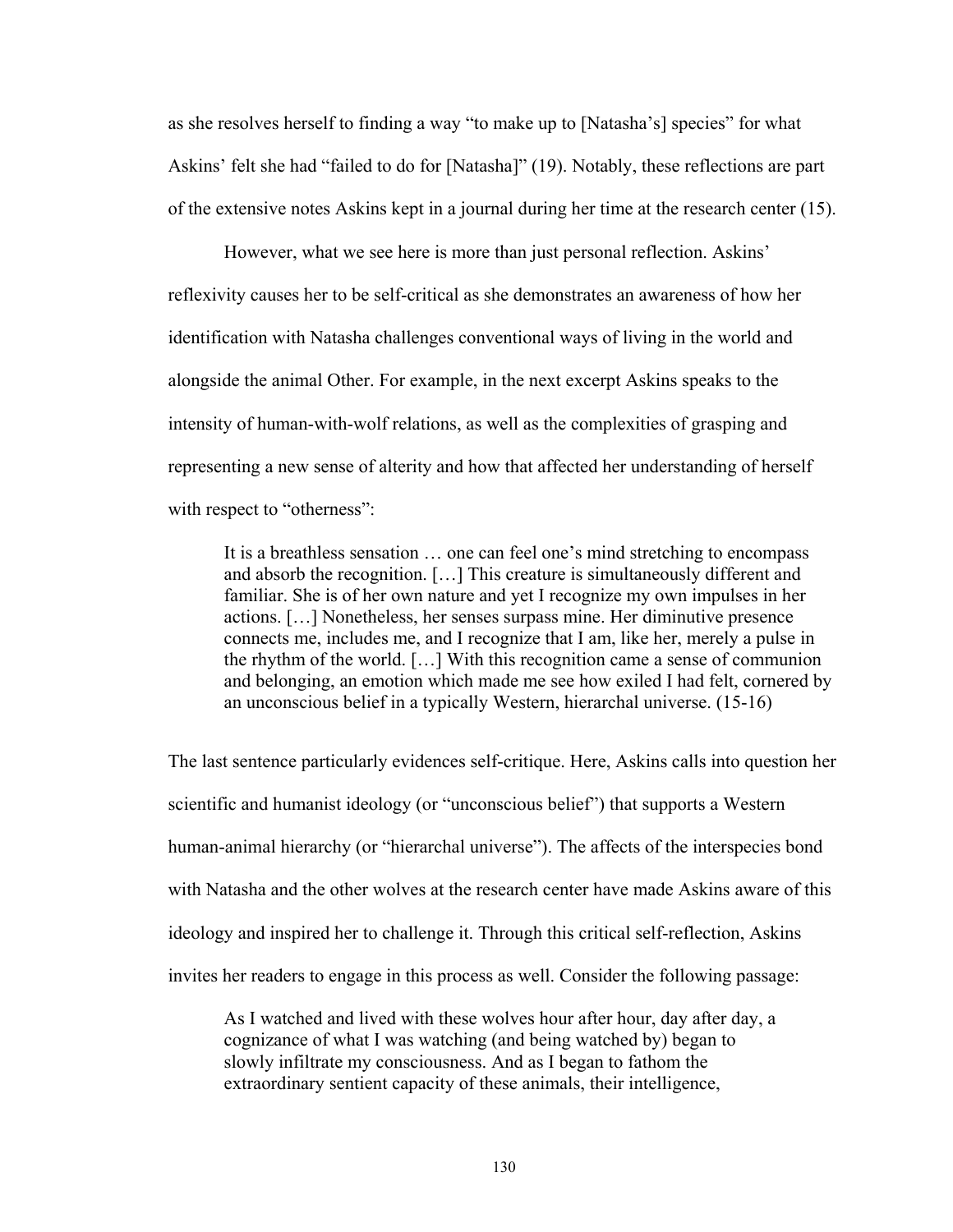imagination, sensitivity, and sophistication, the compromise implicit in their captivity became nearly unbearable to me. (Askins 16)

This clearly reflects a hyperawareness of her role in the "compromise" she speaks of, as well as the magnitude of this compromise.

Through all of this critical self-reflection, Askins finds herself in the midst of a paradigm shift. She is questioning everything she believed before she arrived at the research center and bonded with Natasha. "I learned," Askins reflects, "that our assumptions, expectations, wisdom, and presumed knowledge are only a construct that allows us to believe we can both control and predict the nature of nature^ (12-13). Askins summarizes these lessons as "honor and allow the mystery, love the questions and the otherness" (13)—whether she was familiar with these concepts or not, Askins appears to have learned to take a posthumanist and opaque stance to animal Others, through her interactions with them, followed by critical self-reflection on the mutual affectivity.

Collectively, these passages represent only a portion of the critical self-reflection in Askins' text. This consistency demonstrates the level of textual visibility expected of a posthumanist autoethnographer. Further, in revealing her personal feelings as data informing her observations of human-with-wolf (-in-captivity) culture, Askins makes herself visible as representer. Thus, Askins provides us with a prime example of this guideline.

## *Informants Beyond the Self*

This guideline insists that analysis not be based solely on observations by the author. In human-focused autoethnography, the expectation for this guideline would be to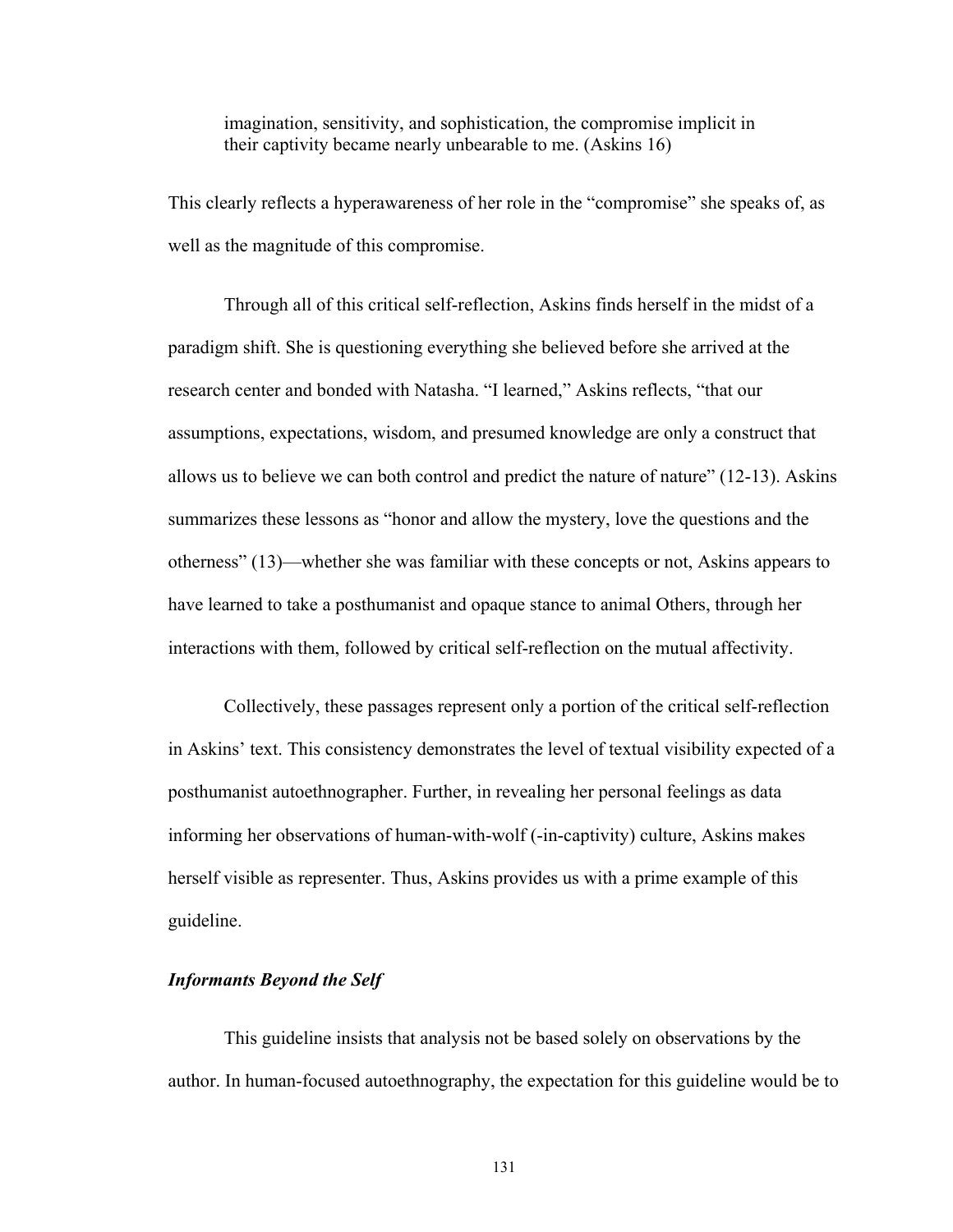immerse oneself in the larger culture and to document evidence that the experience being reported occurred within a fully researched and understood culture. Therefore, since situated interspecies cultures have significantly fewer members, and the animal Others can not resist or contest their representations, the author must collect data via other texts (i.e. scientific theories about the species), interviews, interaction with additional informants (human or animal), or other mechanisms for demonstrating knowledge of context and culture. The Algers, for example, understand the power of the "big three" of qualitative research—texts, interviews, and observation. In their book, *Cat Culture*, they reference academic texts, share excerpts of interviews with volunteers at the shelter, and describe their observations of cat-human, cat-cat, and human-human interactions. The employment of all three adds credibility to their findings.

O'Brien also utilizes these three methods of research in *Wesley the Owl*. First, she includes an extensive section of unusual facts about barn owls. While the source and original context of these "facts" is not clearly identified, which is problematic, O'Brien acknowledges scientist Dr. Don Kroodsma<sup>38</sup> "at Cornell Laboratory of Ornithology," veterinarian Dr. Douglass Coward, and colleagues at Caltech for addressing questions in preparation of the manuscript (234). However, for the information in this section to qualify as reliable (and thereby fully satisfy the criteria of this guideline), O'Brien would need to identify the source of this information more explicitly. The point here, however, is that there appears to be an attempt to collect data via other texts or sources—in this case, the opinions and theories of other experts on barn owls, which signifies the author's attempt to gather data from informants beyond the self.

 $\overline{a}$ 

 <sup>38.</sup> Kroodsma is author of *The Backyard Birdsong Guide: Eastern and Central North America*.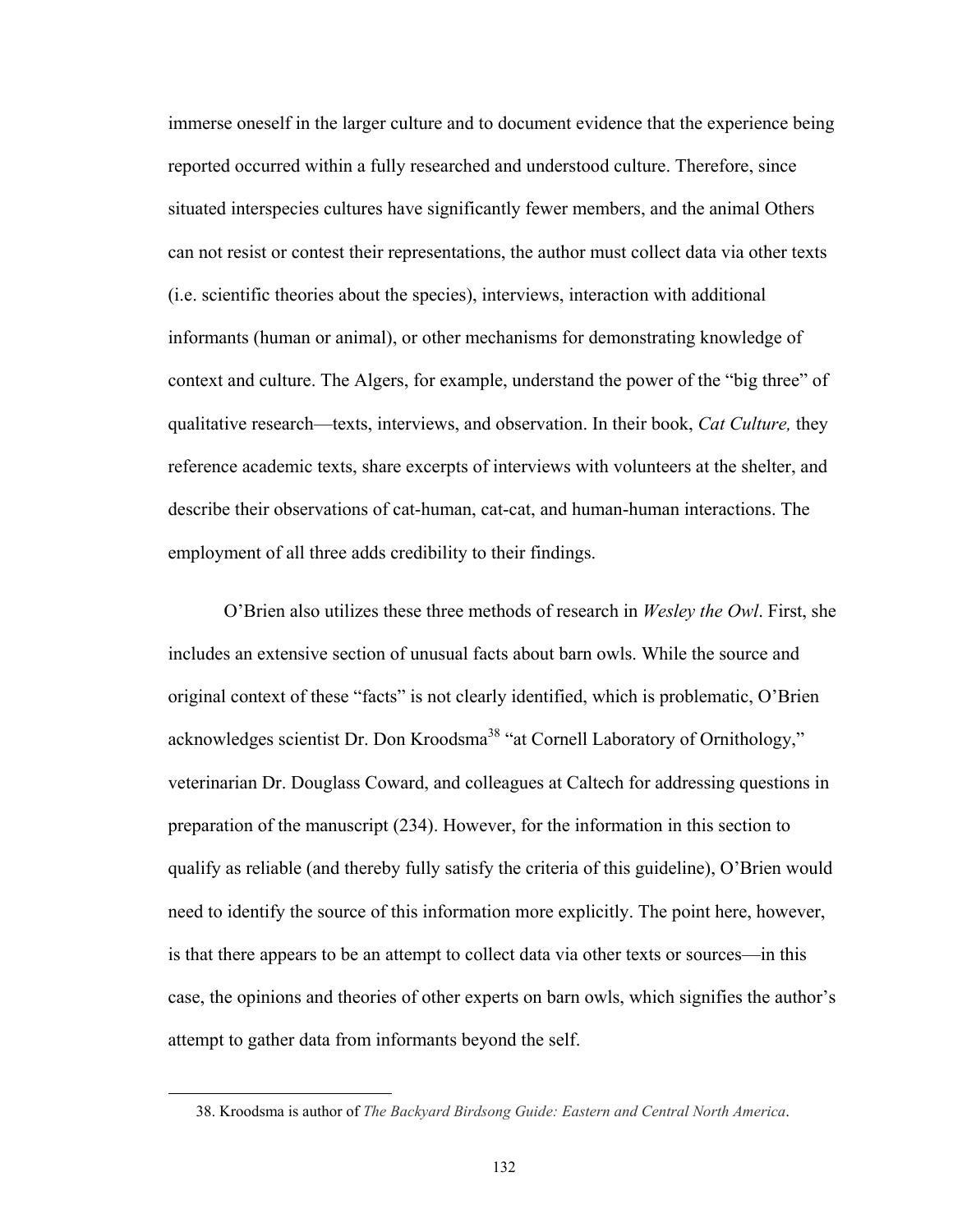Also, when attempting to interpret Wesley's altered vocalizations, O'Brien not only relies on her own observations and theories, she seeks outside help so that she might guess their meaning as accurately as possible. One of O'Brien's key informants is Dr. Penfield. When O'Brien is unsure about her translations, she records Wesley's vocalizations using equipment provided by Penfield and then seeks his aid (186). After they listen to the tapes and discuss the actual context of the recordings—thereby, situating the interaction\_Penfield interprets what Wesley is trying to communicate to her. O'Brien claims that during these sessions Penfield "taught [her] how to observe carefully and to notice details that even many experts would miss" (94), including subtle nuances in Wesley's bodily movement. Therefore, O'Brien works closely with an informant who has been observing owls-with-humans for years. She does this in an attempt to better understand Wesley so that she might respond to him properly, and thereby potentially provide a quality of life worthy of the feathered being in her life. By seeking other informants, O'Brien shows respect to her alliance with Wesley and lends more credibility to her representations of him in the process.

The idea with this guideline, then, is that respectful representation is based on data that goes beyond the author's own observations and approximations—in lieu of an animal's proxy. Thus, authors should provide images or other evidence of interpreted behaviors whenever possible. Notably, black-and-white photographs are interspersed throughout O'Brien's text, mainly highlighting the early part of Wesley's life, although all of his eighteen years were spent with her. With these images, O'Brien exemplifies yet another type of data an author might include to fulfill the criteria of this guideline.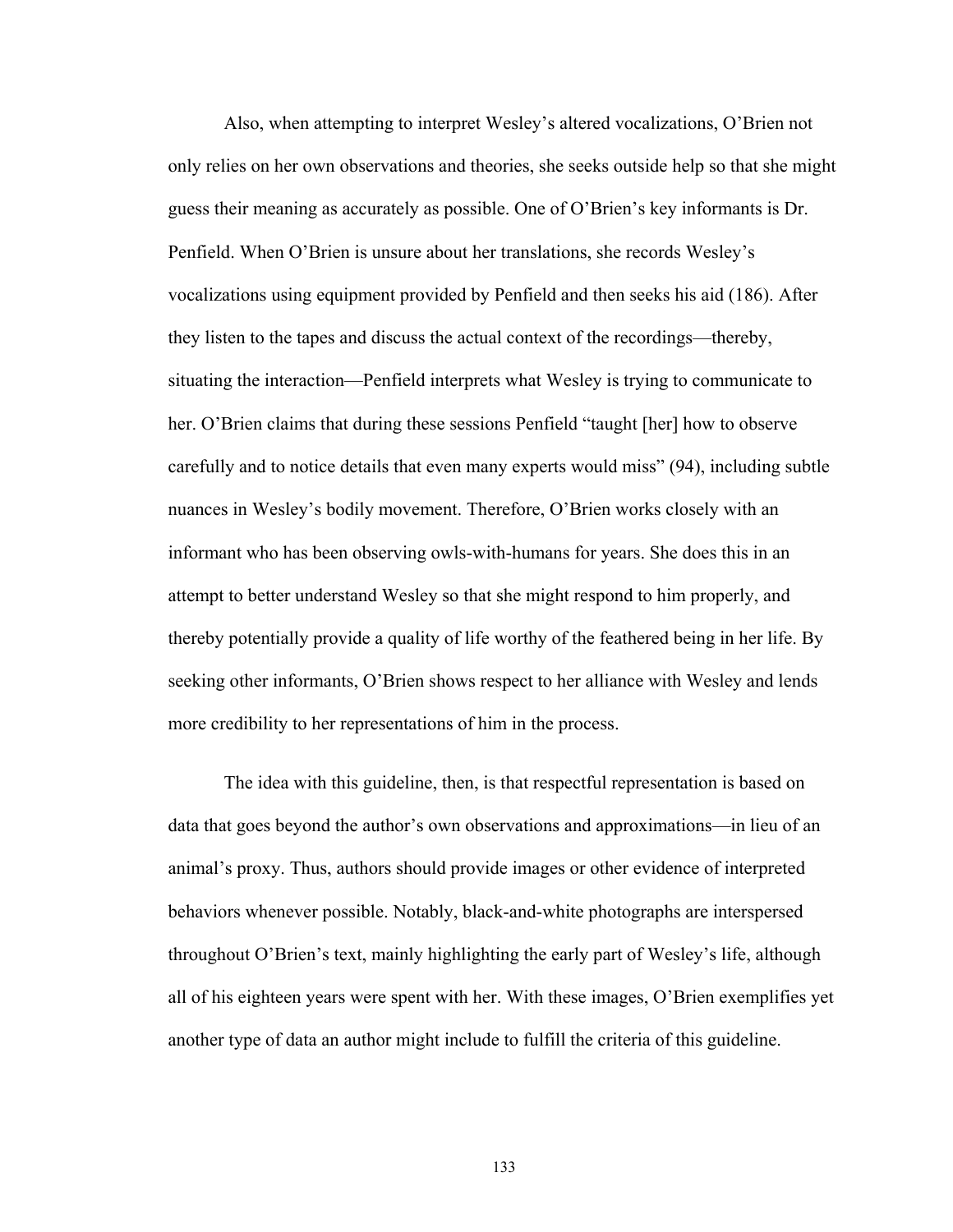Notably, additional informants need not be human. In fact, Millan's work is largely informed by not only watching people interact with dogs (human-with-dog and dog-with-human), but also by watching how dogs interact with other dogs (dog-withdog). This is why he often has owners bring their dogs to his Dog Psychology Center\_so he can observe them with humans *and* their own species. Thus, Millan's methods are informed by watching a dog interact with other dogs. Based on his observations of this dog-with-dog interaction, Millan assesses how best to help a dog, including what he needs to teach the dog's human about his or her dog's behavior so that the dog's specific needs might be better met. In short, Millan uses dog informants (and other staff-observers at the center) to help humans meet their "response-abilities" to their dogs.

Finally, utilizing another standard of ethnography, it is important that an author who wishes to represent the animal-Other fairly and accurately provide some form of member checking or inter-rater reliability. This approach, as with other forms of qualitative research, is undertaken to establish more validity in the assessment. Practically speaking, in this context an outside reader-observer might be asked to check for accuracy of findings and examples of problematic discourse using PHDA. This is important due to the implicit function of ideology and how language systemically embeds users with biases that work to maintain and reproduce the exploitation and oppression of Others (Stibbe 158). As a result, authors are often unaware that they are employing humanist rhetoric. This means that even conducting PHDA may not fully address this issue; therefore, outside readers might be useful here.

While none of the texts in my corpus indicate that outside readers were employed for these explicit purposes, O'Brien acknowledges her friend Wendy Francisco in a way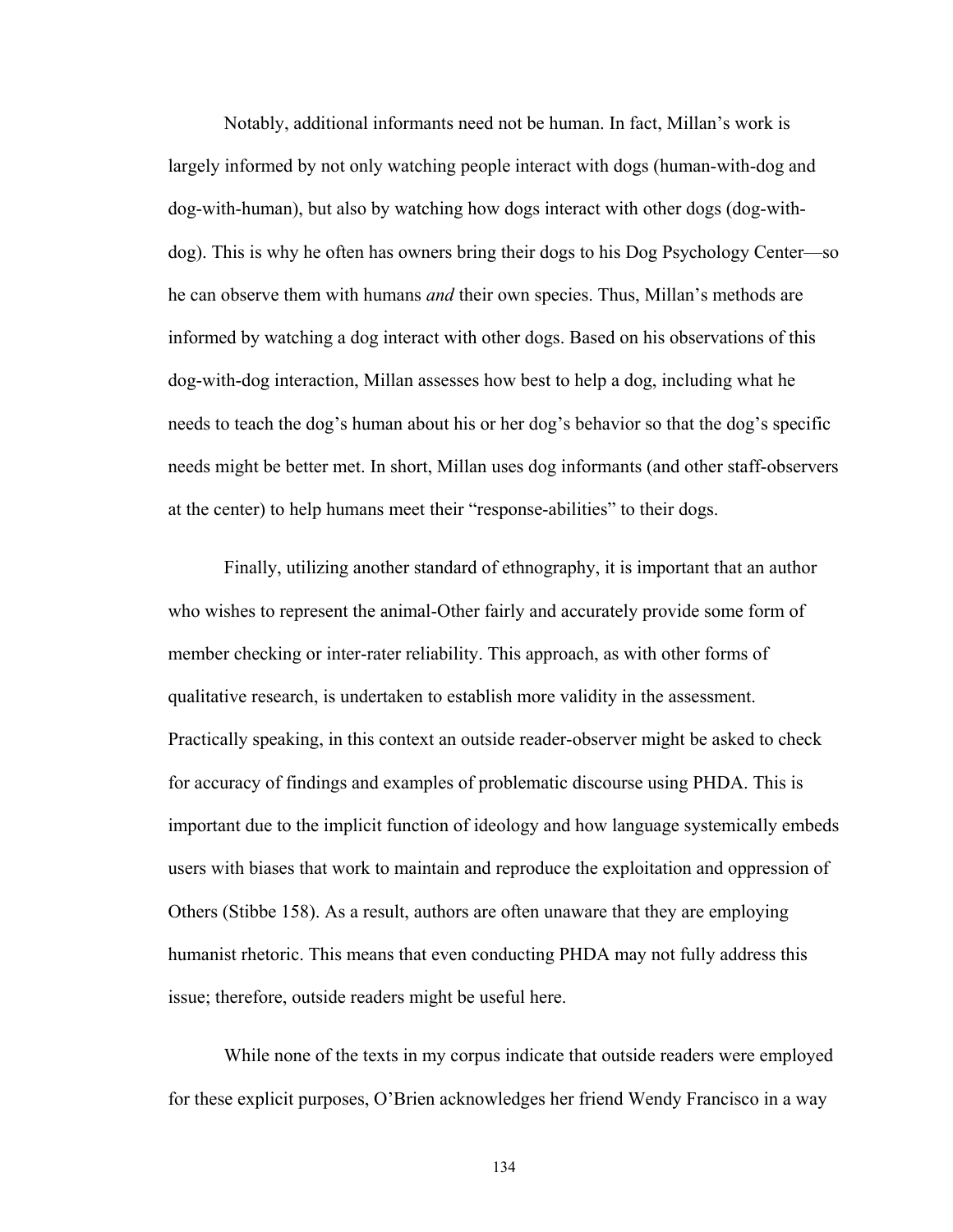that suggests that Francisco may have fulfilled the role of outside reader-observer to some degree. According to O'Brien, Francisco "edited every line" of the book with her, and, in the process, "laughed, cried, and relived every moment of this memoir" because, as O'Brien explains, "it was Wendy ... who enthusiastically took Wesley into her home as a tiny baby owlet, back when [they] were roommates"  $(231)$ . Notably, O'Brien also credits Francisco as "the photographer of both pictures [of Wesley] on the jacket of [the] book" (231)—so Francisco was present during some of the events represented in the book. Again, it is unclear what role Francisco actually played in this revision process; however, this acknowledgement suggests that O'Brien may have attempted to have an outside reader assess her version of events, a choice that potentially could have improved her level of inter-rater reliability and thereby established more validity. To fulfill the criteria of this guideline, O'Brien would need to clearly explain that Francisco (or another reader-observer) read for an accurate portrayal of Wesley and employed PHDA during this process.

# *Opaque Analytic Agenda*

Opaque analytic agenda requires that authors contribute to a "broader set of social phenomena" (Anderson, "Analytic" 387) and employ a hyperawareness of language use in those contributions. Therefore, this guideline involves two separate (yet related) processes. First, opaque analytic agenda requires an attempt by the author to contribute more generally to social knowledge by refining, elaborating, extending, or re-visioning theoretical understandings (Anderson, "Analytic" 387) through careful use of analytic or critical tools that demonstrate systematic observation. In the case of cross-species efforts, this requires special attention to interspecies culture as a particular application of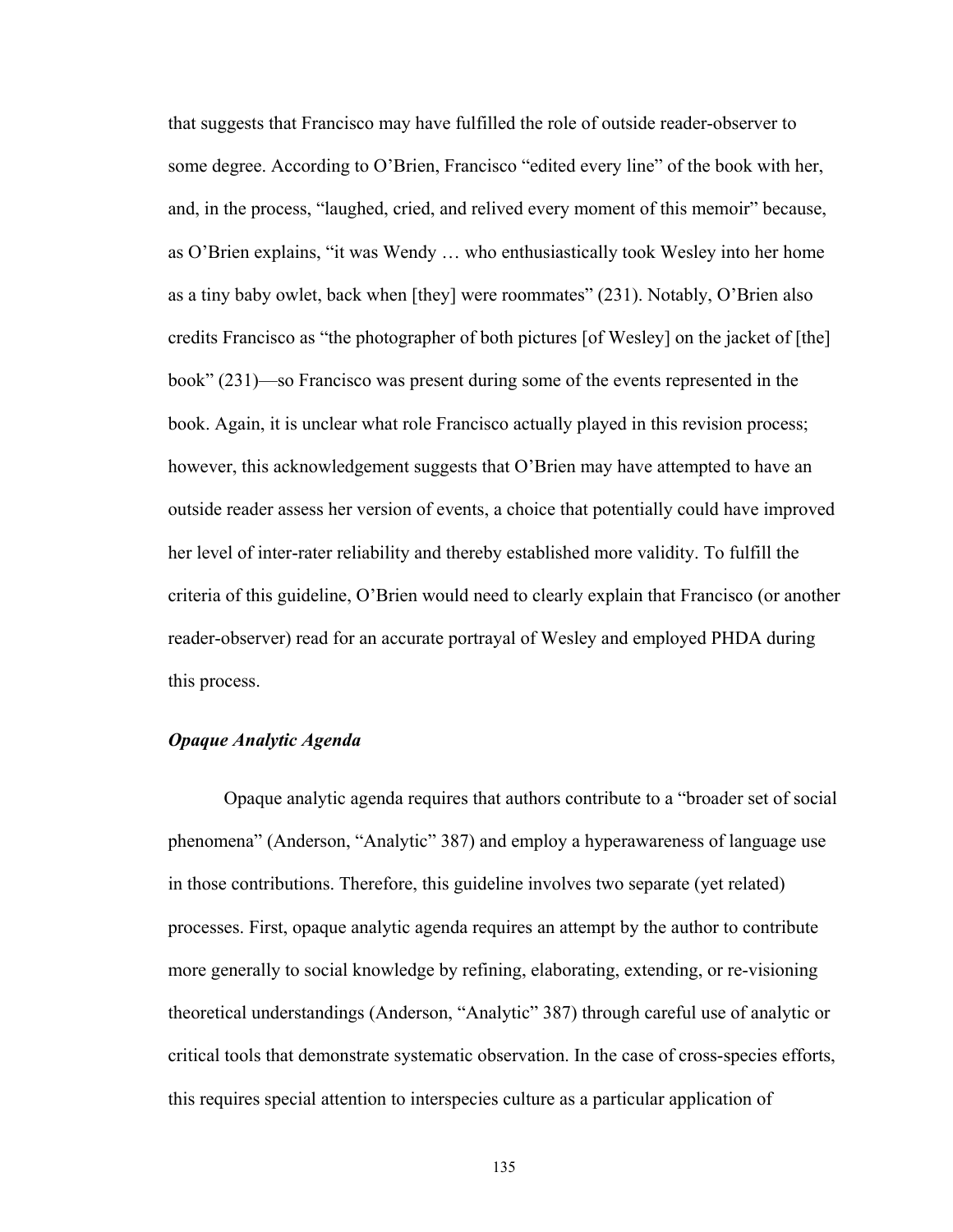autoethnographic methodology. In short, the author should seek to gain insight into a broader set of social phenomena and add knowledge to existing schema. Irene Pepperberg provides a particularly thorough example of adding to social knowledge in her book, *Alex and Me: How a Scientist and a Parrot Discovered a Hidden World of Animal Intelligence—and Formed a Bond in the Process.* Pepperberg's re-visioning of theoretical knowledge is based on her close alliance with an African Grey parrot, Alex. Pepperberg is likely thorough due to her training in ethnographic methods as a scientific researcher; however, based the nature of the implications she draws from her experience with Alex, it is also possible that she does so as an act of responsibility out of respect for animal Others (*Alex* 224).

For instance, after claiming that "Alex taught us how little we know about animal minds and how much there is to discover," she draws philosophical, sociological and practical implications from this insight (*Alex* 215). Pepperberg stages these insights by first historicizing "how scientists came to espouse ideas about animal minds that were so at odds with what nonscientists would call common sense" because, in her view, "[this history] tells us a lot about ourselves as a species" (*Alex* 215). Then she explain that what has been discovered through her work with Alex is that nonhuman mammals have "elements of language," and that "cherished human cognitive abilities could indeed be found in nonhuman animals" (Pepperberg, *Alex* 218-219). Therefore, "by implication" she adds, "a vast world of animal cognition exists out there" (Pepperberg, Alex 219). With this in mind, Pepperberg asks her readers to contemplate that "animals know more than we think, and think a great deal more than we know" and that perhaps "our vanity had blinded us to the true nature of minds, animal and human^ (*Alex* 219). Here,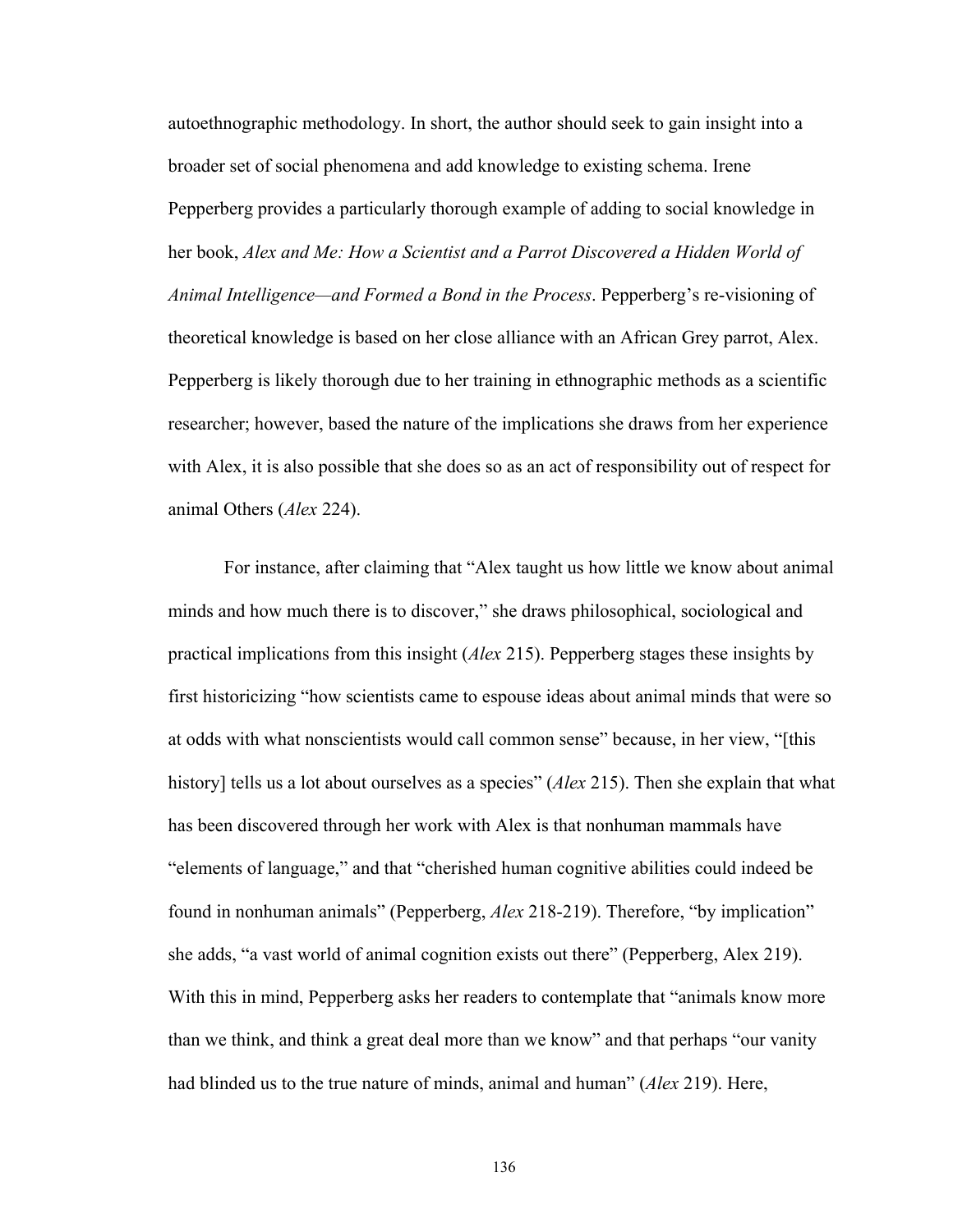Pepperberg is extending what she learned by working with Alex to other animals and reenvisaging our place among a world of nonhuman Others. Thus, Pepperberg is analyzing and challenging current social and scientific understandings about animals\_and, in essence, the human-animal binary.

In fact, Pepperberg directly challenges an anthropocentric and humanist viewpoint, stating that "the most profound lesson" that can be gleaned from her alliance with Alex is that it "teaches us that humans are not unique, as we long believed. We are not superior to all other beings in nature^ (*Alex* 222). From her perspective, this means that "the idea of humans' separateness from the rest of nature is no longer tenable" (Pepperberg, *Alex* 222). Through her theoretical reconsideration of the nature of the supposed divide between the human and the animal, and our social constructions of other animals, Pepperberg provides us with an excellent example of the analytic agenda, part of the required criteria of this guideline.

The second portion of this guideline stipulates that, when drawing larger social implications, authors should be aware of their language use, especially when drawing similarities and differences that might reinscribe positions of others on the human-animal continuum. This is where opacity or the "opaque" portion of the agenda item comes to bear on the guideline. While an analytic agenda is important, approaching and representing the animal Other with humility and respect is crucial. Also, it is this part of the guideline that I would argue Pepperberg falls short, particularly with regard to some of her reasoning. In her call for the reconsideration of our place in the world, for instance, Pepperberg is placing high value on an animal's ability to acquire human language. According to her book, the more Alex's cognitive abilities mirrored those of a young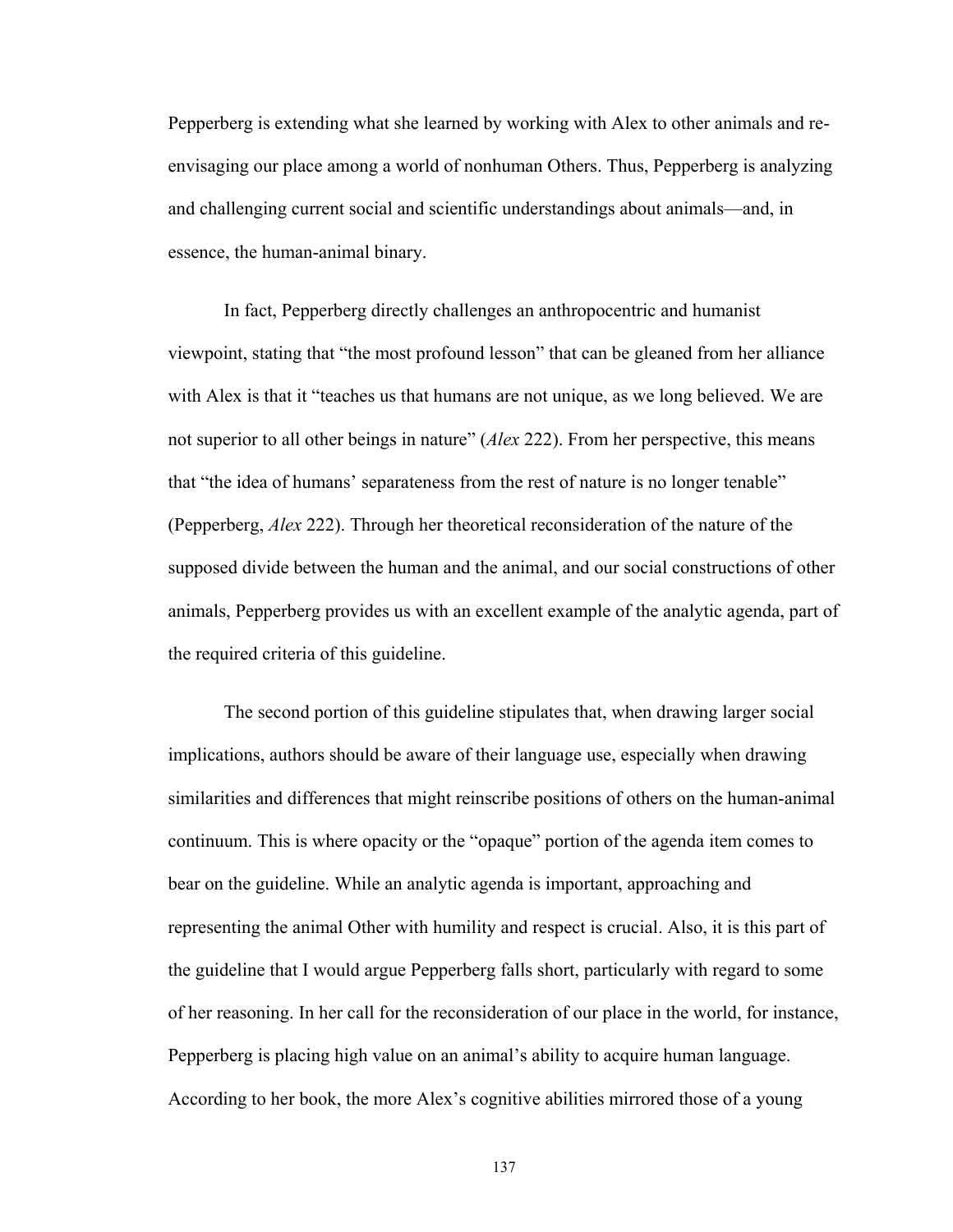child, the more the scientific community and the media hailed their importance. As Pepperberg herself says, "Vanity, thy name is *Homo sapiens*" (*Alex* 216; original emphasis)—she seems to say this in defiance of human exceptionalism. However, she is basing her call for interrogation of the notion of human exceptionalism on the very humanist framework she seeks to denounce. In other words, she is attempting to complicate human exceptionalism by hailing an animal's ability to mimic human abilities. That is, Alex is "exceptional" precisely due to his ability to mirror our exceptionality back to us, not because of his difference or inherent ontological value. While African grey parrots got a better position on the human-animal continuum, the continuum remains intact. Unless we take lesson from this, and interrogate our own language, it will remain intact along with the oppression that results from it. Thus, to fulfill the criteria here, authors should be cautious in the theoretical statements—their language use—and utilize PHDA to thwart such persistent ideologies.

In addition, embracing Despret's perspectivism is crucial for fulfilling the criteria here because it requires the representation of self as situated in a specific culture. Despret reminds us when representing our interactions with animal Others that we describe the "parrot with human" and not to fool ourselves into thinking we have the ability to know "what parrotness is, nor anything about the point of view of parrots on the world" ("Becomings" 128). According to Despret, Pepperberg honors this notion by situating her insights with regard to species *and* apparatus; meaning, Pepperberg understands her role as an interrogating apparatus ("Becomings" 127) when interpreting Alex's behaviors. Despret bases this assessment on conference proceedings written by Pepperberg in 1995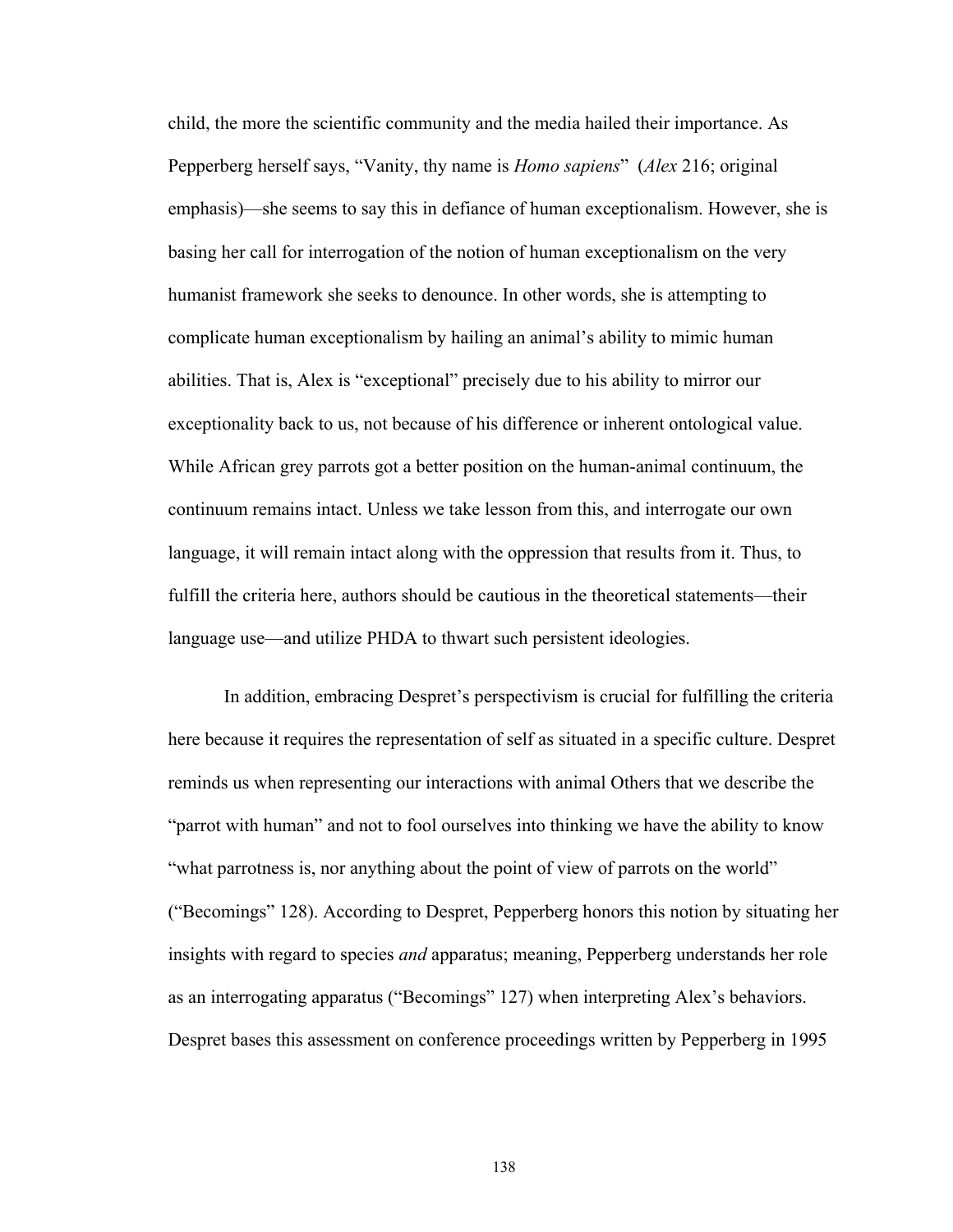about her work with Alex.<sup>39</sup> Again, Despret is suggesting that Pepperberg is a "good representer" of Alex because Pepperberg appears to understand her role in Alex's behavior ("Becomings" 127). At the end of the proceedings, Pepperberg qualifies (or situates) her findings as follows:

Our findings, although they emphasize how well Alex can perform complex cognitive tasks, do not imply that all parrots—or even all [African] Greys—are capable of such behavior. Rather, our data is meant to suggest the level of competence that may, *with the appropriate* environmental support, be within the capacity of the species. ("Studies" n.p; emphasis mine).

Despret deciphers this to mean that Pepperberg is clarifying her role as representative of "not what parrots are but what they might be rendered capable of" ("Becomings" 127) through an appropriate interaction *with* humans. The *with* of becoming with, then, might be seen as the link to a specific apparatus. In short, Despret evinces that Pepperberg situates herself as human-*with*-parrot and Alex as parrot-*with*-human versus herself or parrot ("Becomings" 128).

In *Alex and Me*, Pepperberg expresses her role as representer in a similar but more implicit way. For instance, Pepperberg never explicitly qualifies her findings as she did in the conference proceedings (as represented above). Instead, any time Pepperberg makes generalized statements about African Grey parrots, she situates such statements within discussions about Greys in laboratory settings or as pets. Again, she is representing parrots-with-humans and not parrots in the wild, for example. In this refusal to make theoretical claims about parrots in general, Pepperberg refuses to reduce Alex as an essential being-ness, or "parrotness" (Despret 128). Since the Other remains irreducible,

 $\overline{a}$ 

<sup>39.</sup> See Pepperberg's conference proceedings for *The International Aviculturists Society* titled "Studies to Determine the Intelligence of African Grey Parrots."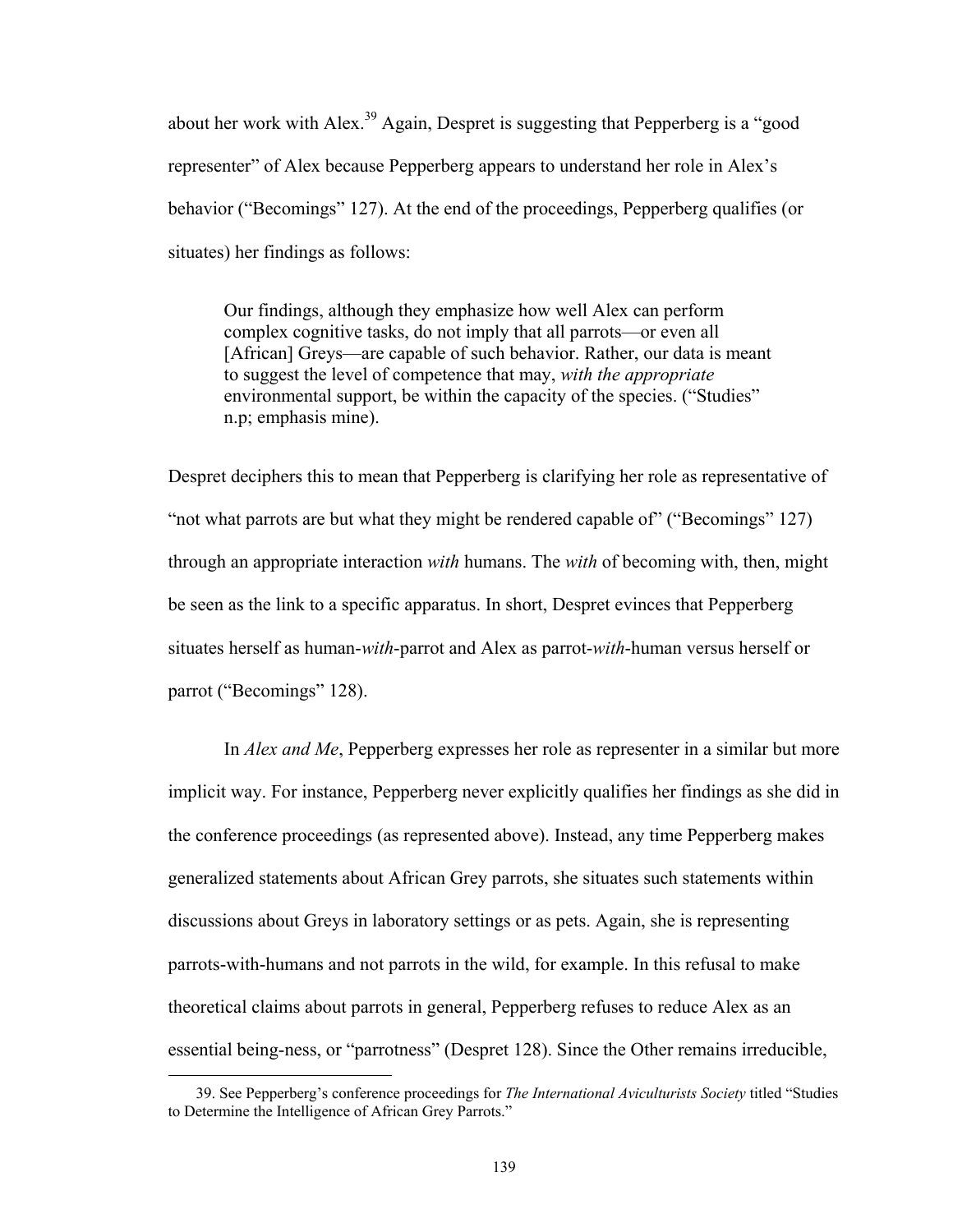this exemplifies an opaque stance. I further identify this refusal as an act of Glissant's gives-on-and-with, in that Pepperberg seems to have given up the need (to claim) to know everything there is to know about Alex. Thus, if Pepperberg were to fully embrace the notion of opacity, she might chose to qualify her role more explicitly in *Alex and Me* as representative *with* the animal Other, as she does in the conference proceeding.

Despret and Haraway agree that knowledge is always situated and it should be represented as such. From this perspective, or perspectivism as it were, while generalizations about broader social implications should be made, these generalizations should be drawn from situated knowledges—based on species and context. Therefore, authors must situate new knowledge within the specific interspecies culture, and mix, and contextualize it in terms of the ecological setting that is being observed. Since it is reasonable to believe that the setting in which the interactions occur and the reasons for those interactions affect the interactions themselves, observations made of these interactions should account for this situatedness. First, authors must consider how his or her mere presence might affect the ecology. Then, claims about broad social phenomena should only be made about species in similar contexts and ecologies. In this refusal to reduce an animal to an oversimplified essence of species, authors opt for more opaque analysis and representation.

Moreover, as Askins clearly knows, the potentiality for reduction also exists when animals are being observed in the wild. In fact, Askins illustrates the complexity of such considerations and provides a perfect example of why an author should take an opaque stance to the Other by accounting for context and physical setting in his or her theories about broader social phenomena. As a scientist, Askins resists theorizing about larger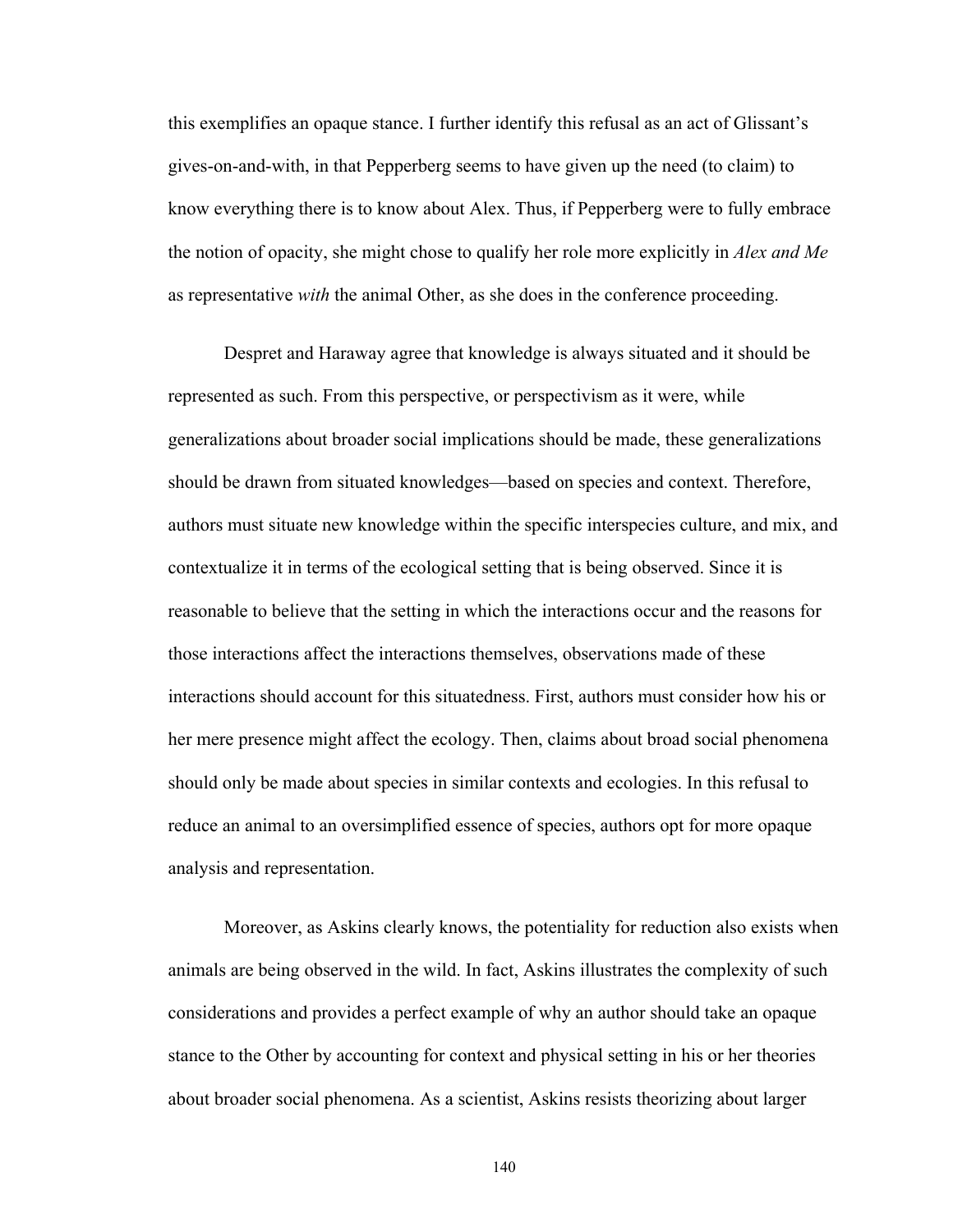social implications based on some of the communication, behavior, and vocalizations she observes, especially in regard to the interaction between companion dog and wild wolf. Instead, Askins merely records her observations and reflects on her curiosity about them. Notably, she is also careful to differentiate in terms of the context of her observations.

For instance, after observing a wolf pack living in captivity experience a "breakdown of social structure," Askins theorizes that this breakdown "provides insight into why it is so difficult to justify keeping wild animals in captivity in order to study their behavior"  $(13)$ . "Rarely is it appropriate," she explains, "to extrapolate what we witness in captive situations to the wild because behaviors are radically altered by the adaptations and stresses inherent in captivity" (Askins 13). Here, Askins clarifies the nature of the "culture" being observed—"wild" wolves captive on a preserve. She makes an important distinction here, for it illustrates why authors should be cautious when extrapolating from observations made of a specific culture to another, even when the cultures are the same species. Askins clearly warns against extending the social phenomenon of a culture living in captivity to a culture living in the wild, or vice versa. Not only are such extensions scientifically flawed, they are disrespectful. Therefore, Askins' resistance here seems in keeping with a posthumanist *opaque* approach posthumanist in the way that she carefully considers the frameworks she uses to approach the animal Other, and opaque in her resistance to potentially reduce a species through the overextension of analysis from one context to another.

In review, opaque analytic agenda requires that authors draw larger social implications about new knowledge *with* critical attention to their language use. This second part insists that authors avoid making (de)valuative statements about this new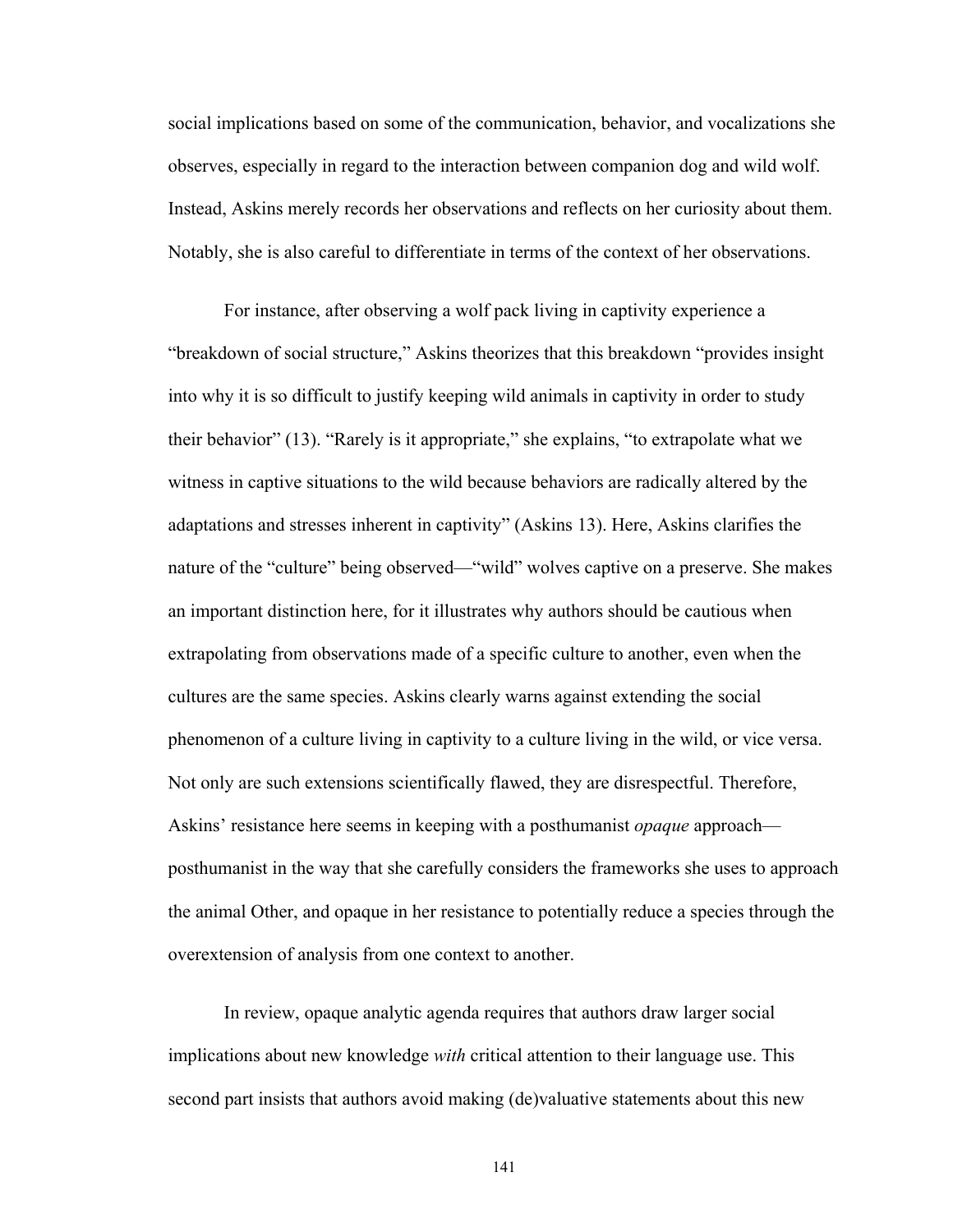knowledge, such as strictly basing the value of this knowledge on similarities found between other animals and humans. It also requires that authors situate this knowledge with regard to the particular species comprising the interspecies culture and the setting of interactions. Again, it is this second part of the guideline that brings opacity to bear on the analytic agenda\_for the posthumanist (auto)ethnographer, one requires the other.

## *Summary of the Guidelines*

The following chart summarizes the principles of each guideline:

# **Guideline and Criteria**

#### **1 - Complete Member Researcher** (CMR)

- Two types: opportunistic (already a member when research begins) and convert (become a member after research begins)
- Has a stake in the interspecies culture beyond data collection, thereby personally invested in the interspecies culture under study
- Achieves a level of response with the animal Other that allows for the approximation of each other's emotional stance—preferably a level of five or higher

#### **2 – Analytic Reflexivity**

- Resists make absolute claims about the animal Other (including what the author knows about the animal, what the animal knows about the author, and how the animal perceives the world); instead, the author adds another perspective in the form of respectful approximation
- Bases analysis of data on patterns of interactions sustained over time with other members, including behaviors and routines
- Reflects on the affects of mutual informativity—how the author is being shaped by interaction with the animal Other and approximates his or her affects on the animal Other (i.e. how each is adapting his or her behavior for the sake of the relationship)
- Describes interspecies communication, particularly on the part of the animal (or animals), such as vocalizations or behaviors, including embodied communication (paralinguistics, kinesics), and whenever possible provides images (also see Informants Beyond Self)
- Remains dedicated to the animal Other's life and perception being central to the text, aside from peripheral details meant to enhance the understanding of relational activities and dialogue among members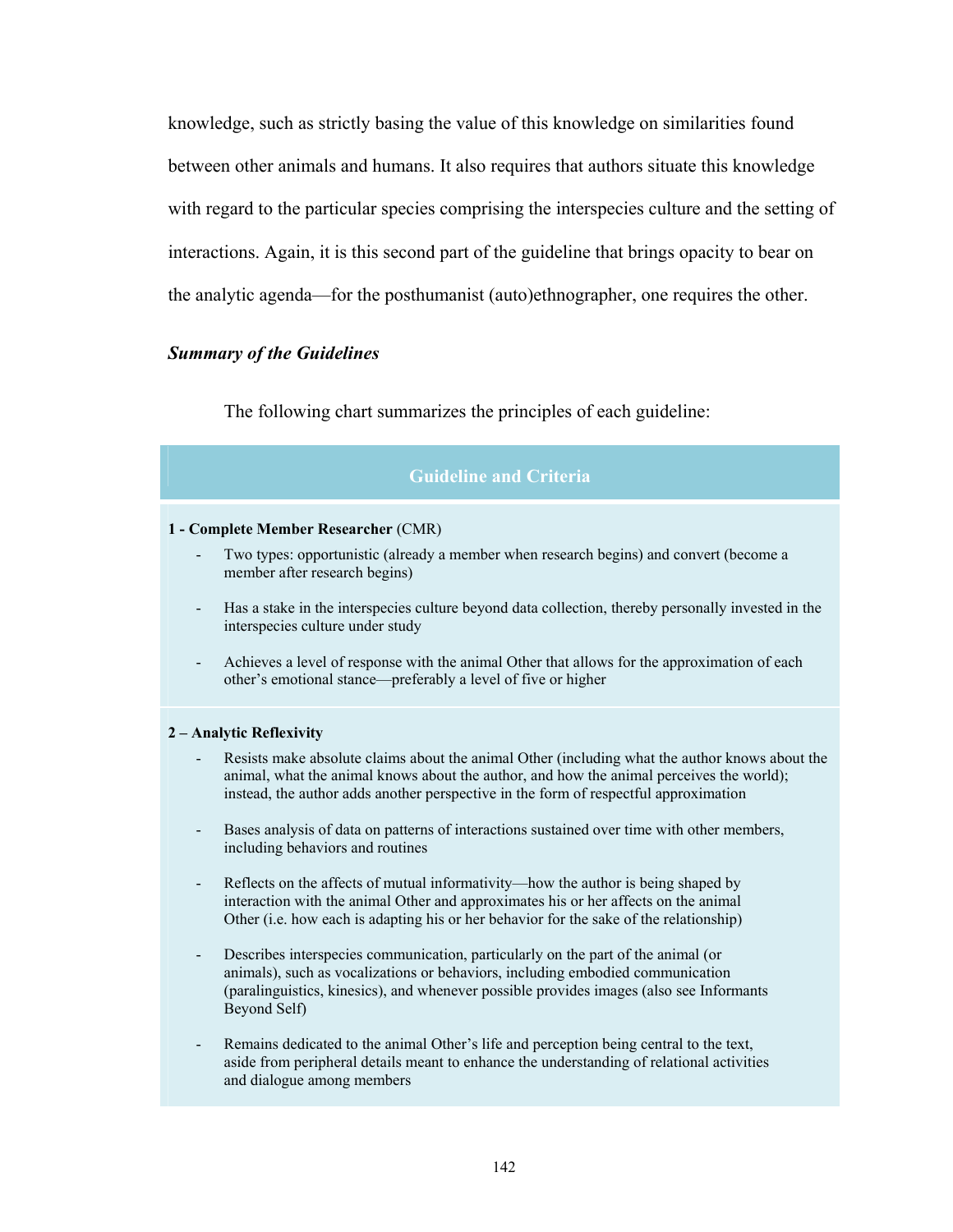- Attempts to represent the animal's perspective (other-with-self) but avoids using the animal for metaphorical self-expression, thereby merely expressing "self"

#### **3 – Visible and Active Autoethnographer in the Text**

- Represents self as situated in a specific culture (self-*with*-other; human-with-cat)
- Understands that his or her own feelings and experiences are a vital addition to the multiple points of view that constitute the world being observed
- Demonstrates personal engagement in the semiotic-world under study through consistent and significant self-reflection in the resulting text

#### **4 – Informants Beyond the Self**

- Attempts to collect data about the Other through other texts (i.e. scientific theories about species), interviews, or interaction with other informants (human or animal) beyond their own approximations based on their observations and participation
- Provides images, or other evidence, of interpreted behaviors whenever possible
- Provides some form of member checking to establish more validity in their assessment, such as an outside reader-observer who can check for accuracy of findings and problematic discourse using PHDA

#### **5 – Opaque Analytic Agenda**

- Contributes more generally to social knowledge by refining, elaborating, or re-visioning theoretical understandings, particularly in regard to interspecies culture or autoethnographic methodology
- Situates insights into a broader set of social phenomena with regard to species and apparatus (self-*with*-other, dog-*with*-human), as well as setting
- Remains vigilantly aware of his or her language use when drawing larger social implications, particularly with regard to the human-animal continuum, for example:
	- avoids claiming an animal's life has worth strictly because he or she added to human scholarship
	- avoids claiming a species deserves ethical consideration because of similarities to humans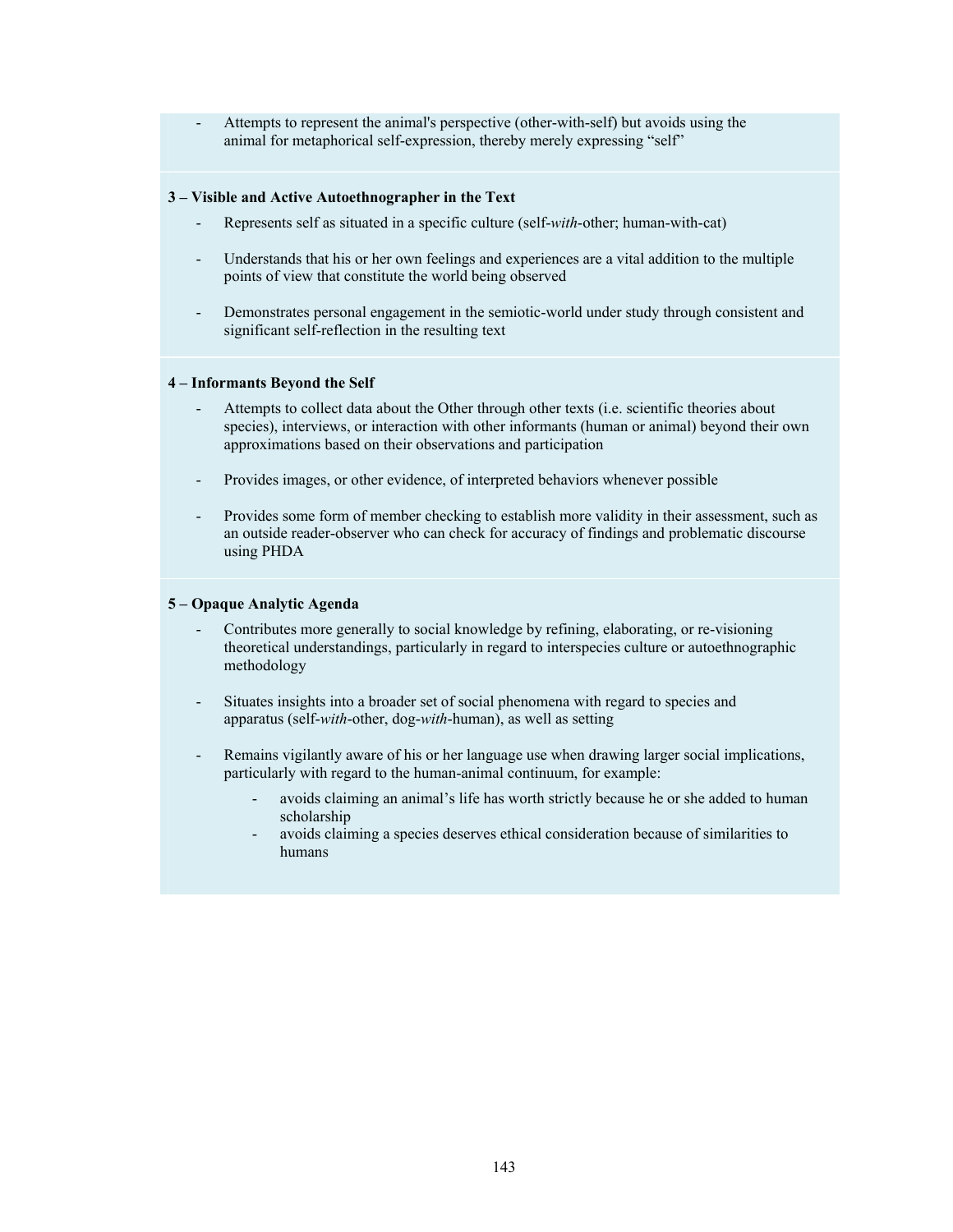### **Conclusion: Contributions and Looking Forward**

*"Our lives begin to end the day we become silent about things that matter."*   $\sim$  Martin Luther King Jr. *"One day we will look back in embarrassment and shame at the suffering we caused them for so long."* 

~ Neal Barnard

Haraway says that stories of *becoming with* are weaves of knowledge of an entirely different kind (Haraway, *When* 231). I believe that. I also want to believe that "stories are much bigger than ideologies" (Haraway, *Manifesto* 17). My concern, however, is that ideologies *are* stories. They are stories we tell ourselves about ourselves. And these deeply embedded stories often have "major consequences of life and death" for other animals (Haraway, *Manifesto* 17). Therefore, I would like to begin with a story about our evolutionary heritage, one that weaves the concerns of literary scholar Priscilla Patton with some of my own:

What we have constructed as *being an animal* or *acting like an animal* is a lie: behaviors such as violence, love, empathy, are not what makes us *similar* to or different from animals\_these behaviors are ours to own (P. Patton 574). They represent *our* evolution as a species, developing from the time of our "hominid ancestors" (P. Patton 574). Further, being humane is "not what separates us from 'the animal" or the animalistic. "Rather, the 'humane' separates us from the other 'human,' the one that harbors—often in sophisticated, culturally encoded ways—arrogance, dominance, and cruelty" (P. Patton 574). We need to excavate our ideologies for humanist thinking that is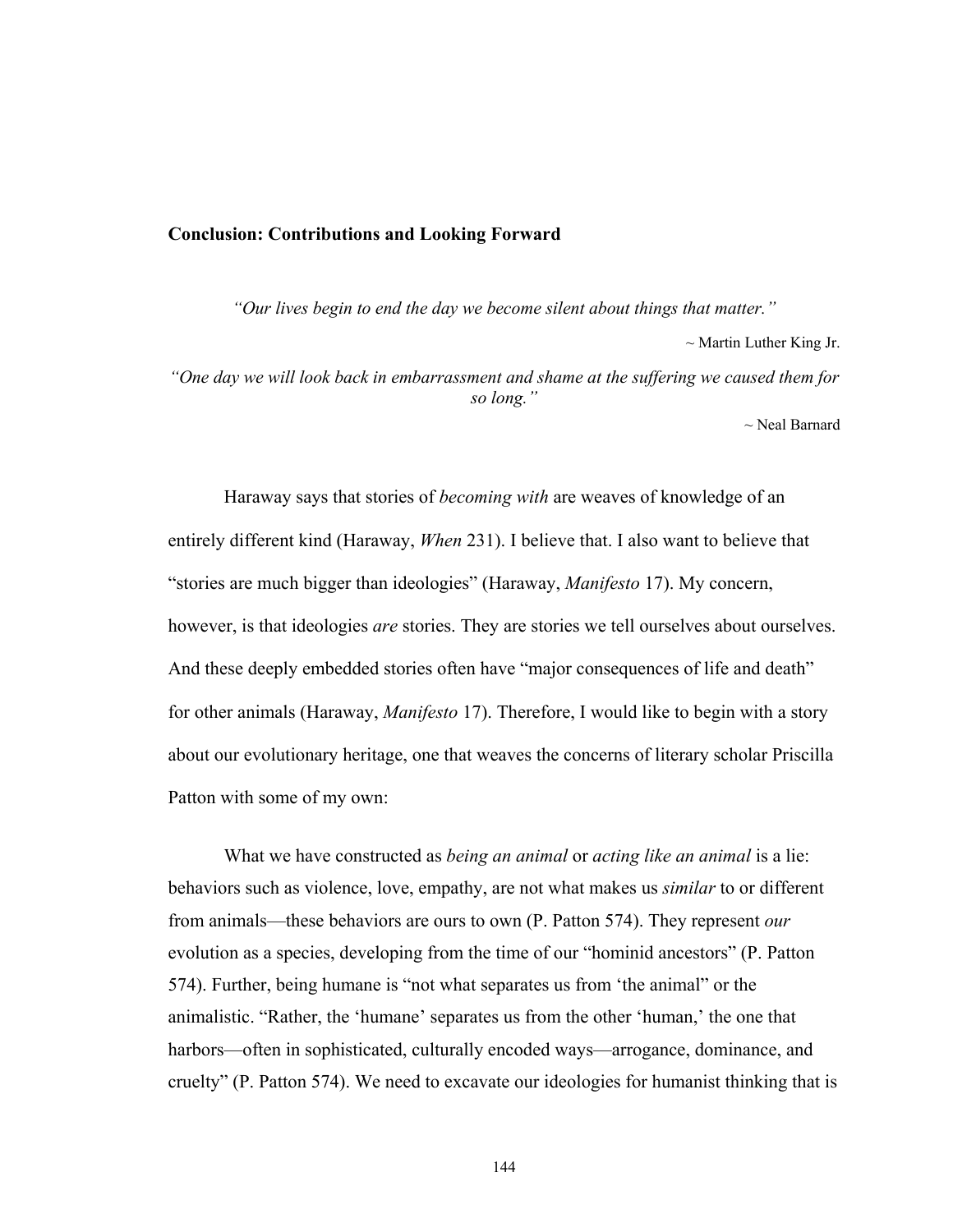deeply engrained in our social development\_in the stories we tell each other and ourselves. Further, we need to understand that "violence and abuse of others are not just impulsive acts, but also highly socialized behaviors"—they have been learned. Thus, we "can hope for change" (P. Patton 574).

This story is one that demands accountability, and it is one of hope.

Our discursive practices, narratives, and stories, all constitute representations that matter, that have the power to culturally construct, and, with that, the power to reinscribe ideologies that can have serious consequences for animals. We are writing their fate. That is, their fate is not so much in our hands as it is our language. Many of us write about animals, some with good intentions. The experience of sharing one's life with an animal of a different species profoundly changed every single author's life in the texts appearing in the guidelines. Askins writes, "My formative years were spent among animals ... Animals profoundly influenced who I would become" (16). As if an echo, Millan says "Canines were a constant presence in my childhood, and I can't overstate their importance to my development in becoming the man I am today" (22). O'Brien says, ]Wesley changed my life. He was my teacher, my companion, my child, my playmate, and my reminder of God" (218). In my experience, such alliances are good for the soul, if not also our understanding of the limits of science. But I hope that my work has illustrated how even the best of intentions can fall short if the insidious stories underpinning our stories remain the same.

# *A Dual Call for Action*

As Westerners we are the inheritors of a violent and oppressive colonial history, a history quite familiar to postcolonial theorists, such as Anzaldúa, Spivak, and Glissant.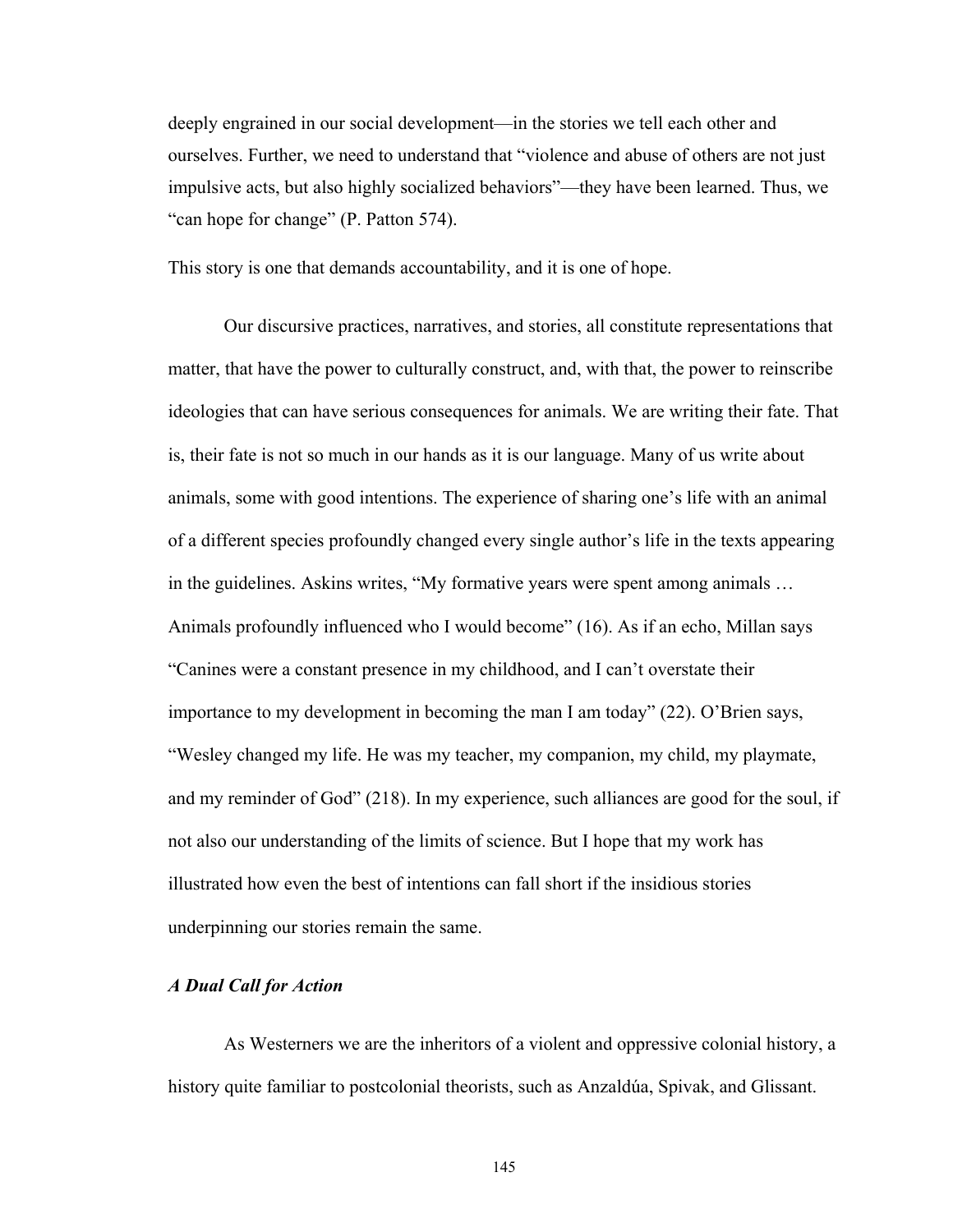The animal studies scholars I have represented herein show us how humans and animals have been historically animalized in order to oppress them, which has been an effective strategy due to ideological assumptions about what is permissible\_few question our right to dominate and oppress animals (Wolfe, "Human" 567). These kinds of assumptions reflect how "ideology often manifests itself more effectively by being implicit," assumed as if it were the Truth, and common sense (Stibbe 148).

As lingual animals, we are epistemological colonialists. This will be the legacy our descendants inherit from us (Barnard 2). If we take postcolonial concerns seriously, and I believe we do, we must attend to our ethical obligations to the *other* Other. As postcolonial scholars can attest, there are consequences when Others are misrepresented. The stakes are high—particularly when we consider "the extent to which human understanding of animals is shaped by representations rather than direct experience of them^ (Baker 190). Just as representations of people have consequences for the people represented, representations of animals "have consequences for living animals" (Baker 197). Since language has been the colonial tool of choice to subjugate Others, human and nonhuman, we must attend to how we represent these Others. Our representations of animals matter.

According to Anderson, "The stories we tell and the ways we tell them are at the heart of ethnographic writing" (Anderson, "Apples" 457). What is behind this heart, or ethnographic imperative, is matter that matters—the Others that cocreate our world. Thus, where I see particular promise in the autoethnographic genre for the purposes of representing interspecies relations is how it might be used to challenge the kind of pluralism that Derrida despises\_using the word "animals" as if all of the creatures on the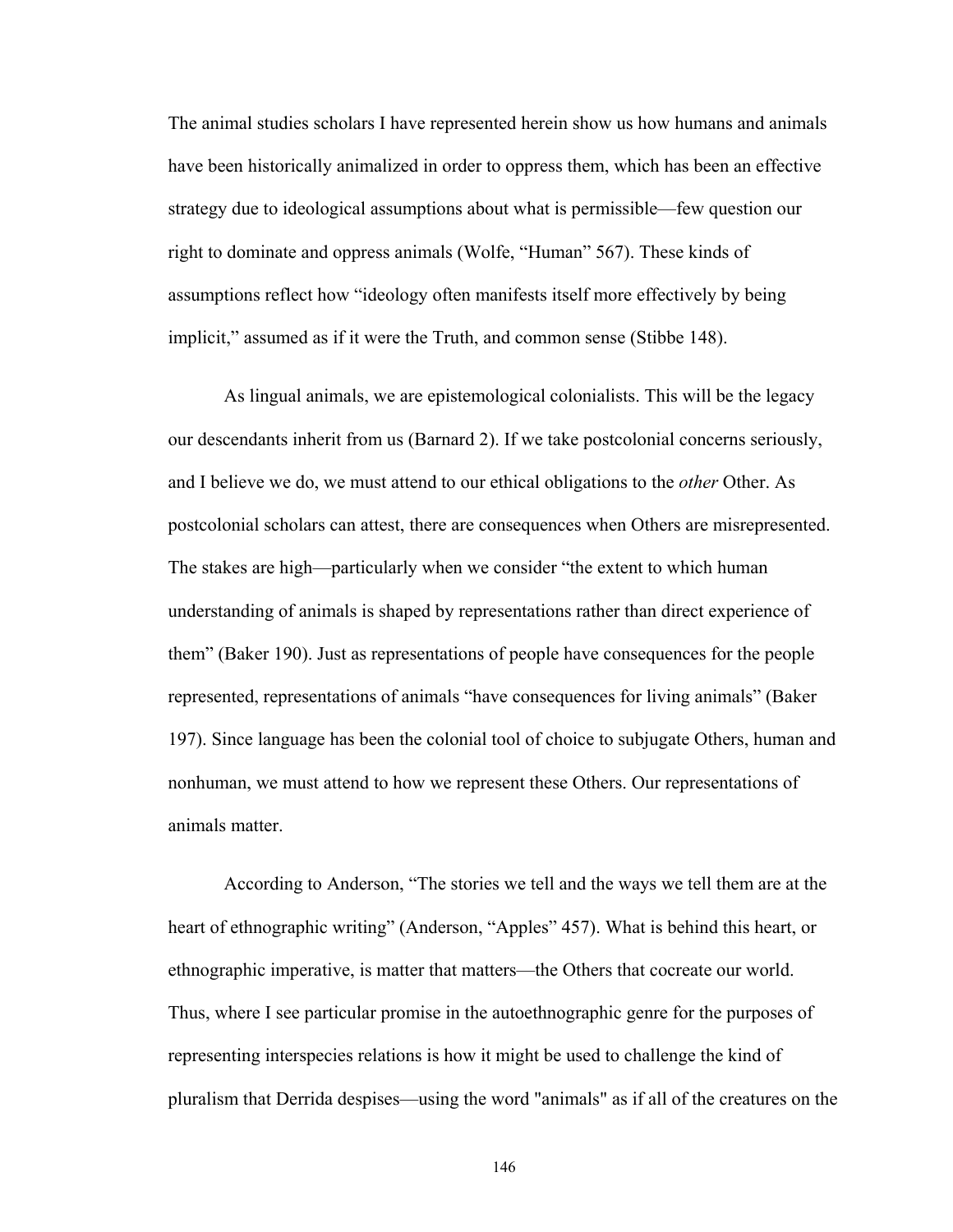Earth were the same species. It can challenge essentialist notions of animal Others that serve to reduce them and reinscribe oppressive ideologies. It can be used to complicate binaries, or culturally constructed divisions—divisions that also serve to position "us" and "Others" on rungs of a hierarchal ladder. Posthumanist (auto)ethnography provides mechanism for the marginalized voice, the alternative experience of that history, and while this voice is singular, it also speaks for the many who cannot speak. While it is the vocalization of singular experience, that experience might be said to be representative of the experiences of many who live in the shadows, the borders, and the points in-between. This is a more ethical representation. This is what we would want for ourselves.

With this in mind, I again consider writing about the life my animals and I have created together. I feel as though I now have an ethical mast in these newly created criteria\_a model of humility. In offering a posthumanist (auto)ethnographic framework, I am making a dual call for action. First and foremost, I am making a call for moving beyond purely pathos-driven representations of animals. While I truly believe we can reveal our attachments to other animals, *with feeling*, I am calling for more respectful study of cross-species communication and tenets to guide human representations of the creatures in our lives —tenets that require relation(ship), alliance, and becoming with. My hope is that this new apparatus might allow us to attend to this work more ethically with vigilance, responsibility, and humility—for their sake, as well as our own.

Then, in a broader sense, I am arguing for the serious consideration of life writing about animals in the field of rhetoric and composition. I am attempting to carve out whole new areas of study. I would like to see us join fellow literary scholars in considering how this rhetoric indicates who we are becoming as a society, what matters to us, and who is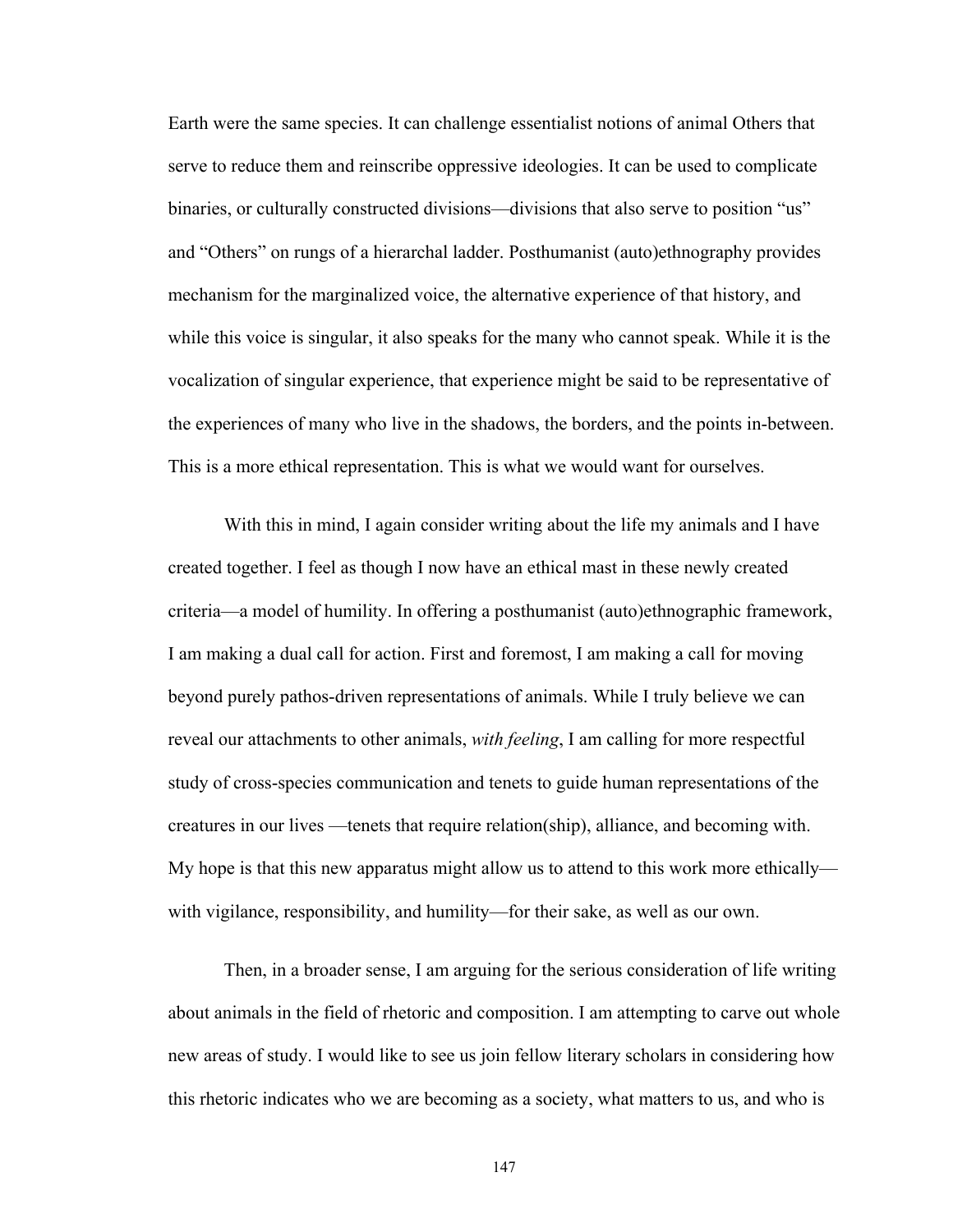shaping us—what other semiotic beings are writing on us, communicating with us, and what all this means. And most of all, how our writing about them affects these Others, as much as our willful ignorance does. Autoethnographic texts, like the ones included in my selection, represent an important area for study by rhetoric and composition scholars due to the evocative ways these narratives attempt to voice another typically marginalized Other, and the ideologies underpinning such attempts. However, in terms of animal Others, this is an area of inquiry reflecting a dearth of scholarship in the field of rhetoric and composition.

My meaningful interaction with animals is one of many common threads binding me with the scholars who are insisting animals be addressed in their fields. I propose we find inspiration in the scholars attending the first "interdisciplinary conferences dedicated to the study of nonhuman animals in culture [that] were held in the United States and Great Britain" between the summers of 1999 and 2000:

We can never fully know animals, cannot avoid imposing our own interpretations on them, but we can, nevertheless, do scholarly work on their behalf. We can deconstruct self-serving versions of animals [of any genre, communicated through any mode] that legitimate dismissal and abuse, can call attention to theories that seem to compel respect, and can  $\ldots$  serve by informing others about cultural attitudes that necessarily impact animals. (J. Smith 295-96)

I believe the field of rhetoric and composition can and should be involved with this work alongside other fields. More specifically, I hope our field will help challenge notions of human exceptionalism and poor representations of animals. Therefore, I support Hawhee's call for our field to revisit Kennedy's "rhetoric in the world of animals" ("Toward" 85) and to suspend our "habituated emphasis on verbal language and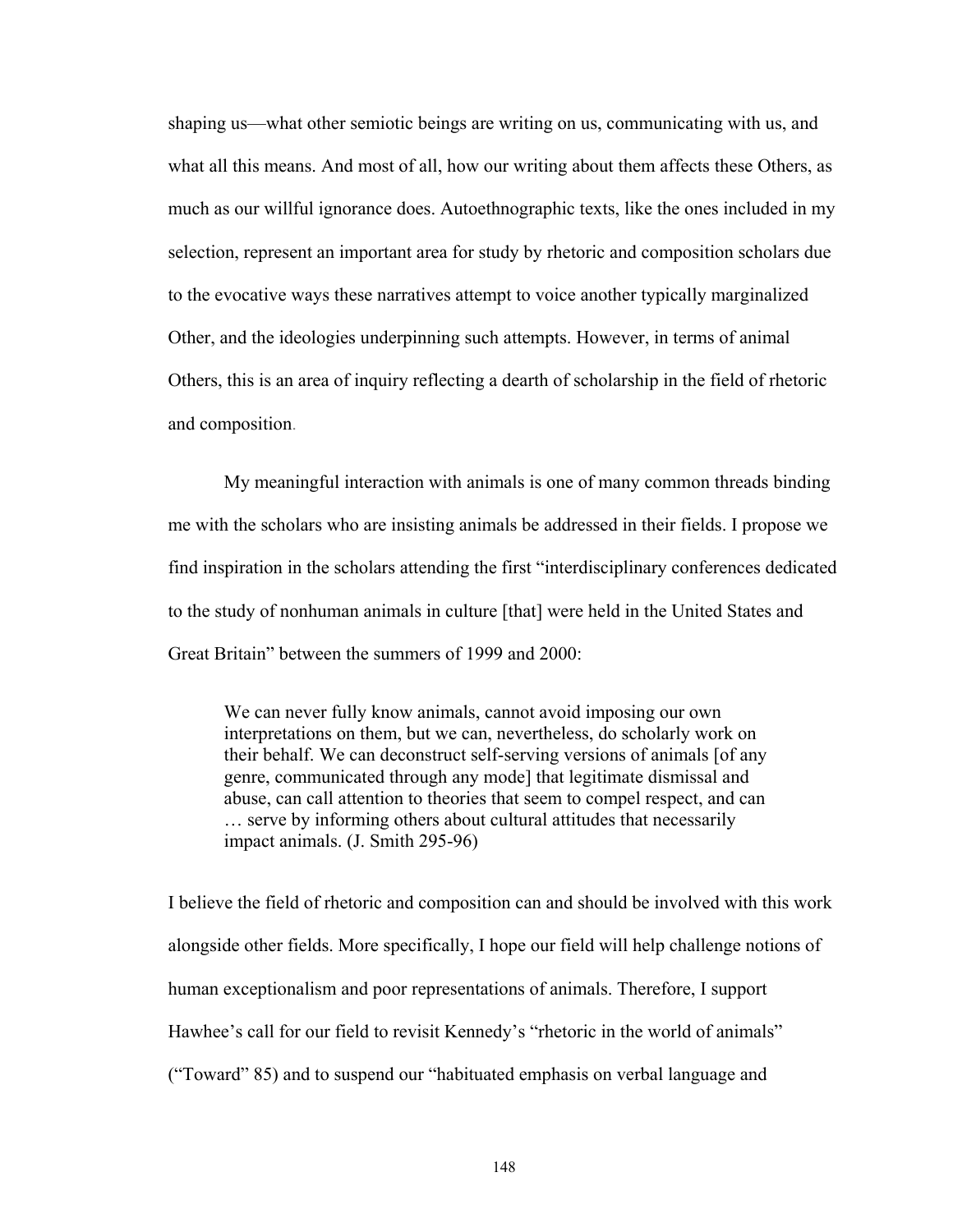consciousness^ and broaden what counts as rhetoric and who employs it. Where I potentially part ways with her is when she purports ]it might be well useful to keep the rhetoric-as-energy theory tied to the nonhuman, nonwordy animals that occasioned its emergence" (Hawhee, "Toward" 83). Why shouldn't our field explore the use of rhetorical energy by "wordy" animals? After all, we use "animal" rhetoric in the form of paralanguage and kinesics.

Also, it might be useful to "emphasize the transformations of energy central to ecosystems" and that it is "through these transformation, [that] entities are continuously in states of becoming" (Birke and Parisi 65). Becoming with therefore "allows us to think across boundaries" such as the human-animal divide (Birke and Parisi 68). Thus, if we define rhetoric as a first-order process, then, as Kennedy theorized, it *is* prior to speech and therefore potentially employable by many species. From this vantage, the field of rhetoric and composition should investigate Kennedy's notion of a "deep' universal rhetoric" shared with other social animals, and how this shared rhetorical energy is shaping us as beings semiotically and materially.

# *Contributions*

For those of us who have embraced a new, more complex level of relationship with animals, an alliance that requires particularly conscious kinds of stewardship because of animals' vulnerability to human interaction, I hope to have contributed here a methodological apparatus that allows us to attend to this work. With the guidelines for posthumanist (auto)ethnography, a rubric that also serves as a "multispecies" representation ethic," we might approach and represent animal Others more respectfully.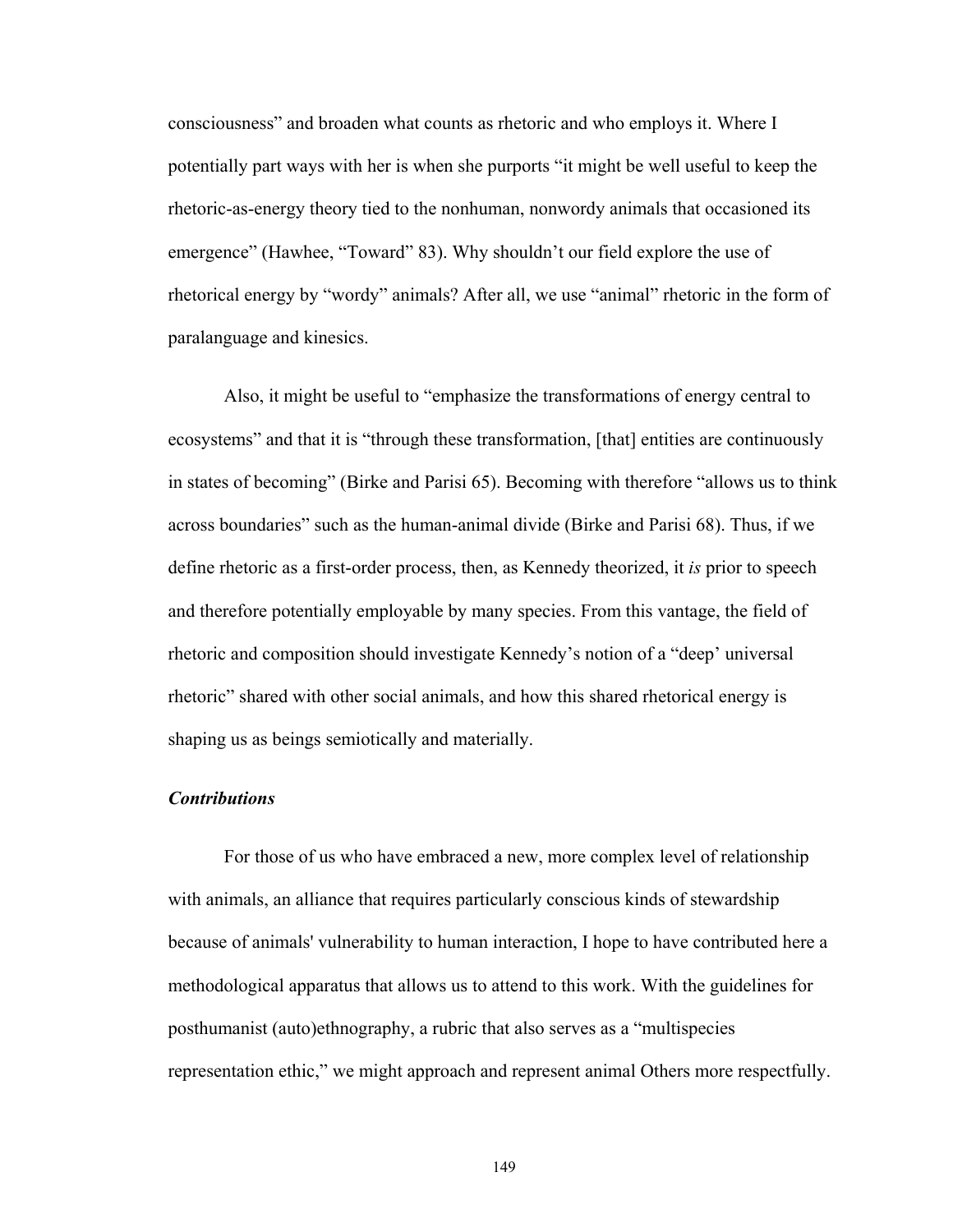This new conceptual apparatus is designed to shift us toward the "profound rethinking" that Wolfe and Haraway are calling for as well. Guided by Glissant's opacity and Wolfe's posthumanism, this framework was designed to help us approach alterity with humility and respect. This approach will undoubtedly require the use of posthumanist discourse analysis (PHDA) at every linguistic turn, as ideologies are stories we have forgotten are stories. We now call them Truth and Reality, and Common Sense.

### *Assumptions, Delimitations, and Limitations*

In terms of the corpus in this project, it is assumed that contributing editors and coauthors allowed the authors (those living in alliance with animals) to describe their feelings and experiences as vividly, honestly and accurately as possible. The boundaries of this project are delimited to the delineation of a single methodological approach (autoethnography) using a small sample of six print texts all produced within the last decade. One obvious set of limitations is due to the choice of analytic autoethnography, which represents a mere part of an entire spectrum of approaches to this methodology, as well as a single mode among many autoethnographic modes of life writing. The limitations of the sample (corpus) represent another set of limitations, such as the exclusion of other textual media. Also, texts representing animals not (necessarily) living in alliance with humans are not represented. As stated in the introduction, all representations of animals matter. The limited scope of this thesis did not allow room for discussion of all the other animals and their situated contexts; thus, this work is truly limited in its focus on the written representations of animals living in alliance with the writer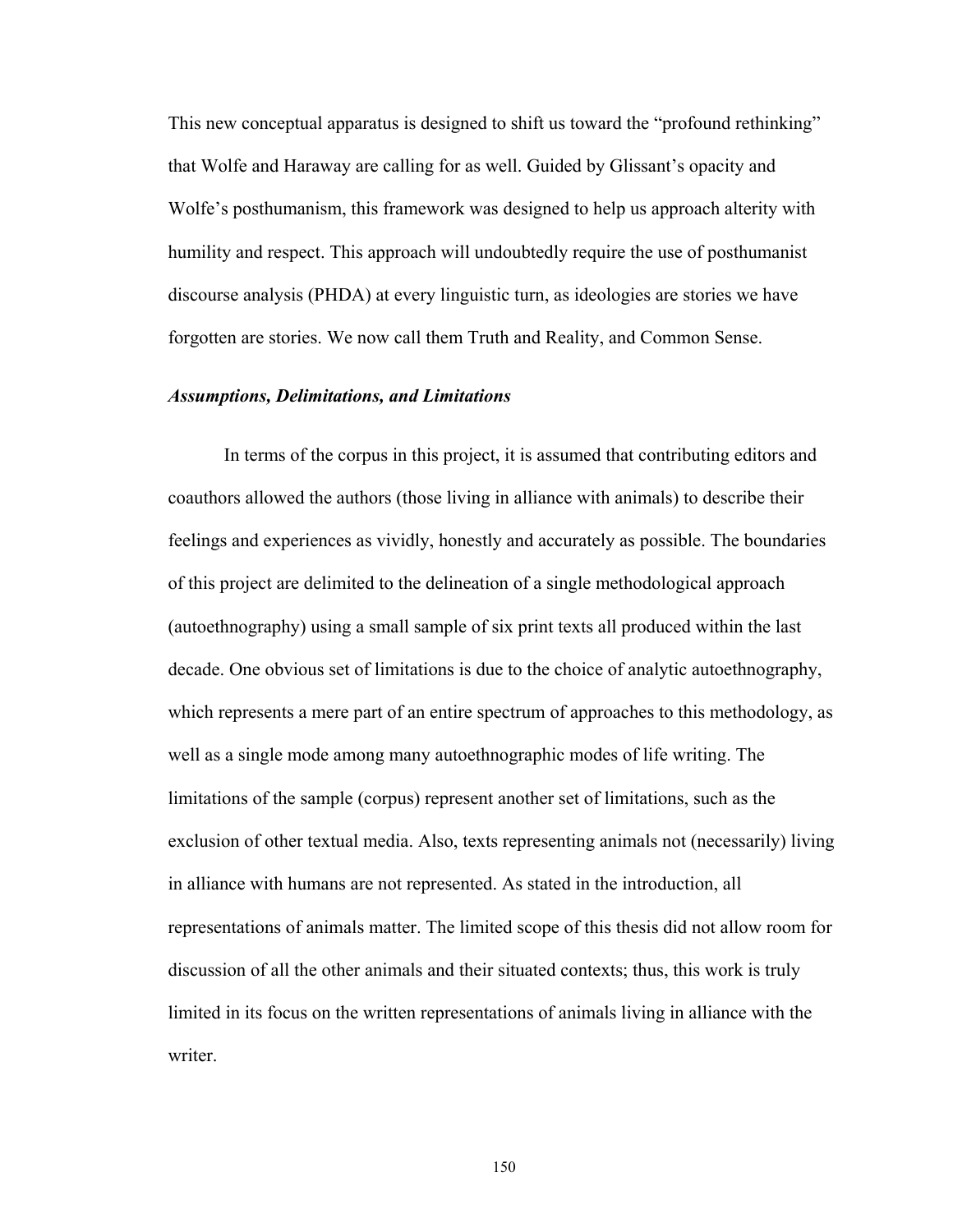With these limitations in mind, this project does not claim to provide all possible modes for the ethical representation of animals, nor does it claim to address the ethical representation of *all* nonhuman animals and life forms. However, by examining these texts, we now have a general sense for the kind "common sense" assumptions buried in our language, what many of us in our society believe to be self-evident about animals, even about the ones who share our lives. We also begin to realize that being in respectful alliances with animals are experiences that matter, and are therefore worth writing about and writing about with great care.

## *Looking Forward*

Undoubtedly, there is more work to be done beyond this project, work that is no less pressing. While this work is beyond the scope of this project, it is not beyond my attention, or my concern. Understanding the violence and suffering that occurs when our culture slides certain animals away from the human side of the human-animal continuum, there is much to be done. Animals that have inherited these animalized positions\_such as utilitarian, industrial farm, laboratory, zoo, and wild animals\_deserve no less attention than I have provided companion animals here. Their voices count, they matter. The fate that we write for them, is our own. The question is, what is the story we want to write? Perhaps most of us aspire to one of vigilance, responsibility, and humility but we have needed standards and guidelines and that is what I have attempted to describe. Choosing these high purposes, we must begin with a profound rethinking about our thinking. We need a new ethic and new lens: a multispecies representation ethic using posthumanist discourse analysis (PDHA).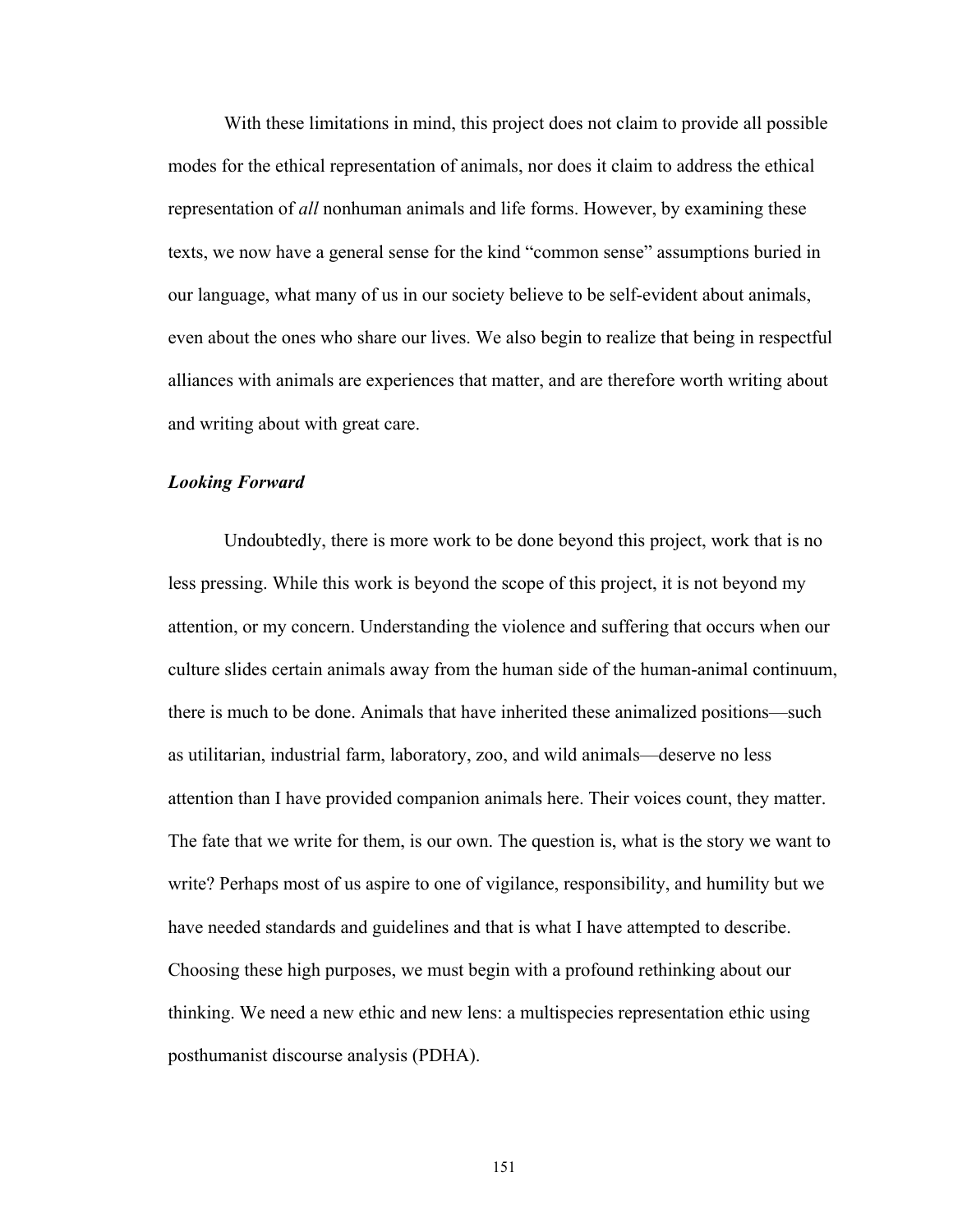In totality, this thesis suggests new directions of study for rhetoric and composition scholars, including those interested in representational rhetorics, life writing, critical discourse analysis, epistemic rhetoric, postcolonial and feminist theory. These points of entry into discussion with animal studies scholars blur the boundaries and limitations of our field. With this, other animals have entered our ken. While rhetoric and composition scholars initially reacted to Kennedy by asking what is this field coming to?—I ask what (or who) is this field becoming with?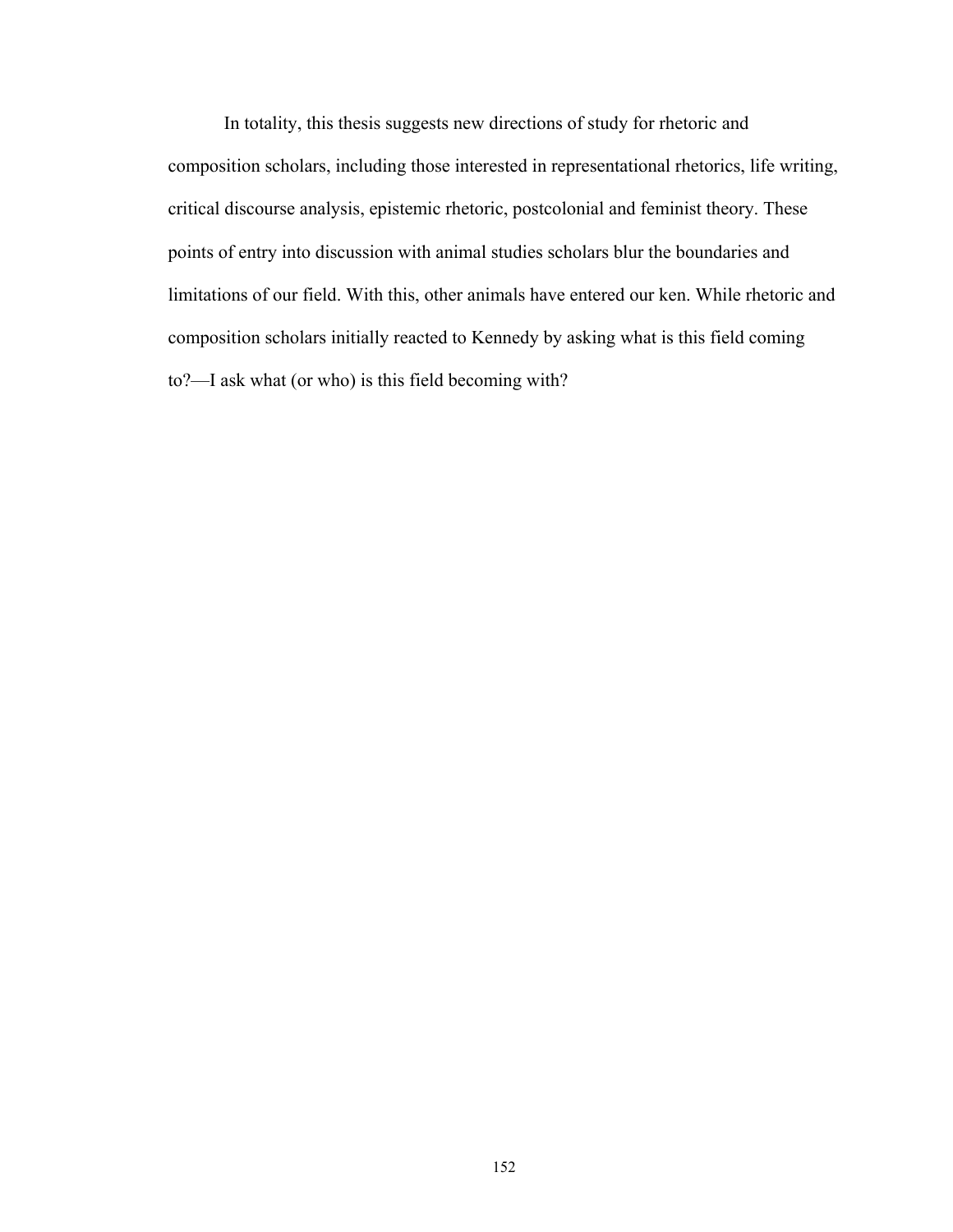# EPILOGUE

*Jaxon eats all of his food, then, after making eye contact with me, scoots closer to his empty bowl and sits up straight. I grab the food cup and, while shaking it, ask, "Do you want some more?" Jaxon resituates himself by rocking back and forth ever-slightly into the most perfect sit position possible. "You dooo?" I ask him, followed by, "Where do you want it?" Jaxon repeatedly and gently taps the rim of his bowl with his right paw. I ashamedly ask him again, "Where do you want it?" just so I can see him tap his bowl once more. "There you go, you good boy." He offers a gentle lick to the hand gripping the food cup above his bowl as if to thank me. Did I interpret this familiar scene right? How do I know, what I know?*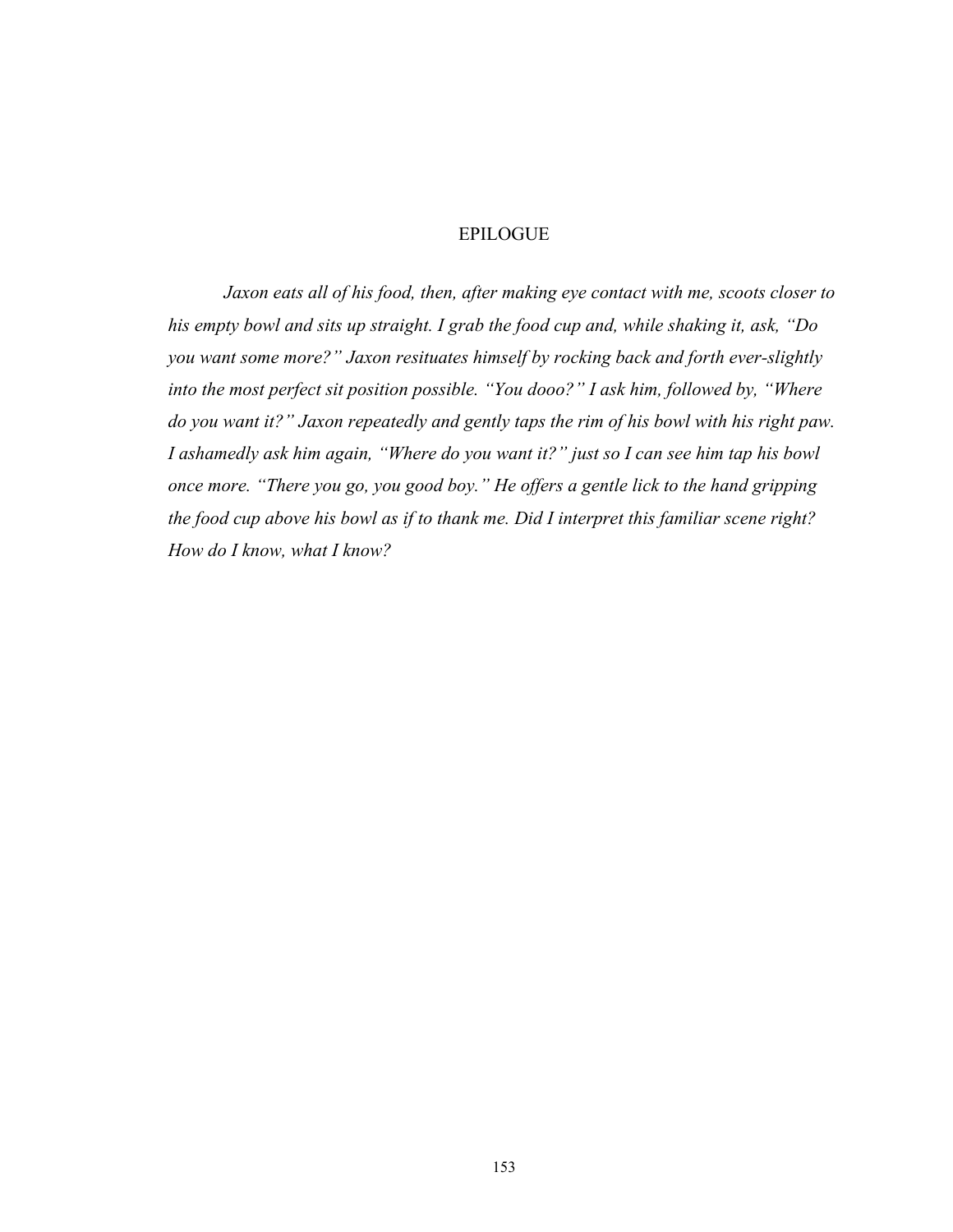### WORKS CITED

- Abram, David. *The Spell of the Sensuous: Perception and Language in a More-Than- Human World*. New York: Vintage Books, 1996. Print.
- Ahuja, Neel. "Postcolonial Critique in a Multispecies World." *Publications of the Modern Language Association of America* 124.2 (2009): 556-63. Print.
- Albrecht, Kate and Jana Murphy. *The Lost Pet Chronicles: Adventures of a K-9 Cop Turned Pet Detective.* New York: Bloomsbury, 2004. Print.
- Alger, Janet M. and Steven F. Alger. *Cat Culture: The Social World of a Cat Shelter*. Philadelphia: Temple University Press, 2003. Print.
- Alsup, Janet. "Protean Subjectivities: Qualitative Research and the Inclusion of the Personal.^ *Ethnography Unbound: From Theory Shock to Critical Praxis.* Eds. Stephen G. Brown and Sidney I. Dobrin. Albany: State University of New York Press, 2004. 219-37. Print.
- Anderson, Allen and Linda. *Rescued: Saving Animals From Disaster.* Novato: New World Library, 2006. Print.
- Anderson, Leon. "Analytic Autoethnography." *Journal of Contemporary Ethnography* 35.4 (2006) 373-95. *SAGE.* PDF file. Web. 17 Jan. 2010.
- ---. "On Apples, Oranges, and Autopsies: A Response to Commenators." *Journal of Contemporary Ethnography* 35.4 (2006) 450-65. *SAGE.* PDF file. Web. 20 Jan. 2010.
- "Anthropocentric." *Dictionary.com Unabridged.* Random House, Inc., 2011. *Dictionary.com.* Web. 20 Feb. 2011.
- Anzaldúa, Gloria. *Borderlands = La Frontera: The New Mestiza*. San Francisco: Aunt Lute Books, 2007. Print.
- Arluke, Arnold and Clinton Sanders. Introduction to Part One "Thinking with Animals." *Between the Species: Readings in Human-Animal Relations.* Eds. Arnold Arluke and Clinton Sanders. Boston: Allyn & Bacon, 2008. 1-4. Print.
- Askins, Renée. *Shadow Mountain: A Memoir of Wolves, A Woman, and the Wild.* New York: Anchor Books, 2002. Print.
- Atterton, Peter. "Ethical Cynicism." Animal Philosophy: Ethics and Identity. Eds. Peter Atterton and Mathew Calarco. New York: Continuum, 2004. 51-61. Print.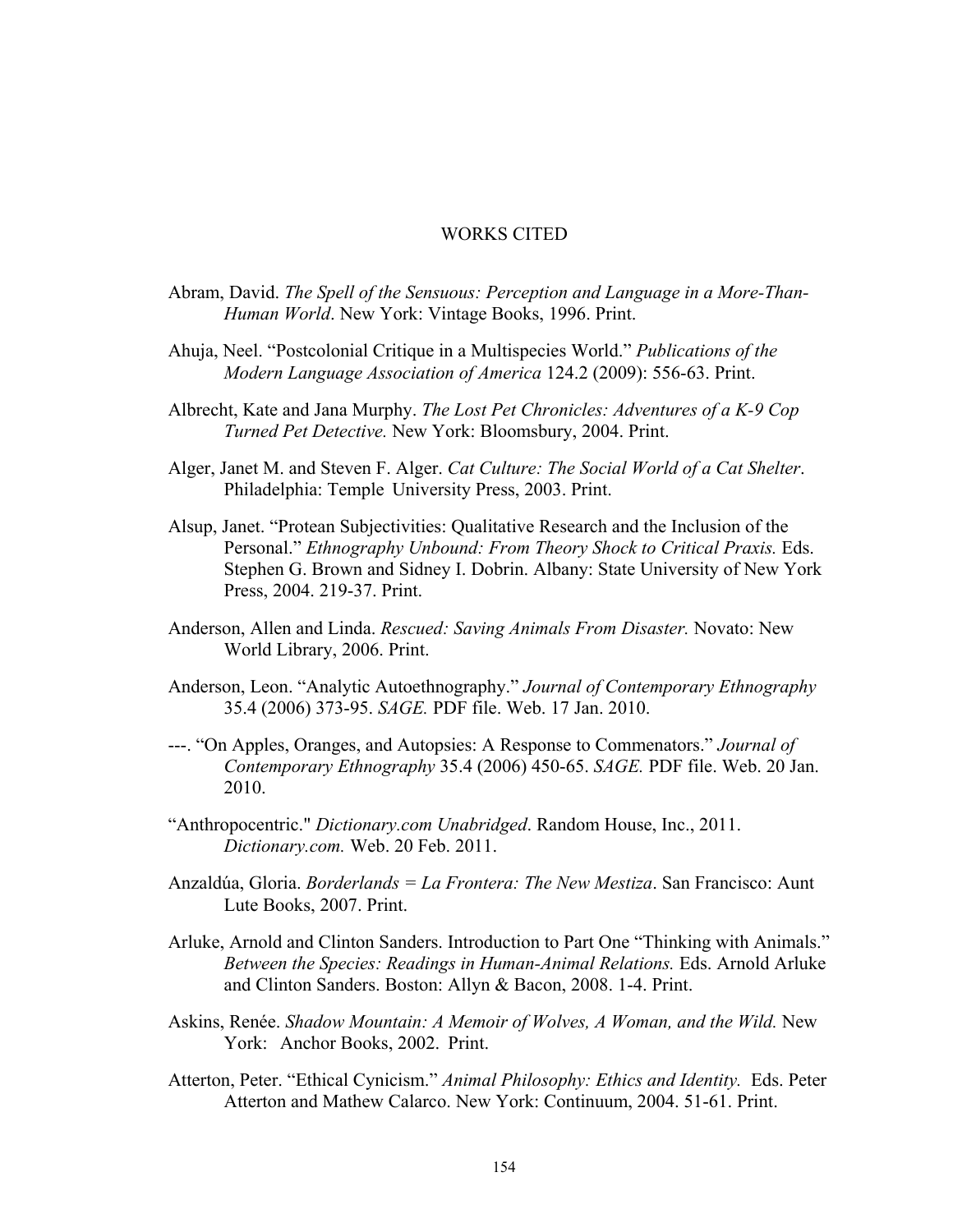- Badmington, Neil. "Man Saved By Wolfe." Rev. of *What is Posthumanism*? by Cary Wolfe. *Electronic Book Review*. 25 Oct. 2010. Web. 3 Feb. 2010.
- Barad, Karen. "Posthumanist Performativity: Toward an Understanding of How Matter Comes to Matter." *Signs: Journal of Women in Culture and Society* 28.3 (2003): 801-831. JSTOR. Web. 17 Feb. 2011.
- "Barbara Smuts." *Wikipedia*. Wikipedia Foundation, Inc. 28 Jun. 2011. Web. 1 Jul. 2011.
- Barnard, Neal. "The Psychology of Abuse." *Physicians Committee for Responsible Medicine*. PCRM.org. 2 Nov. 1999. Web. 29 Apr. 2011.
- Behar, Ruth. *Translated Woman: Crossing the Border with Esperanza's Story*. 10th ed. Boston: Beacon Press, 2003. Print.
- Bekoff, Marc. *The Emotional Lives of Animals: A Leading Scientist Explores Animal Joy, Sorrow, and Empathy—and Why They Matter*. Novato: New World Library, 2007. Print.
- Birke, Linda and Luciana Parisi. "Animals, Becoming." *Animal Others: On Ethics, Ontology, and Animal Life.* Ed. H. Peter Steeves. Albany: State University of New York Press, 1999. 55-73. Print.
- Bittner, Mark. *The Wild Parrots of Telegraph Hill: A Love Story…with Wings*. New York: Crown Publishing Group, 2004. Print.
- Bourke, Anthony and John Rendall. *A Lion Called Christian: The True Story of the Remarkable Bond Between Two Friends and a Lion.* 2nd ed. New York: Broadway Books, 2009. Print.
- Browdy de Hernandez, Jennifer, ed. Introduction. *Women Writing Resistance: Essays on Latin America and the Caribbean.* Cambridge: South End Press, 2004. 1-9. Print.
- Brown, Stephen G. and Sidney I. Dobrin, eds*. Ethnography Unbound: From Theory Shock to Critical Praxis.* Albany: State University of New York Press, 2004. 219- 237. Print.
- Calarco, Matthew. "The Question of the Animal." Rev. of Animal Rites: American Culture, the Discourse of the Species, and Posthumanist Theory. *Electronic Book Review*. 31 Mar. 2003. Web. 19 Apr. 2010.
- ---. *Zoographies: The Question of the Animal from Heidegger to Derrida.* New York: Columbia University Press, 2008. Print.
- Cecchetto, David. "Derrida and Luhmann in a Theatre of Posthumanism." Rev. of *What is Posthumanism*? by Cary Wolfe. *The Goose* 8 (Fall 2010): 31-33. Web. PDF file. 15 Feb. 2011.
- Chang, Heewon. *Autoethnography as Method.* Walnut Creek: Left Coast Press, Inc., 2008. Print.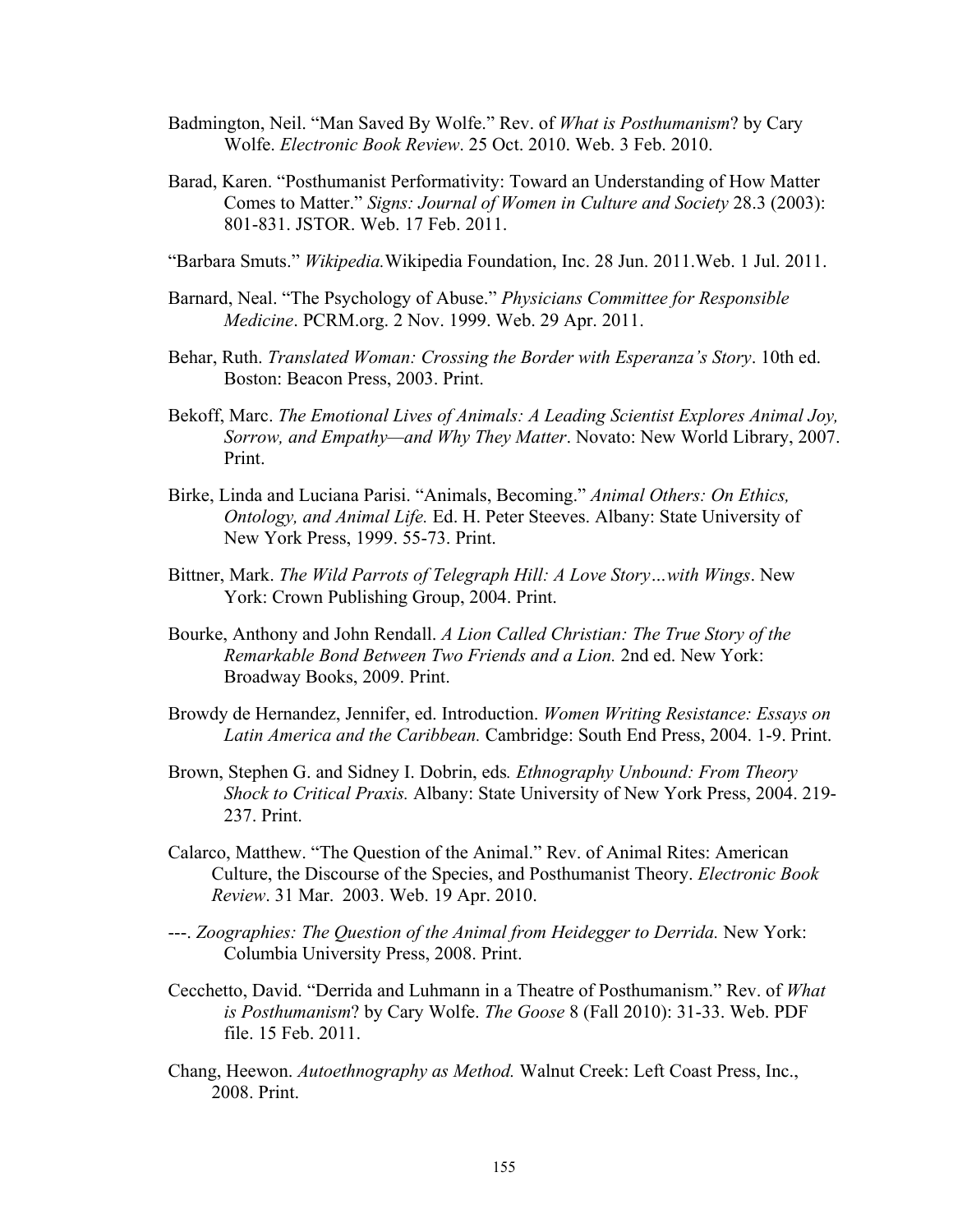- Daston, Lorraine and Gregg Mitman. "The How and Why of Thinking with Animals." *Between the Species: Readings in Human-Animal Relations.* Eds. Arnold Arluke and Clinton Sanders. Boston: Allyn & Bacon, 2008. 5-12. Print.
- Derrida, Jacques. *The Animal That Therefore I Am*. Ed. Marie-Louise Mallet. Trans. David Wills. New York: Fordham University Press, 2008. Print.
- ---. ]The Animal That Therefore I Am: More to Follow.^ Trans. David Wills. *Critical Inquiry* 28.2 (2002): 369-418. JSTOR. Web. 16 Jan. 2011.
- Despret, Vinciane. "The Becomings of Subjectivity in Animal Worlds." *Subjectivity* 23 (2008): 123-139. *Palgrave Macmillan.* Web. 3 Apr. 2011.
- ---. ]The Body We Care For: Figures of Anthropo-zoo-genesis.^ *Body and Society* 10.2- 3 (2004): 111-134. *Sage Publications*. Web. 13 May 2011.
- Elder, Glen, Jennifer Wolch, and Jody Emel. "Race, Place, and the Bounds of Humanity.^ *Society and Animals* 6.2 (1998): 183-202. *Society and Animals Online Library.* PDF file. Web. 9 Apr. 2011.
- ---. "Race, Place, and the Human-Animal Divide." Between the Species: Readings in Human-Animal Relations. Arnold Arluke and Clinton Sanders, eds. Boston: Pearson Education, 2009. 21-33. Print.
- Ellis, Carolyn. *The Ethnographic I: A Methodological Novel About Autoethnography.* Walnut Creek: AltaMira Press, 2004. Print.
- ]Ethnocentrism.^ *The American Heritage New Dictionary of Cultural Literacy.*  3rd ed. Houghton Mifflin Company, 2005. *Dictionary.com*. Web. 2 May. 2011.
- Fairclough, Norman. *Language and Power*. New York: Longman, 1989. Print.
- Foss, Sonja K. *Rhetorical Criticism: Exploration and Practice*. 4th ed. Long Grove: Waveland Press, 2009. Print.
- Gergen, Mary M. and Kenneth J. Gergen. "Ethnographic Representation as Relationship.^ *Ethnographically Speaking: Autoethnography, Literature, and Aesthetics.* Eds. Arthur P. Bochner and Carolyn Ellis. Lanham: AltaMira Press, 2002 11-33. Print.
- Glissant, Édouard. *Poetics of Relation.* Trans. Betsy Wing. 1990. Ann Arbor: The University of Michigan Press, 1997. Print.
- Hall, Susan. Rev. of *Ethnography Unbound: From Theory Shock to Critical Praxis,*  eds. Stephen G. Brown and Sidney I. Dobrin. *Composition Studies* 33.2 (2005): 115-18. Composition Studies Online. PDF file. 15 May 2011.
- Haraway, Donna J. *The Companion Species Manifesto: Dogs, People, and Significant Otherness.* Chicago: Prickly Paradigm Press, 2003. Print.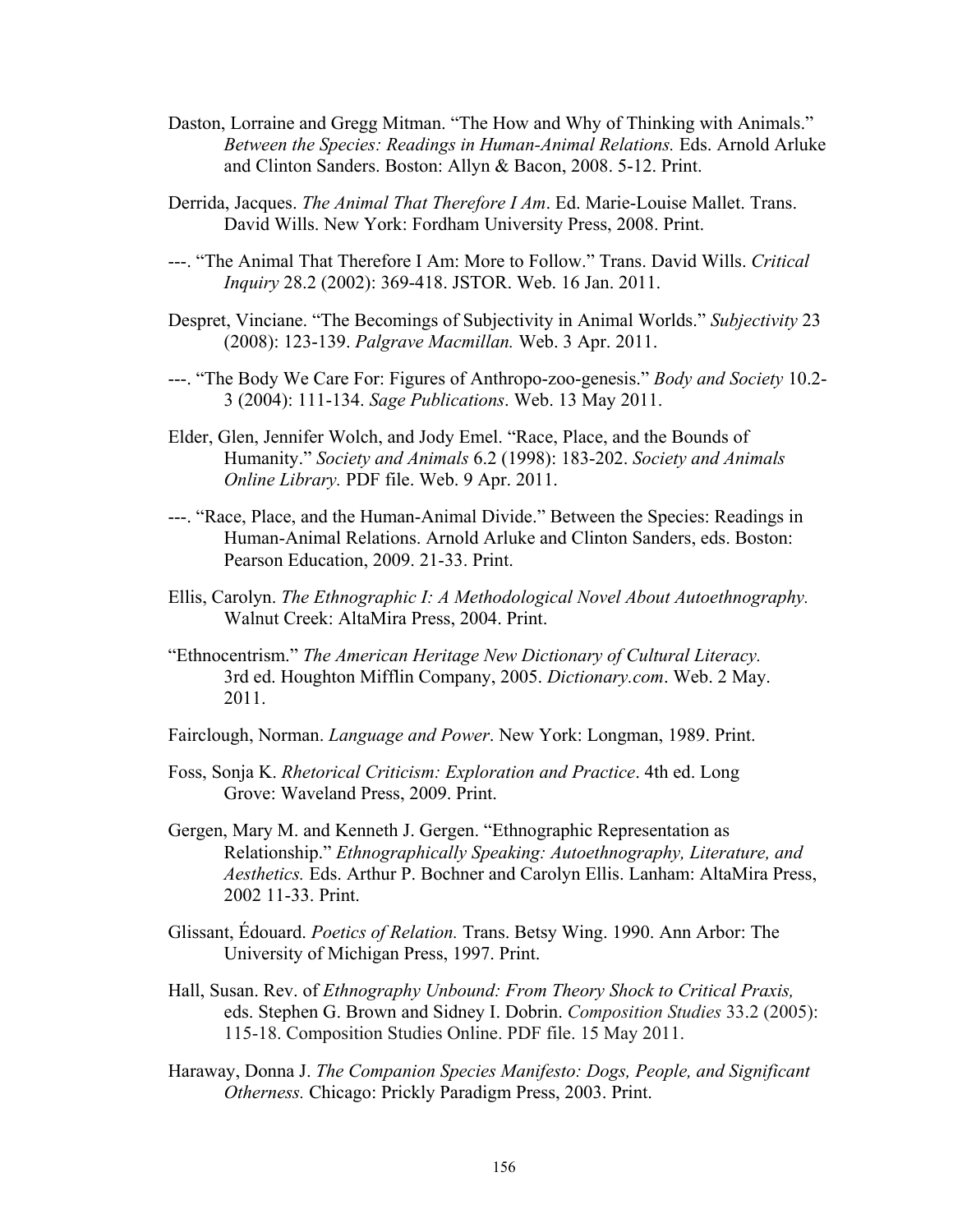---. *When Species Meet.* Minneapolis: University of Minnesota Press, 2008. Print. 2008.

- Harper, Douglas. "Perspective." *Online Etymology Dictionary*. 2001-2010. Web. 18 Apr. 2011.
- Hawhee, Debra. "Kenneth Burke's Jungle Book." The Minnesota Review: The Feral  *Issue.* Spec. Issue of *The Minnesota Review* 73-73 (2009): 171-182. *Rapid ILL.* PDF file. Web. 17 May 2011.
- ---. ]Toward a Beastial Rhetoric.^ *Philosophy and Rhetoric* 44.1 (2011): 81-87. *Project Muse.* Web. 10 Mar. 2011.
- ]History.^ *Great Ape Project.org*. Great Ape Project*,* n.d. Web. 11 May 2011.
- Hobbs, Catherine L. *The Elements of Autobiography and Life Narratives.* New York: Pearson Education, 2005. Print.
- Huckin, Tom. "Issue Brief: Critical Discourse Analysis." NCTE. National Council of Teachers of English. 19 Mar. 2010. Web. 14 Dec. 2010.
- Hurston, Zora Neale. *Dust Tracks On a Road: An Autobiography*. 1942. New York: HarperPerennial, 1996. Print.
- Irvine, Leslie. *If You Tame Me: Understanding Our Connections with Animals.* Philadelphia: Temple University Press, 2004. Print.
- Jannedy, Stefanie, Robert Poletto, and Tracey L. Weldon, eds. *Language Files: Materials for an Introduction to Language and Linguistics.* 6th ed. Columbus: Ohio State University Press, 1994. Print.
- Jarratt, Susan C. "Beside Ourselves: Rhetoric and Representation in Postcolonial Feminist Writing.^ *Crossing Borderlands: Composition and Postcolonial Studies.* Eds. Andrea A. Lunsford and Lahoucine Ouzgane. Pittsburgh: The University of Pittsburgh Press, 2004. 110-128. Print
- Kennedy, George A. "A Hoot in the Dark: The Evolution of General Rhetoric." *Philosophy and Rhetoric* 25.1 (1992): 1-21. *JSTOR*. Web. 20 Mar. 2011.
- ---. *Comparative Rhetoric: An Historical and Cross-cultural Introduction*. New York: Oxford University Press, 1998. Print.
- Kirksey, Eben and Stefan Helmreich. Introduction. "The Emergence of Multispecies" Ethnography.^ *Multispecies Ethnography.* Spec. issue of *Cultural Anthropology* 25.4 (Nov. 2010): 545-576. *Wiley-Blackwell Online Library*. Web. 28 Feb. 2011.
- Kohn, Eduardo. "How Dogs Dream: Amazonian Natures and the Politics of Transspecies Engagement.^ *American Ethnologist* 34.1 (2007): 3.24. *Wiley-Blackwell Online Library*. PDF file. 12 Feb. 2011.
- "Leon Anderson." Center for Law, Justice, and Culture. *Ohio University*. Web. 29 Jun. 2011.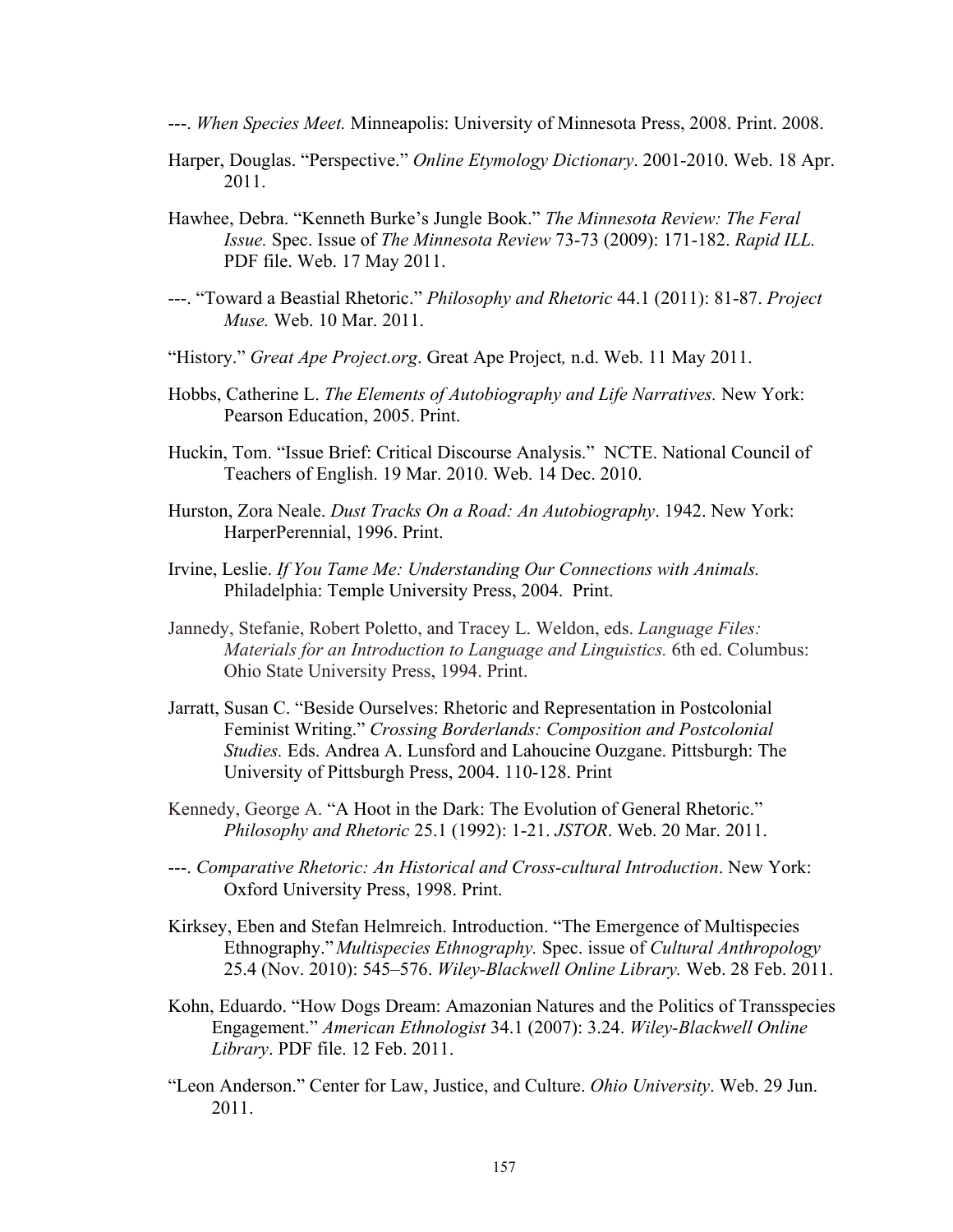]Liminality.^ *Wikipedia.*Wikipedia Foundation, Inc. n.d. Web. 10 Feb. 2010.

- Lindner, Keith and George Stetson. "For Opacity: Nature, Difference and Indigeneity in Amazonia.^ *TOPIA: Canadian Journal of Cultural Studies* 21 (2009): 41-61. Print.
- Lundblad, Michael. "From Animal to Animality Studies." *Publications of the Modern Language Association of America* 124.2 (2009): 496-502. Print.
- Madison, D. Soyini. *Critical Ethnography: Method, Ethics, and Performance*. Thousand Oaks: Sage Publications, 2005. Print.
- Mallet, Marie-Louise. Preface. *The Animal That Therefore I Am*. Ed. Marie-Louise Mallet. Trans. David Wills. New York: Fordham University Press, 2008. Print.
- McIlveen, Peter. "Autoethnography as a Method For Reflexive Research and Practice Invocational Psychology.^ *Australian Journal of Career Development*. Findarticles.com. BNET. *CBS Business Network*. Web. 01 Jul. 2011.
- "Michael Sacasas." The Global Spiral. Metanexus Institute. n.d. Web. 22 Jun. 2011.
- Millan, Cesar and Melissa Jo Peltier. *Cesar's Way: The Natural, Everyday Guide to Understanding and Correcting Common Dog Problems.* New York: Harmony Books, 2006. Print.
- Miller, Susan. Preface. *The Norton Book of Composition Studies*. Ed. Susan Miller. W. W. Norton and Company: New York, 2009. xxxi-xxxiv. Print.
- Mitchell, W.T. Forward. *Animal Rites: American Culture, the Discourse of Species, and Posthumanist Theory*. by Cary Wolfe. Chicago: The University of Chicago Press, 2003. ix-xiv. Print.
- Montgomery, Sy. *The Good Good Pig: the Extraordinary Life of Christopher Hogwood*. New York: Random House, 2006. Print.
- Muncey, Tessa. *Creating Autoethnographies*. Los Angeles: Sage Publications, 2010. Print.
- Myers, Luanne. *Elbee of Eldridge Avenue*. Bellingham: White Rabbit Press, 2010. Print.
- Neumann, Mark. "Collecting Ourselves at the End of the Century." *Composing Ethnography: Alternative Forms of Qualitative Writing.* Eds. Carolyn Ellis and Arthur Bochner. Walnut Creek: AltaMira Press, 1996. 177-198. Print.
- O'Brien, Stacey. *Wesley the Owl: The Remarkable Story of an Owl and His Girl.* New York: Free Press, 2008. Print.
- Patton, Michael Quinn. *Qualitative Evaluation and Research Methods.* 2nd Ed. Newbury Park: Sage Publications, 1990.
- Patton, Priscilla. "Theory: Gone to the Dogs." *JAC* 30.3-4 (2010): 557-82. Print.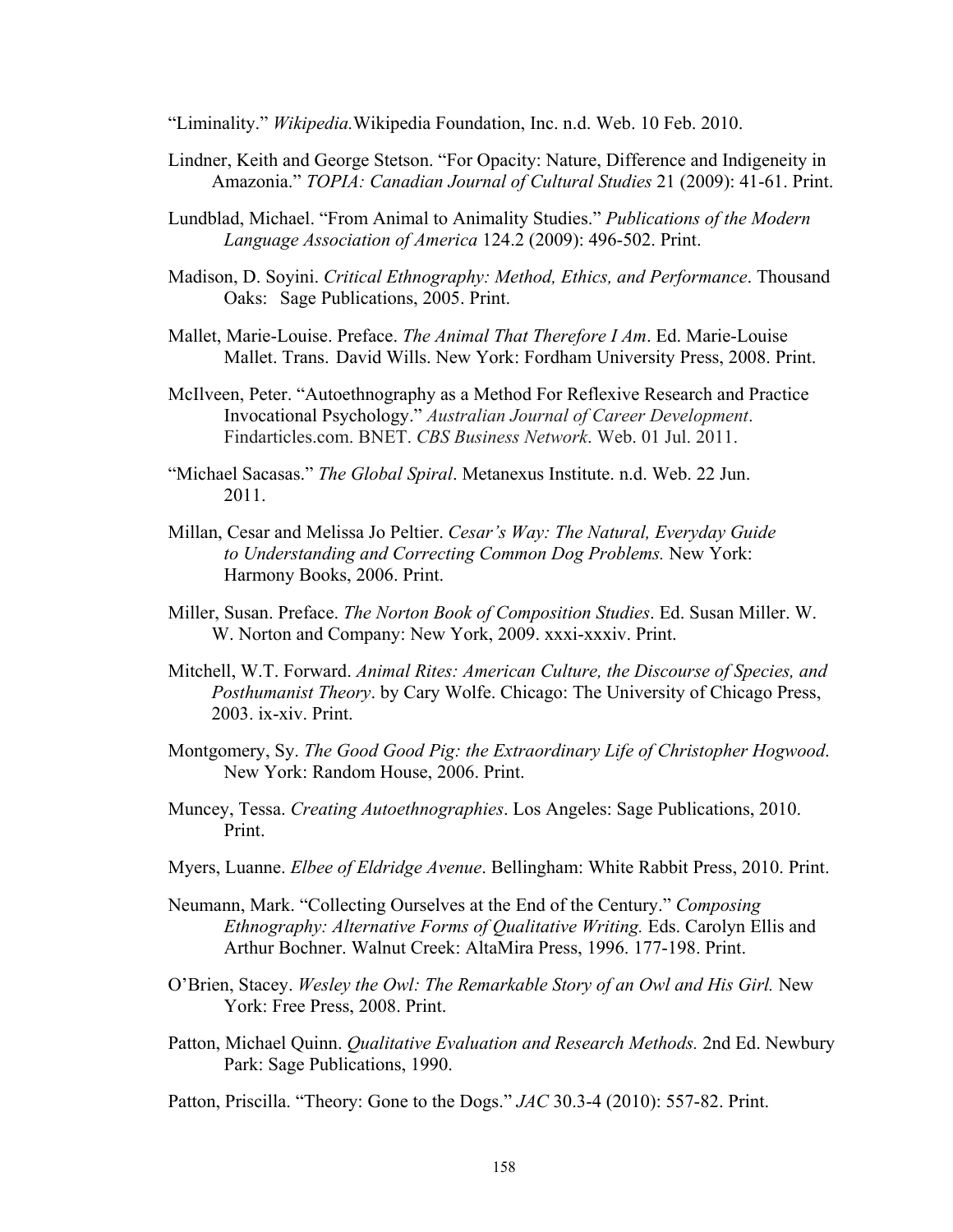- Pepperberg, Irene M. *Alex and Me: How a Scientist and a Parrot Discovered a Hidden World of Animal Intelligence – and Formed a Bond in the Process.* New York: HarperCollins Publishers, 2008. Print.
- ---. ]Studies to Determine the Intelligence of African Grey Parrots.^ *Proceedings of The International Aviculturists Society.* 11-15 Jan. 1995. Orlando, Florida. "Animal Communication and Language.^ Department of Linguistics. *Macquarie University*. PDF file. Web. 12 Jun. 2011.
- Pratt, Mary Louise. "Arts of the Contact Zone." *Contemporary Profession* 91 (1991): 33-40. Print.
- Richards, Susan. *Chosen By a Horse: A Memoir.* New York: Soho Press, 2006. Print.
- Sacasas, L. Michael. "A More Persistent Posthumanism." Rev. of *What is Posthumanism?*, by Cary Wolfe. *Rhizomes* 20 (2010): n.p. Web. 12 Feb. 2011.
- Sanders, Clinton. "Close Relationships Between Humans and Nonhuman Animals." *Between the Species: Readings in Human-Animal Relations.* Eds. Arnold Arluke and Clinton Sanders.Boston: Pearson Education, 2008. 45-52. Print.
- ---. *Understanding Dogs: Living and Working with Canine Companions.* Philadelphia, Temple University Press, 1999. Print.
- Scott, Traer. *Street Dogs.* New York: Merrell Publishers Ltd., 2007. Print.
- Smith, Julie Ann. "Conference Report." *Society and Animals* 9.3 (2001): 293-297. *IngentaConnect.* Web. 24 Jan. 2011.
- Smith, Sidonie. "Identity's Body." *Autobiography and Postmodernism*. Eds. Kathleen Ashley, Leigh Gilmore, and Gerald Peters. Amherst: The University of Massachusetts Press, 1994. 266-292. Print.
- Smuts, Barbara. "Embodied Communication in Non-Human Animals." *Human Development in the Twenty-First Century: Visionary Ideas from Systems Scientists.* Eds. Alan Fogel, Barbara J. King, and Stuart. G. Shanker. Cambridge: Cambridge University Press, 2008. 136-146. Print.
- ---. ]Encounters With Animal Minds.^ *Journal of Consciousness Studies* 8.5-7 (2001): 293-309. *Imprint Academic.* 2005. Web. 26 Sep. 2010.
- Spigelman, Candace. "Argument and Evidence in the Case of the Personal." *College English* 64.1 (2001): 63-87. *JSTOR*. Web. 27 Jan. 2011.
- Steeves, Peter. Introduction. *Animal Others: On Ethics, Ontology, and Animal Life.* Ed. H. Peter Steeves. Albany: State University of New York Press, 1999. 1-14. Print.
- Stibbe, Arran. "Language, Power and the Social Construction of Animals." Society and *Animals* 9.2 (2001): 145-161. Web. 2 Apr. 2010.